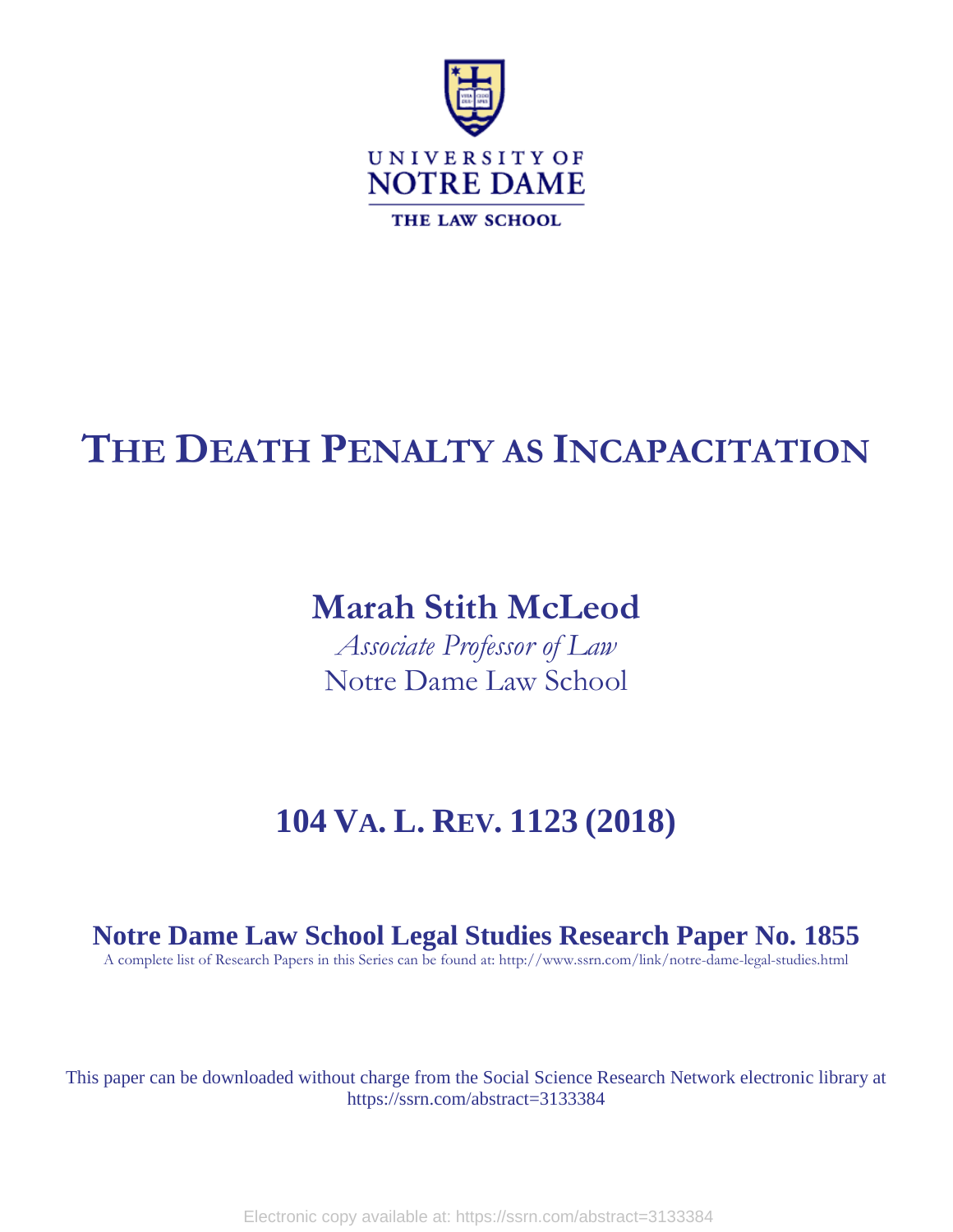# THE DEATH PENALTY AS INCAPACITATION

# *Marah Stith McLeod*\*

*Courts and commentators give scant attention to the incapacitation rationale for capital punishment, focusing instead on retribution and deterrence. The idea that execution may be justified to prevent further violence by dangerous prisoners is often ignored in death penalty commentary. The view on the ground could not be more different. Hundreds of executions have been premised on the need to protect society from dangerous offenders. Two states require a finding of future dangerousness for any death sentence, and over a dozen others treat it as an aggravating factor that turns murder into a capital crime.*

*How can courts and commentators pay so little heed to this driving force behind executions? The answer lies in two assumptions: first, that solitary confinement and life without parole also incapacitate, and second, that prediction error makes executions based on future risk inherently arbitrary. Yet solitary confinement and life without parole entail new harms either torturous isolation or inadequate restraint. Meanwhile, the problem of prediction error, while significant, can be greatly reduced by reevaluating future dangerousness over time.*

*This Article illuminates the remarkable history, influence, and normative import of the incapacitation rationale, and shows how serious engagement with the incapacitation rationale can*  lead to practical reforms that would make the death penalty

1123

<sup>\*</sup> Associate Professor, Notre Dame Law School. J.D., Yale Law School; A.B. Harvard University. For discussions and comments that greatly enriched this Article, the author thanks Dan Richman, Corinna Lain, Joe Hoffman, Richard Stith, Kate Stith, Randy Kozel, Jimmy Gurulé, Rick Garnett, Dan Kelly, and Julian Velasco. She is indebted to the faculties at the Northwestern University Pritzker School of Law and the Indiana University Maurer School of Law faculty for inviting her to present this Article and for their extraordinarily helpful feedback. She thanks Jenna-Marie Tracy, J.P. Catalanotto, and Connor Kirol for their careful and skilled research.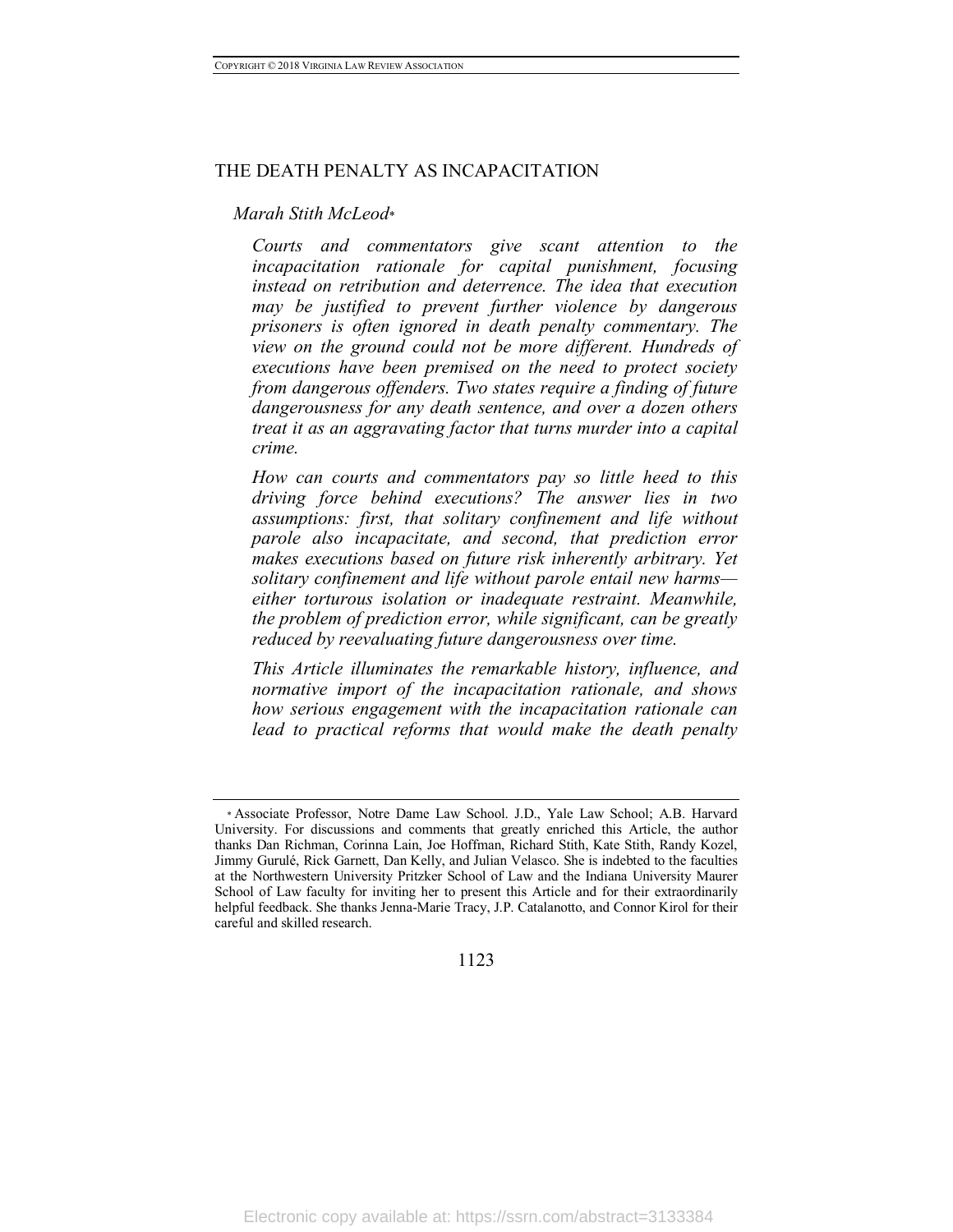*more fair. It concludes by highlighting several of the most promising reforms.*

| A. Future Dangerousness as a Reason for Execution  1132  |  |
|----------------------------------------------------------|--|
|                                                          |  |
| C. The Influence of the Incapacitation Rationale1136     |  |
| II. TWO OBJECTIONS TO THE INCAPACITATION RATIONALE  1141 |  |
|                                                          |  |
|                                                          |  |
|                                                          |  |
|                                                          |  |
| III. REHABILITATING THE INCAPACITATION RATIONALE 1163    |  |
|                                                          |  |
| B. Reforming Capital Sentencing Procedures1183           |  |
|                                                          |  |

#### **INTRODUCTION**

The Supreme Court has identified retribution and deterrence as "the two distinct social purposes served by the death penalty."1 It has routinely omitted incapacitation from this list. The Court has barred the death penalty when it has found the penalty to exceed the goals of retribution and deterrence, without considering the aim of incapacitation.2 State courts likewise have focused on retribution and

<sup>&</sup>lt;sup>1</sup> Kennedy v. Louisiana, 554 U.S. 407, 441, modified on denial of reh'g, 554 U.S. 945 (2008); see also Roper v. Simmons, 543 U.S. 551, 571 (2005) (same); Atkins v. Virginia, 536 U.S. 304, 319 (2002) ("*Gregg v. Georgia*, 428 U.S. 153, 183 (1976) . . . identified 'retribution and deterrence of capital crimes by prospective offenders' as the social purposes served by the death penalty. Unless the imposition of the death penalty . . . 'measurably contributes to one or both of these goals, it "is nothing more than the purposeless and needless imposition of pain and suffering," and hence an unconstitutional punishment.'" (citation omitted)).<br><sup>2</sup> See, e.g., *Roper*, 543 U.S. at 571–72 (concluding "that neither retribution nor deterrence

provides adequate justification for imposing the death penalty on juvenile offenders," while failing to mention the incapacitation rationale); *Atkins*, 536 U.S. at 321 (invalidating the death penalty for intellectually disabled offenders as insufficiently supported by the aims of retribution or deterrence, while ignoring incapacitation); id. at 350 (Scalia, J., dissenting) ("The Court conveniently ignores a third 'social purpose' of the death penalty— 'incapacitation of dangerous criminals . . . .'" (citation omitted)).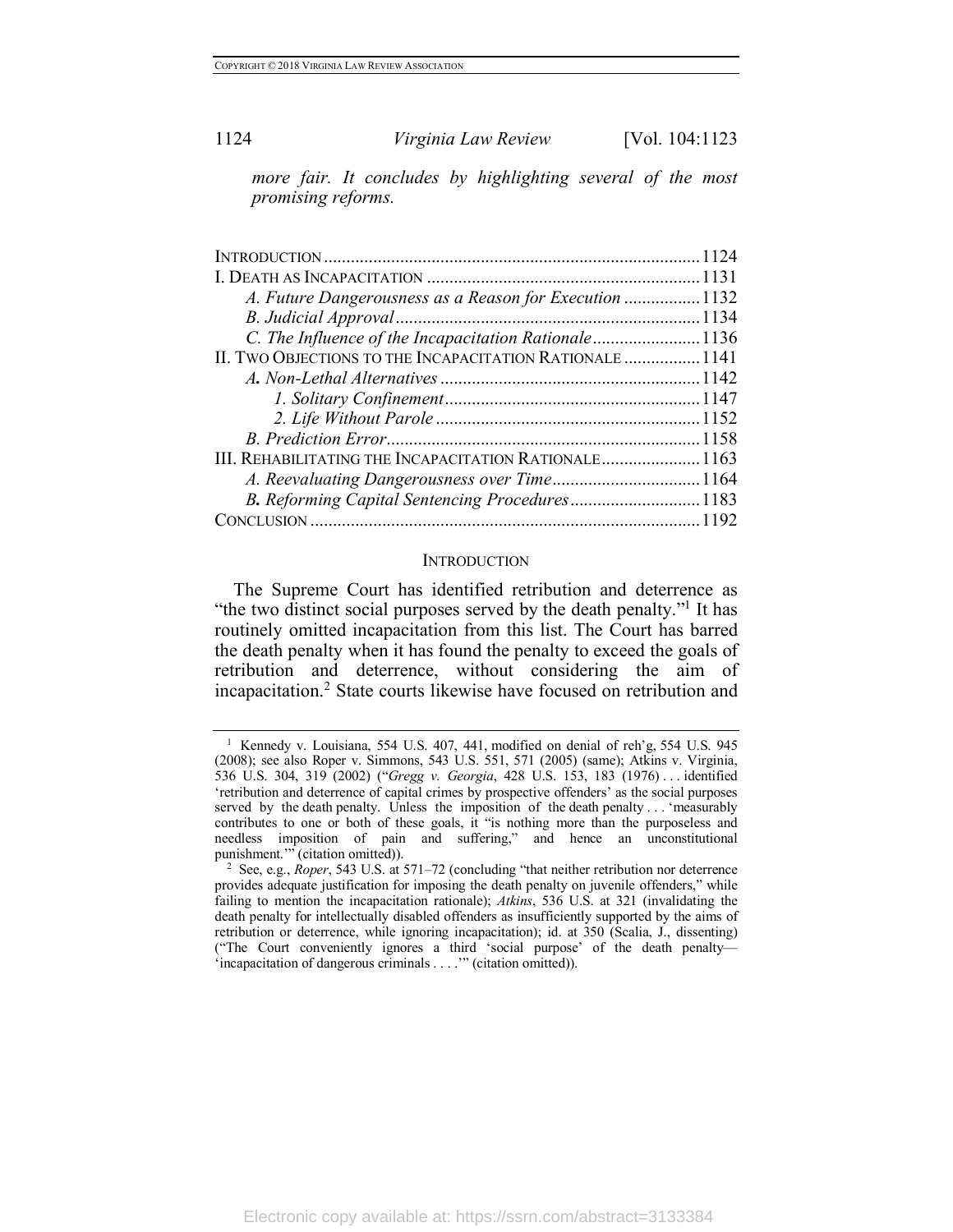deterrence; the Connecticut Supreme Court recently proclaimed that "[i]t is generally accepted that, if capital punishment is to be morally and legally justified, it must be based on the deterrent or retributive value of executions."3 Scholars, too, tend to take seriously only the retribution and deterrence theories for capital punishment. Even prominent criminal law casebooks, designed to offer foundational knowledge of the law and written by experts in the field, often identify only "two justifications for the death penalty—retribution and deterrence of capital crimes"4 —and omit any discussion of the incapacitation rationale.<sup>5</sup>

The absence of sustained discourse regarding the incapacitation rationale $6$  contrasts markedly with its influence on the actual practice of capital punishment. The risk of future violence is often a dispositive reason for a death sentence. Two states require a finding of future dangerousness before a death sentence may be imposed,7 and more than a dozen other states and the federal government permit a death sentence to be predicated on future dangerousness.<sup>8</sup> Hundreds of capital offenders, and perhaps thousands, have been executed over the last several decades on this ground. Texas, which has employed capital punishment more often than any other state, has executed more than 550 capital offenders based on jury predictions that they

<sup>7</sup> Or. Rev. Stat. Ann. § 163.150(1)(b) & (f) (West 2015); Tex. Code Crim. Pro. Ann. art. 37.071 (West 2006).

<sup>8</sup> See infra notes 71–73 & 79–80.

<sup>3</sup> State v. Santiago, 122 A.3d 1, 56 (Conn. 2015) (citing *Kennedy*, 554 U.S. at 441, and Gregg v. Georgia, 428 U.S. 153, 183 (1976)). 4 Wayne R. LaFave, Criminal Law 233 (6th ed. 2017).

<sup>5</sup> See, e.g., Joshua Dressler & Stephen P. Garvey, Cases and Materials on Criminal Law 348–52 (6th ed. 2016) (outlining policy debates regarding the deterrence and retribution aims of the death penalty and omitting any reference to incapacitation); Sanford H. Kadish, Stephen J. Schulhofer & Rachel E. Barkow, Criminal Law and Its Processes: Cases and Materials 555–65 (10th ed. 2017) (discussing only the deterrence and retribution arguments for the death penalty); LaFave, supra note 4 at 224–33 (discussing Eighth Amendment limitations on the death penalty in light of retribution and deterrence, without mentioning incapacitation). 6 William W. Berry III, Ending Death by Dangerousness: A Path to the De Facto

Abolition of the Death Penalty, 52 Ariz. L. Rev. 889, 918 (2010) ("[T]he Court has never explicitly addressed the acceptability of future dangerousness as a consideration in the determination of whether to sentence an offender to death."); Mitzi Dorland & Daniel Krauss, The Danger of Dangerousness in Capital Sentencing: Exacerbating the Problem of Arbitrary and Capricious Decision-Making, 29 Law & Psychol. Rev. 63, 69 (2005) ("Strangely, the rationale for future dangerousness as a useful factor in death penalty decision-making has never been adequately addressed by the courts . . . .").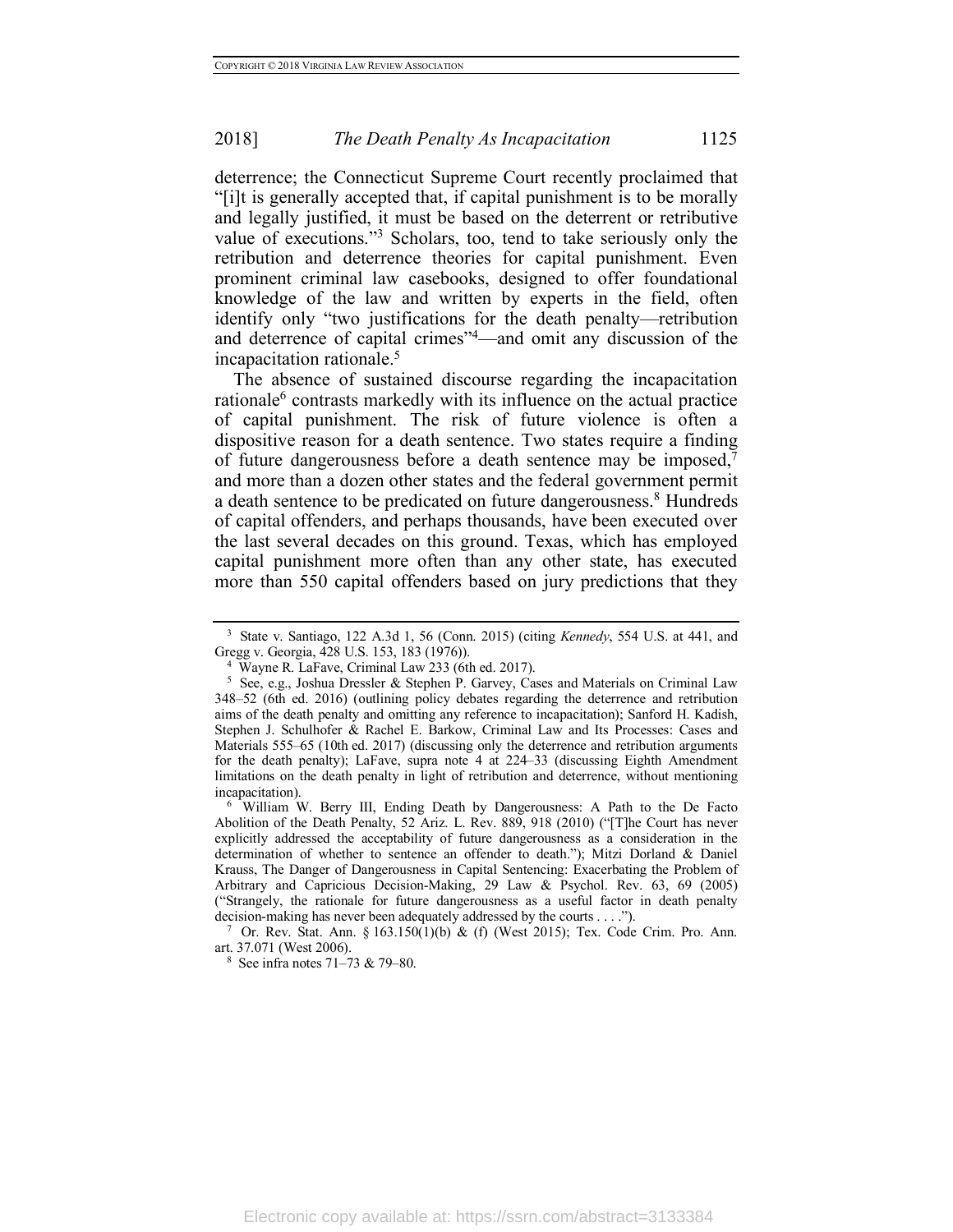would commit future violence if allowed to live.<sup>9</sup> In 2017 alone, all seven of the executions in Texas turned upon findings of future dangerousness. <sup>10</sup> It is hard to exaggerate the impact of the incapacitation rationale in America today.<sup>11</sup>

Why have scholars paid so little attention to this influential rationale for the death penalty? This Article contends that scholars (and quite a few judges) have dismissed the incapacitation rationale as invalid based on two mistaken assumptions.12 First, many believe that the availability of solitary confinement and life without parole renders execution an unnecessary and excessive response to the risk of future violence.13 To these critics, incapacitation is irrelevant to the death penalty debate, because it is equally served by these non-lethal alternatives.<sup>14</sup> Second, many also believe that the risk of prediction error<sup>15</sup> makes future dangerousness an arbitrary and therefore unjust

<sup>12</sup> Some law and economics scholars posit that the benefit from incapacitation at least in theory may justify some executions. See, e.g., Steven Shavell, A Model of Optimal Incapacitation, 77 Am. Econ. Rev. (Papers & Proc.) 107, 109 (1987).

<sup>9</sup> See Searchable Execution Database, Death Penalty Info. Ctr., https://deathpenaltyinfo. org/views-executions [https://perma.cc/QTP3-ZK7B] (last visited May 28, 2018) (showing database results of more than 550 executions in Texas since 1977).

<sup>&</sup>lt;sup>10</sup> Execution List 2017, Death Penalty Info. Ctr., https://deathpenaltyinfo.org/executionlist-2017 [https://perma.cc/EGH8-M9LC] (last visited May 28, 2018).

<sup>&</sup>lt;sup>11</sup> Predictions of dangerousness have had such influence on death sentencing that one abolitionist scholar, William Berry, has argued that we could achieve de facto abolition of capital punishment by barring such predictions as a basis for death. See Berry, supra note 6,

<sup>&</sup>lt;sup>13</sup> See, e.g., Berry, supra note 6, at 889 (arguing that the "concept of future dangerousness" is "largely irrelevant in light of the availability of life without parole (and solitary confinement)"); Carla Edmondson, Nothing Is Certain but Death: Why Future Dangerousness Mandates Abolition of the Death Penalty, 20 Lewis & Clark L. Rev. 857, 916 (2016) (arguing that "the availability of a sentence of life without the possibility of parole" renders incapacitation an invalid reason for execution); see also Glossip v. Gross, 135 S. Ct. 2726, 2767 (2015) (Breyer, J., dissenting) (dismissing the incapacitation rationale because "the major alternative to capital punishment—namely, life in prison without possibility of parole—also incapacitates"); Harris v. Alabama, 513 U.S. 504, 517 (1995) (Stevens, J., dissenting) (contending that "incapacitation is largely irrelevant, at least when the alternative of life imprisonment without possibility of parole is available"); State v. Santiago, 122 A.3d 1, 56 (Conn. 2015) (asserting that "execution, as compared to life in prison . . . offers minimal additional value by way of incapacitation").

<sup>&</sup>lt;sup>14</sup> See, e.g., Berry, supra note 6, at 904 ("Life without parole appears to provide the very alternative to death that eliminates dangerousness as a valid reason for execution.").

<sup>&</sup>lt;sup>15</sup> Some may argue that prediction "error" or "inaccuracy" is an improper term, because predictions are matters of probabilities. This Article uses the term "prediction error" mostly for linguistic convenience, to refer to the fact that probabilities of violence can change over time. An offender once deemed likely to commit criminal acts of violence may no longer be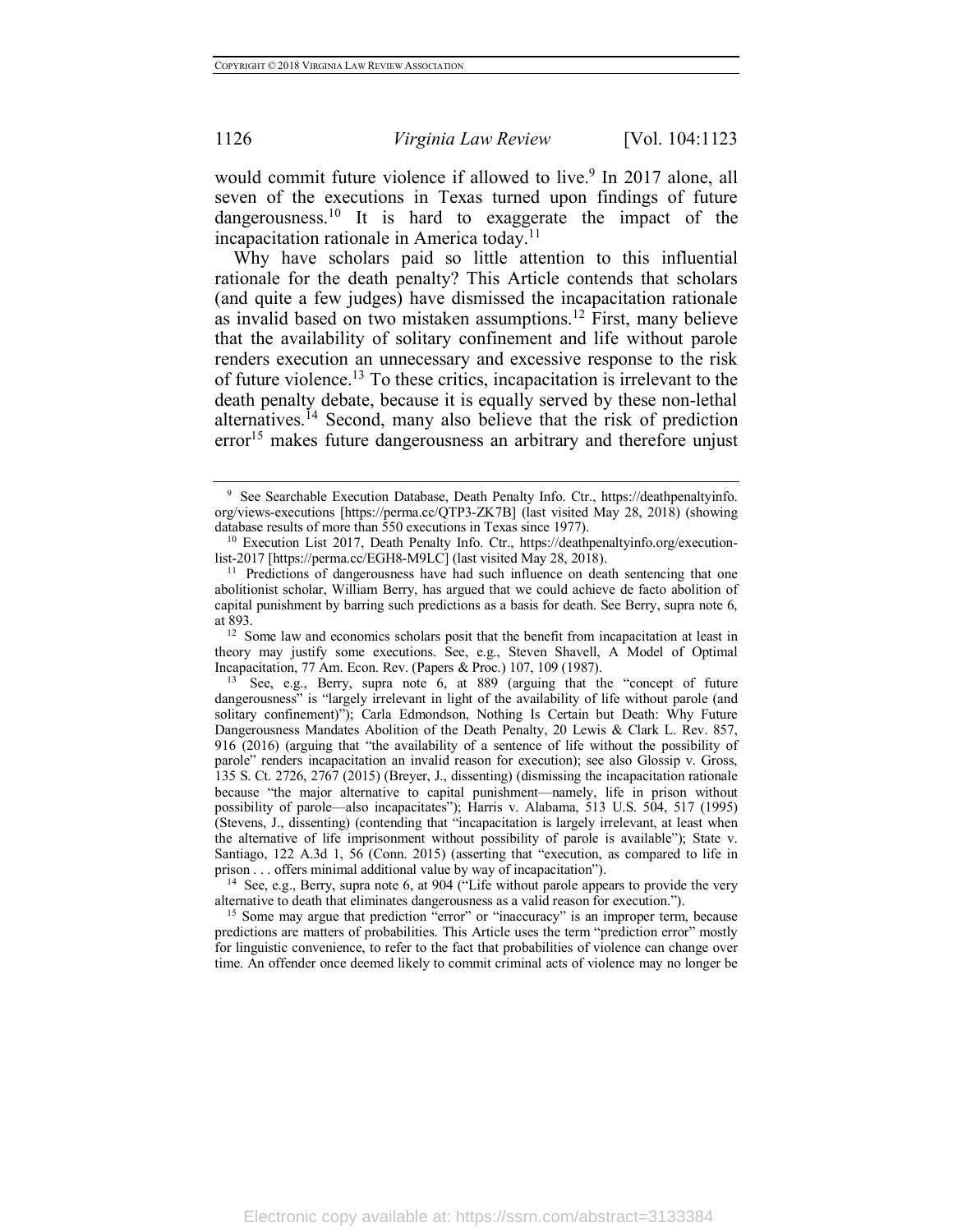criterion for execution.16 Convinced that these problems are real and insurmountable, such critics give the incapacitation rationale little further thought. Indeed, even scholars who have recognized the practical influence of future dangerousness in capital sentencing have treated its underlying theory as indefensible, given the existence of non-lethal alternatives and prediction error.<sup>17</sup>

This Article contends that neither objection is a sufficient reason to ignore or dismiss the incapacitation rationale. A closer analysis of the proposed non-lethal alternatives reveals that solitary confinement entails extraordinary cruelty and psychological damage,<sup>18</sup> while life imprisonment without parole, though it may reduce the risk to society at large, concentrates the risk of future violence on fellow prisoners and unarmed prison guards.<sup>19</sup> These alternatives, therefore, do not represent the straightforward choice scholars have suggested, but rather an agonizing one: either torturous restraint, or dangerous inadequacy. While one might conclude that the non-lethal alternatives are still better than execution, a reasoned decision requires careful and informed deliberation regarding the relative importance of future safety, humane treatment, human dignity, and human life—considerations that many commentators entirely ignore.

The incapacitation rationale cannot be cast aside because of the second objection—that of prediction error—either. Though prediction error is a real and grave problem for just pursuit of the incapacitation rationale, it is a problem that can be significantly

likely to do so at an older age. A prediction of future violence at original sentencing, based on prior criminal history, may be quite different from one years later, based on postsentencing prison behavior. While these are not situations of demonstrable empirical error in sentencing, this Article views them as examples of prediction error—i.e., situations in which executions are justified by probabilities that no longer hold true.

<sup>&</sup>lt;sup>16</sup> See, e.g., Dorland & Krauss, supra note 6, at  $102-04$  (arguing that states should remove the explicit consideration of future dangerousness from death sentencing because of prediction inaccuracy); Tex. Defender Serv., Deadly Speculation: Misleading Texas Capital Juries with False Predictions of Future Dangerousness 47 (2004), http://texasdefender.org /wp-content/uploads/TDS\_Deadly-Speculation.pdf [https://perma.cc/D6N4-UHPQ] ("[I]t is impossible to predict the future with the accuracy and consistency required of evidence that determines whether someone lives or dies.").

<sup>&</sup>lt;sup>17</sup> See, e.g., Berry, supra note 6, at 893; Meghan Shapiro, An Overdose of Dangerousness: How 'Future Dangerousness' Catches the Least Culpable Capital Defendants and Undermines the Rationale for the Executions It Supports, 35 Am. J. Crim. L. 145, 186–88 (2008); Dorland & Krauss, supra note 6, at 66–67; Edmondson, supra note 13, at 861. <sup>18</sup> See infra Part II.A.1.

<sup>19</sup> See infra Part II.A.2.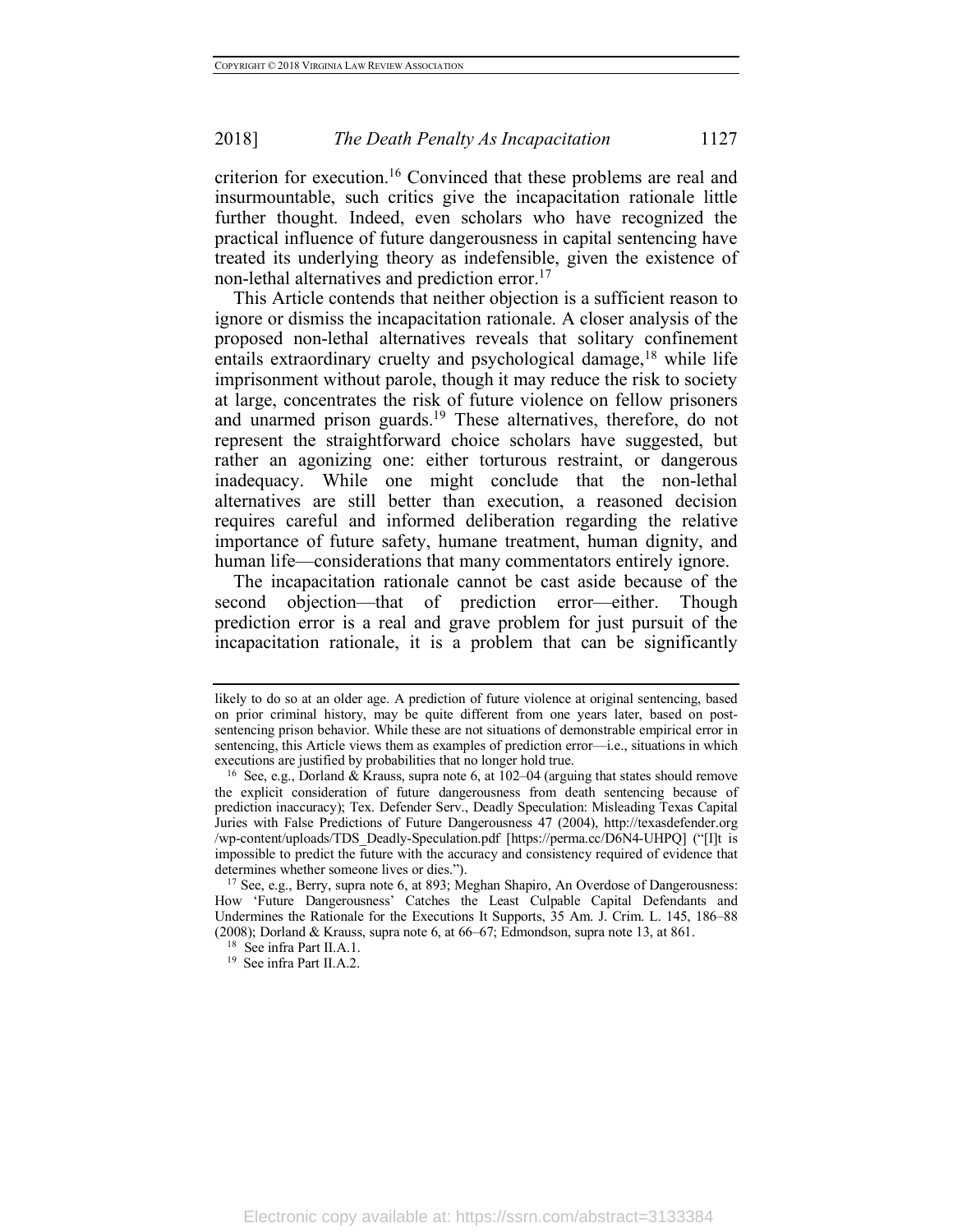reduced by reevaluating future dangerousness over time. Such review could be conducted every five years, for example, and would consider all the evidence, including probative information regarding a prisoner's behavior while incarcerated. A state commission or parole board could conduct such review. If a prisoner sentenced to death because of future dangerousness were found no longer to pose a threat, his death sentence would be reduced to life.<sup>20</sup> This reform would accord with an existing trend toward reevaluation of long-term sentences and renewed focus on risk and rehabilitation.<sup>21</sup> By reconsidering future dangerousness in this way, capital punishment jurisdictions can transform the bane of execution delay<sup>22</sup> into a source of greater fairness and consistency in capital sentencing.

Another reform critical to fairness in the current practice of capital punishment, and likely to be overlooked by those who ignore the incapacitation rationale, lies in procedural separation of the issues of desert and of future dangerousness. Today, all jurisdictions that consider future dangerousness in capital sentencing require or permit juries to consider future dangerousness at the same time as desert, $2<sup>3</sup>$ 

<sup>23</sup> All states that require or permit the finder of fact to consider future dangerousness as an aggravating factor (or non-dangerousness as a mitigating factor) when deciding whether to impose the death penalty in light of the aggravating and mitigating factors necessarily merge the future dangerousness inquiry with the question of whether the death penalty is deserved.

<sup>&</sup>lt;sup>20</sup> This proposal does not require periodic reconsideration of a purely moral determination by the jury that the death penalty is deserved. Such reconsideration of desert could undermine respect for the jury as "the conscience of the community," Witherspoon v. Illinois, 391 U.S. 510, 519 (1968), could present practical problems if a new desert determination required a new jury (as Supreme Court cases suggest it would, see infra note 232 and accompanying text), and would undermine finality of sentences without evidence that the original decision was demonstrably wrong. Any arguments for nonetheless adopting such reconsideration of desert are beyond the scope of this Article.

<sup>21</sup> See, e.g., The Am. Law Inst., Model Penal Code: Sentencing, Proposed Final Draft § 305.6 (approved May 2017), http://robinainstitute.umn.edu/publications/model-penal-code -sentencing-proposed-final-draft-approved-may-2017 [https://perma.cc/RW98-A95E] (suggesting principles for judicial reevaluation and reduction of long-term sentences once prisoners have served at least fifteen years); John Monahan, Risk Assessment in Sentencing, *in* Academy for Justice, a Report on Scholarship and Criminal Justice Reform 2 (Erik Luna ed., 2017), https://ssrn.com/abstract=3024016 [https://perma.cc/D54Z-EQ7S] (citing trend toward focus on risk assessments in sentencing).

<sup>&</sup>lt;sup>22</sup> Thompson v. McNeil, 556 U.S. 1114, 1115 (2009) (Stevens, J., dissenting from denial of certiorari) ("[A] punishment of death after significant delay is 'so totally without penological justification that it results in the gratuitous infliction of suffering.'" (citation omitted)); Knight v. Florida, 528 U.S. 990, 995 (1999) (Breyer, J., dissenting from denial of certiorari) ("[T]he longer the delay, the weaker the justification for imposing the death penalty in terms of punishment's basic retributive or deterrent purposes.").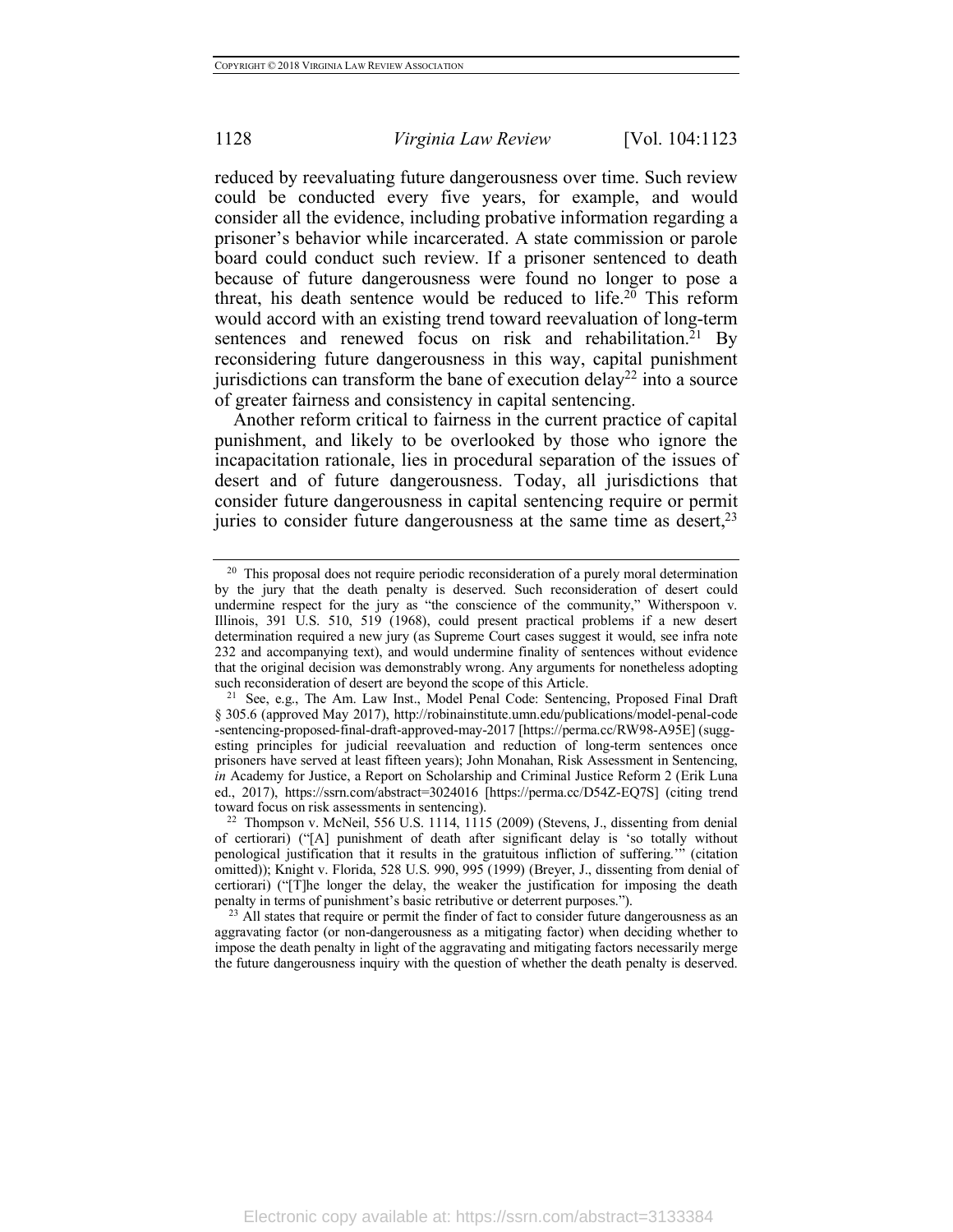creating a grave risk that the jury may choose death to avoid future danger regardless of desert. This problem can be avoided by considering future dangerousness only after the jury, as "the conscience of the community," has made a finding of desert. $24$ 

The effect of a finding of future dangerousness then would depend on state priorities and moral choices. Some states might choose to limit imposition of the death penalty to those offenders who *both*  deserve the death penalty *and* present a future danger (an approach currently taken by Texas and Oregon, though without adequate procedural separation between the desert and dangerousness inquiries). <sup>25</sup> A death penalty thus limited would be more rarely and consistently applied, because it would require both a moral decision that death is deserved as well as a reviewable empirical finding of future dangerousness.<sup>26</sup> Other states might choose to permit the death penalty for those offenders who *either* present a future danger *or*  have committed particularly depraved offenses (an approach

- 
- 

See, e.g., Idaho Code § 19-2515(7) (2017) (requiring the court to instruct the jury to consider any aggravating and mitigating circumstances and to tell the jury that "[i]f the jury does not find the existence of a statutory aggravating circumstance or if the jury cannot unanimously agree on the existence of a statutory aggravating circumstance, the defendant will be sentenced by the court to a term of life imprisonment with a fixed term of not less than ten (10) years.") Texas and Oregon require the future dangerousness question to be answered separately, but then require the jury to decide whether mitigating factors nonetheless make the penalty inappropriate, requiring the jury to weigh future dangerousness and desert at the same time. See Or. Rev. Stat. Ann. § 163.150(1)(b) (West 2015); Tex. Code Crim. Proc. Ann. art. 37.071 § 2 (West 2006). Virginia law does not specify when future dangerousness must be considered; it only requires either future dangerousness or special vileness of the crime be found by the jury before any death sentence may be imposed. Va. Code Ann. § 19.2-264.4(C) (2008). This leaves Virginia prosecutors free to argue future dangerousness at any time in the penalty proceeding, and they have good reason to emphasize it before the jury makes its ultimate recommendation.<br><sup>24</sup> Witherspoon, 391 U.S. at 519.

<sup>&</sup>lt;sup>25</sup> Ford v. Wainwright, 477 U.S. 399, 409–10 (1986). <sup>26</sup> Some have argued that a death penalty that is rarely imposed is arbitrary. See, e.g., Furman v. Georgia, 408 U.S. 238, 309 (1972) (Stewart, J., concurring); Justin Marceau, Sam Kamin & Wanda Foglia, Death Eligibility in Colorado: Many Are Called, Few Are Chosen, 84 Colo. L. Rev. 1069, 1114 (2013). That is true if a random handful of death-eligible persons are actually executed. It would not be true if only a small number of capital murderers were found to meet the dual requirements of desert and dangerousness. This Article does not attempt to quantify the precise number of capital offenders who would satisfy both conditions, because that enumeration would depend on personal normative judgments about desert and what risk society is willing to tolerate.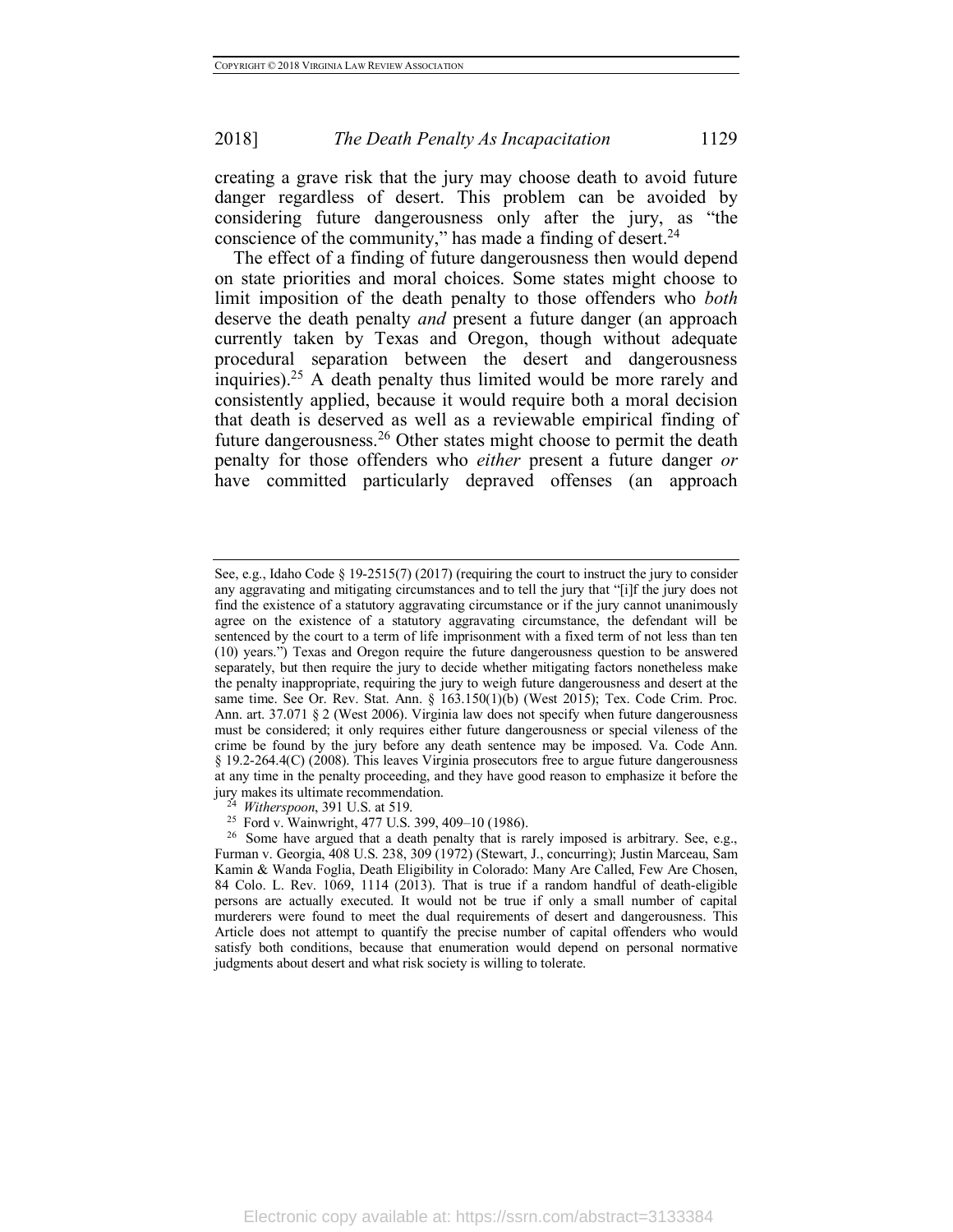currently taken by Virginia, though also without proper procedural separation between the desert and dangerousness inquiries<sup>27</sup>).

No single approach to the relevance of future dangerousness is obviously right, because the proper choice depends on each jurisdiction's views about tolerable risk, the importance of desert, and the utility and morality of the death penalty. States reasonably may take different approaches according to the varied concerns of their constituencies and cultures. No capital punishment jurisdiction should adopt any approach, however, without first debating its harms and benefits, and none should permit its chosen substantive approach to be implemented without fair procedures.

The Article proceeds as follows: Part I recounts how future dangerousness became a dispositive factor in executions as an indirect result of the Supreme Court's demand for fairness and consistency in death sentencing, and how the Court condoned the role of future dangerousness in capital sentencing without careful analysis of the incapacitation rationale. Part II explains why the incapacitation rationale has been dismissed as invalid by scholars and some Justices on the Court; it addresses first the possibility of non-lethal alternatives, and then the problem of prediction error. Part III proposes reevaluation of dangerousness over time as a means to correct prediction error. It further argues for a clear separation of desert and future dangerousness, and offers several reforms that would make the consideration of future dangerousness in capital sentencing more fair and defensible.

This Article does not take a position on the death penalty itself, but acknowledges it as a present reality that, however lamentable, is unlikely to be abolished anytime soon. Thirty-one states, the federal government, and the military<sup>28</sup> authorize capital punishment, and two states recently reaffirmed their commitment to it.<sup>29</sup> The Supreme

<sup>27</sup> See infra notes 272–273 and accompanying text.

 $^{28}$  Death Penalty Info. Ctr., Facts About the Death Penalty (2018), https://deathpenaltyinfo.org/documents/FactSheet.pdf [https://perma.cc/8SRL-TN6T].

Referenda in Nebraska and California recently confirmed strong public support for the death penalty. Nebraska Referendum 426—Nebraska Death Penalty Repeal Veto—Results: Rejected, N.Y. Times (Aug. 1, 2017), https://www.nytimes.com/elections/results/nebraskaballot-measure-426-repeal-lb-268 (recounting that voters overrode a repeal bill by a margin of a 61.2% to 38.8%). See, e.g., Mark Berman, Executions and Death Sentences Plummeted This Year as Capital Punishment Declined Nationwide, Wash. Post (Dec. 24, 2016), https://www.washingtonpost.com/news/post-nation/wp/2016/12/24/executions-and-death-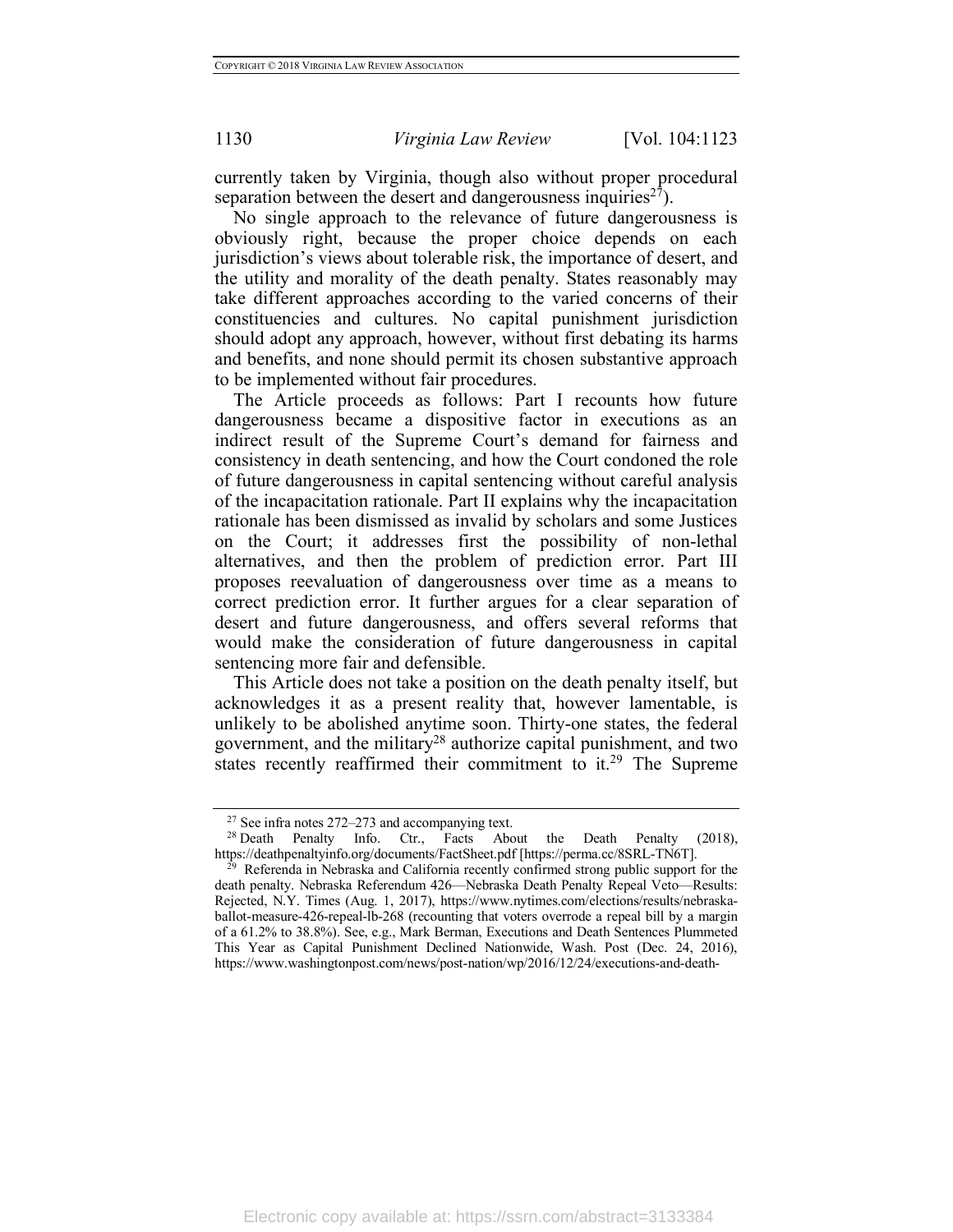Court likewise has sustained the death penalty's constitutionality and recently made it harder to challenge lethal injection protocol.<sup>30</sup> The Article addresses this reality, and seeks to engender reasoned debate and essential reforms without needlessly alienating abolitionists or advocates of capital punishment, whose joint effort will be critical to such reforms.

# I. DEATH AS INCAPACITATION

Future dangerousness became an explicit part of death penalty law in the United States as an unintended consequence of the Supreme Court's concerns with arbitrariness and inconsistency in capital sentencing. In *Furman v. Georgia*<sup>31</sup> in 1972, the Court invalidated the death penalty in all but one state.<sup>32</sup> The basic objection of the five Justices who joined in the result was that the death penalty was not being imposed in an even-handed manner.<sup>33</sup> The narrow common ground in the judgment left open the possibility that states could reenact capital punishment, if they were able to "reform their method of

 $31$  408 U.S. 238 (1972).

sentences-both-plummeted-this-year-as-capital-punishment-dwindles-

nationwide/?utm\_term=.f7a913681203 ("[E]ven as capital punishment has declined in both sentencing and practice, there were also signs this year of its persistence from lawmakers, judges and the public, reminders that the death penalty is far from fading away.").

See, e.g., Maurice Chammah & Tom Meagher, A Long Decline in Executions Takes a Detour, The Marshall Project (Oct. 18, 2017), https://www.themarshallproject.org/2017 /10/18/a-long-decline-in-executions-takes-a-detour [https://perma.cc/F2NJ-DV4L] (noting that "this year will be the first since 2009 in which there were more executions than the year before," largely due to the Court's decision in *Glossip v. Gross*, 135 S. Ct. 2726, 2731 (2015) (refusing to invalidate a lethal injection protocol where the death-sentenced prisoner failed to show that it involved "a substantial risk of severe pain")).

<sup>&</sup>lt;sup>32</sup> Corinna Barrett Lain, Upside-Down Judicial Review, 101 Geo. L.J. 113, 125 n.69 (2012) ("Forty states had death-penalty statutes in 1972, but Rhode Island's statute was spared because it was (ironically) an obsolete 'mandatory' death-penalty provision and thus not subject to the Court's ruling. It was struck down four years later by *Woodson v. North Carolina*, 428 U.S. 280 (1976)." (citation omitted)).

<sup>&</sup>lt;sup>33</sup> The Justices in the *Furman* majority wrote five separate concurring opinions. Justices Brennan and Marshall concluded that the death penalty was categorically unconstitutional. *Furman*, 408 U.S. at 305 (Brennan, J., concurring); id. at 360 (Marshall, J., concurring). In contrast, Justices Douglas, Stewart, and White left open the possibility of a constitutionally valid death penalty scheme. See id. at 256–57 (Douglas, J., concurring); id. at 309–10 (Stewart, J., concurring); id. at 313 (White, J., concurring).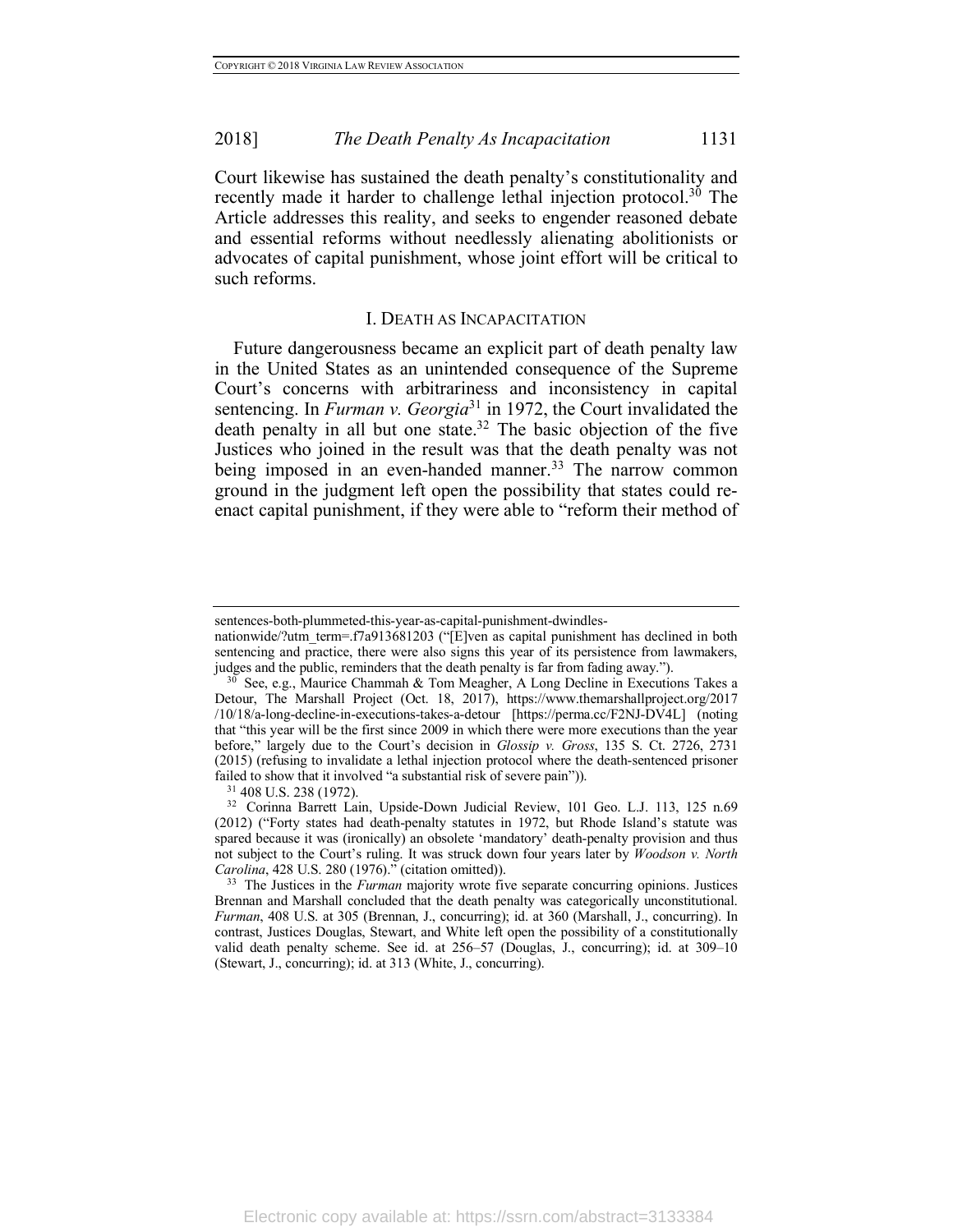deciding who dies"34 in a way that prevented arbitrary or discriminatory sentencing.

Ironically, *Furman*'s attack on the death penalty interrupted a slow, majoritarian move toward abolition. Just before the Court's decision in 1972, forty states and the federal government permitted the death penalty. At the same time, however, abolitionist arguments had gained favor, death sentencing had gone down, and there had been a *de facto* execution moratorium since 1967 due to capital case litigation.35 *Furman* "set back the very cause it was intended to promote"36 because it prompted state legislatures to reenact the death penalty with protections against arbitrariness that bore a fresh stamp of democratic legitimacy.

In the aftermath of *Furman*, states turned to future dangerousness as part of their attempt to craft statutes that authorized death sentences only on constitutional grounds and by constitutional procedures. As an indirect result of that crucial decision by the Supreme Court, the incapacitation rationale—discarded by most academics as irrelevant and unjust—became a primary driver of the death penalty as it exists today.

#### *A. Future Dangerousness as a Reason for Execution*

After *Furman*, pro-capital punishment legislators scrambled to draft death penalty legislation that would pass constitutional muster. Thirty-five state legislatures passed new capital punishment statutes within four years of *Furman*. <sup>37</sup> They addressed the arbitrariness problem in different ways. Some imposed mandatory capital punishment, overcoming the problem of inconsistent choices through a single, uniform choice. The Court later invalidated this mandatory approach in *Woodson v. North Carolina*, <sup>38</sup> which required juries to be allowed to consider "the possibility of compassionate or mitigating factors stemming from the diverse frailties of humankind."<sup>39</sup>

 $34$  James S. Liebman & Lawrence C. Marshall, Less Is Better: Justice Stevens and the Narrowed Death Penalty, 74 Fordham L. Rev. 1607, 1608 (2006).

<sup>&</sup>lt;sup>35</sup> Lain, supra note 32, at 127 ("[T]he *feel* of the death penalty in 1972, the zeitgeist of that historical moment, was that the abolition of capital punishment was just a matter of time."). <sup>36</sup> Id. at 132.

<sup>37</sup> See Gregg v. Georgia, 428 U.S. 153, 179–80 (1976) (plurality opinion).

<sup>38</sup> 428 U.S. 280, 305 (1976) (plurality opinion). 39 Id. at 304.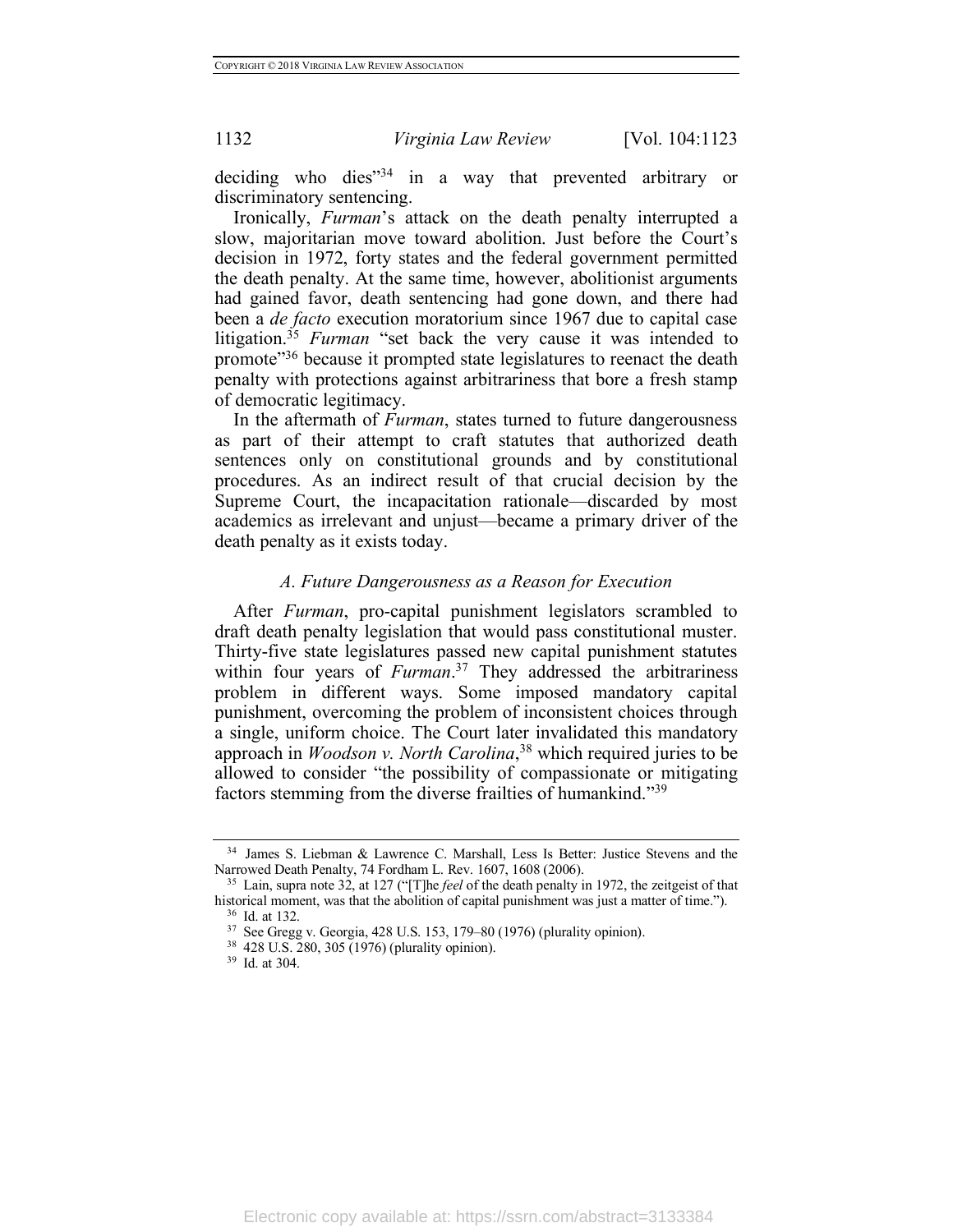Other states sought to reduce the potential for arbitrariness and discrimination by giving juries more guidance about what factors to consider. Many enacted laws that authorized the jury to choose a death sentence only if it found at least one statutory aggravating factor and determined that the weight of the aggravating factor was not counter-balanced by any mitigating factors. The new statutes often provided for automatic appellate review of death sentences for non-arbitrariness and consistency across cases.40

Future dangerousness became an explicit and legally required part of capital cases in this post-*Furman* context. Texas was the first state to require consideration of future dangerousness in every capital sentencing. In reforming its death penalty statute, Texas narrowed the range of crimes that could be punished with death.<sup>41</sup> Unlike the states that limited the death penalty at the time of jury sentencing—by requiring at least one aggravating factor to elevate a first-degree murder into a capital offense—Texas limited the death penalty ex ante, by authorizing capital punishment for a narrower range of intentional murders.42 If a defendant were convicted of one of those specified types of murder, the jury would then be asked three "special questions" in order to determine whether death was appropriate. One question was "whether there [was] a probability that the defendant would commit criminal acts of violence that would constitute a continuing threat to society."43 If the jury found beyond a reasonable doubt that the answer to each question was yes, a death sentence would be mandatory.<sup>44</sup> Because the other two questions were

<sup>40</sup> Liebman & Marshall, supra note 34, at 1621.

<sup>&</sup>lt;sup>41</sup> 1973 Tex. Gen. Laws 1122 (limiting capital homicides to intentional and knowing murders committed in five circumstances: murder of a peace officer or fireman; murder in the course of kidnaping, burglary, robbery, forcible rape, or arson; murder for remuneration; murder while escaping or attempting to escape from a penal institution; and murder of a prison employee by a prison inmate).

 $42$  The Supreme Court has allowed states to narrow the death penalty in two ways: "The legislature may itself narrow the definition of capital offenses, as Texas . . . [has] done, . . . or the legislature may more broadly define capital offenses and provide for narrowing by jury findings of aggravating circumstances at the penalty phase." Lowenfield v. Phelps, 484 U.S. 231, 246 (1988).

<sup>&</sup>lt;sup>43</sup> Jurek v. Texas, 428 U.S. 262, 269 (1976) (citing Tex. Code Crim. Pro. Ann. art. 37.071(b) (Supp. 1975–1976)); see also 1973 Tex. Gen. Laws 1125 (amending Tex. Code Crim. Pro. Ann. by adding art. 37.071). 44 *Jurek*, 428 U.S. at 269.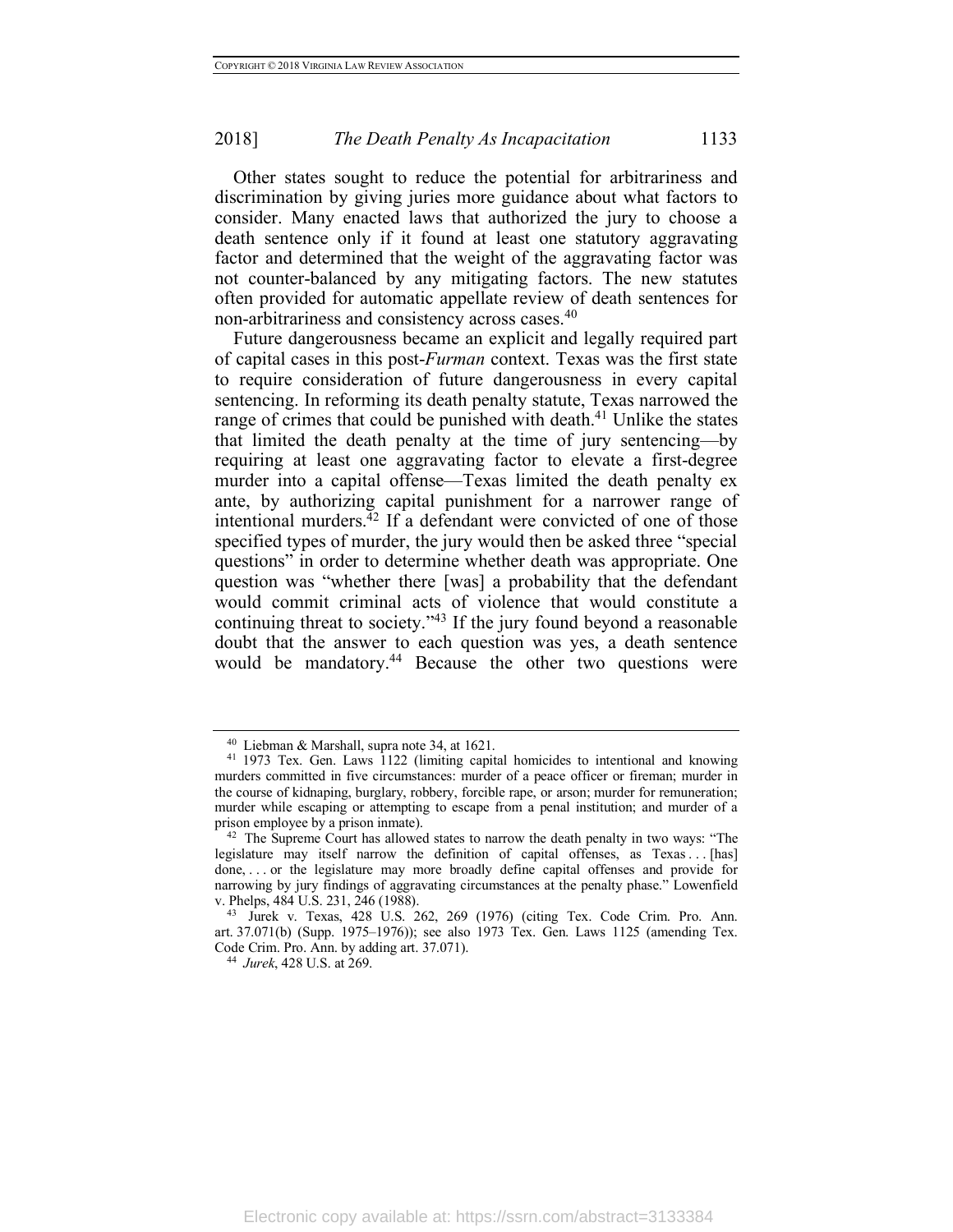essentially superfluous in light of a guilty verdict,  $45$  the dangerousness question became dispositive for a death sentence.<sup>46</sup> Texas thus explicitly incorporated predictions of dangerousness into capital sentencing, and, as described below, other states soon followed suit.<sup>47</sup>

# *B. Judicial Approval*

In *Jurek v. Texas* in 1976, the Supreme Court upheld the constitutionality of Texas's new capital punishment statute.48 In a plurality opinion written by Justice Stevens, the Court focused on whether the jury had either too much discretion (condemned in *Furman* and *Gregg v. Georgia*49) or too little discretion (condemned in *Woodson*50).51 It determined that Texas had adequately narrowed the jury's power to impose a death sentence by reducing the types of murders for which death could be imposed, while allowing the defendant to offer mitigating evidence for the jury to consider.<sup>52</sup>

Justice Stevens's plurality opinion considered the future dangerousness question in Texas's death penalty statute in order to resolve two issues. The first was whether the dangerousness inquiry offered a procedural opportunity for the defendant to offer mitigating evidence, and the Court concluded that it did.<sup>53</sup> The second was whether the future dangerousness inquiry was unconstitutionally

<sup>&</sup>lt;sup>45</sup> The other questions were "(1) whether the conduct of the defendant that caused the death of the deceased was committed deliberately and with the reasonable expectation that the death of the deceased or another would result" and "(3) if raised by the evidence, whether the conduct of the defendant in killing the deceased was unreasonable in response to the provocation, if any, by the deceased." Id.

 $46$  The Supreme Court has made clear that the aggravating factors under Texas capital punishment law are built into the statutory definition of capital crimes, and thus are determined in the guilt phase, whereas future dangerousness is a special question considered in the penalty phase. Zant v. Stephens, 462 U.S. 862, 875–76 n.13 (1983). 47 See infra notes 62–68 and accompanying text.

<sup>48</sup> 428 U.S. at 276.

<sup>49</sup> 428 U.S. 153, 189 (1976) (plurality opinion) ("*Furman* mandates that where discretion is afforded a sentencing body on a matter so grave as the determination of whether a human life should be taken or spared, that discretion must be suitably directed and limited so as to minimize the risk of wholly arbitrary and capricious action.").

<sup>50</sup> 428 U.S. 280, 301 (1976).

<sup>51</sup> *Jurek*, 428 U.S. at 271, 276.

<sup>52</sup> Id. at 276. 53 See id. at 272, 276. See also *Woodson*, 428 U.S. at 304–05 (prohibiting a mandatory death penalty that did not allow the jury to consider mitigating factors).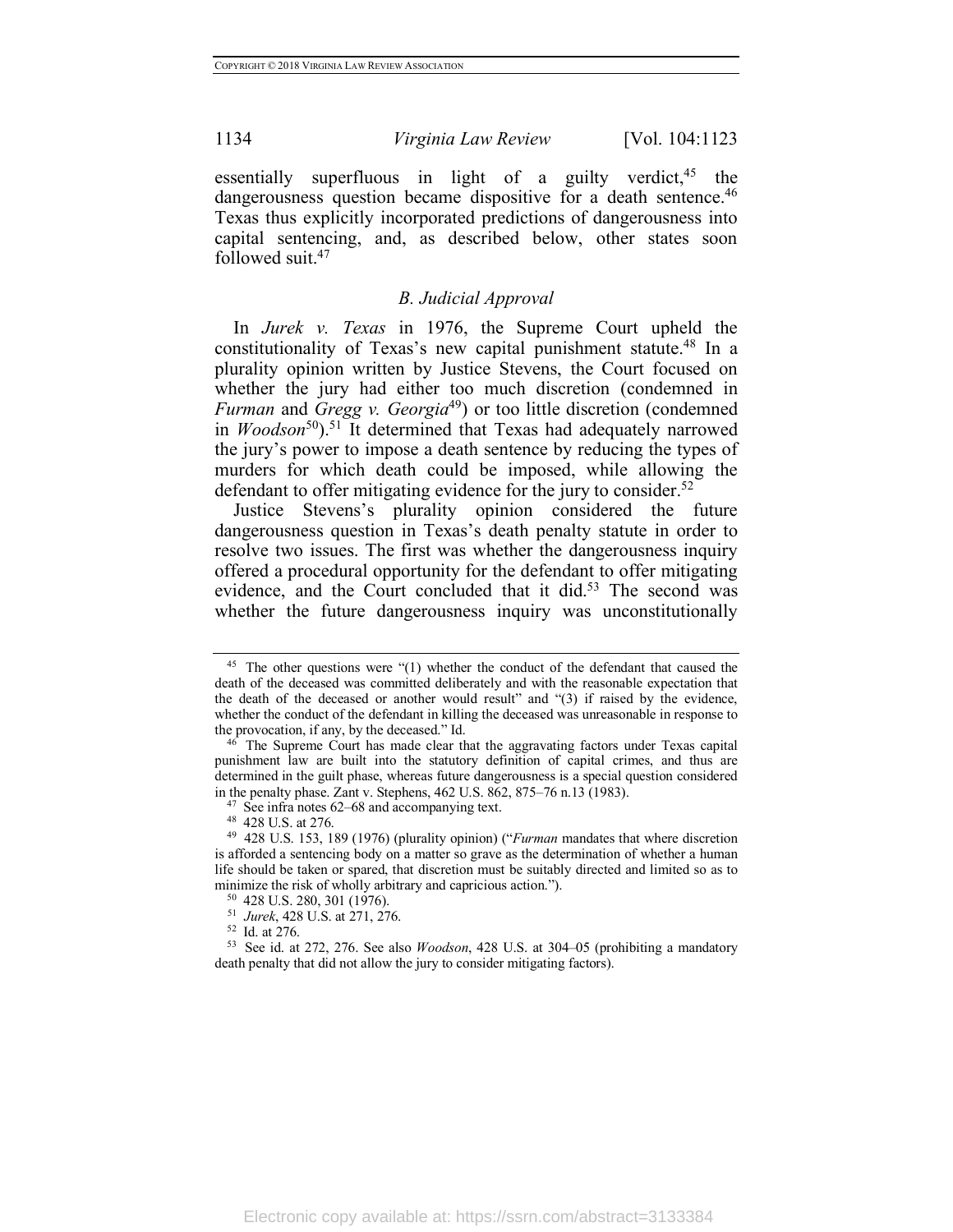vague and error-prone.<sup>54</sup> Here, the Court held that although it was "not easy to predict future behavior," the future dangerousness question was not excessively vague or impossible for a jury to answer correctly.55 The Court emphasized that dangerousness predictions are "an essential element" in all sorts of criminal justice decisions, including bail, non-capital sentencing, and parole, and that Texas juries had to perform a role "no different from the task performed countless times each day throughout the American system of criminal justice."56 "What is essential," the Court explained, "is that the jury have before it all possible relevant information about the individual defendant whose fate it must determine."57 Notably, as Justice Marshall later observed, the *Jurek* Court only addressed the validity of "the *procedures* prescribed by the Texas scheme, but did not decide the *substantive* question of whether a prediction of future dangerousness is a proper criterion for determining whether a defendant is to live or die."58

In *Barefoot v. Estelle* eight years later, the Court cited *Jurek* to assert that "the likelihood of a defendant committing further crimes is a constitutionally acceptable criterion for imposing the death penalty."59 It rebuffed challenges to the admissibility of expert testimony on future dangerousness, explaining that a contrary approach would "immediately call into question those other contexts in which predictions of future behavior are constantly made."60 The Court thus relied on *Jurek* for the idea that execution was a constitutionally appropriate response to the risk of future violence, even though the *Jurek* Court had not addressed that question.<sup>61</sup>

<sup>54</sup> *Jurek*, 428 U.S. at 274–76.

<sup>55</sup> Id. at 274–75; see also id. at 279 (White, J., concurring) ("I agree with Justices Stewart, Powell, and Stevens that the issues posed in the sentencing proceeding have a common-sense core of meaning and that criminal juries should be capable of understanding them."). In a later case, the Supreme Court reiterated that "from a legal point of view there is nothing inherently unattainable about a prediction of future criminal conduct." Schall v. Martin, 467

U.S. 253, 278 (1984). 56 *Jurek*, 428 U.S. at 275–76.

<sup>57</sup> Id. at 276.

<sup>58</sup> California v. Ramos, 463 U.S. 992, 1023 n.9 (1983) (Marshall, J., dissenting).

<sup>59</sup> 463 U.S. 880, 896 (1983). 60 Id. at 898. 61 See *Jurek*, 428 U.S. at 276.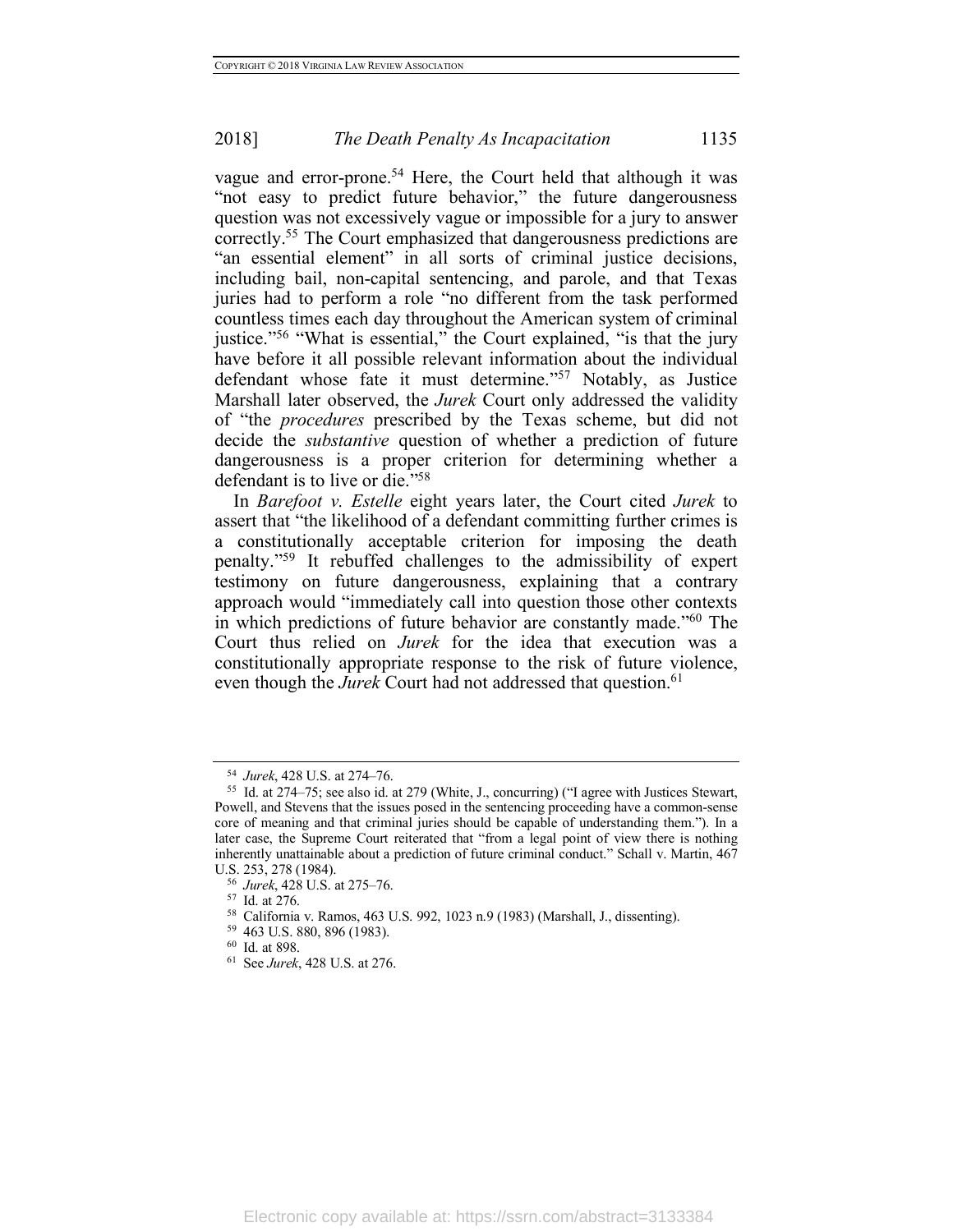### *C. The Influence of the Incapacitation Rationale*

After *Furman*, states were anxious to find a death penalty procedure that would survive Supreme Court review. Following *Jurek*, five additional states adopted statutes making future dangerousness a factor supporting a death sentence, if proven beyond a reasonable doubt.62 These states incorporated future dangerousness in capital sentencing using similar or the same language as the Court had approved in *Jurek*. <sup>63</sup> But the states took different approaches to future dangerousness. In three states—Idaho, Oklahoma, and Wyoming—a finding of future dangerousness became a *sufficient*  reason to impose the death penalty for first-degree murder.<sup>64</sup> The jury still had to consider mitigating evidence, but it needed no further aggravating factor to choose death. Oregon, like Texas, defined capital murder more narrowly, so that a guilty verdict already included aggravation; <sup>65</sup> in those states, future dangerousness became an additional requirement before a death sentence could be imposed.66 In Virginia, future dangerousness became one of two alternative conditions that the state had to prove before a death sentence could be imposed.<sup>67</sup> Two additional states—Colorado and Washington—made lack of future dangerousness a statutory mitigating factor<sup>68</sup> (one that unfortunately opened the door to

 65 Act of Dec. 6, 1984, ch. 3, § 3, 1985 Or. Laws 21 ("Upon a finding that the defendant is guilty of aggravated murder, the court shall conduct a separate sentencing proceeding to determine whether the defendant shall be sentenced to life imprisonment or death.").

<sup>66</sup> See Or. Rev. Stat. Ann. § 163.095 (West 2015) (defining aggravated murder); Or. Rev. Stat. Ann. § 163.150(1)(b) & (f) (West 2015) (requiring a finding of future dangerousness); Tex. Penal Code Ann. § 19.03 (West 2011) (defining capital murder); Tex. Code Crim. Pro. Ann. art 37.071 § 2(b)(1) (West 2006) (requiring a finding of future dangerousness). <sup>67</sup> Va. Code Ann. § 19.2-254.4(C) (Supp. 1982).

<sup>68</sup> See Act of Aug. 7, 1979, ch. 158, § 1, 1979 Colo. Sess. Laws 674 (providing, as a mitigating factor, that "[t]he defendant is not a continuing threat to society"); Act of May 14, 1981, ch. 138, § 7, 1981 Wash. Sess. Laws 539 (adding, as a "relevant factor[]" for the jury

<sup>62</sup> Act of Mar. 21, 1977, ch. 154, § 4, 1977 Idaho Sess. Laws 393 (amending Idaho Code § 19-2515); Act of May 8, 1981, ch. 147, § 1, 1981 Okla. Sess. Laws 280 (amending Okla. Stat. tit. 21, § 701.12); Act of Dec. 6, 1984, ch. 3, § 3, 1985 Or. Laws 22 (amending Or. Stat. §§ 163.005–145); Acts of Assembly, 1977 Va. Acts 45 (adding §§ 19.2–264.4); Act of Mar.

<sup>6, 1989,</sup> ch. 171, § 1, 1989 Wyo. Sess. Laws 295 (amending Wyo. Stat. § 6-2-102). 63 See, e.g., Smith v. Commonwealth, 248 S.E.2d 135, 146 (Va. 1978) ("In 1977, following the pattern approved in *Jurek*, the General Assembly enacted the statutory complex *sub judice*.").

 $64$  Idaho Code § 19-2515(1), (3)(b), (7)(a) & (9) (2017); Okla. Stat. tit. 21, §§ 701.9, 701.11–12 (2011); Wyo. Stat. Ann. § 6-2-102(a), (e) & (h) (2017).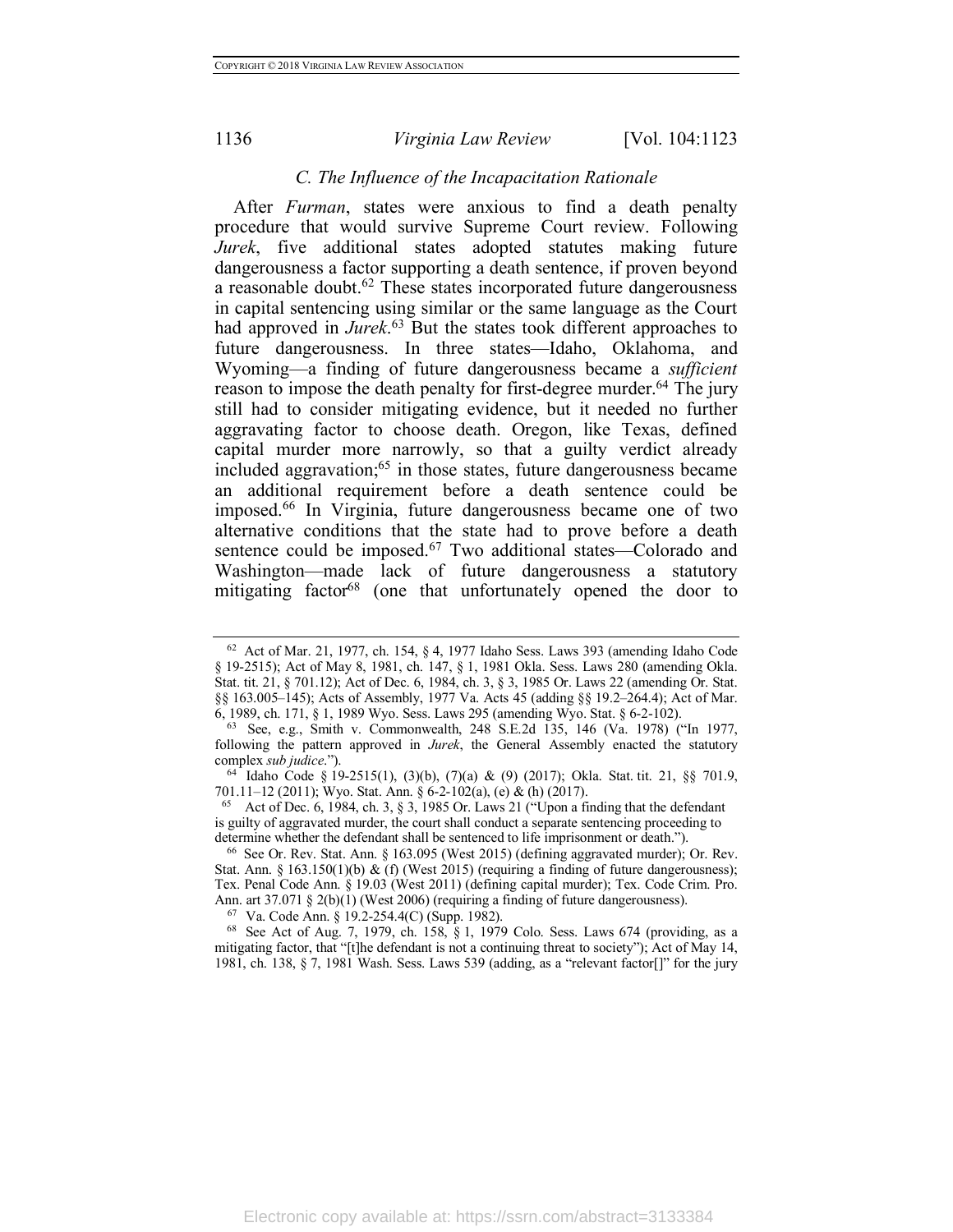aggravating evidence of future dangerousness in rebuttal<sup>69</sup> and turned the jury's attention to future harm<sup>70</sup>).

This focus on future dangerousness was not a brief experiment. Not one of these states has removed future dangerousness from capital sentencing. In Idaho, Oklahoma, and Wyoming future dangerousness offers sufficient aggravation to make murder a capital crime;71 in Virginia it is a required finding, unless a capital murder is found to have been especially vile;<sup>72</sup> in Texas and Oregon it is a requirement in addition to other aggravation;<sup>73</sup> and in Colorado and Washington non-dangerousness serves as a supposed mitigating factor.74

<sup>70</sup> Berry, supra note 6, at 898 (contending that a defendant's "inability to prove the absence of future dangerousness" may lead the jury to conclude "that the individual in question should receive the death penalty").<br><sup>71</sup> Oklahoma and Wyoming have made no amendments to the language regarding future

dangerousness. Compare Act of May 8, 1981, ch. 147, § 1, 1981 Okla. Sess. Laws 280 with Okla. Stat. Ann. tit. 21, § 701.12 (West 2011) (same); compare Act of Mar. 6, 1989, ch. 171, § 1, 1989 Wyo. Sess. Laws 295 (amending Wyo. Stat. § 6-2-102) with Wyo. Stat. Ann. § 6- 2-102 (2017). Idaho has amended its future dangerousness provision only to allow consideration of post-offense conduct as well. Compare Act of Mar. 28, 1977, ch. 154, § 4, 1977 Idaho Sess. Laws 393 (amending Idaho Code § 19-2515) ("The defendant, by prior conduct or conduct in the commission of the murder at hand, has exhibited a propensity to commit murder which will probably constitute a continuing threat to society.") with Idaho Code § 19-2515 (2017) ("The defendant, by his conduct, whether such conduct was before, during or after the commission of the murder at hand, has exhibited a propensity to commit murder which will probably constitute a continuing threat to society.").<br><sup>72</sup> Compare Act of Mar. 29, 1977, ch. 492, § 1, 1977 Va. Acts 735 with Va. Code Ann.

§ 19.2-264.4 (2015) (same). <sup>73</sup> Compare Act of Dec. 6, 1984, ch. 3, § 3, 1985 Or. Laws 22 with Or. Rev. Stat. Ann.

§ 163.150 (West 2015) (same); compare Act of June 14, 1973, ch. 426, art. 3, § 1, 1973 Tex. Gen. Laws 1125 with Tex. Code Crim. Proc. Ann. art. 37.071 (West 2006) (same).

<sup>74</sup> Compare Act of May 14, 1981, ch. 138,  $\S$  7, 1981 Wash. Sess. Laws 539 with Wash. Rev. Code § 10.95.070 (2016) (same); compare Act of Aug. 7, 1979, ch. 158, § 1, 1979 Colo. Sess. Laws 674 with Colo. Rev. Stat. § 18-1.3-1201(4)(k) (2017) (same).

to consider when contemplating leniency, "[w]hether there is a likelihood that the defendant will pose a danger to others in the future").<br><sup>69</sup> See, e.g., People v. Hamilton, 200 P.3d 898, 968 (Cal. 2009) ("Defendant argues the

prosecutor engaged in misconduct when he characterized a sentence of life without the possibility of parole as a license to commit acts of violence .... [T]here was no misconduct . . . . It was a proper comment on defendant's assertions that if given a sentence of less than death he would not be a threat to others in prison."); State v. Rupe, 743 P.2d 210, 226 (Wash. 1987) (ruling that it was proper for the prosecutor to mention the possibility of commutation to rebut the defendant's claim that he would not be dangerous to society if sentenced to life in prison).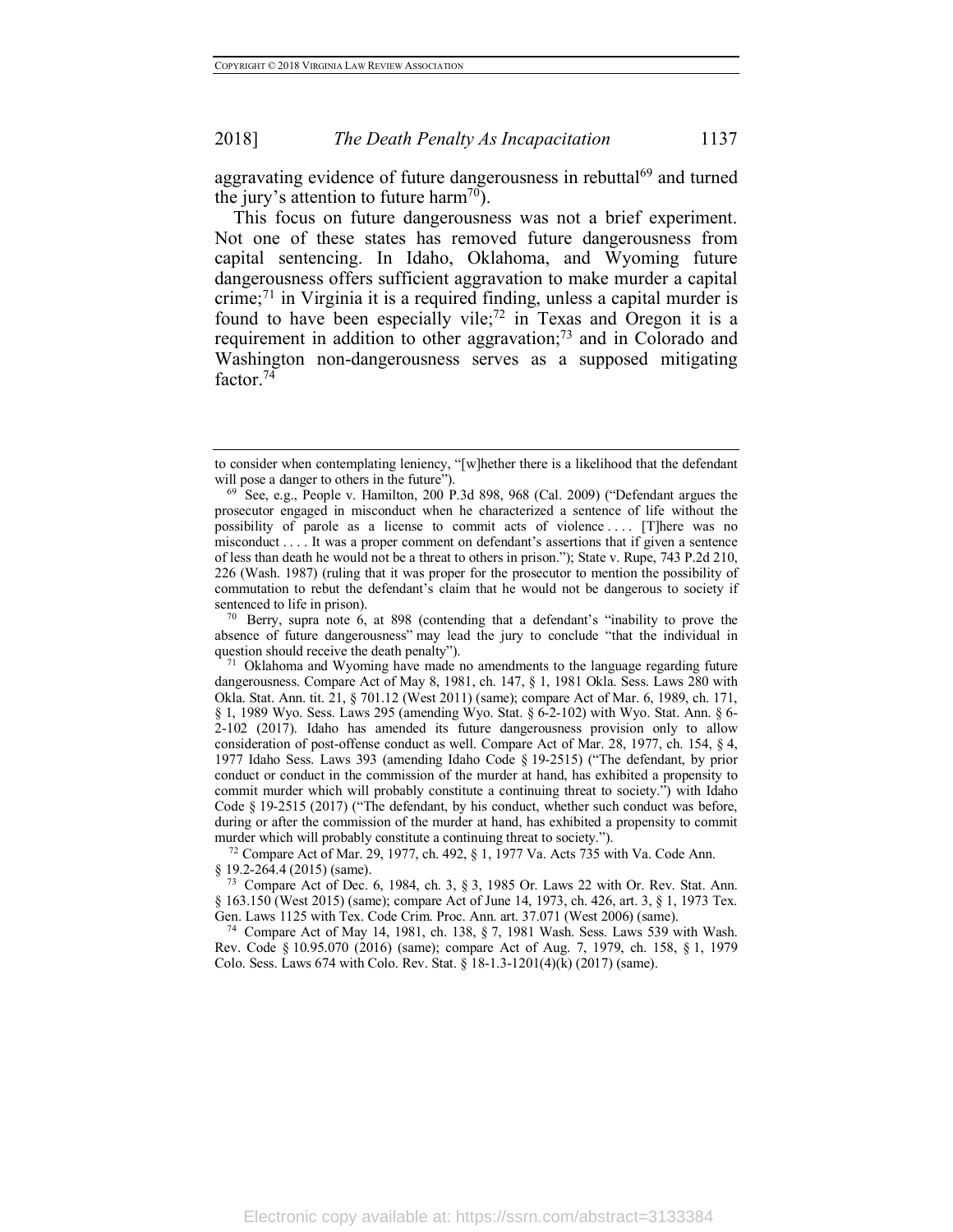Neither federal courts nor state courts, meanwhile, have ordered states to stop considering future dangerousness in these ways*.* Most have deemed the constitutionality of such statutory provisions settled by the Supreme Court's decision in *Jurek*. <sup>75</sup> The Court itself has read *Jurek* broadly to allow future dangerousness to "be treated as establishing an 'aggravating factor' for purposes of capital sentencing"<sup>76</sup>—even though *Jurek* did not say that.<sup>77</sup> State courts, similarly, have declined to invalidate future dangerousness provisions after noting that *Jurek* approved them.78

Many state courts have allowed future dangerousness to play a dispositive role in capital sentencing, even without evidence of legislative support for the incapacitation rationale. Future dangerousness became a judicially approved non-statutory aggravating factor in eleven states<sup>79</sup>—as well as under federal law.<sup>80</sup> In

defining the first aggravating circumstance, *i.e.*, the potential 'dangerousness' of the defendant, is identical to that in the Texas statute upheld in *Jurek* . . . . We see no constitutional vagueness in that language.").

<sup>75</sup> See, e.g. Bassett v. Commonwealth, 284 S.E.2d 844, 849 (Va. 1981) ("In [a previous decision] we noted that the continuing-threat provision of [the Virginia death sentencing law] mirrored a Texas provision approved in *Jurek v. Texas*, and we found no constitutional vagueness in the statutory language . . . ." (citations omitted)); see also United States v. Davis, 912 F. Supp. 938, 945 (E.D. La. 1996) (citing *Jurek* for the conclusion that future dangerousness "is relevant and constitutional as a nonstatutory [aggravating] factor."). The Supreme Court itself has consistently relied on its approval of the Texas statute in *Jurek*.

<sup>76</sup> Skipper v. South Carolina, 476 U.S. 1, 5 (1986) (citation omitted). 77 *Jurek*, 428 U.S. at 270. The *Jurek* Court did not consider future dangerousness as an aggravating factor, because the definition of capital murder in Texas's death penalty scheme already limited the death penalty to specified types of aggravated intentional murder. Id. ("While Texas has not adopted a list of statutory aggravating circumstances the existence of which can justify the imposition of the death penalty ... its action in narrowing the categories of murders for which a death sentence may ever be imposed serves much the same purpose.") The Court therefore went beyond *Jurek* when it later concluded that future dangerousness could be treated as an aggravating factor sufficient to justify death for a firstdegree murder. See *Skipper*, 476 U.S. at 5.<br><sup>78</sup> See, e.g., Smith v. Commonwealth, 248 S.E.2d 135, 148 (Va. 1978) ("The language

<sup>79</sup> People v. Ervin, 990 P.2d 506, 534 (Cal. 2000) ("[W]e have held that prosecutorial argument regarding defendant's future dangerousness is permissible when based on evidence of the defendant's conduct rather than expert opinion."); Ross v. State, 326 S.E.2d 194, 205 (Ga. 1985) ("Arguments addressing [future dangerousness] are not improper if based on evidence adduced at trial."); State v. Clark, 220 So. 3d 583, 655 (La. 2016) (authorizing testimony regarding future dangerousness at sentencing); State v. Deck, 303 S.W.3d 527, 544 (Mo. 2010) (en banc) (allowing the state to argue future dangerousness at capital sentencing, as long as the evidence "did not suggest or imply the jurors would be directly responsible or held accountable if [the defendant] harmed anyone else in the future"); Schoels v. State, 966 P.2d 735, 740 (Nev. 1998) ("[I]t was proper for the prosecution to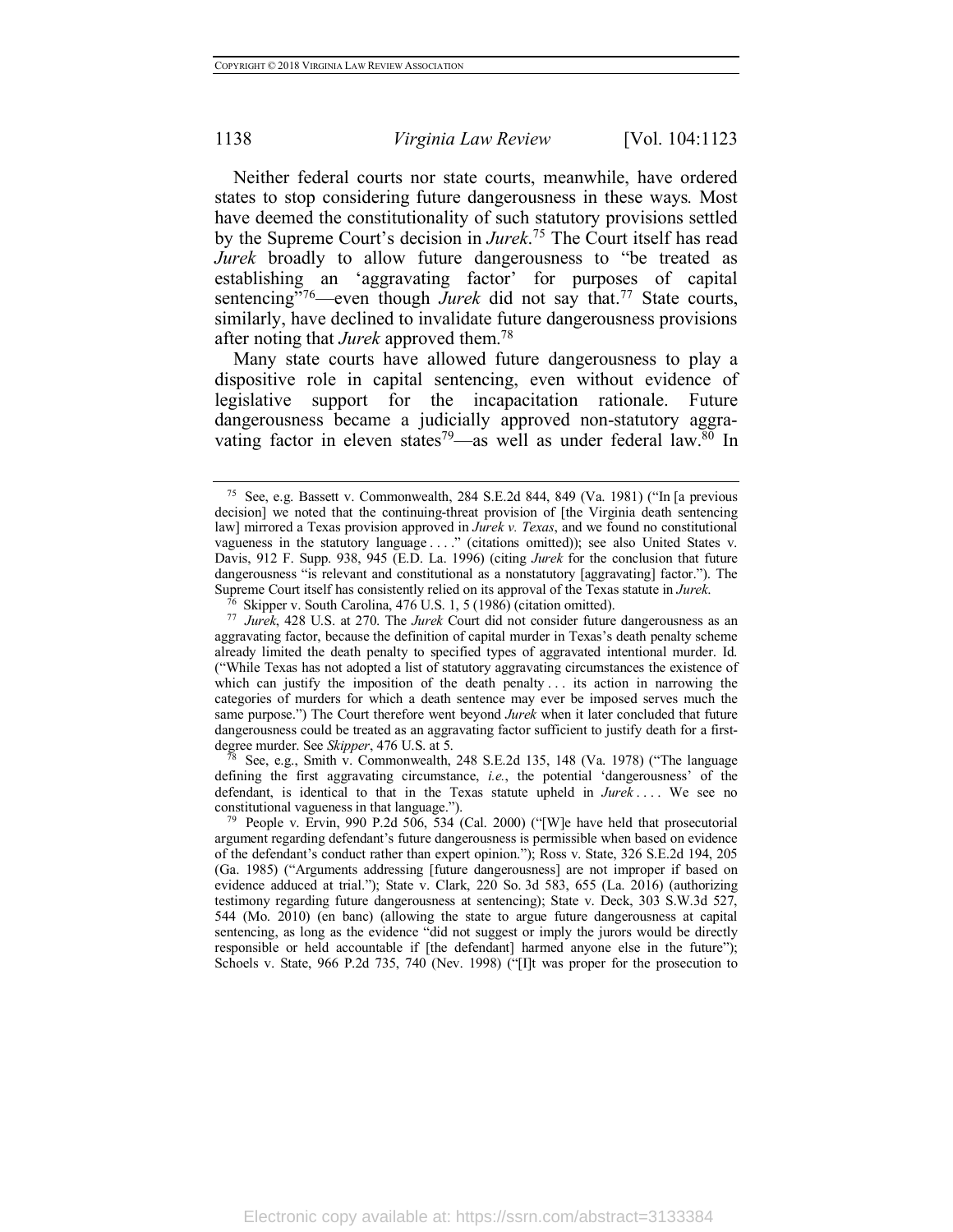these jurisdictions, the jury may consider future dangerousness when deciding whether death is appropriate. At least one type of statutory aggravation is required for any death sentence, but future dangerousness can serve as an additional aggravating factor that tips the scales toward death. The Supreme Court has condoned this practice, holding in *Simmons v. South Carolina* that the state "is free to argue that the defendant will pose a danger to others in prison and that executing him is the only means of eliminating the threat to the safety of other inmates or prison staff."<sup>81</sup> In such cases, future dangerousness serves as a relevant factor just like "mental capacity, background, and age," and the Court has not imposed any burden of proof on the prosecutor before the jury can take it into account as a non-statutory aggravating factor.<sup>82</sup>

Statutory reforms and judicial decisions have thus entrenched future dangerousness as a dispositive consideration in death sentencing,83 under the lasting influence of the Supreme Court's

<sup>80</sup> United States v. Bin Laden, 126 F. Supp. 2d 290, 303–04 (S.D.N.Y. 2001) ("[L]ower courts have uniformly upheld future dangerousness as a non-statutory aggravating factor in capital cases under the [Federal Death Penalty Act], including instances where such factor is supported by evidence of low rehabilitative potential and lack of remorse."), aff'd sub nom, In re Terrorist Bombings of U.S. Embassies in E. Africa, 552 F.3d 93 (2d Cir. 2008).

argue the future dangerousness of [defendant]."); State v. Williams, 510 S.E.2d 626, 644 (N.C. 1999) ("[I]t is not improper for a prosecutor to urge the jury to recommend death out of concern for the future dangerousness of the defendant."); State v. Addison, 87 A.3d 1, 119 (N.H. 2013) ("[I]nformation that relates to future dangerousness as a legitimate aggravating factor is relevant and admissible at capital sentencing."); State v. Beuke, 526 N.E.2d 274, 280 (Ohio 1988) (holding that requiring specific jury instruction to review a non-statutory aggravating circumstance of future dangerousness would be reversible error, but "merely arguing such in summation" was permissible); Commonwealth v. Trivigno, 750 A.2d 243, 254 (Pa. 2000) ("[I]t is not error for the prosecutor to argue a defendant's future dangerousness . . . ."); State v. Tucker, 478 S.E.2d 260, 270 (S.C. 1996) ("The defendant's future danger to society is a legitimate interest at sentencing." (citation omitted)); State v. Young, 853 P.2d 327, 353 (Utah 1993) ("A jury may legitimately consider a defendant's character, future dangerousness, lack of remorse, and retribution in the penalty phase hearing.").

<sup>81</sup> Simmons v. South Carolina, 512 U.S. 154, 165 n.5 (1994). 82 Id. at 163.

<sup>83</sup> The Supreme Court has

rejected the notion that "a specific method for balancing mitigating and aggravating factors in a capital sentencing proceeding is constitutionally required." Equally settled is the corollary that the Constitution does not require a State to ascribe any specific weight to particular factors, either in aggravation or mitigation, to be considered by the sentencer.

Harris v. Alabama, 513 U.S. 504, 512 (1995) (citations omitted).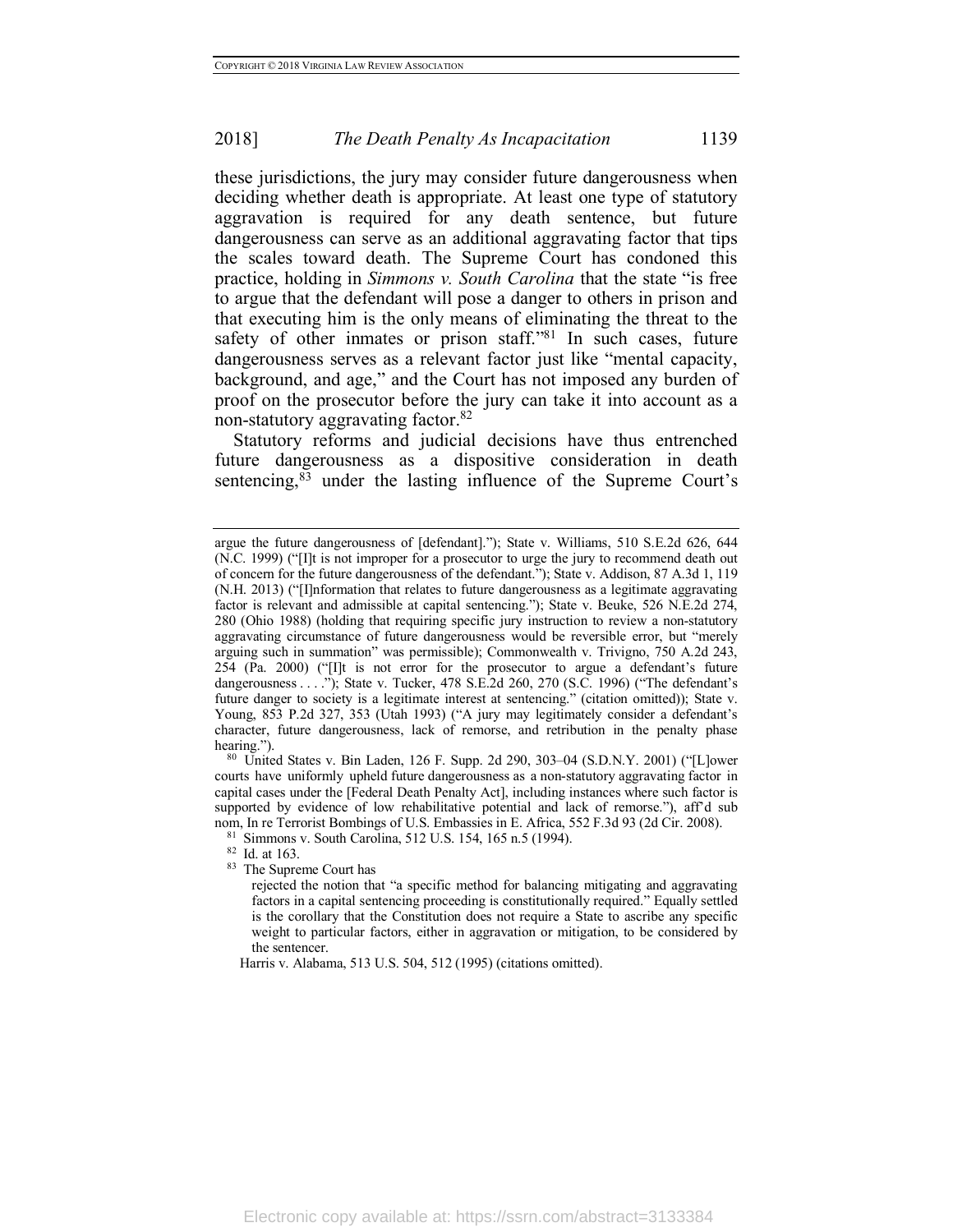plurality opinion in *Jurek*. Trial courts confronted with the use of future dangerousness in capital sentencing understandably have treated the validity of future dangerousness questions as settled, even though, as Professor William Berry has pointed out, "the Court has never explicitly addressed whether future dangerousness or incapacitation alone could be a valid basis for the death penalty."84

The lethal consequences are difficult to overstate. Future dangerousness findings have played a dispositive role in each of the more than 550 executions in Texas and the two executions in Oregon since *Furman.*<sup>85</sup> Scholars who have studied the way the death penalty is imposed have described future dangerousness as a primary reason for executions. One has called future dangerousness "the strongest determinant of whether an individual receives the death penalty."86 Another has determined that future dangerousness served as a "sentencing factor . . . directly underlying at least half of all modern era executions and likely playing some role in the rest."87 Still another has written that "future dangerousness predominates and pervades capital-sentencing schemes across the country."88 Future dangerousness impacts federal death sentencing, too: one study found that prosecutors raised claims of future dangerousness in 77% of federal capital cases from 1995–2007.89

The incapacitation rationale, expressed through future dangerousness inquiries at capital sentencing, thus has become a

<sup>84</sup> Berry, supra note 6, at 913.

<sup>85</sup> Execution Database, Death Penalty Info. Ctr., https://deathpenaltyinfo.org/number-exec utions-state-and-region-1976 [https://perma.cc/H2RB-LYYY] (last visited May 28, 2018); Or. Rev. Stat. Ann. §§ 163.150(1)(b) & (f) (West 2015); Tex. Code Crim Proc. Ann. art. 37.071 §§ 2(b)(1), (g) (West 2006).

<sup>&</sup>lt;sup>86</sup> Berry, supra note 6, at 893. In the same article, Berry stated that life without parole and solitary confinement "provide the very alternative to death that eliminates dangerousness as a valid reason for execution." Id. at 904; see also id. at 906 (arguing that a risk of future dangerousness can be mitigated "by simply using the penitential structure already in place, solitary confinement in particular"). He did not address moral trade-offs and legal questions that that choice entails, as laid bare in Part II of this Article.

<sup>87</sup> Shapiro, supra note 17, at 146 (citation omitted). Shapiro contends that an inquiry into future dangerousness at sentencing distracts the jury from the more important question of desert and introduces an unacceptable risk of prediction error. She dismisses the incapacitation rationale for executions as indefensible. Id. at 168, 185.<br><sup>88</sup> Edmondson, supra note 13, at 917.

<sup>89</sup> Mark D. Cunningham, Thomas J. Reidy, & Jon R. Sorensen, Assertions of "Future Dangerousness" at Federal Capital Sentencing: Rates and Correlates of Subsequent Prison Misconduct and Violence, 32 L. & Hum. Behav. 46, 47 (2008).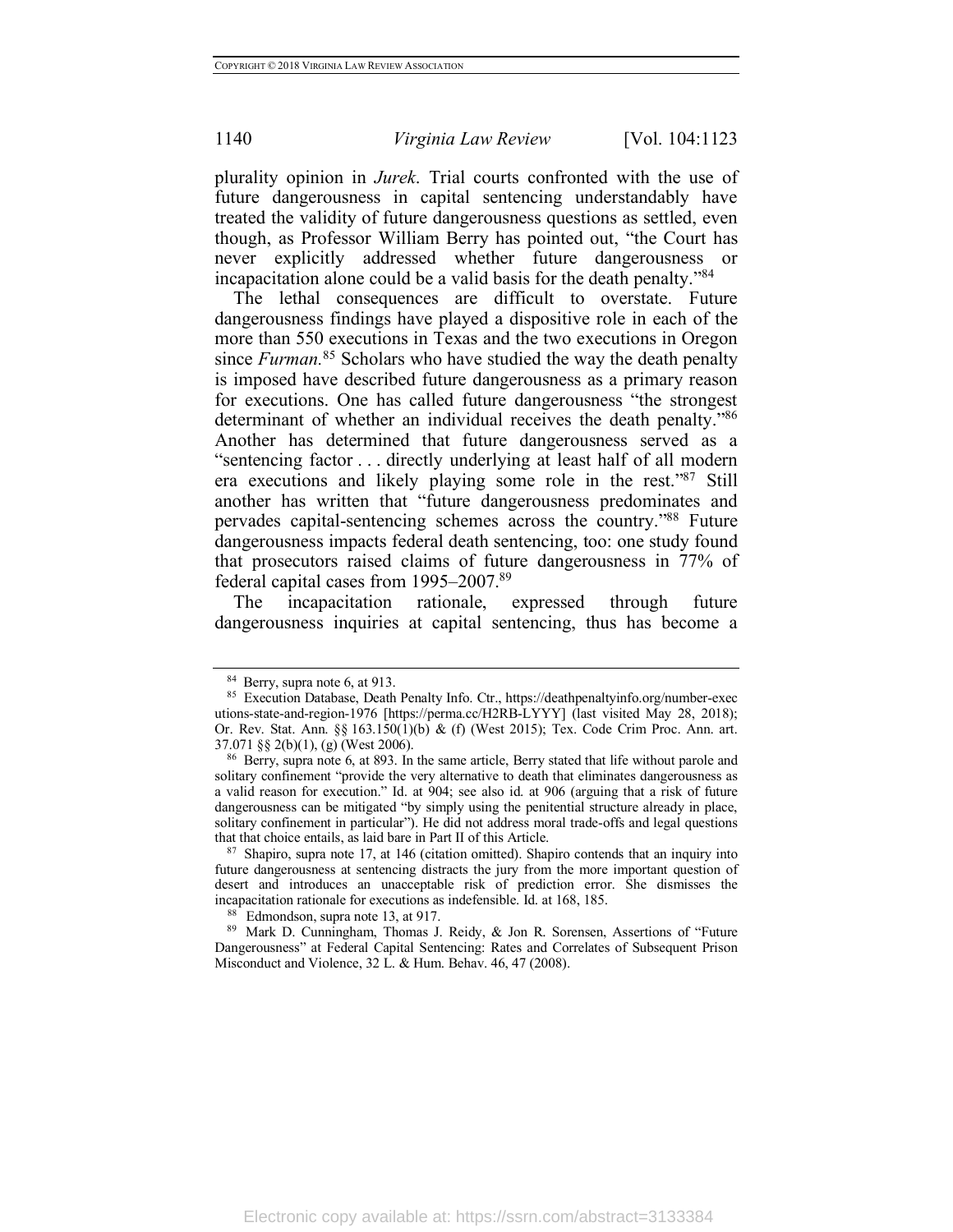dominant and dispositive factor in executions. The Supreme Court's disruption of capital punishment in *Furman* resulted in statutory narrowing of the death penalty, and an unintended accompanying shift toward the instrumental question of future harm. Future dangerousness then gained widespread judicial acceptance based largely on the Supreme Court's decision in *Jurek,* even though the substantive question of whether "the goal of incapacitation may justify the death penalty"90 was one that the *Jurek* Court did not decide. The dominant influence of future dangerousness today stems from these surprisingly tangled roots.

#### II. TWO OBJECTIONS TO THE INCAPACITATION RATIONALE

Despite the historical and practical importance of the incapacitation rationale in capital sentencing, scholars tend to dismiss future dangerousness as an invalid reason for the death penalty. A critical review of death penalty literature and case law suggests two explanations. Each lies in a mistaken objection to the incapacitation rationale. One objection is based on the belief that incapacitation can be achieved just as effectively through non-lethal means; this leads some critics to conclude that the incapacitation rationale is irrelevant to death penalty debates. A second objection is based on the belief that predictions of violence are so unreliable that it would be arbitrary and unjust to premise any execution upon them. Each of these objections is seriously flawed. Current non-lethal alternatives turn out to require cruel and degrading forms of restraint, or else to be inadequate to stop future violence. The problem of prediction error, on the other hand, is significant, but can be addressed and mitigated through reevaluation of dangerousness over time. Accordingly, the incapacitation rationale cannot be treated as irrelevant or inherently unjust. It should be a core focus of academic and judicial discourse, both because future dangerousness is actually driving so many death sentences, and because it implicates moral and legal choices too challenging and consequential to ignore.

<sup>90</sup> California v. Ramos, 463 U.S. 992, 1023 n.9 (1983) (Marshall, J., dissenting).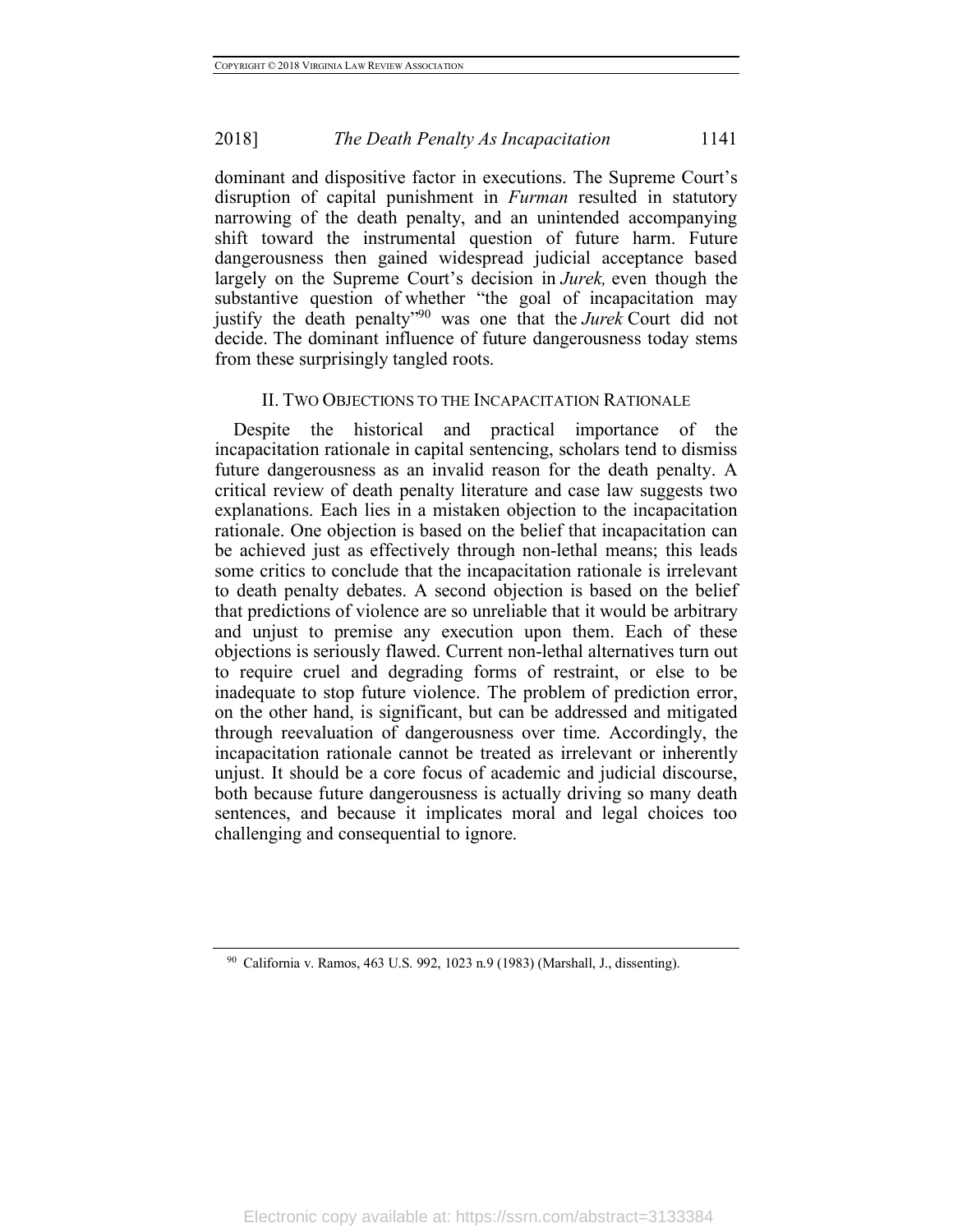#### *A. Non-Lethal Alternatives*

Centuries ago, long-term incarceration did not exist as a feasible alternative to the execution of dangerous offenders.<sup>91</sup> Other punishments, such as exile or transportation to foreign lands,  $92$ sometimes offered an alternative means to protect society from these offenders, but these means required enforcement and resources.<sup>93</sup> The death penalty remained the clearest and most efficient mode of incapacitation.

The alternative of incarceration has since changed the debate. Many scholars and judges critical of capital punishment now discard the incapacitation rationale for capital punishment on the ground that carceral alternatives can also incapacitate. They contend that solitary confinement and life imprisonment without parole, in particular, offer practical, sufficient, and morally superior alternatives to execution.

Some of these critics contend that the risk of future violence by capital murderers is overblown. In his influential book, *The Limits of the Criminal Sanction*, Professor Herbert Packer argued that the incapacitation rationale cannot justify capital punishment because murderers as a class are unlikely to kill again. He argued that "[i]ncapacitation is a relevant claim only if it can be shown that a high proportion of people who engage in a particular form of conduct are likely to go on doing so unless restrained. Very few murderers kill again; that incapacitative claim is weak."94 In *Furman*, Justice Marshall made a similar argument:

<sup>&</sup>lt;sup>91</sup> See, e.g., John H. Langbein, The Historical Origins of the Sanction of Imprisonment for Serious Crime, 5 J. Legal Stud. 35, 36 (1976) (stating that death and maiming "were the ordinary penalties for serious crime in the Western legal systems in the later Middle Ages" because they were easy to administer and did not require prisons or penitentiaries).

 $92$  Id. at 54 ("The decline in England's 'penal death rate' came about because of the development of an alternative to the blood sanctions: transportation of convicts for terms of labor as indentured servants in the overseas colonies." (citation omitted)); id. at 58 ("The American revolutionary war interrupted England's export of convicts in the 1770s. As a stopgap, which in fact lasted until the foundations of the modern prison system in the midnineteenth century, the government 'decided to moor hulks on the Thames, put convicts in them and work them at hard labor.'" (citation omitted)).

<sup>&</sup>lt;sup>93</sup> Id. at 59 (describing the transportation and galley systems that became alternatives to capital punishment as "an administrative feat, in organizing and refining relatively complex schemes to extract convict labor").

<sup>&</sup>lt;sup>94</sup> Herbert L. Packer, The Limits of the Criminal Sanction 269 (1968).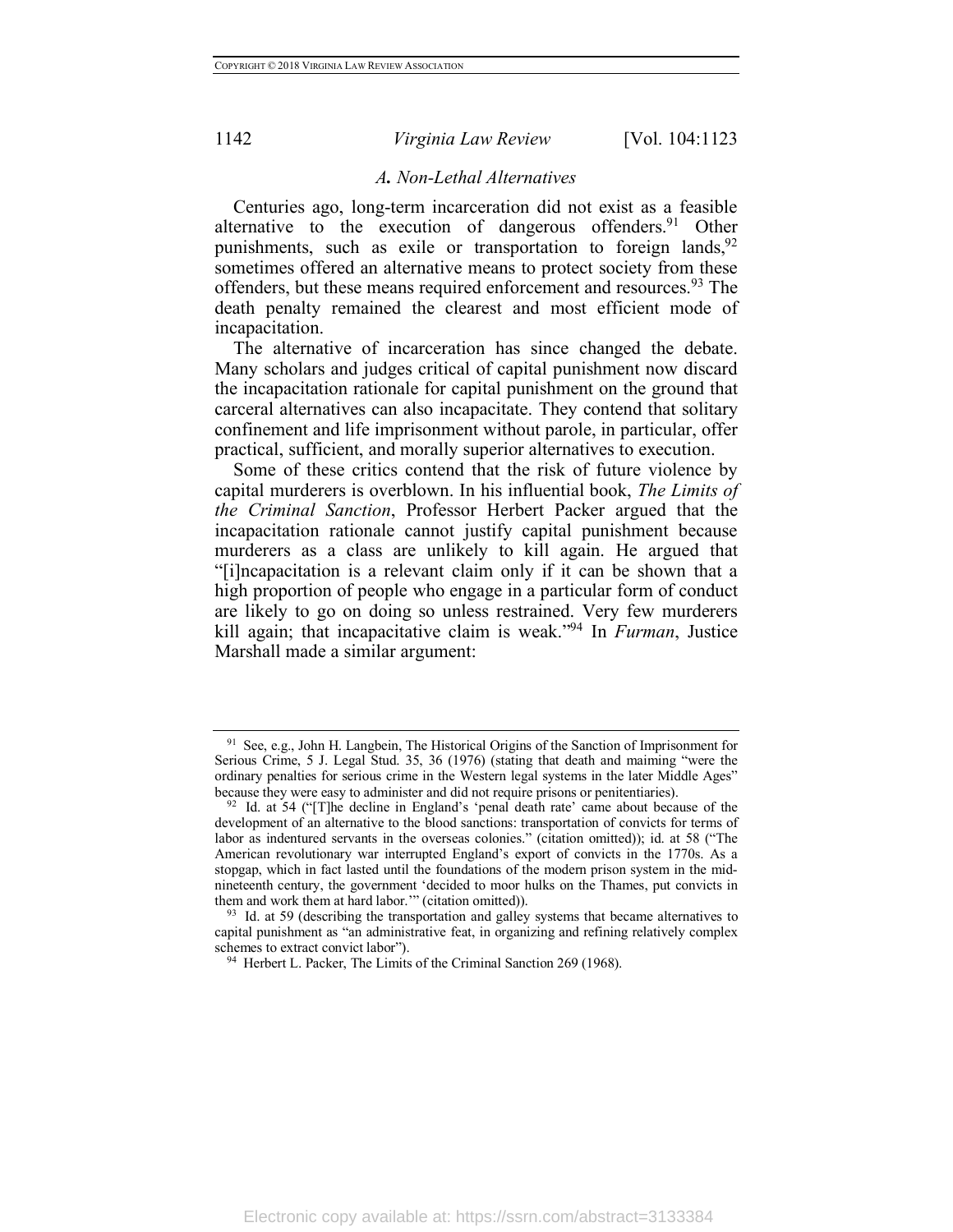[I]f a murderer is executed, he cannot possibly commit another offense. The fact is, however, that murderers are extremely unlikely to commit other crimes either in prison or upon their release. For the most part, they are first offenders, and when released from prison they are known to become model citizens.<sup>95</sup>

These criticisms are weak. One weakness lies in Packer's and Justice Marshall's idea that the incapacitation rationale for capital punishment is irrelevant if most murderers will not commit future crimes. The incapacitation rationale still may be relevant and important for a subcategory of murderers who remain dangerous. The problem of overbreadth can be readily addressed by making individual rather than categorical judgments about the future dangerousness of capital offenders, as this author has proposed elsewhere.96 The incapacitation rationale does not become irrelevant simply because the risk is limited to a subset of capital murderers.

Another flaw lies in the apparent assumption, reflected in Packer's argument, that only fatal violence should be considered. In fact, from a utilitarian perspective, the incapacitation rationale need not be limited to preventing violence that is fatal. Society might benefit from executing a criminal even if he is predicted to commit only future rapes, for example, if the utility of preventing those rapes outweighs the harm of his execution.<sup>97</sup> The logic of the incapacitation rationale applies where future risks are non-lethal as well as lethal, unless one further concludes that even multiple non-lethal crimes can never be more harmful than an execution, that punishment must comply with a strong proportionality requirement, or that human life has value beyond mere utility.<sup>98</sup> Absent such constraints, the death penalty might be defended to prevent lesser harms—at least if the penalty is deserved as a predicate, retributive matter. That is, in fact,

<sup>&</sup>lt;sup>95</sup> *Furman*, 408 U.S. at 355 (Marshall, J., concurring) (citation omitted). <sup>96</sup> Cf. Marah Stith McLeod, Does the Death Penalty Require Death Row? The Harm of Legislative Silence, 77 Ohio St. L.J. 525, 551 (2016) ("Security needs do not require a death sentence to be dispositive for automatic and permanent placement on death row. Individual assessments of death-sentenced offenders offer a way to determine which inmates require more restrictive confinement—assessments that are made routinely for noncapital prisoners." (citation omitted)).

<sup>&</sup>lt;sup>97</sup> Cf. Richard J. Bonnie, et al., Criminal Law 21 (4th ed. 2015) ("By itself, incapacitation as a method of preventing future crimes by the incapacitated person may justify sentencing the thief to a term of life imprisonment.")

<sup>&</sup>lt;sup>98</sup> Packer may have assumed such a constraint, but he did not spell out or explain it.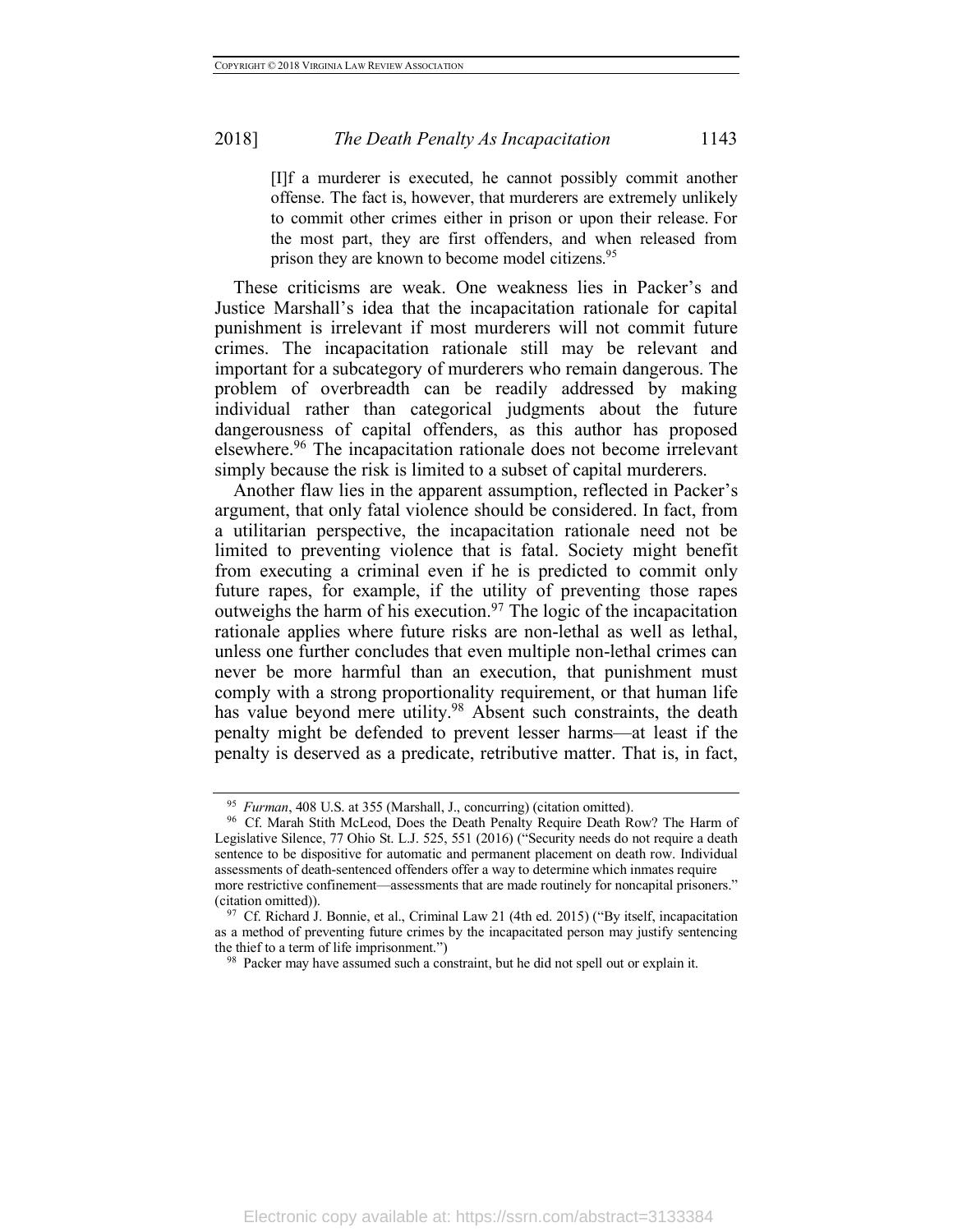how most states approach the question of future dangerousness. Of the half-dozen states that have statutes making future dangerousness necessary or sufficient for the death penalty, only one—Idaho requires the future danger to be lethal.<sup>99</sup> The other five—Texas, Virginia, Oklahoma, Oregon, and Wyoming—simply require a likelihood of future violence.<sup>100</sup>

A third mistake can be discerned in Justice Marshall's discussion of comparative rates of violence. He contends that if murderers tend to commit less violence in prison than inmates sentenced for nonlethal crimes, then incapacitation cannot justify the death penalty for murderers, given that we do not execute those non-lethal offenders. But the reason we do not execute persons who committed non-lethal crimes is because they do not deserve the death penalty.101 Marshall's empirical claim that murderers as a class are less likely to commit violence in prison than prisoners who committed non-lethal crimes is therefore not decisive, even if it is accurate. 102

Many critics reject the incapacitation rationale for reasons other than the flawed arguments described above. These critics often admit that some capital murderers remain dangerous and that their incapacitation is a legitimate concern, but argue that non-lethal punishments also incapacitate. Three Supreme Court Justices have espoused this view. Justice Stevens has argued that "[i]n capital sentencing decisions . . . incapacitation is largely irrelevant, at least when the alternative of life imprisonment without possibility of

<sup>99</sup> Idaho requires that the defendant be found to have a "propensity to commit *murder*  which will probably constitute a continuing threat to society." Idaho Code  $\S$  19-2515(9)(i) (2017) (emphasis added).  $100$  See supra notes 44, 64–66, 72–74 and accompanying text.

<sup>&</sup>lt;sup>101</sup> The Court has permitted incapacitation without desert where its purpose is regulatory and non-punitive. See, e.g., Kansas v. Hendricks, 521 U.S. 346, 365–66 (1997). The Court thus has condoned civil commitment. Its rule elsewhere against the execution of the intellectually disabled may imply, however, that incapacitation by means of death would not be permissible in a civil context, where desert is not an issue. See Atkins v. Virginia, 536 U.S. 304, 321 (2002).

<sup>&</sup>lt;sup>102</sup> Studies have indicated that "a murder conviction is not predictive of a greater risk of prison violence relative to a conviction for some other offense." Jon Sorensen & Mark D. Cunningham, Conviction Offense and Prison Violence: A Comparative Study of Murderers and Other Offenders, 56 Crime & Delinquency 103, 123 (2010). And "research has consistently found the true incidence of recidivism among murderers released from prison to be much lower than for other types of parolees." Jonathan R. Sorensen & Rocky L. Pilgrim, An Actuarial Risk Assessment of Violence Posed by Capital Murder Defendants, 90 J. Crim. L. & Criminology 1251, 1254 (2000) (citation omitted).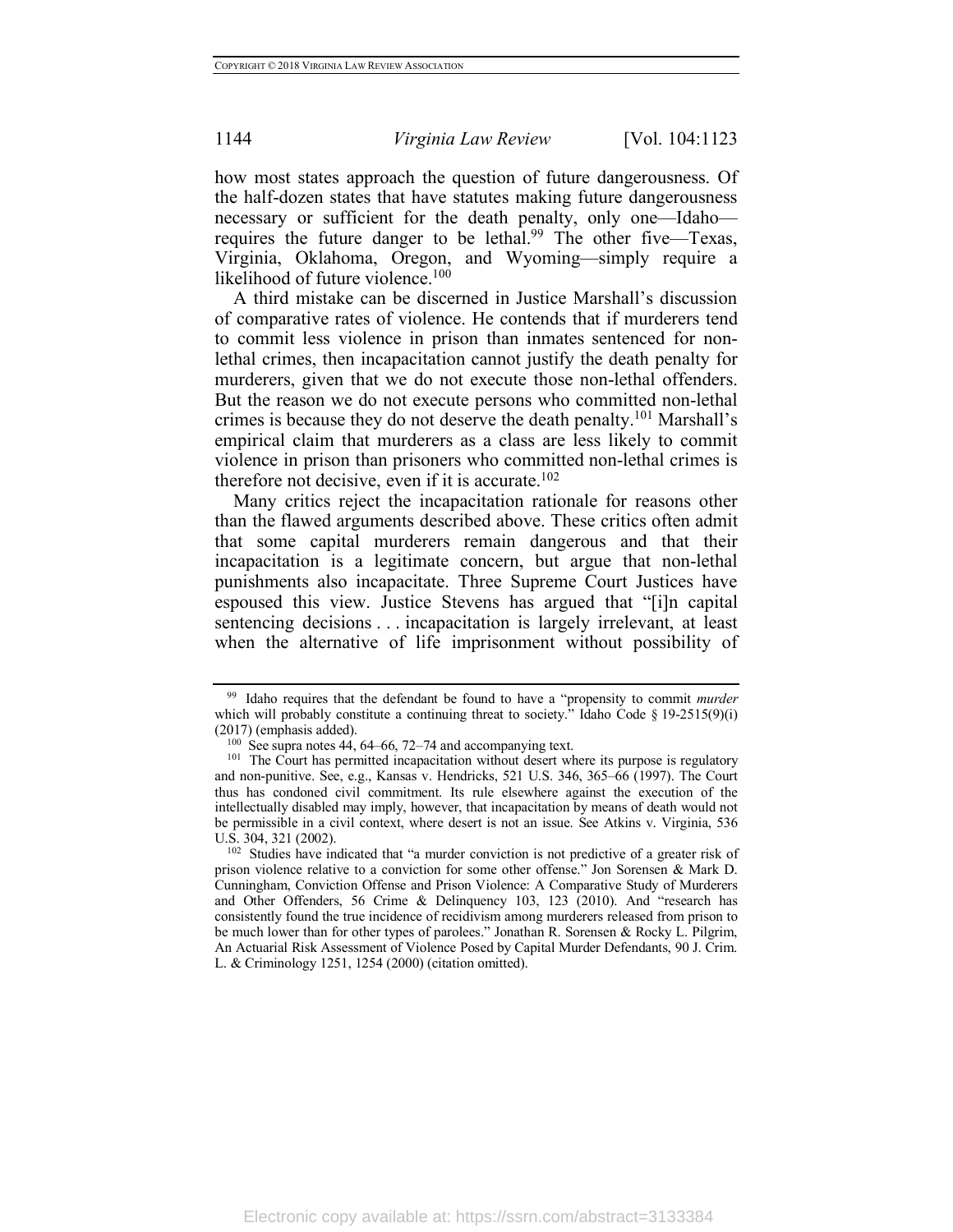parole is available"<sup>103</sup> (which it is in all states today<sup>104</sup>). He has conceded that incapacitation is a rational basis for punishment, and that it "would be served by execution," but has contended that "in view of the availability of imprisonment as an alternative means of preventing the defendant from violating the law in the future, the death sentence would clearly be an excessive response to this concern."105 Similarly, Justice Breyer has rejected the incapacitation rationale on the ground that "the major alternative to capital punishment—namely, life in prison without possibility of parole also incapacitates."106 Justice Marshall shared this objection as well.<sup>107</sup>

Critics of the incapacitation rationale also often invoke the option of solitary confinement. Justice Marshall contended that the death penalty could not "be seriously defended as necessary to insulate the public from persons likely to commit crimes in the future" because "[l]ife imprisonment and, if necessary, solitary confinement, would fully accomplish the aim of incapacitation."<sup>108</sup> Berry has made the same point:

If death is the only way to incapacitate a particular offender, then future dangerousness can serve as a valid justification for capital punishment . . . [but] it is not difficult to minimize, if not eliminate, any risk of dangerousness by simply using the penitential structure already in place, solitary confinement in particular.<sup>109</sup>

Other scholars have described "better security" and "increased punishments like solitary confinement" as "alternatives" to the death penalty for dangerous prisoners.110 Such scholars recognize that some capital offenders are truly dangerous, but see solitary confinement and life imprisonment as adequate and morally superior alternatives.

<sup>&</sup>lt;sup>103</sup> Harris v. Alabama, 513 U.S. 504, 517 (1995) (Stevens, J., dissenting). <sup>104</sup> Shapiro, supra note 17, at 151 n. 23.

<sup>&</sup>lt;sup>105</sup> Spaziano v. Florida, 468 U.S. 447, 477-78 (1984) (Stevens, J., concurring in part and dissenting in part) (citation omitted).

<sup>106</sup> Glossip v. Gross, 135 S. Ct. 2726, 2767 (2015) (Breyer, J., dissenting).

<sup>107</sup> California v. Ramos, 463 U.S. 992, 1023 (1983) (Marshall, J., dissenting).

<sup>108</sup> Id.

<sup>109</sup> Berry, supra note 6, at 904, 906.

<sup>110</sup> Amy V. Coney & John H. Garvey, Catholic Judges in Capital Cases, 81 Marq. L. Rev. 303, 311–12 (1998) (hypothesizing why Pope John Paul II concluded that few executions, if any, would be necessary to the defense of society).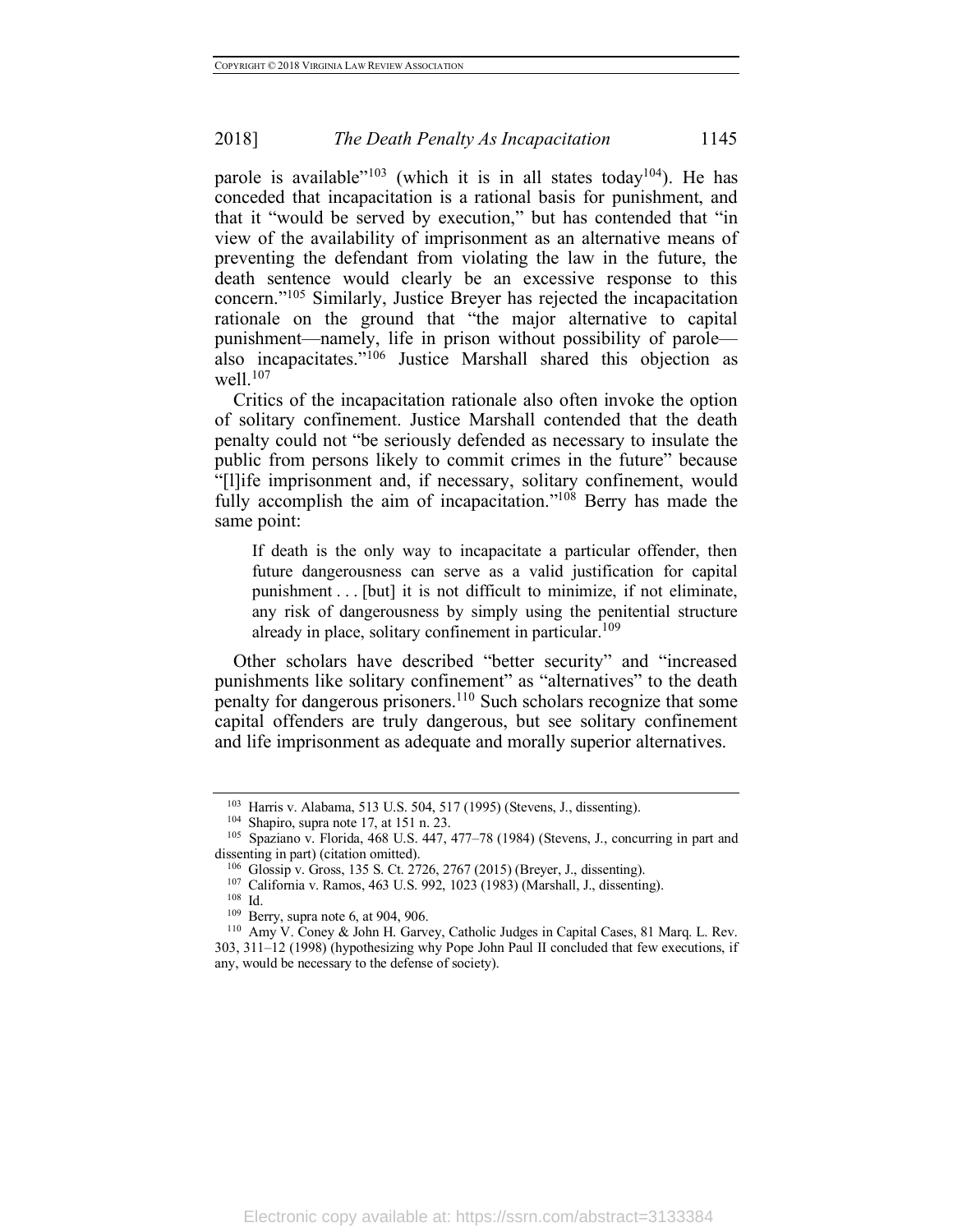Critics who cite the existence of these non-lethal alternatives believe that they render the death penalty unnecessary and unjust, usually based on some form of what Professor Hugo Bedau called the principle of "minimal invasion."111 This principle holds that "[g]overnmental invasions of an individual's privacy, liberty, and autonomy (or other fundamental values) are justified only if no less invasive practice is sufficient to achieve an important social goal."112 Critics like Bedau contend that the death penalty is "by its very nature . . . more severe, invasive, and irremediable than the alternative which, for all practical purposes in contemporary society, is long-term imprisonment."113 They conclude that only non-lethal punishments are morally permissible.<sup>114</sup>

A closer look at solitary confinement and life without parole, however, casts doubt on the underlying assumption that the death penalty is necessarily more "severe, invasive, and irremediable" than these non-lethal alternatives. The almost grotesque inhumanity of long-term solitary confinement may not be better than death, and life without parole may entail equally inhumane conditions in order to prevent prisoner violence. Furthermore, death sentences are much more closely scrutinized, and though only a death sentence is truly irrevocable, erroneous life sentences are much less likely to be corrected.

These considerations do not prove that the proposed non-lethal alternatives are actually worse than death, but they do show that their moral superiority—or even their moral permissibility—is far from clear. It is true that persons who believe that human life is sacred or inviolable may see non-lethal punishments as the only morally permissible ones. But such claims are rarely invoked explicitly in judicial or academic argument, and if they were, they would end

<sup>111</sup> Hugo Adam Bedau, The Minimal Invasion Argument Against the Death Penalty, 21 Crim. Just. Ethics 3, 4 (2002).<br><sup>112</sup> Id.

<sup>&</sup>lt;sup>112</sup> Id.<br><sup>113</sup> Id. The Supreme Court likewise has opined that "[t]here is no question that death as a punishment is unique in its severity and irrevocability." Gregg v. Georgia, 428 U.S. 153, 187 (1976) (plurality opinion) (citations omitted).

<sup>114</sup> See also Matthew H. Kramer, The Ethics of Capital Punishment: A Philosophical Investigation of Evil and Its Consequences 151–52 (2011) ("Because alternative sanctions of lesser severity can fully realize any legitimate incapacitative ends, the employment of the death penalty in pursuit of such ends is always impermissible under the Minimal Invasion Principle.").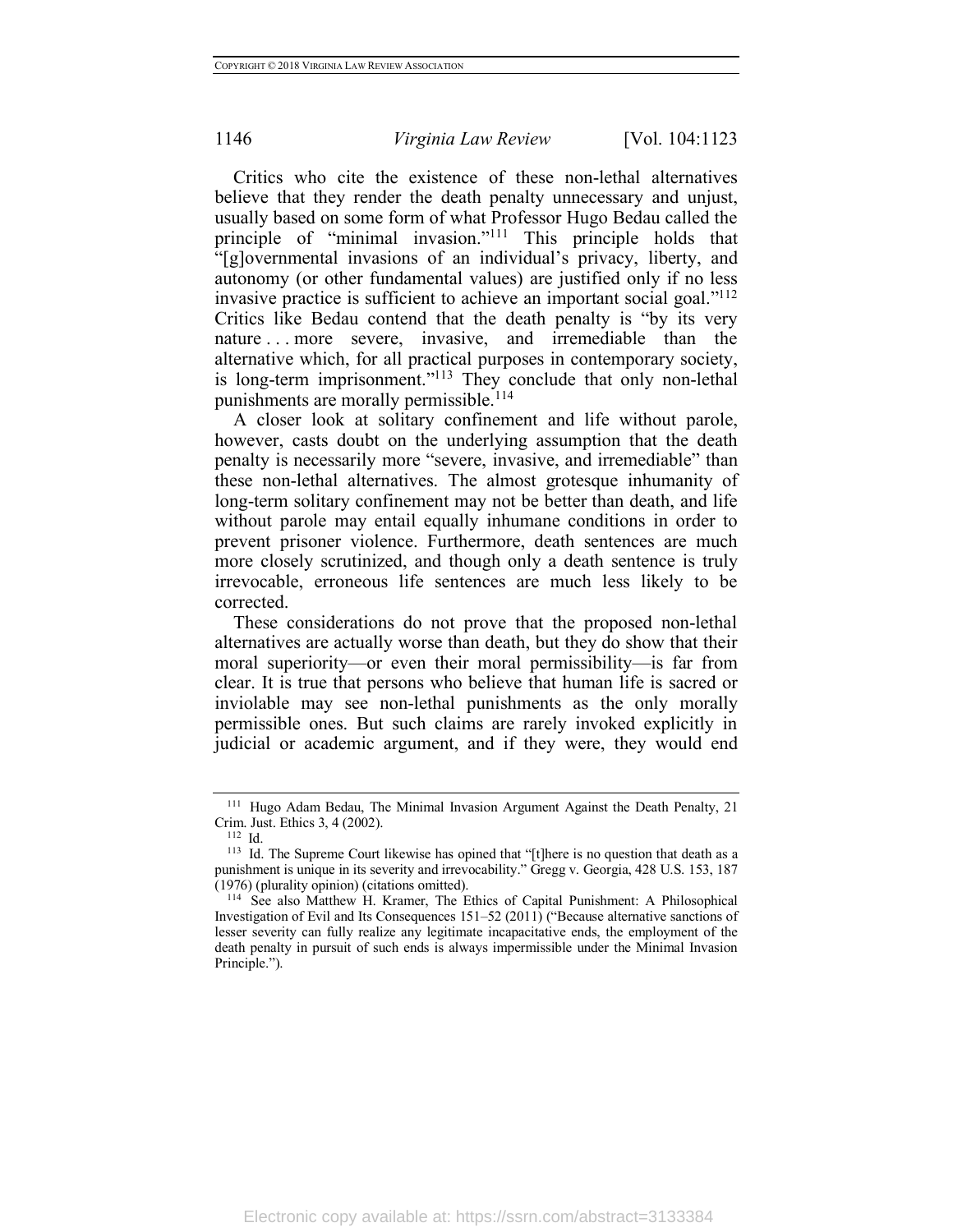discussion of the death penalty on retribution and deterrence rationales as well. This Article is not intended to challenge those who hold such a belief. Instead, it disputes the claim that the existence of non-lethal alternatives, without more, renders the incapacitation rationale irrelevant to death penalty discourse. The choice is far more morally and legally complex.

# *1. Solitary Confinement*

Critics who argue that the death penalty is unnecessary because of solitary confinement rarely stop to consider the severity and cruelty of that alternative in making this claim. However, an enormous body of research and scholarship has revealed that extraordinary harms follow from prolonged and even short-term solitary confinement. Critics describe it as a form of torture.<sup>115</sup> Studies have demonstrated that extreme psychological, physical, and spiritual damage can result from such isolation. Some prisoners go insane; others become violent; others fall into severe depression; some commit suicide.<sup>116</sup> One study found prisoners in solitary confinement five times more likely to commit suicide than other prisoners. In order to kill themselves "in a bare cell . . . [s]ome prisoners have resorted to jumping head-first off their bunks; others have bitten through the veins in their arms."117 For those who remained alive after years in solitary confinement, their ability to interact safely with others outside isolation was reduced, if not eliminated. Such confinement may impair a person's ability to reason, undercutting his capacity for self-reflection, self-control, and rehabilitation. The enduring deprivation of social interaction may take away what is quintessentially human—a person's ability to reason and relate to others—and may completely destroy the human mind and spirit.

Courts have expressed grave concerns regarding the moral and legal permissibility of prolonged solitary confinement. The European

 $117$  Id.

<sup>115</sup> See, e.g., Atul Gawande, Hellhole, The New Yorker, Mar. 30, 2009 (arguing that "[w]hether in Walpole or Beirut or Hanoi, all human beings experience isolation as torture," and calling solitary confinement "legalized torture").<br><sup>116</sup> See, e.g., James Ridgeway & Jean Casella, What Death Penalty Opponents Don't Get:

There Are Fates Worse Than Death, The Marshall Project (Nov. 30, 2014), https://www.themarshallproject.org/2014/11/30/what-death-penalty-opponents-don-t-get [https://perma.cc/QML7-RU5V].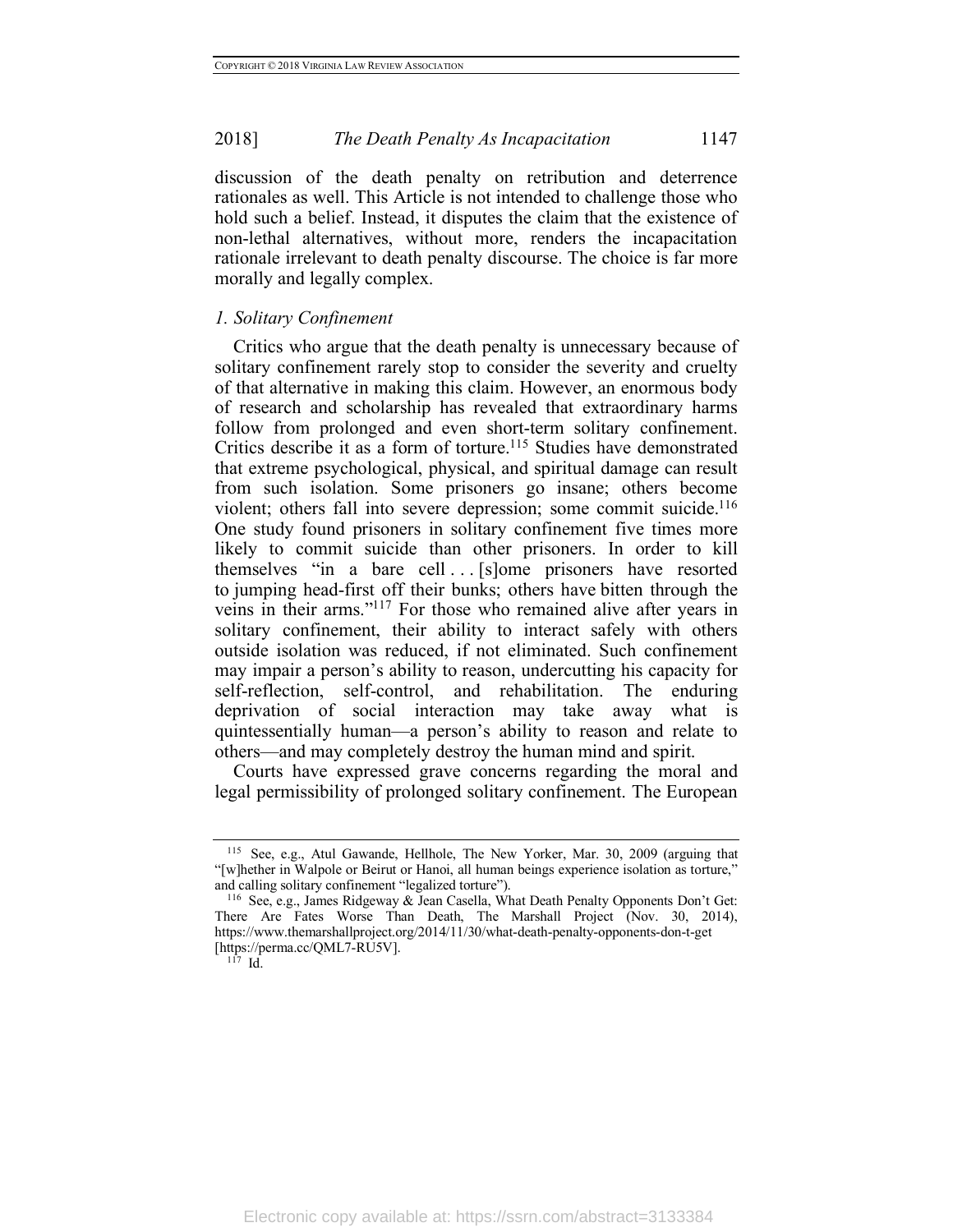Court of Human Rights famously refused to extradite a capital defendant to the United States to face a death penalty trial in Virginia, because the court feared he would be subjected to solitary confinement and other "inhuman or degrading" conditions while on death row.118 Though the United States Supreme Court has never forbidden solitary confinement for dangerous prisoners, it has long recognized the extraordinary harms that can follow from such isolation. In the 1890 case of *In re Medley*, the Court noted that even a short period of solitary confinement can cause irreparable harm to the prisoner.<sup>119</sup> The Court observed that these harms befell prisoners who were isolated in cells of "considerable size;"<sup>120</sup> today, prisoners are held in solitary confinement for twenty-three hours a day in cells often "no larger than a typical parking spot."121 In a recent opinion criticizing the use of solitary confinement, Justice Kennedy described how prisoners living in such conditions are given only one hour of out-of-cell time a day, and "allowed little or no opportunity for conversation or interaction with anyone."<sup>122</sup> He warned that these conditions may bring prisoners "to the edge of madness, perhaps to madness itself."123

The Supreme Court has taken an increasingly hard line against the practice of prolonged solitary confinement in the non-capital context.124 In *Wilkinson v. Austin*, the Supreme Court held that a maximum security inmate had a due process interest in avoiding placement in solitary confinement, and that the state could not put

<sup>118</sup> Soering v. United Kingdom, 161 Eur. Ct. H.R. (ser. A) ¶ 91 (1989). The European Court described these conditions as a "death row phenomenon" that violates Article 3 of the European Convention on Human Rights. Id. at  $\P$  56, 99, 111.<br><sup>119</sup> 134 U.S. 160, 168 (1890).

<sup>120</sup> Id.

<sup>121</sup> Davis v. Ayala, 135 S. Ct. 2187, 2208 (2015) (Kennedy, J., concurring); see also, e.g., Am. Civil Liberties Union of Tex., A Solitary Failure: The Waste, Cost and Harm of Solitary Confinement in Texas 2 n.9 (Feb. 2015), https://www.aclutx.org/sites/default/files/field\_documents/SolitaryReport\_2015.pdf [https://perma.cc/9AU9-722Z] ("The average size of a solitary-confinement cell in Texas is sixty square feet . . . .").<br> $^{122}$  Ayala, 135 S. Ct. at 2208 (Kennedy, J., concurring).

<sup>&</sup>lt;sup>123</sup> Id. at 2209 (Kennedy, J., concurring) (internal quotation marks omitted).

<sup>&</sup>lt;sup>124</sup> Challenges to long-term solitary confinement by death row prisoners have usually failed. See, e.g., Prieto v. Clarke, 780 F.3d 245, 254–55 (4th Cir. 2015) (holding that deathsentenced prisoners have no due process right to challenge permanent solitary confinement on death row because death row is "tethered" to any death sentence).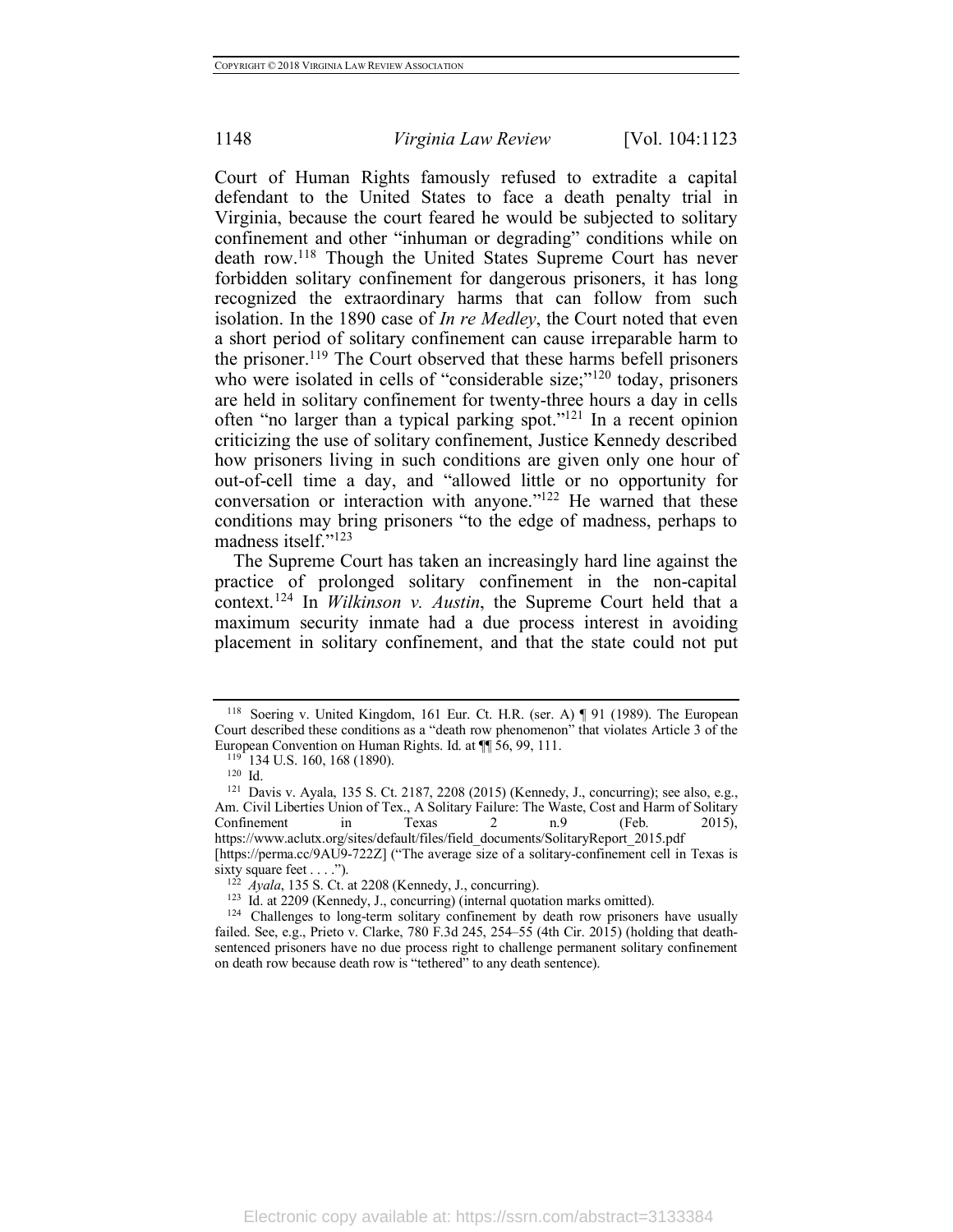him there without justification and without periodic review.<sup>125</sup> In separate opinions, Justice Kennedy, Justice Breyer, and Justice Stevens have criticized the practice of long-term solitary confinement, and have raised the possibility of imposing constitutional limits if states do not curb its use on their own.126

Lower courts have condemned solitary confinement in even more emphatic terms. The Third Circuit recently held that prisoners sentenced to life in prison "have a due process right to be free from indefinite conditions of solitary confinement."127 The court explained that "scientific research and the evolving jurisprudence has made the harms of solitary confinement clear: Mental well-being and one's sense of self are at risk. We can think of few values more worthy of constitutional protection than these core facets of human dignity."128 The court pointed to studies showing that "psychological stressors such as isolation can be as clinically distressing as physical torture" and cited a case involving a prisoner who had "deteriorated to the point of *social death* as a direct result of his continued isolation."129 In that case, "the damage of indefinite solitary confinement was . . . severe, certain, and irreparable."130

Such condemnation of solitary confinement is not an anomaly. As the Third Circuit explained, it was only "add[ing] [its] jurisprudential voice to th[e] growing chorus" of academic and judicial opponents of long-term solitary confinement.<sup>131</sup> Just recently, a federal district court enjoined Virginia prison administrators from subjecting even *death row* prisoners to extended solitary confinement, because such

<sup>125</sup> 545 U.S. 209, 214, 230 (2005) (holding that inmates had a due process liberty interest in avoiding assignment to a "highly restrictive form of solitary confinement" in the state's supermax prison).

<sup>126</sup> See, e.g., *Ayala*, 135 S. Ct. at 2208–10 (Kennedy, J., concurring) (objecting to the inhumanity of long-term solitary confinement); Ruiz v. Texas, 137 S. Ct. 1246, 1247 (2017) (Breyer, J., dissenting from the denial of a stay of execution) (noting the "human toll" and "terrible psychiatric price" of extended solitary confinement and urging the Court to decide whether extended isolation survives Eighth Amendment scrutiny (citations omitted)); Thompson v. McNeil, 556 U.S. 1114, 1115 (2009) (Stevens, J., respecting the denial of certiorari) (deeming the "dehumanizing effects" of long-term isolation "undeniable").

<sup>127</sup> Williams v. Sec'y Pa. Dep't of Corrs., 848 F.3d 549, 574–75 (3d Cir. 2017) (citation omitted) (internal quotation marks omitted).

<sup>&</sup>lt;sup>128</sup> Id. at 574 (citations omitted).

 $^{129}$  Id. (citing Johnson v. Wetzel, 209 F. Supp. 3d 766, 774 (M.D. Pa. 2016)) (internal quotation marks omitted).

 $130$  Id. at 573 (describing the district court's decision).

<sup>131</sup> Id. at 574.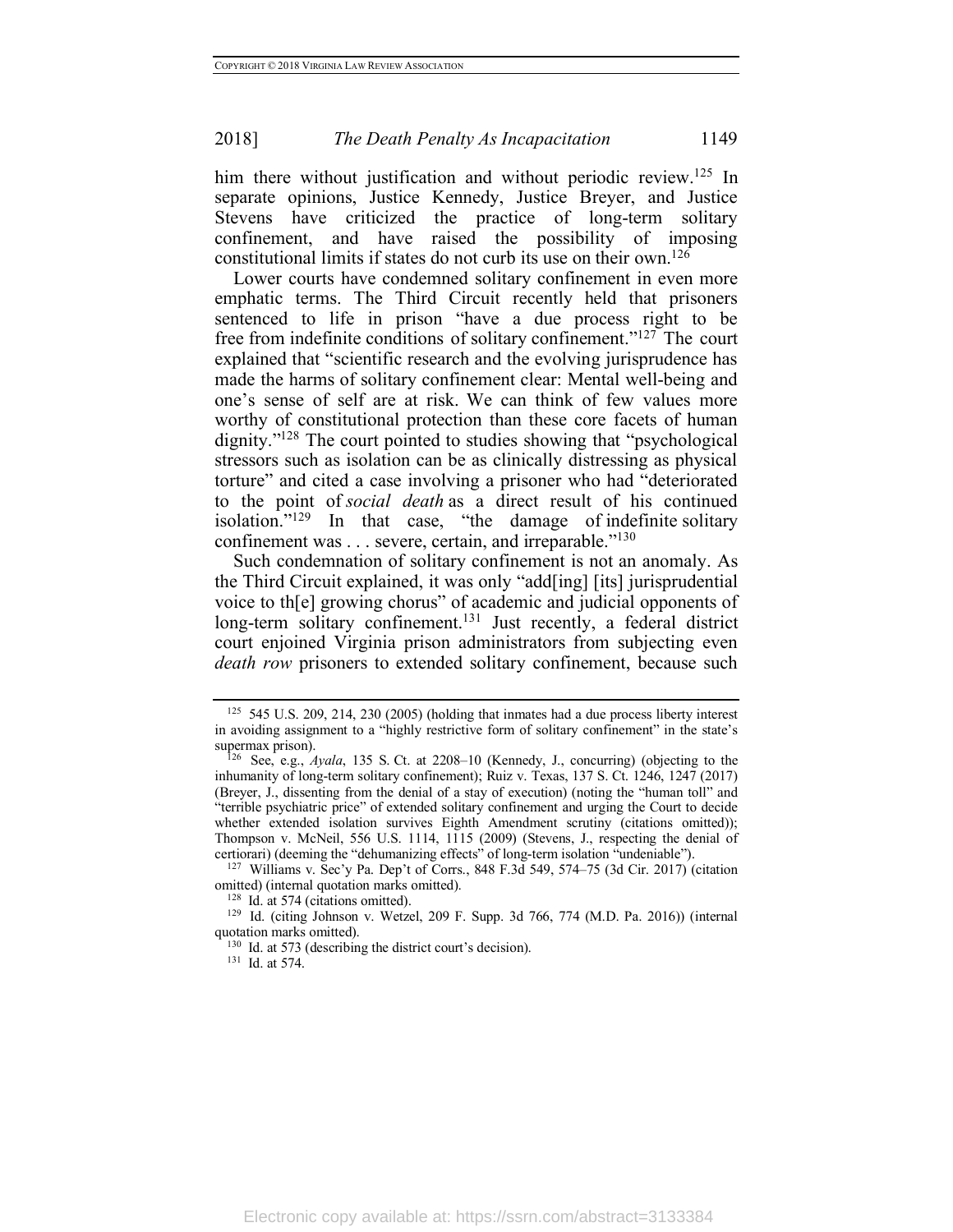confinement takes away "a core element of what it means to be human."<sup>132</sup> The court defended its injunction on the ground that deliberate indifference to the "potential harm that the lack of human interaction on death row could cause" would violate the Eighth Amendment's prohibition on cruel and unusual punishment.<sup>133</sup>

The growing chorus of solitary confinement critics includes religious leaders, as well. Pope Francis, for example, recently condemned the use of solitary confinement—and more broadly "high security prisons"—as an affront to human dignity.<sup>134</sup> Similarly, Anthony Granado, policy advisor to the U.S. Conference of Catholic Bishops, has stated: "Punishment is just and right, but we don't want to dehumanize people and make them worse . . . They are created in the image and likeness of God."135 For such critics, solitary confinement is not a morally acceptable safeguard against prisoner violence. The voices of these critics are being heard: over the last five years, several states and the federal government have taken significant steps to reduce the use of solitary confinement, particularly for juveniles and the mentally ill.<sup>136</sup>

One would think that so debilitating a condition as solitary confinement at least would be adequate to completely incapacitate prisoners and protect others. But even that is not true. Studies and cases have shown that even prisoners in solitary confinement can continue to perpetrate violence, particularly if they are part of organized gangs. A lengthy report on criminal activity in a California super-maximum security prison discovered that gang members, held

<sup>132</sup> Porter v. Clarke, 290 F.Supp.3d 518, 530 (E.D. Va. 2018) (citing the report of a clinical psychologist, who explained that long-term solitary confinement causes psychological damage and that the coping mechanisms that prisoners adapt to deal with prolonged isolation may cause still further harm) (internal quotation marks omitted).

<sup>&</sup>lt;sup>133</sup> Id. at 532.<br><sup>134</sup> Pope Francis, Address of Pope Francis to the Delegates of the International Association of Penal Law (Oct. 23, 2014), https://w2.vatican.va/content/francesco/en/ speeches/2014/october/documents/papa-francesco\_20141023\_associazione-internazionalediritto-penale.html [https://perma.cc/ZY92-XE3A] (arguing that "high security prisons" amount to a "form of torture" inconsistent with "the *pro homine* principle, meaning the dignity of the human person above every thing else").

<sup>135</sup> Matt Hadro, Why There's a Backlash Against Solitary Confinement in U.S. Prisons, Crux (Dec. 26, 2016), https://cruxnow.com/cna/2016/12/26/theres-backlash-solitary-confin

<sup>&</sup>lt;sup>136</sup> See, e.g., Priyanka Boghani, Reducing Solitary Confinement, One Cell at a Time, P.B.S. Frontline (Apr. 18, 2017), https://www.pbs.org/wgbh/frontline/article/reducingsolitary-confinement-one-cell-at-a-time/ [https://perma.cc/JZ28-XVKU].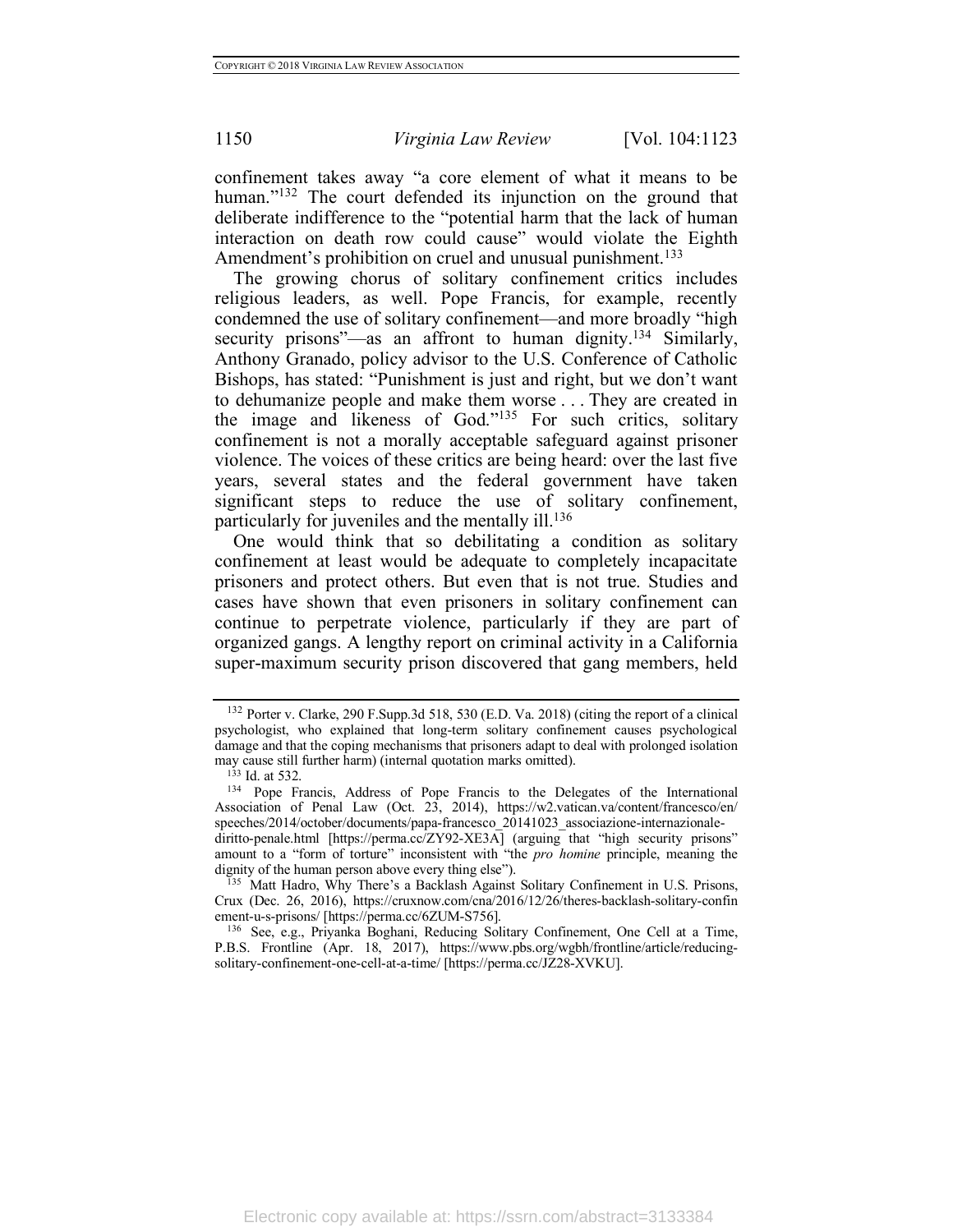in isolation and unable to interact with or see one another, continued to communicate using bedsheet strings to "fish" notes down prison hallways, and smuggled gang orders out of prison within documents made to seem like privileged legal communications.<sup>137</sup> Despite efforts, prison officials were unable to stop this activity.138

Long-term solitary confinement does not present an easy alternative to the death penalty. For murderers who are extremely dangerous and who cannot be confined safely except by solitary confinement or execution, $139$  it is not clear that solitary confinement is the more morally or legally acceptable alternative. It may be that restraining a person in near-total isolation corrodes his mind and spirit so dreadfully that it may be at greater odds with the "concept of human dignity at the core of the [Eighth] Amendment"<sup>140</sup> than would be his execution.

Only if one believes that human life is intrinsically sacred or inviolable,<sup>141</sup> or worth preserving even at the cost of human happiness or sanity, can one conclude that solitary confinement may or ought to be chosen instead of execution to incapacitate enduringly

<sup>137</sup> Lesley Stahl, Gangs Thrive in Maximum-Security Prison, CBS News (May 12, 2005), https://www.cbsnews.com/news/gangs-thrive-in-maximum-security/; see also infra note 195 and accompanying text (citing reports of violence on death row).

<sup>&</sup>lt;sup>138</sup> Stahl, supra note 137.<br><sup>139</sup> See, e.g., U.S. Dep't of Justice, Final Report: Report and Recommendations Concerning the Use of Restrictive Housing 1 (Jan. 2016) (concluding "that there are occasions when correctional officials have no choice but to segregate inmates from the general population, typically when it is the only way to ensure the safety of inmates, staff, and the public and the orderly operation of the facility.").

<sup>140</sup> Gregg v. Georgia, 428 U.S. 153, 182 (1976) (plurality opinion).

<sup>&</sup>lt;sup>141</sup> The idea that human life has inestimable or unique value, or must be respected as inviolable for some other reason apart from any utilitarian considerations, explains many of the concerns relating to the death penalty, though it is not always recognized by those who raise these concerns. For example, the risk of executing an innocent person raises far more concern than an erroneous sentence of life without parole (or even many erroneous sentences of life without parole), though error in non-lethal sentences is much less likely to be corrected, see infra notes 150–155. Similarly, concern regarding racial discrimination in capital sentencing has been cited as a reason to abolish the death penalty, but abolition has not been suggested for a host of other punishments imposed more frequently and with, quite possibly, as much unfairness. For persons who claim life is sacred, the difference requires no further explanation. But must our society conclude that human life has inestimable or unique value? The Supreme Court has said yes, but its reason is unsatisfying: "Death, in its finality, differs more from life imprisonment than a 100-year prison term differs from one of only a year or two." Woodson v. North Carolina, 428 U.S. 280, 305 (1976) (plurality opinion). That begs the question of why the finality of death matters so much, particularly since non-capital sentencing errors are much less likely to be corrected.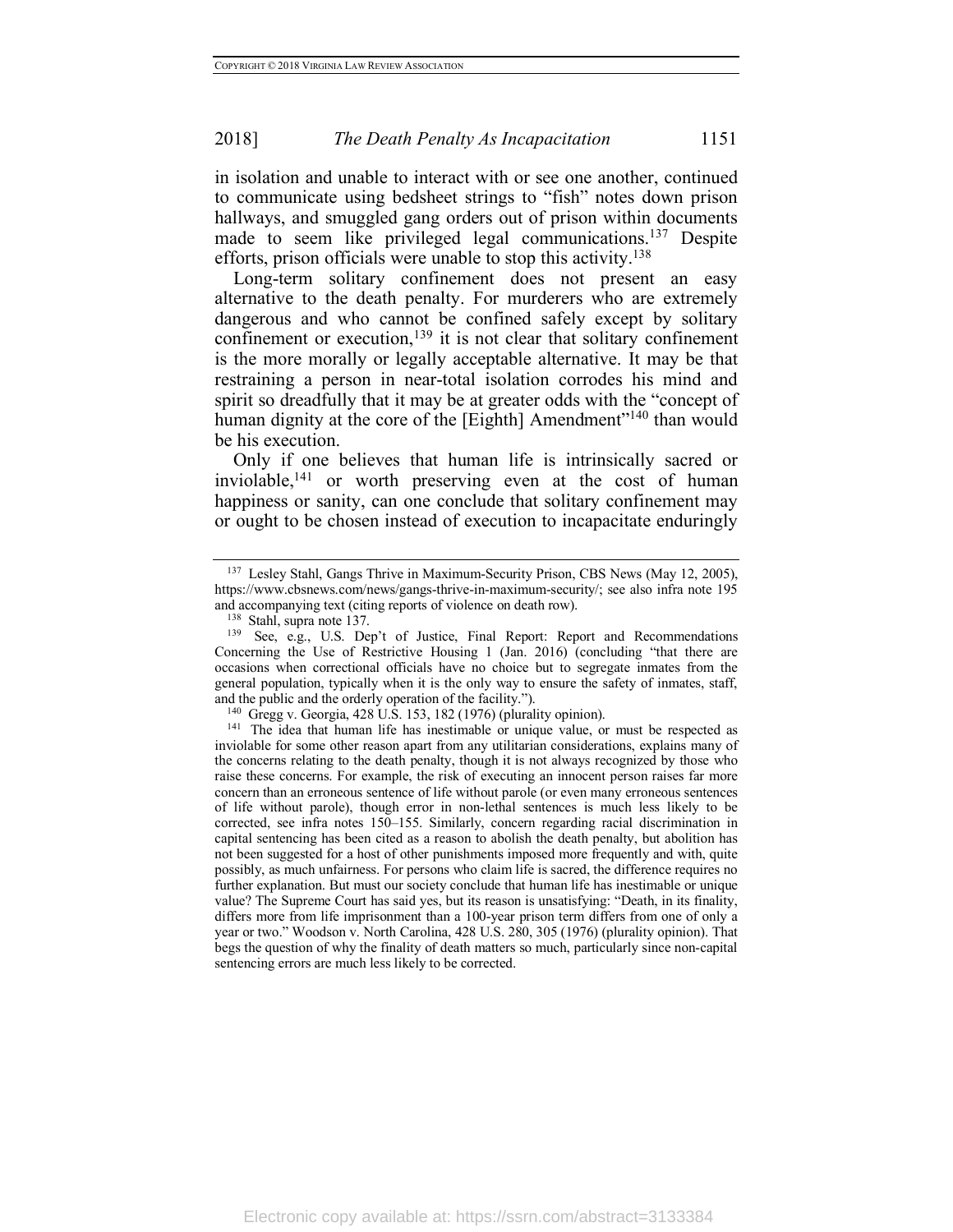dangerous capital offenders. Faith or natural law theory may lead some to embrace the sacredness and inviolability of human life, but such premises are not shared by all in our secular society. Reasonable persons seeking in good faith the welfare of society and the promotion of human dignity may end up disagreeing as to whether the death penalty should be replaced with solitary confinement, even assuming that condition can fully incapacitate.

#### *2. Life Without Parole*

But solitary confinement is not the only non-lethal alternative. Many commentators point to life imprisonment as the logical and adequate alternative to execution for prisoners who will remain violent. A closer examination of this alternative reveals two significant problems. On the one hand, life in prison may not incapacitate truly dangerous prisoners.<sup>142</sup> On the other hand, if it does incapacitate them, that is most likely because it entails the same kinds of isolation and restraint that make solitary confinement so inhumane. For threatening, capital offenders, this non-lethal alternative still leaves us with agonizing future choices of either dangerous inadequacy or torturous restraint.

Turning first to the question of adequacy, it is readily apparent that life without parole may not prevent dangerous capital offenders from committing future violence.<sup>143</sup> A lengthy report by the American Civil Liberties Union ("ACLU") described the violence that prisoners sentenced to life without parole routinely encounter: "More than 75 percent (76.9 percent) of the prisoners surveyed by the ACLU reported that they had been assaulted or had witnessed other prisoners being assaulted [or] raped . . . . "<sup>144</sup> The report found that the "day-today lives [of life without parole prisoners] are marked by lack of privacy, shakedowns, lockdowns, full-body searches, and extensive

Electronic copy available at: https://ssrn.com/abstract=3133384

<sup>&</sup>lt;sup>142</sup> See infra notes 143–146 and accompanying text.  $143$  See, e.g. Arave v. Creech, 507 U.S. 463, 465–66 (1993) ("Thomas Creech has admitted to killing or participating in the killing of at least 26 people . . . . Creech has said repeatedly that, unless he is completely isolated from humanity, he likely will continue killing . . . . Creech's most recent victim was David Dale Jensen, a fellow inmate in the maximum security unit of the Idaho State Penitentiary. When he killed Jensen, Creech was already serving life sentences for other first-degree murders.").

<sup>&</sup>lt;sup>144</sup> Am. Civil Liberties Union, A Living Death: Life Without Parole for Nonviolent Offenses 187 (Nov. 2013), https://www.aclu.org/files/assets/111813-lwop-completereport.pdf#page =189 [https://perma.cc/GU77-WGFE].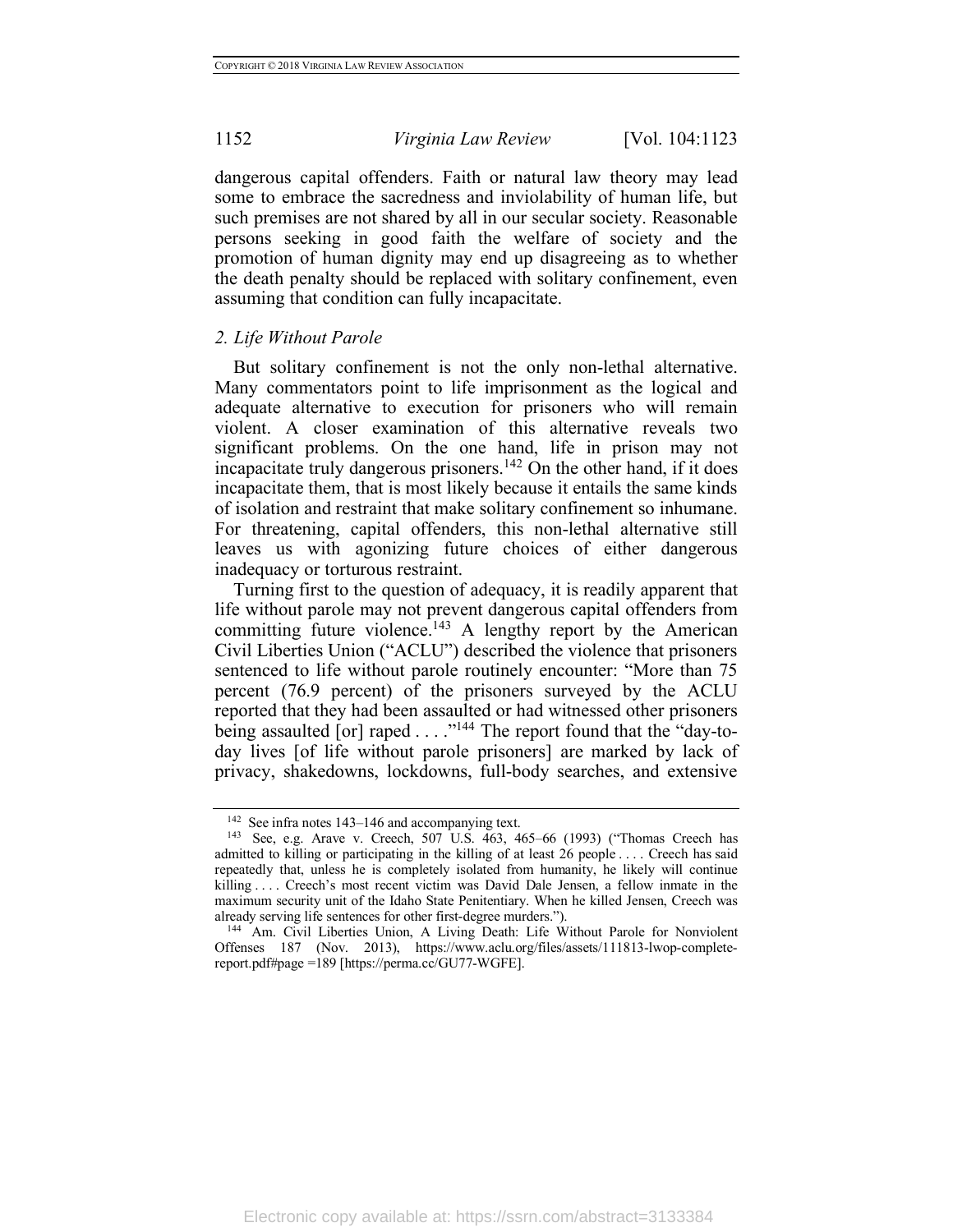and intrusive control over every aspect of their lives . . . . They witness—and constantly fear—violence, assault, sexual abuse, and rape."145 One prisoner recounted:

I have seen men with their throats cut, their bellies cut open with their guts hanging out . . . and I have seen men with knives stuck deep into their skulls and more. I have seen men stomped into vegetative states and with all their teeth kicked out. A man died in my arms.146

It is evident that life without parole, without more, is not fully incapacitating. Life-long incarceration protects those outside prison walls from dangerous inmates but leaves fellow inmates vulnerable to attack without means of self-protection or the ability to retreat.

To stem this violence, prisoners sentenced to life without parole are frequently subjected to solitary confinement.147 Studies reveal that unless (and perhaps even if) life without parole is coupled with severe restrictions and isolation, it may not suffice to protect others from very dangerous capital offenders. This requires us again to ask whether this alternative is really more defensible than execution—a question that depends on competing normative commitments such as the state's moral and constitutional<sup>148</sup> duty to protect those in its custody and service, the importance of human dignity, and the value of human life. One cannot reach a deliberate and reasoned approach to those trade-offs if one simply ignores the threat of future danger on the ground that life without parole is an option.

Those who cite life without parole as a reason to ignore the incapacitation rationale for execution seem to overlook another facet of inhumanity in that alternative, as well. Like the death penalty, life without parole reflects an absolute and irrevocable condemnation of the prisoner. It denies him all hope of social rehabilitation or restoration to the human community. In a recent case barring life without parole for juvenile offenders, the Supreme Court concluded that such offenders are not sufficiently culpable to deserve a penalty

Electronic copy available at: https://ssrn.com/abstract=3133384

<sup>&</sup>lt;sup>145</sup> Id. 146 Id. at 188 (quoting prisoner Paul Free).<br><sup>147</sup> Id

<sup>&</sup>lt;sup>148</sup> See, e.g., Farmer v. Brennan, 511 U.S. 825, 833–34 (1994) ("[A]s the lower courts have uniformly held . . . 'prison officials have a duty . . . to protect prisoners from violence at the hands of other prisoners' . . . . Being violently assaulted in prison is simply not 'part of the penalty that criminal offenders pay for their offenses against society.'" (citations omitted)).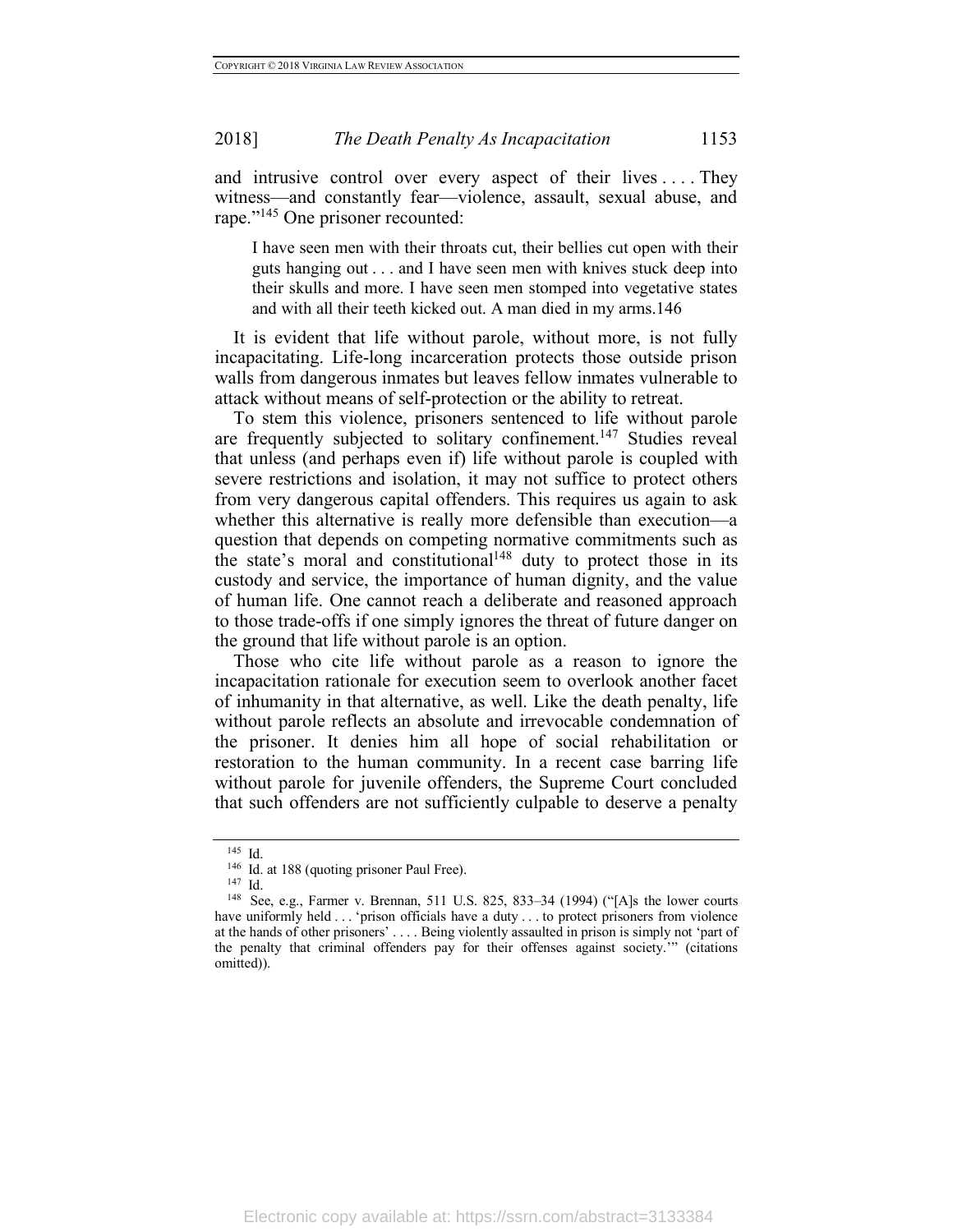that "forswears altogether the rehabilitative ideal" and that represents "an irrevocable judgment about that person's value and place in society."<sup>149</sup> The hopelessness of life without parole,<sup>150</sup> made more cruel when coupled with solitary confinement, has led some critics to denounce it as a "living death"<sup>151</sup> and even "worse than death."<sup>152</sup>

Those who conclude that the death penalty is unnecessarily harsh also rely too heavily upon the assertion that the death penalty is irremediable. The matter is more complicated. It is true that only execution is irrevocable. But capital sentencing errors are far more likely to be remedied than errors in non-capital sentences, because death sentences receive special scrutiny. The Supreme Court has held that due process requires "heightened reliability" for a sentence of death.153 Statistics bear out the results. One study found that federal habeas petitions were granted in capital cases at a rate thirty-five times higher than in non-capital cases.<sup>154</sup> Another found that "courts (or State Governors) are 130 times more likely to exonerate a defendant where a death sentence is at issue." $15\overline{5}$  In contrast, life

to life in prison without parole. William A. "Corky" Snyder was one: he "waived the presentation of any mitigating evidence and urged the jury to sentence him to death." Snyder v. State, 893 So. 2d 488, 505 (Ala. Crim. App. 2003). This author assisted in representing Snyder on post-conviction review in the Alabama courts, and tried to persuade him to fight for his life. Snyder had a powerful claim for relief from his death sentence, but he knew that would mean life in prison. He committed suicide on July 12, 2011, his appeal still pending.<br><sup>152</sup> Ridgeway & Casella, supra note 116.

 $155$  Glossip v. Gross, 135 S. Ct. 2726, 2757 (2015) (Breyer, J., dissenting). Justice Breyer has observed that this disparity "must reflect the fact that courts scrutinize capital cases more

<sup>&</sup>lt;sup>149</sup> Graham v. Florida, 560 U.S. 48, 74 (2010).<br><sup>150</sup> In theory, a state might seek intramural rehabilitation of those sentenced to life without parole and to death. Indeed, that was an aim of the death penalty in early America. See McLeod, supra note 96, at 552–53. And one scholar recently argued that society should care more about the rehabilitation of death-sentenced prisoners. See Meghan Ryan, Death and Rehabilitation, 46 U.C. Davis L. Rev. 1231, 1282–83 (2013). To others, life without parole sentences and death sentences have no such aim. See, e.g., Brandon Garrett, The Moral Problem of Life-Without-Parole Sentences, Time (Oct. 26, 2017), http://time.com/4998858 /death-penalty-life-without-parole/ (noting that 50,000 prisoners in America are serving life without parole "sentences that offer them no possibility of release or rehabilitation").<br><sup>151</sup> Am. Civil Liberties Union, supra note 144. There are prisoners who would prefer death

<sup>&</sup>lt;sup>153</sup> Sumner v. Shuman, 483 U.S. 66, 72, 85 (1987).<br><sup>154</sup> See Nancy J. King, Fred L. Cheesman II & Brian J. Ostrom, Final Technical Report: Habeas Litigation in U.S. District Courts: An Empirical Study of Habeas Corpus Cases Filed by State Prisoners Under the Antiterrorism and Effective Death Penalty Act of 1996, at 10 (Aug. 2007), https://www.ncjrs.gov/pdffiles1/nij/grants/219558.pdf [https://perma.cc/J5XW-WPXV] (finding that the federal habeas petitions were granted in capital cases at a rate thirty-five times higher than in non-capital ones).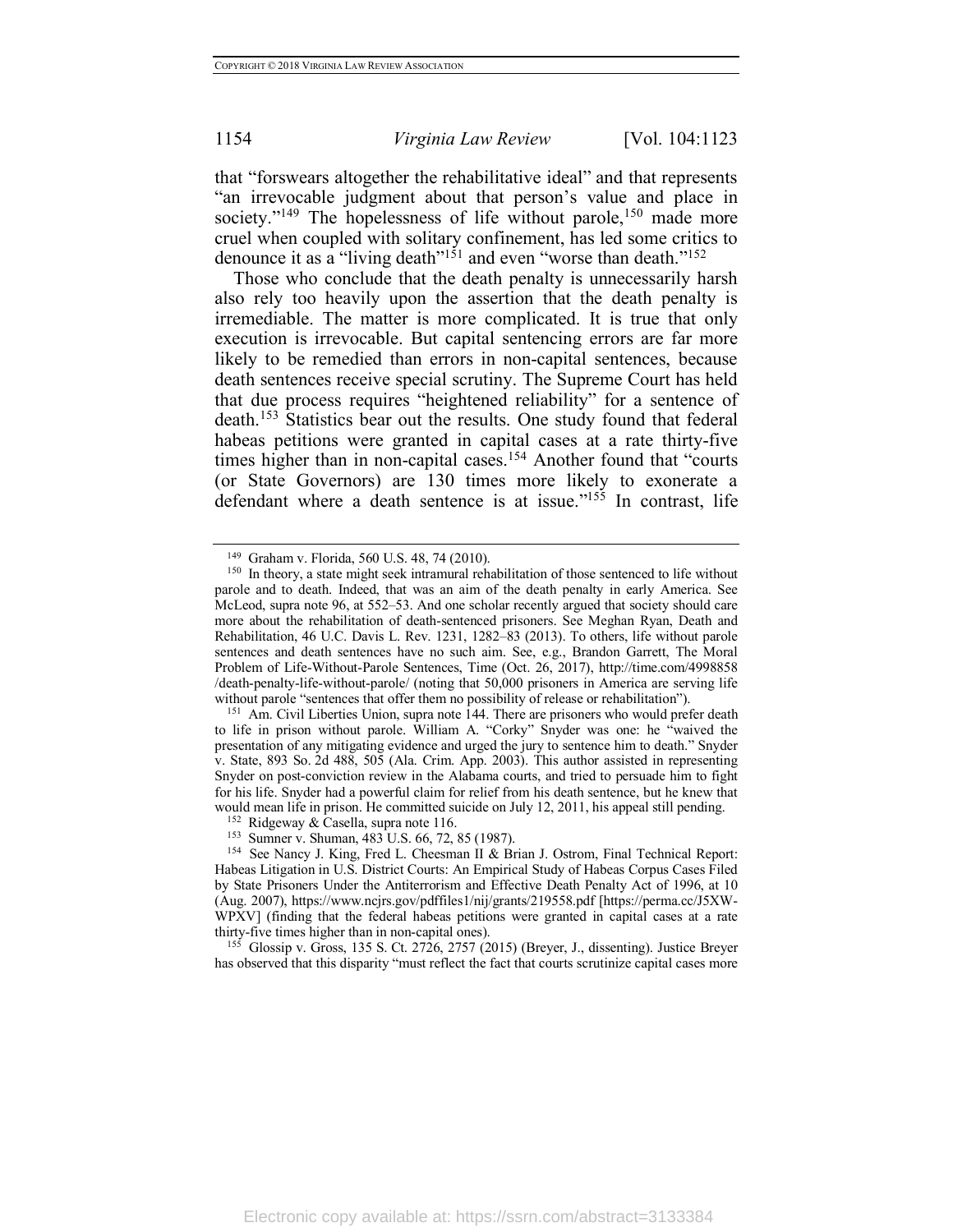without parole sentences "receive no special consideration on appeal, which limits the possibility they will be reduced or reversed."<sup>156</sup> When it comes to error, a death sentence can make a vital difference.

Death sentences also garner the scrutiny of abolitionist attorneys. The story of death row exoneree Joseph Amrine illustrates how important that can be. Amrine was convicted of killing a fellow prisoner, though he was innocent. Amrine realized that only a death sentence would garner the attention of abolitionist attorneys and offer him hope of eventual freedom. If he were sentenced to life in prison, he would die in prison. So Amrine asked the jury for death, and the jury granted his wish.157 Over the years that followed, his case captured the attention of abolitionist attorneys and death penalty critics, and he was exonerated.158 In the end, his death sentence saved his life.

These considerations reveal that the proposed non-lethal alternatives are not the obviously superior alternatives to the death penalty that scholars like Bedau have claimed.159 They are extremely severe, and may bring condemnation and suffering to the offender that are even less revocable than a sentence of death.

Furthermore, even with all this harshness, the non-lethal alternative of life without parole may be inadequate to protect the lives and safety of others. It may protect those who live in free society outside

<sup>158</sup> Lee Strubinger, Professor's Documentary Saved Innocent Man from Death Row, Vidette Online (Feb. 2, 2012), http://www.videtteonline.com/features/professor-sdocumentary-saved-innocent-man-from-death-row/article\_ad798d99-16a5-570a-a07f-4f151d1706fa.html [https://perma.cc/7FAY-JQS8].

<sup>159</sup> Substitution of life without parole for the death penalty has brought simultaneously an expansion of the offenses subject to life without parole: "It is clear that life without parole's purpose of offering an alternative to the death penalty, has far outstripped its proponents' goal. The result is not an abandonment of the death penalty, but an embrace of permanent incarceration for noncapital crimes." Note, A Matter of Life and Death: The Effect of Life-Without-Parole Statutes on Capital Punishment, 119 Harv. L. Rev. 1838, 1852 (2006).

closely," though, in his view, "it likely also reflects a *greater likelihood of an initial wrongful conviction*," because the "horrendous" nature of capital murders leads to "intense community pressure . . . to secure a conviction." Id.

<sup>156</sup> Am. Civil Liberties Union of N. Cal., The Truth About Life Without Parole: Condemned to Die in Prison, https://www.aclunc.org/article/truth-about-life-without-parolecondemned-die-prison [https://perma.cc/5JLM-4ZZS] (last visited Apr. 15, 2018).

<sup>&</sup>lt;sup>157</sup> Backed into a Corner, Interview with Joseph Amrine by Ira Glass, This American Life by WBEZ (originally aired Apr. 15, 2005), https://www.thisamericanlife.org/radioarchives/episode/287/transcript [https://perma.cc/RB9N-UGV4].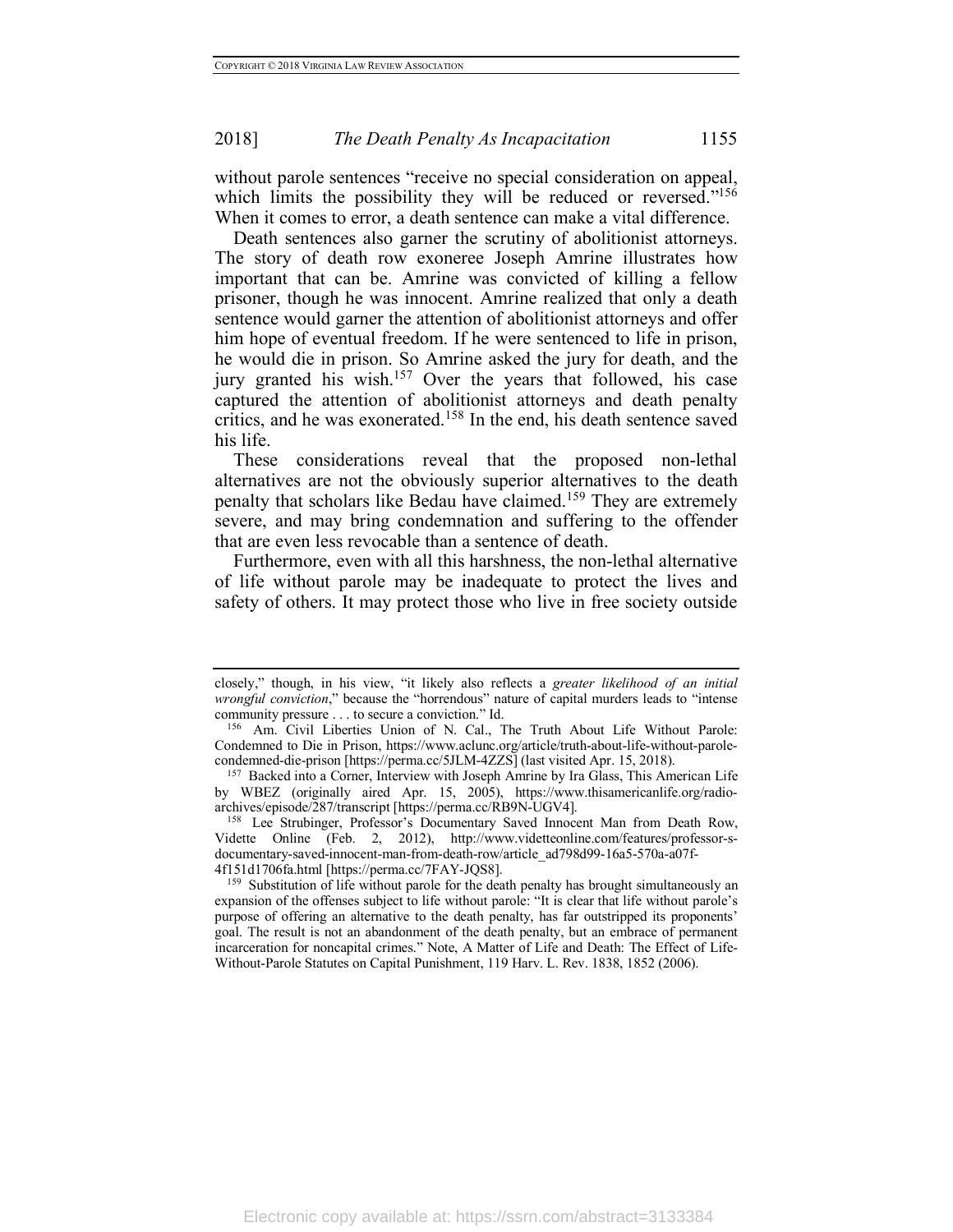the prison walls, for the risk of prisoner escape may be small<sup>160</sup> and can be mitigated through perimeter security measures; but it may not ensure safety for those who live in the society within the prison walls—inmates, prison guards (who are often unarmed<sup>161</sup>), medical staff, chaplains, and the visiting families and friends of prisoners. Some might have little sympathy for violent criminals who may be potential victims, but "[b]eing violently assaulted in prison is simply not 'part of the penalty that criminal offenders pay for their offenses against society.'"162 Some number of capital murderers are likely to commit future acts of violence against their fellow prisoners or prison guards,163 and government has the right and the responsibility to

[https://perma.cc/B4F6-UJ88] ("Ironically, security guards at malls and office buildings across the country have more self-defense tools at their disposal than most correction officers guarding dangerous criminals.").<br><sup>162</sup> Farmer v. Brennan, 511 U.S. 825, 834 (1994) (citation omitted).

<sup>160</sup> Some evidence exists regarding the rate of violence perpetrated during escapes, but there is little disaggregation of the data for capital and non-capital prisoners. See, e.g., Richard F. Culp, Frequency and Characteristics of Prison Escapes in the United States: An Analysis of National Data, 85 Prison J. 270, 285, 287 (2005). Anecdotes are easier to find. See, e.g., Beard v. Kindler, 558 U.S. 53, 55–58 (2009) (recounting the petitioner's escape after arrest, second escape after conviction for capital murder, and third escape after recapture).<br><sup>161</sup> See, e.g., Dana Liebelson, The Shooting Gallery, Huff. Post, http://highline.huffington

post.com/articles/en/the-shooting-gallery/ [https://perma.cc/4KFR-D5PV] (last visited Apr. 16, 2018) ("Multiple corrections experts confirmed that it is rare for a guard inside a prison have access to a gun, let alone shoot one . . . . Only 15 states out of 50 responded to requests to provide details on their prison firearms policies. None of them—including the large prison systems of Texas and Ohio—reported using guns for everyday inmate management.").; Barnini Chakraborty, 'My Son Might Be Here': After Tragedy, Prison Guards Being Allowed to Carry Pepper Spray, Fox News Politics (March 21, 2015), http://www.foxnews.com/politics/2015/03/21/prison-guard-pepper-spray.html

<sup>&</sup>lt;sup>163</sup> Some statistics offer insight into rates of violence. Perhaps most informative is a study conducted after Missouri eliminated its death row and integrated former death-row prisoners into the general prison population. Researchers found that 22.8% of the death-sentenced prisoners committed violent misconduct on average per year of the study. Mark D. Cunningham, Thomas J. Reidy & Jon R. Sorensen, Is Death Row Obsolete? A Decade of Mainstreaming Death-Sentenced Inmates in Missouri, 23 Behav. Sci. & L. 307, 314 (2005). A study of Texas death row prisoners found that they committed 505 serious offenses in a twelve-year period. J. Keith Price, Roselyn K. Polk & Robert E. Beckley, Criminal Acts of Violence Among Capital Murder Offenders in Texas, 3 J. Crim. & Crim. Just. Res. & Educ. (2009),http://citeseerx.ist.psu.edu/viewdoc/download?doi=10.1.1.564.7644&rep=rep1&type =pdf [https://perma.cc/M5PD-DHDV]. A book tracing the lives of the death row prisoners whose sentences were commuted in light of *Furman* provides further insight. See Joan M. Cheever, Back from the Dead (2006). The book recounts that of the 589 inmates whose sentences were commuted from death to life, 322 had been released on parole by 2006. Id. at 4. Fourteen of those *Furman*-commuted inmates had killed again by that year; five had killed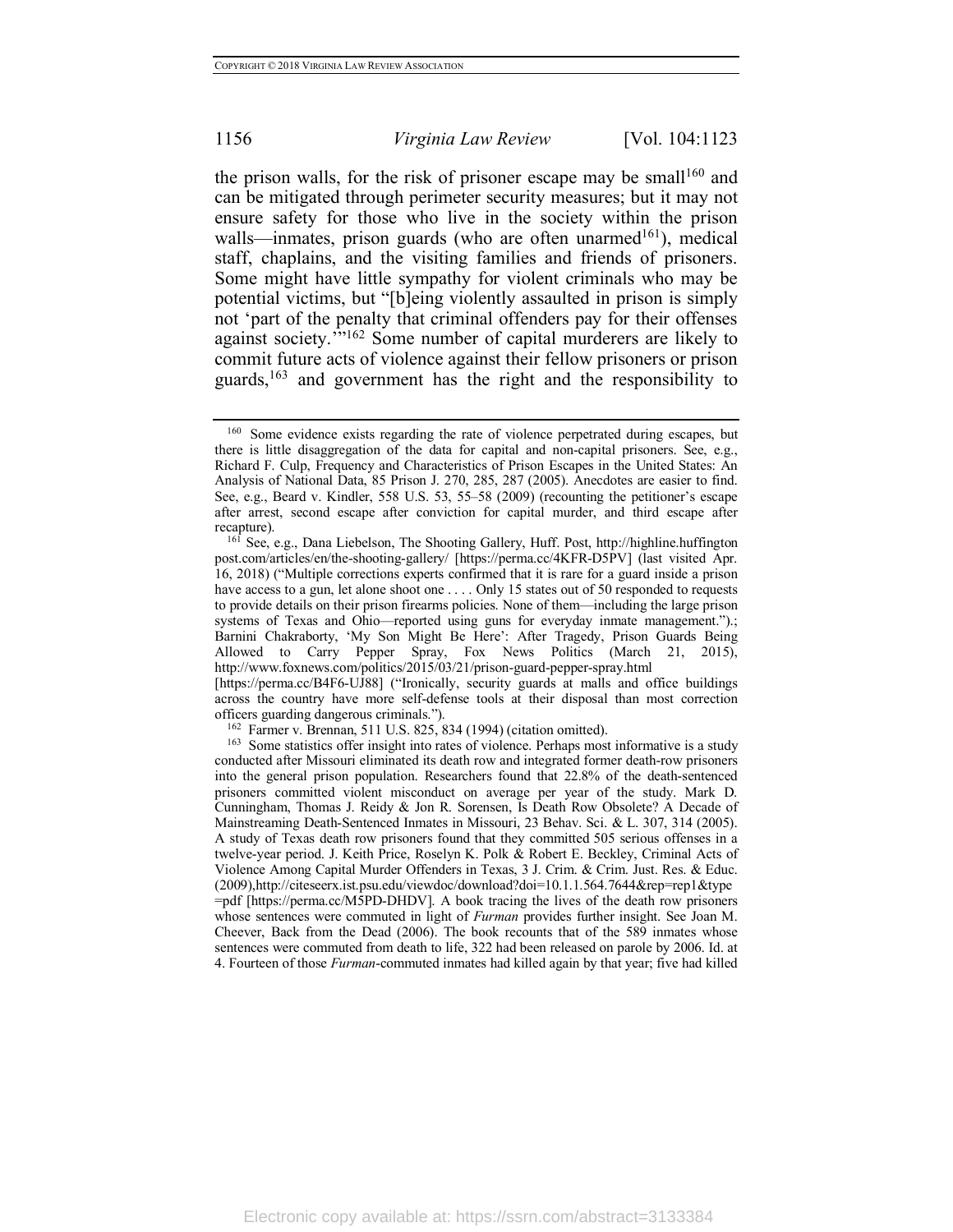protect prisoners and guards from them, particularly if prison restrictions render these potential victims exposed and defenseless.<sup>164</sup>

Where then does this leave us? For one, it is clear that non-lethal alternatives do not render the incapacitation rationale for capital punishment irrelevant. Future violence cannot be avoided by such non-lethal means without different and perhaps more severe harms. That does not mean that society must impose the death penalty on dangerous murderers rather than accept their likelihood of continued violence or subject them to torturous forms of restraint.165 However, just as the death penalty should not remain part of our law only as "the product of habit and inattention rather than an acceptable deliberative process,"166 neither should these alternatives be embraced without reasoned deliberation and a clear view of the harms that they entail.

Justices Stewart, Powell, and Stevens recognized in their plurality opinion in *Gregg v. Georgia* that the Supreme Court "may not require the legislature to select the least severe penalty possible so long as the penalty selected is not cruelly inhumane or disproportionate to the crime involved."167 A decision regarding the relative inhumanity and harms of lethal and non-lethal alternatives is one that current constitutional jurisprudence leaves to legislatures. That makes good sense; the fraught moral choice to defend certain lives over others should be made, $168$  if it must be made, by the branch that is most representative of the mores of the people as a whole.

<sup>164</sup> See supra note 161.

while released on parole, and nine had killed while still in prison. Id. at 206. Another ten of the prisoners who had not been released had committed suicide. Id. at 36. See also James W. Marquart & Jonathan R. Sorensen, A National Study of the *Furman*-Commuted Inmates: Assessing the Threat to Society from Capital Offenders, 23 Loy. L.A. L. Rev. 5, 27 (1989) (finding that in the fifteen years after *Furman*, 239 *Furman*-commuted prisoners had been released from prison and that "[s]even . . . *Furman-*commuted prisoners were responsible for seven additional murders").

<sup>&</sup>lt;sup>165</sup> Cf. Cass R. Sunstein & Adrian Vermeule, Is Capital Punishment Morally Required? Acts, Omissions and Life-Life Tradeoffs, 58 Stan. L. Rev. 703, 704–05 (2005) (suggesting that the death penalty may be morally required if it deters future murders and saves lives, despite their personal moral concerns about capital punishment).

<sup>&</sup>lt;sup>166</sup> Thompson v. McNeil, 556 U.S. 1114, 1116 (2009) (statement of Stevens, J., respecting the denial of certiorari) (citation omitted).

 $167$  428 U.S. 153, 175 (1976) (plurality opinion).

<sup>&</sup>lt;sup>168</sup> Some people may conclude that concern for human dignity and human life actually morally requires the execution of capital murderers to protect others. Cf. Sunstein and Vermeule, supra note 165, at 705 ("[O]n certain empirical assumptions, capital punishment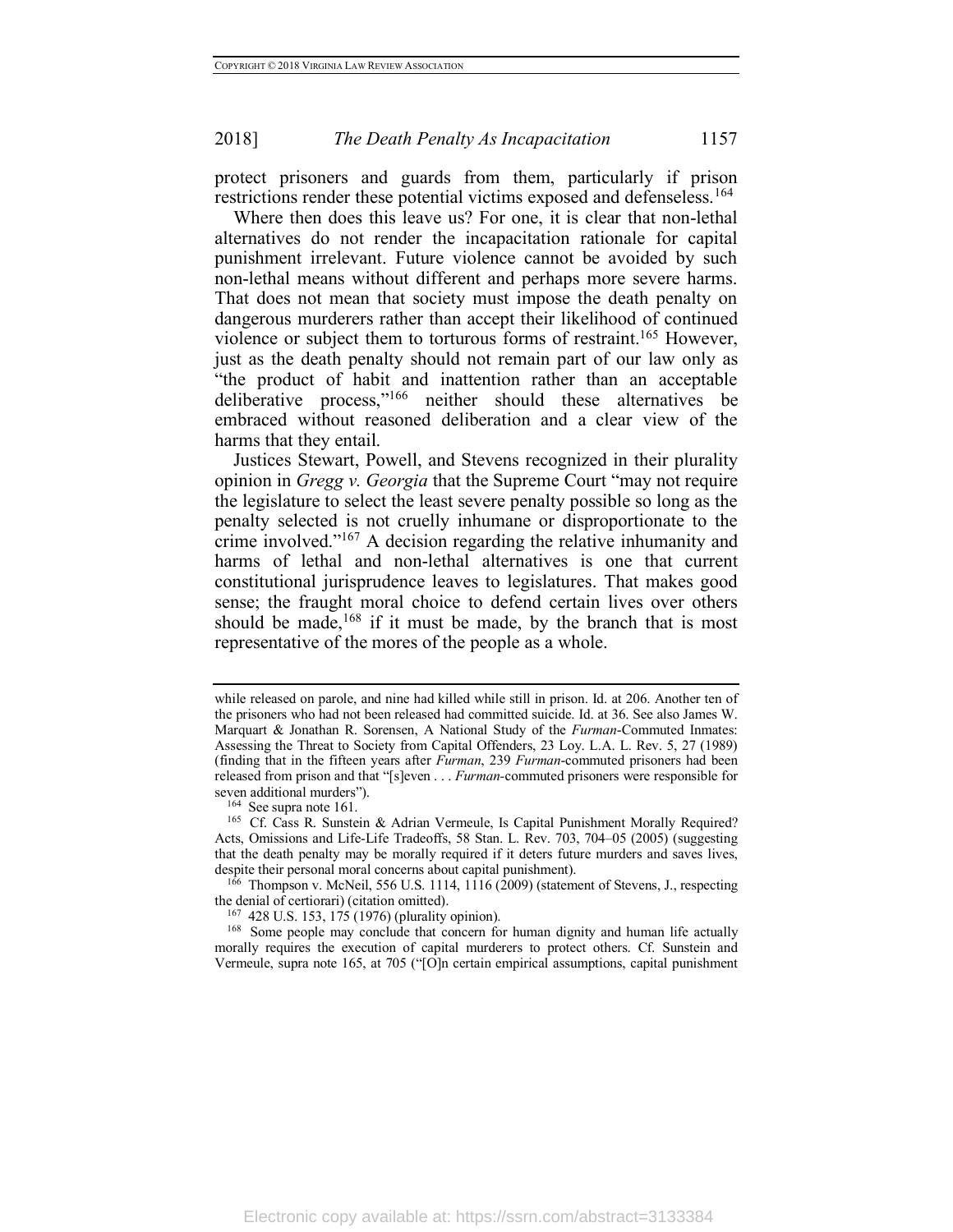## *B. Prediction Error*

There remains, however, a second core objection to the incapacitation rationale for execution that merits consideration. Many scholars and judges reject the incapacitation rationale because they believe that the science of predicting violence is simply too flawed to provide a just ground for taking a human life. Unlike the objection based on non-lethal alternatives, which too-readily assumes that nonlethal options are morally and legally superior, this error-based objection is rooted in empirical study. Prediction error is a formidable concern and many critics believe that it renders the incapacitation rationale hopelessly unjust. The following paragraphs recount some of the scholarly objections to prediction methodology, and explain how expanding periods of execution delay have brought prediction errors and other problems to light.

More than three decades ago, researchers warned the Supreme Court in *Barefoot v. Estelle* that dangerousness predictions in capital cases were far more often wrong than right.<sup>169</sup> Scholars have argued that certain common methods of predicting dangerousness are inherently unreliable.

Some critics have claimed, for example, that juries should never be allowed to base their dangerousness predictions on clinical evaluations (which derive primarily from in-person evaluations rather than from statistics).170 One such scholar, Professor Erica Beecher-Monas, has explained: "A decision as important as a death sentence simply cannot be based on bunkum ... [J]udicial gatekeeping to prevent jury confusion is a minimum for fundamental fairness.

may be morally required, not for retributive reasons, but rather to prevent the taking of innocent lives.").

<sup>169</sup> 463 U.S. 880, 920 (1983) (Blackmun, J., dissenting) (citing research indicating "'that psychiatrists and psychologists are accurate in no more than one out of three predictions of violent behavior,' even among populations of individuals who are mentally ill and have committed violence in the past" (citations omitted)).

<sup>&</sup>lt;sup>170</sup> Actuarial (statistical) methods of evaluation differ significantly from clinical ones. See John Monahan, Violence Risk Assessment: Scientific Validity and Evidentiary Admissibility, 57 Wash. & Lee L. Rev. 901, 902 (2000) ("One, a formal method, uses an equation, a formula, a graph, or an actuarial table to arrive at a probability, or expected value, of some outcome; the other method relies on an informal, 'in the head,' impressionistic, subjective conclusion, reached . . . by a human clinical judge." (citing William M. Grove & Paul E. Meehl, Comparative Efficiency of Informal (Subjective, Impressionistic) and Formal (Mechanical, Algorithmic) Prediction Procedures: The Clinical-Statistical Controversy, 2 Psychol., Pub. Pol'y, & L. 293, 294 (1996)).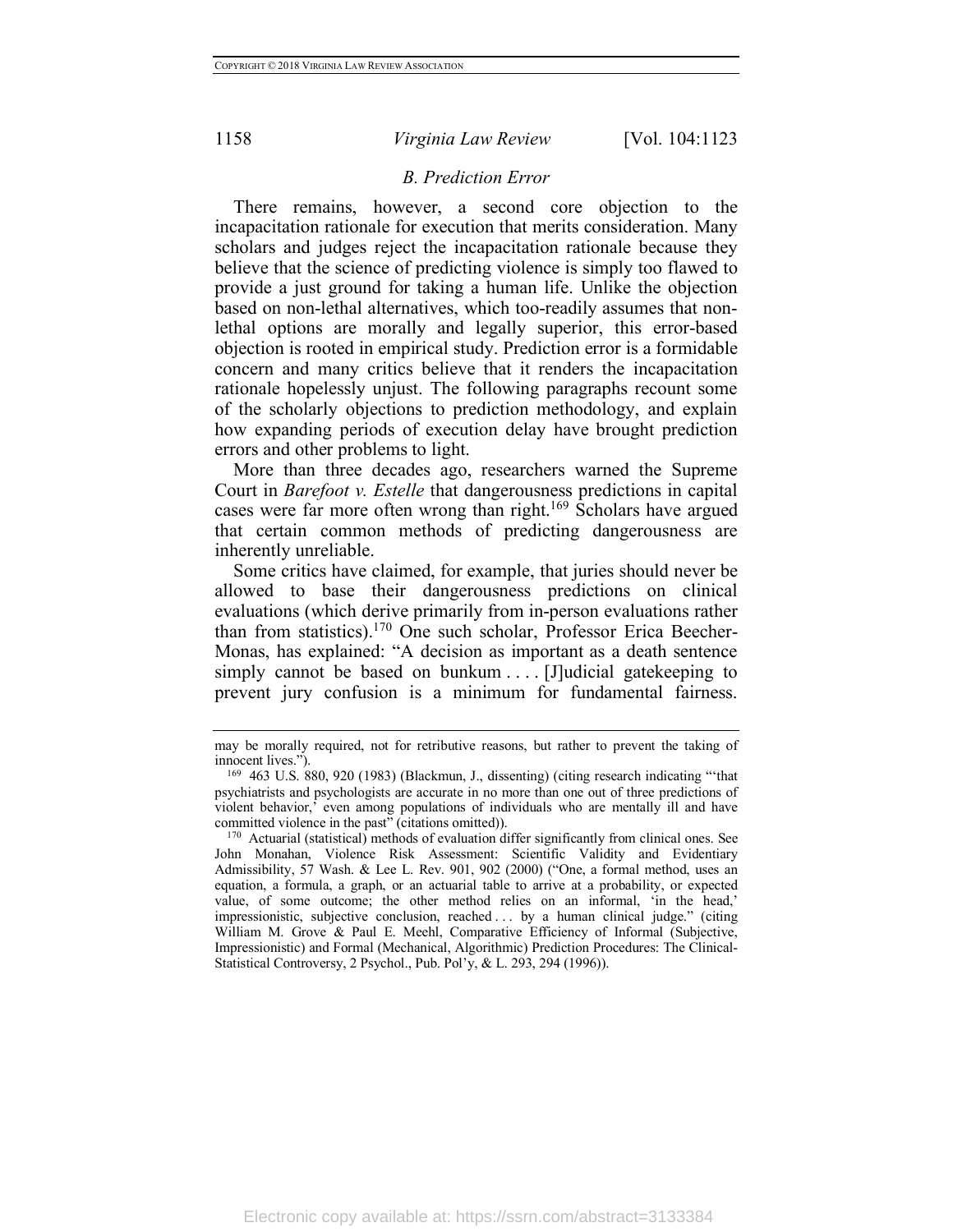Clinical predictions of future dangerousness cannot meet these standards. Actuarial testimony can barely squeak through."<sup>171</sup>

Other critics have condemned Supreme Court precedents allowing juries to consider testimony by experts who have not personally examined the defendants and who base their conclusions on hypotheticals.<sup>172</sup> Still others have attacked the Court's precedents permitting expert testimony on the question of future dangerousness, contending that juries are too quick to defer to "experts."<sup>173</sup> Though the Court has rejected any categorical bar on expert testimony, lower courts in some cases have excluded expert testimony on future dangerousness for this reason.<sup>174</sup>

These critics have focused, with rare exceptions, on the difficulty of obtaining accurate predictions of future dangerousness at original sentencing. They have failed to take into account the effects of execution delay. This omission has prevented academic discourse from shedding light on the full problem of prediction error, as well as on a promising remedy. To appreciate this point, one must begin by considering the dramatic expansion and scope of execution delay. Since the Court's decisions in *Furman* and *Gregg*, the time between

<sup>&</sup>lt;sup>171</sup> Erica Beecher-Monas, The Epistemology of Prediction: Future Dangerousness Testimony and Intellectual Due Process, 60 Wash. & Lee L. Rev. 353, 415 (2003). The reason states nonetheless allow clinical evaluations may be intuitive—for so severe a penalty as death, one may want to have an individualized, personalized decision. Indeed, this is what the Supreme Court mandated in *Woodson v. North Carolina*. See 428 U.S. 280, 304 (1976) ("While the prevailing practice of individualizing sentencing determinations generally reflects simply enlightened policy rather than a constitutional imperative, we believe that in capital cases the fundamental respect for humanity underlying the Eighth Amendment requires consideration of the character and record of the individual offender and the circumstances of the particular offense as a constitutionally indispensable part of the process of inflicting the penalty of death." (citation omitted)). But the problem is that clinical, inperson evaluations are often wrong and may be less reliable than statistical evaluations. Beecher-Monas, supra, at 415. The debate becomes one of individualized sentencing versus accuracy. 172 See, e.g., *Barefoot*, 463 U.S. at 903 (discussing and rejecting the argument that

testimony on the issue of future dangerousness may not be made based on a defendant's responses to "hypothetical questions").

 $1^{73}$  See, e.g., id. at 916 (Blackmun, J., dissenting) ("In a capital case, the specious testimony of a psychiatrist, colored in the eyes of an impressionable jury by the inevitable untouchability of a medical specialist's words, equates with death itself.").

<sup>174</sup> See, e.g., People v. Murtishaw, 631 P.2d 446, 470 (Cal. 1981) (en banc) ("One can imagine few matters more prejudicial at the penalty trial than testimony from an established and credentialed expert that defendant, if sentenced to life without possibility of parole, would be likely to kill again.").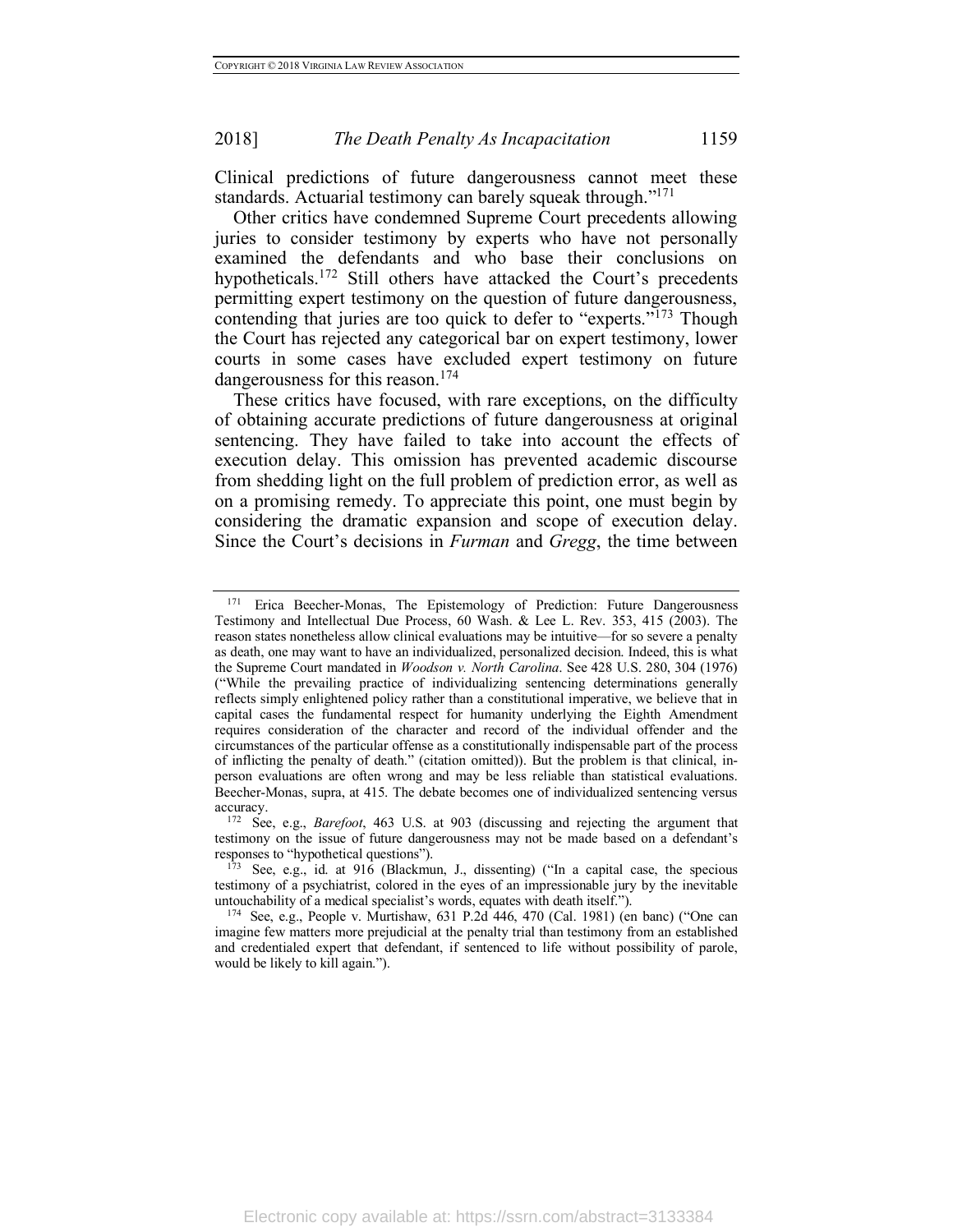sentencing and execution has increased at least sixfold. Findings of future dangerousness at capital sentencing now precede actual execution by years and often decades. Whereas forty years ago, a sentence of death meant execution within a few years, <sup>175</sup> prisoners executed in 2017 waited on death row for more than twenty years, on average.<sup>176</sup>

Such delay exposes prediction errors. It reveals that some prisoners who are sentenced to death based on findings of future dangerousness become docile prisoners or are rehabilitated before their executions. Future dangerousness was the initial reason for their death sentences, but before their executions, they have ceased to be a threat. Courts today have no means of saving their lives.

Consider the case of James Vernon Allridge. Allridge was sentenced to death after a Texas jury found a probability that he would continue to commit crimes. In fact, Allridge became a model inmate. He complied with prison rules, developed skills as a writer and artist, and—according to former guards—made his prison unit a safer place through his calming influence.<sup>177</sup> When Allridge was executed at the age of forty-one, seventeen years after the jury determined beyond a reasonable doubt that he probably would

<sup>175</sup> David Garland has written that "[b]efore the 1960s, the average time that American inmates spent awaiting execution was . . . measured in weeks and months rather than in years and decades." David Garland, Peculiar Institution: America's Death Penalty in an Age of Abolition 46 (2010). Even as late as 1960, prisoners sentenced to death could expect execution within an average of two years. See Dwight Aarons, Can Inordinate Delay Between a Death Sentence and Execution Constitute Cruel and Unusual Punishment?, 29 Seton Hall L. Rev. 147, 181 (1998); see also Glossip v. Gross, 135 S. Ct. 2726, 2764–65 (2015) (Breyer, J., dissenting) (citing Aarons as support for the proposition that historically execution delays averaged about two years). Even in the years after the Court's *Furman* and *Gregg* decisions, most prisoners were executed within a year or two of sentencing. See supra note 246.

<sup>&</sup>lt;sup>176</sup> See infra Appendix III: Execution Delay in 2017. The average execution delay in 2017 was 1.45 years longer than the average execution delay in 2016, reflecting a continuing upward trend. See infra Appendix II: Execution Delay in 2016 (showing that executions in 2016 occurred after an average delay of 18.96 years) with infra Appendix III: Execution Delay in 2017 (showing that executions in 2017 occurred an after average delay of 20.41 years).

<sup>&</sup>lt;sup>177</sup> See Jordan Smith, No Mercy: The Case of James Allridge Raises Familiar Questions About the Texas Justice System, Austin Chron. (Aug. 20, 2004), https://www.austin chronicle.com/news/2004-08-20/no-mercy/ [https://perma.cc/8J5M-XZL8]; see also Jessica L. Roberts, Futures Past: Institutionalizing the Re-Examination of Future Dangerousness in Texas Prior to Execution, 11 Tex. J. C.L. & C.R. 101, 101–03 (2005) (recounting Allridge's non-violence and rehabilitation in prison).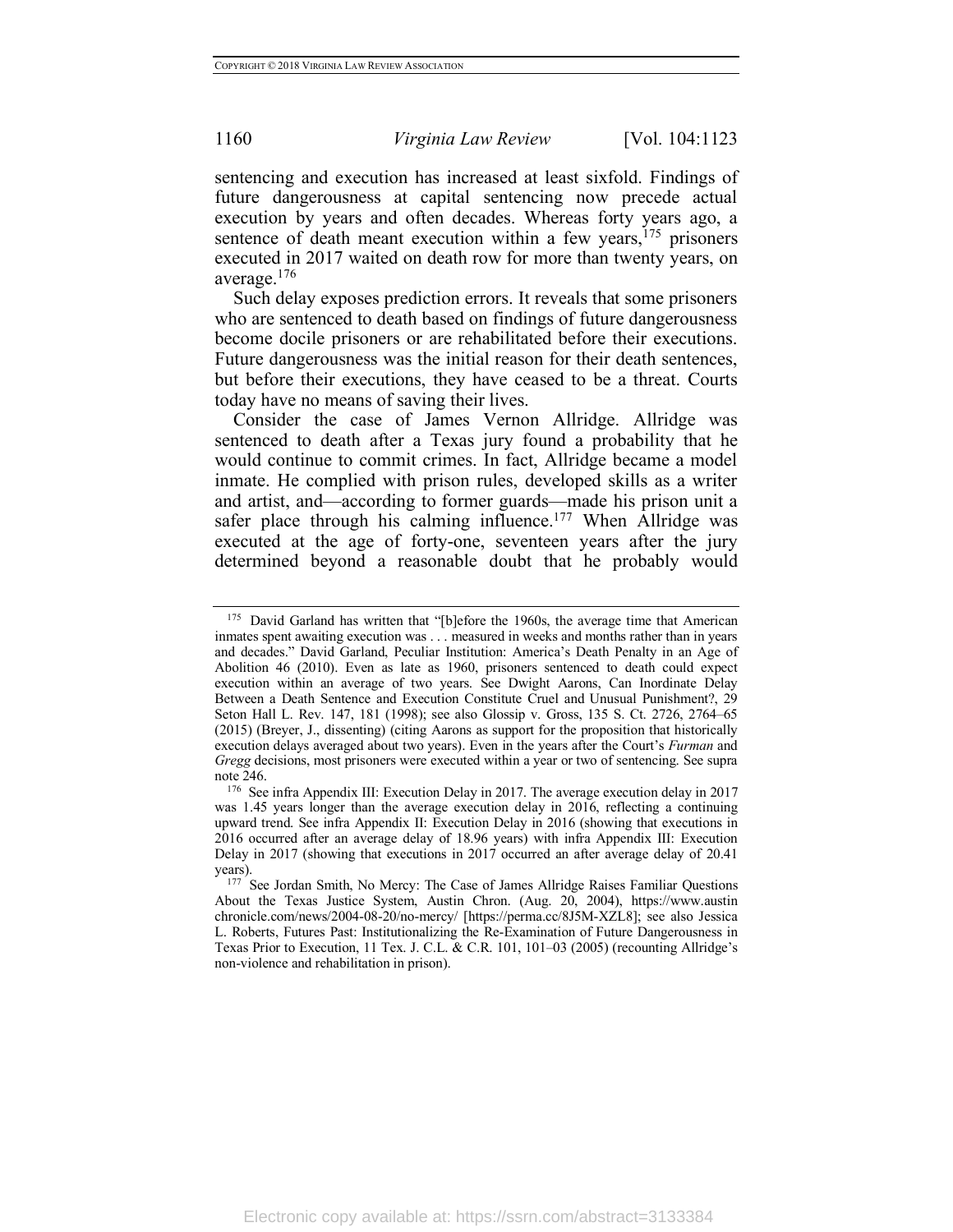commit future criminal acts of violence, the evidence profoundly undermined that factual predicate for execution. The problem was not hidden: news accounts publicized Allridge's appeals for clemency based on the apparent error in the jury's prediction<sup>178</sup> of future violence.179

The more recent case of Duane Buck exposes the same problem. Buck was sentenced to death after a Texas jury predicted his future dangerousness. He has not committed a single disciplinary infraction over the last twenty years on death row—a fact pointed out in media accounts regarding his case.<sup>180</sup> His model behavior in prison suggests the jury was wrong.181

The execution of prisoners based on predictions of violence that are shown to be wrong is unjust and threatens the rule of law. Such executions are unjust because the predicate for execution no longer holds true. If predictions purportedly made "beyond a reasonable doubt"<sup>182</sup> and with human life on the line cannot be trusted, citizens may conclude that the criminal justice system as a whole is unreliable

<sup>180</sup> See, e.g., Errol Morris, Who Is Dangerous, and Who Dies?, N.Y. Times (June 7, 2017), https://www.nytimes.com/2017/06/07/opinion/errol-morris-interview-deathpenalty.html?mcubz=1& $r=0$ ; see also Elizabeth Hinton, How a Racist Myth Landed Duane Buck on Death Row, L.A. Times (Oct. 4, 2016), http://beta.latimes.com/opinion/op-ed/la-oehinton-duane-buck-future-crime-20161004-snap-story.html ("Buck has been a model prisoner for more than two decades."); NAACP Legal Def. Fund, Duane Buck: Sentenced to Death Because He Is Black (Dec. 5, 2012), http://www.naacpldf.org/case-issue/duane-bucksentenced-death-because-he-black [https://perma.cc/BY5U-SSGZ] (describing Buck as "a role model for his fellow prisoners"). 181 A recent Supreme Court decision has finally given Duane Buck some hope that the

jury's original future dangerousness finding will be overturned, though not because his model prison conduct showed the decision was wrong but because the jury's decision may have resulted from racial bias. See Buck v. Davis, 137 S. Ct 759, 767 (2017).<br><sup>182</sup> Tex. Code Crim. Proc. Ann. art. 37.071 §§ 2(b)–(c) (West Supp. 1980–81).

<sup>&</sup>lt;sup>178</sup> Here, the word "error" refers to the situation in which the fact-finder at sentencing determined that the offender would likely commit future violence (thus meeting a requirement for execution), but a later evaluation based on more probative accumulation of evidence shows that he is not likely to commit future violence (and therefore does not meet the requirement for execution). Such "error" can occur even if the person still presents some risk of future violence, just not enough to meet the threshold required by state law for a death sentence.<br><sup>179</sup> See, e.g., Michael Graczyk, Remorseful Store Clerk Killer Set To Die, Plainview Daily

Herald (Aug. 25, 2004), http://www.myplainview.com/news/article/Remorseful-store-clerkkiller-set-to-die-8896435.php [https://perma.cc/4Z59-VP82]; Smith, supra note 177; Howard Witt, Death Row Inmate Says He's Changed, Chi. Tribune (Aug. 25, 2004), http://articles.chicagotribune.com/2004-08-25/news/0408250253\_1\_texas-defender-servicetexas-death-row-criminal-appeals [https://perma.cc/47JC-KK7F].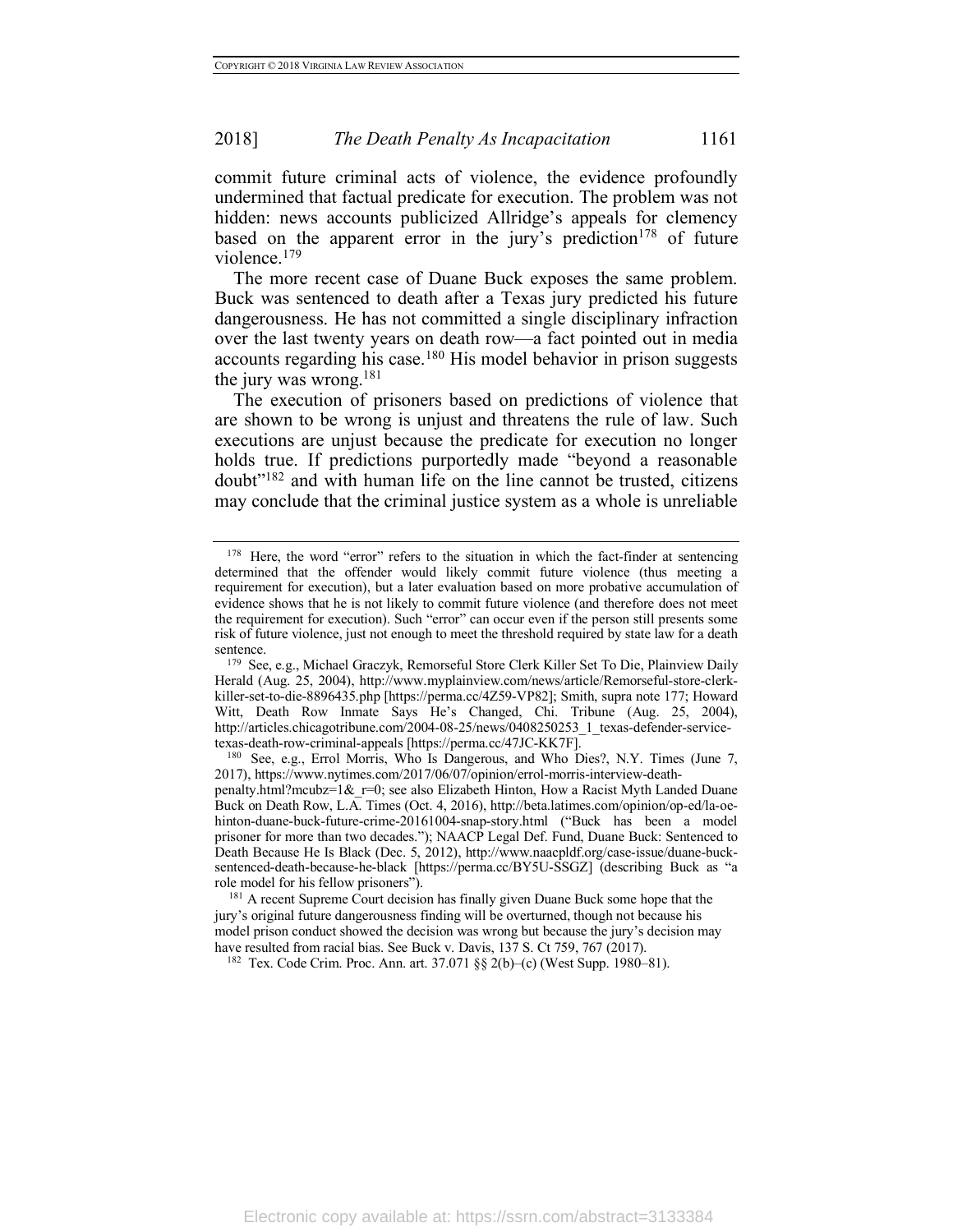and unfair. They may understand that some prediction error is inevitable, but condemn the state for failing to correct it once it has become, in the words of Justice Marshall, "unmistakably clear."183 It would not be unreasonable for citizens to see this omission however unintentional it may be—as a reflection of indifference to the value of human life, particularly the lives of the poor and underprivileged who end up on death row.

Not only has execution delay enabled us to witness the real examples of apparent prediction error, but it complicates the incapacitation argument for capital punishment for another reason: execution delay allows such a prisoner to live for many years prior to execution, in the very condition that the jury deemed inadequate to contain his violence. The problem is well illustrated by the case of Thomas Knight. Knight abducted and killed a businessman and his wife in Florida. He was charged with first-degree murder, but escaped from jail, and allegedly killed a shopkeeper while on the loose.<sup>184</sup> After his recapture, he went on a "rampage" in the jail, tearing up his bed and attempting "to set the mattress . . . on fire."185 Knight was finally convicted and sentenced to death, after which he exhausted his direct appeals. Later, while on death row,<sup>186</sup> he killed a prison guard by stabbing him in the chest with a sharpened spoon. After many more years of litigation,  $187$  he was finally executed.  $188$ 

Ruling on later claims, the Eleventh Circuit remarked: "To learn about the gridlock and inefficiency of death penalty litigation, look no further than this appeal." Muhammad v. Secretary, 733 F.3d 1065, 1066 (11th Cir. 2013).

 $188$  Ovalle, supra note 184. Justice Breyer voted to bar his execution on the ground that such long delay left his execution without a penological rationale. Knight v. Florida, 528 U.S. 990, 995 (1999) (Breyer, J., dissenting from the denial of certiorari) (arguing that "the longer the delay, the weaker the justification for imposing the death penalty in terms of

<sup>183</sup> Evans v. Muncy, 498 U.S. 927, 930 (1990) (Marshall, J., dissenting from denial of certiorari) ("The only difference between Wilbert Evans' case and that of many other capital defendants is that the defect . . . has been made unmistakably clear for us even before his execution is to be carried out.").

<sup>&</sup>lt;sup>184</sup> David Ovalle, Thomas Knight, Who Killed Miami Couple and a Prison Guard, Executed, Miami Herald (Jan. 7, 2014), http://www.miamiherald.com/news/local/community /miami-dade/article1959035.html [https://perma.cc/S9PQ-NWBG].

<sup>185</sup> Knight v. Dugger, 863 F.2d 705, 714 (11th Cir. 1988).

<sup>186</sup> Knight was at the time pursuing habeas relief in the Florida courts. Id. at 706. That made it all the more remarkable that he did not refrain from violence. See, e.g., Prieto v. Clarke, 2013 WL 6019215, at \*8 (E.D. Va. Nov. 12, 2013), rev'd on other grounds, 780 F.3d 245 (4th Cir. 2015), cert. pet'n dismissed as moot, 136 S.Ct. 319 (2015) ("Death row inmates have obvious incentives to behave well and take rehabilitation seriously, including the possibility that . . . a habeas petition might be granted . . . .").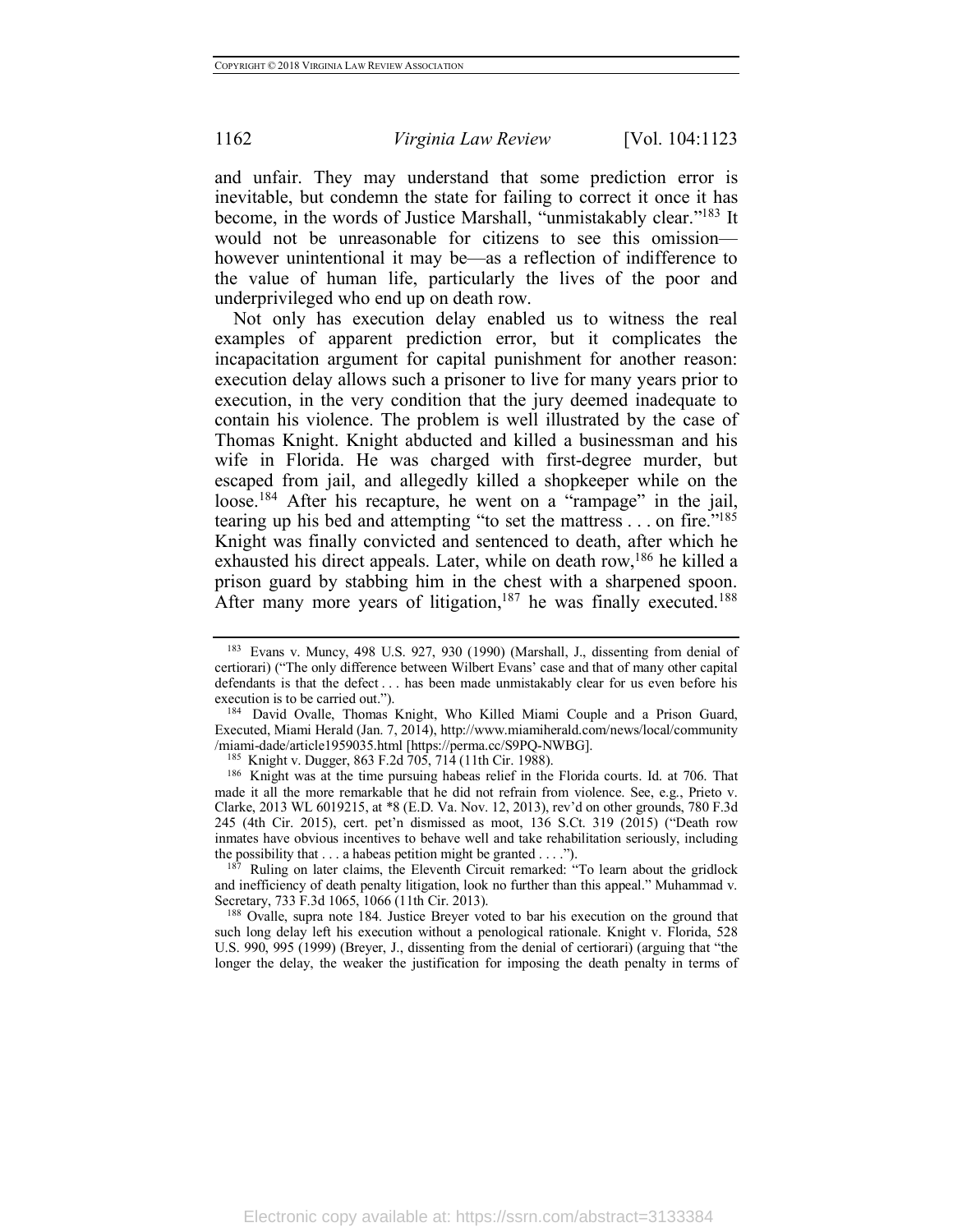Knight's execution finally incapacitated him, but not before he had an opportunity to kill again.

Execution delay thus makes a death sentence less effective as a means of preventing future violence. The states did not face this concern when they first incorporated future dangerousness in capital sentencing. At that time, prisoners sentenced to death waited only a few years before execution.189 Perversely, prisoners sentenced to death today on grounds of future dangerousness are often incarcerated during the years when they are most dangerous and executed when their likelihood of future violence is diminished, sometimes substantially.

States may attempt to reduce delay by expediting capital case review, but that has proven difficult.<sup>190</sup> Absent such expedited review, execution delay will continue to cripple the death penalty as a mode of incapacitation and reduce the marginal incapacitative benefit it offers over life without parole. This problem is one of degree, however; the death penalty may still provide a protective benefit. The problem of prediction error is different; the claim critics make is that prediction error renders the incapacitation rationale for execution inherently arbitrary and unjust.

The problem of prediction error is severe, but it is not intractable. The final Part of this Article reveals that the problem of prediction error can be dramatically reduced by reevaluating future dangerousness during execution delays. The Article concludes with proposals for reforms to make the use of future dangerousness in capital sentencing substantially more consistent, fair, and defensible.

## III. REHABILITATING THE INCAPACITATION RATIONALE

Contrary to the assumption of most scholars who have addressed future dangerousness in capital sentencing, the problem of prediction error at sentencing is not irremediable. Dangerousness assessments can be made more accurate and fair if they are reevaluated periodically over time. As this Article will explain, this reevaluation

punishment's basic retributive or deterrent purposes" without mentioning the incapacitation rationale).<br><sup>189</sup> See supra note 175.

<sup>&</sup>lt;sup>190</sup> Alabama recently passed a bill to shorten execution delays by requiring capital offenders to file appeals and post-conviction petitions simultaneously. See infra note 247 and accompanying text.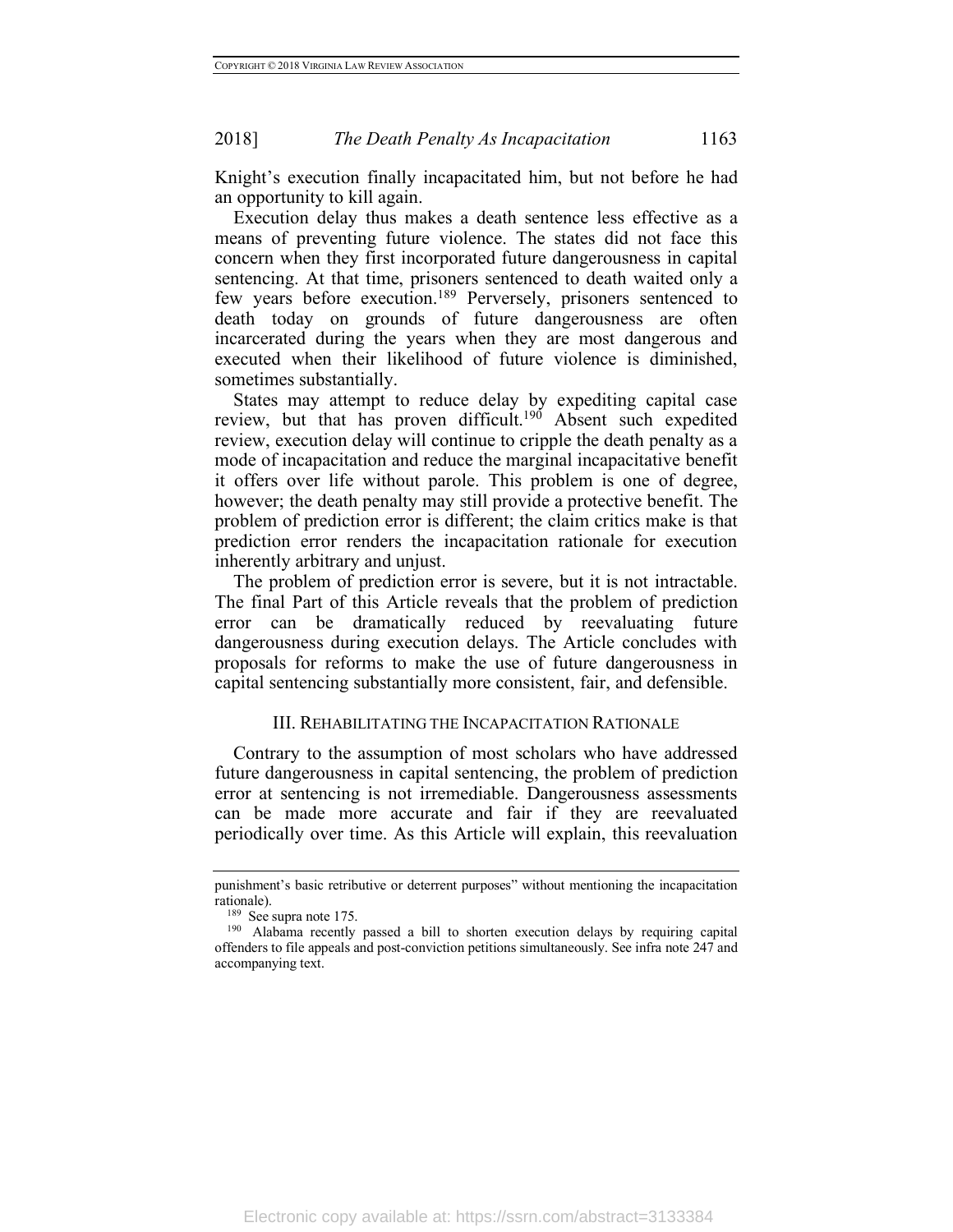would not create an endless flood of litigation. Because reexamination of dangerousness predictions is feasible and essential to accuracy, it is the moral duty of legislatures to mandate such reevaluation.

### *A. Reevaluating Dangerousness over Time*

Under current law, future dangerousness assessments are fixed at original sentencing. No provision exists in any capital punishment statute that requires or even envisions the periodic reevaluation of dangerousness over time. Thus, a jury's original prediction of dangerousness becomes irrevocably fixed at a time many years and often decades before the death sentence will be carried out. This approach excludes a wealth of probative evidence gained over the years in which a capital inmate lives a highly scrutinized life in prison—years in which his behavior may be far more informative than his prior conduct outside of prison or than stale statistical estimates. Prison records may reveal his commission of disciplinary infractions, or his abstention from them, as well as his involvement in any potentially rehabilitative activities available to death row prisoners (such as work, restitution, education, expressions of remorse, or religious conversion). Such evidence would be powerful, individualized information that could enhance the accuracy of future dangerousness assessments.

Moreover, to the extent that capital defendants' future conduct is predicted only based on their past conduct while outside prison, as is the case in many jurisdictions, $191$  such predictions may not reflect how defendants will function and adapt once immersed in a regulated, supervised prison environment.192 An individual's own

<sup>&</sup>lt;sup>191</sup> Courts have also interpreted statutes to focus on pre-offense conduct. For example, the Virginia Supreme Court stated in 1978 that

<sup>[</sup>i]n our view, [the future dangerousness aggravating factor] is designed to focus the fact-finder's attention on prior criminal conduct as the principal predicate for a prediction of future "dangerousness." If the defendant has been previously convicted of "criminal acts of violence", i.e., serious crimes against the person committed by intentional acts of unprovoked violence, there is a reasonable "probability", i.e., a likelihood substantially greater than a mere possibility, that he would commit similar crimes in the future.

Smith v. Commonwealth, 248 S.E.2d 135, 149 (Va. 1978).

<sup>&</sup>lt;sup>192</sup> This is not necessarily true for prisoners who commit their capital offenses while in prison. Murders committed in prison are often among those deemed sufficiently aggravated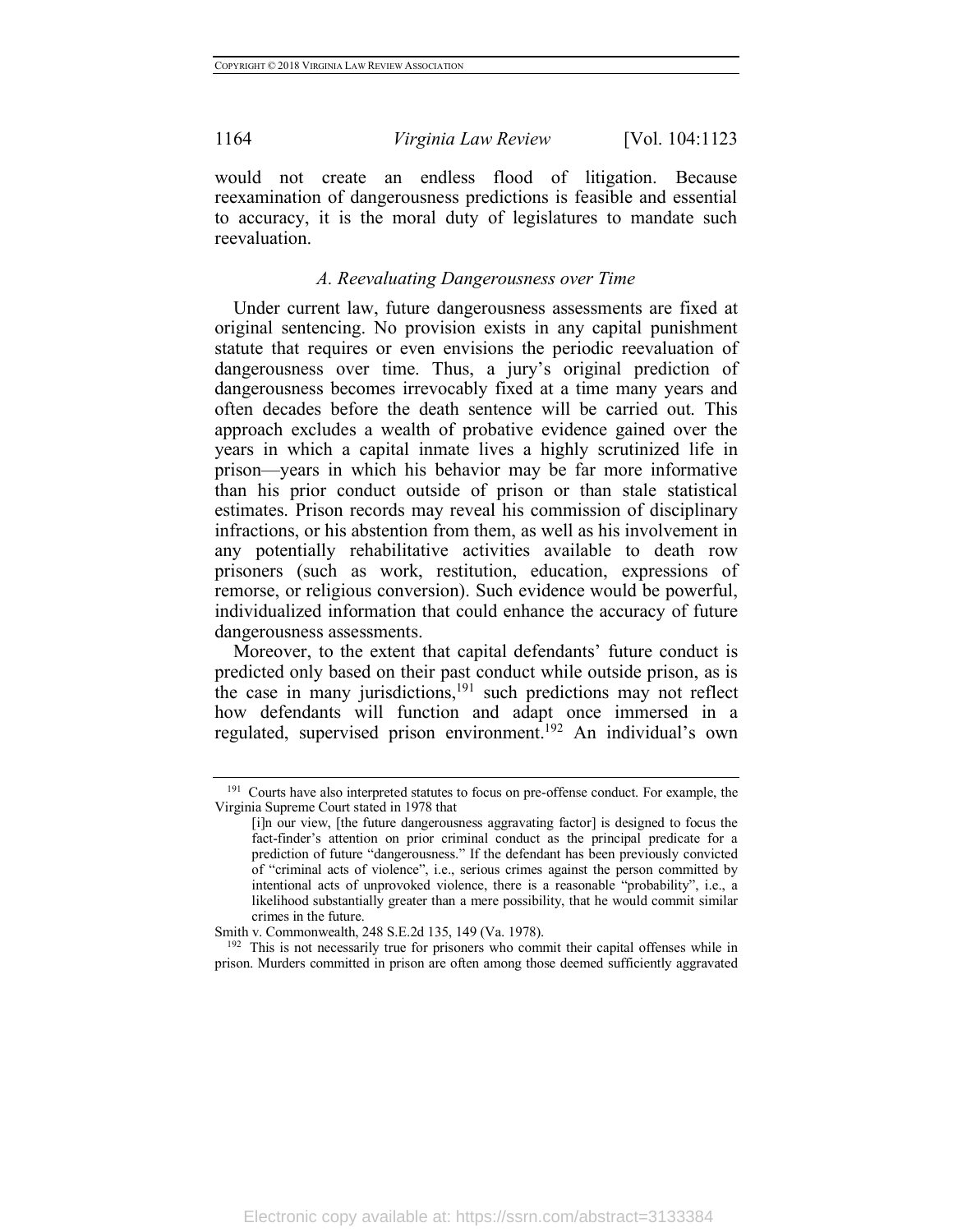conduct within prison would be a much stronger predictor of his proclivity toward violence in a prison environment.<sup>193</sup>

Some might argue that post-sentencing conduct is not revealing. A prisoner may be held in stricter confinement, for example, as a result of his death sentence, and thus have fewer opportunities to commit violence. Post-sentencing prison rule compliance on death row thus may offer only an imperfect picture of how a prisoner might behave if taken off death row. But even death row offers opportunities for violence if prisoners are so disposed. That is evident from cases like that of Thomas Knight, who murdered a prison guard while on death row in Florida.194 And death rows are often the scenes of violence, sometimes sustained bouts of violent incidents.<sup>195</sup>

<sup>193</sup> Cf. People v. Murtishaw, 631 P.2d 446, 470 (Cal. 1981) (en banc) (barring expert testimony on future dangerousness in the instant case but acknowledging that "a reliable prediction is possible" in some other situations, such as "if the defendant had exhibited a long-continued pattern of criminal violence such that any knowledgeable psychiatrist would anticipate future violence").<br> $^{194}$  Supra notes 184–188 and accompanying text.

to be eligible for capital punishment. See Ala. Code Ann. § 13A-5-40(a)(6) (2015); Colo. Rev. Stat. § 18-1.3-1201(5)(a) (2017); Fla. Stat. § 921.141(6)(a) (2017); Ga. Code Ann. § 17-10-30(b)(9) (2013); Ind. Code Ann. § 35-50-2-9(b)(9)(A) (2016); Kan. Stat. Ann. § 21- 3439(3) (2008); Ky. Rev. Stat. Ann. § 532.025(2)(a)(5) (LexisNexis 2014); Miss. Code Ann. § 97-3-19(2)(b) (2014); Mo. Rev. Stat. § 565.032.2(9) (2016); Mont. Code Ann. § 46-18-303(1)(a)(i) (2017); Nev. Rev. Stat. Ann. § 200.033(1) (LexisNexis 2012); N.H. Rev. Stat. Ann. § 630:1(I)(d) (LexisNexis 2017); N.C. Gen. Stat. § 15A-2000(e)(1) (2017); Ohio Rev. Code Ann. § 2929.04(A)(4) (LexisNexis 2014); Okla. Stat. Ann. tit. 21, § 701.12(6) (West 2011); Or. Rev. Stat. Ann. § 163.095(2)(b) (West 2017); 42 Pa. Stat. and Cons. Stat. Ann. § 9711(d)(10) (West 2017); S.D. Codified Laws § 23A-27A-1(8) (2016); Tenn. Code. Ann. § 39-13-204(i)(8) (2014); Tex. Penal Code Ann. §§ 19.03(a)(5)-(6) (West 2017); Utah Code Ann. § 76-5-202(1)(a) (LexisNexis 2017); Va. Code Ann. § 18.2-31(3) (2014); Wash. Rev. Code § 10.95.020(2) (2016); Wyo. Stat. Ann. § 6-2-102(h)(i)(A) (2017).

<sup>&</sup>lt;sup>195</sup> See, e.g, Guard Attacked by Double-Murderer on California Death Row, U.S. News & World Report (Apr. 20, 2017), https://www.usnews.com/news/best-states/california/articles /2017-04-20/guard-attacked-by-double-murderer-on-california-death-row ("Officials say a guard on California's death row has been injured by a condemned inmate who previously killed two of his fellow prisoners."); Evelyn Nieves, Rash of Violence Disrupts San Quentin's Death Row, N.Y. Times (May 22, 2001), http://www.nytimes.com/2001/05 /22/us/rash-of-violence-disrupts-san-quentin-s-death-row.html?mcubz=1 ("In the last 18 months . . . a group of death row inmates have become increasingly hostile and violent. Classified as Grade B's for their unruly behavior and gang affiliations and housed apart from other death row prisoners in a three-story building . . . these inmates have attacked guards 67 times in a year and a half . . . ."); Guards on Death Row Face Escalating Dangers, L.A. Times (April 21, 2001), http://articles.latimes.com/2001/apr/21/news/mn-53814 [https:// perma.cc/D24W-8LXE] ("Over the last 18 months, officials say, Grade-B inmates have committed 67 attacks . . . . They include one attempted stabbing, 15 kicks and five slashings with crude prison-made knives and razors.); Lisa L. Colangelo Corky Siemaszko, Death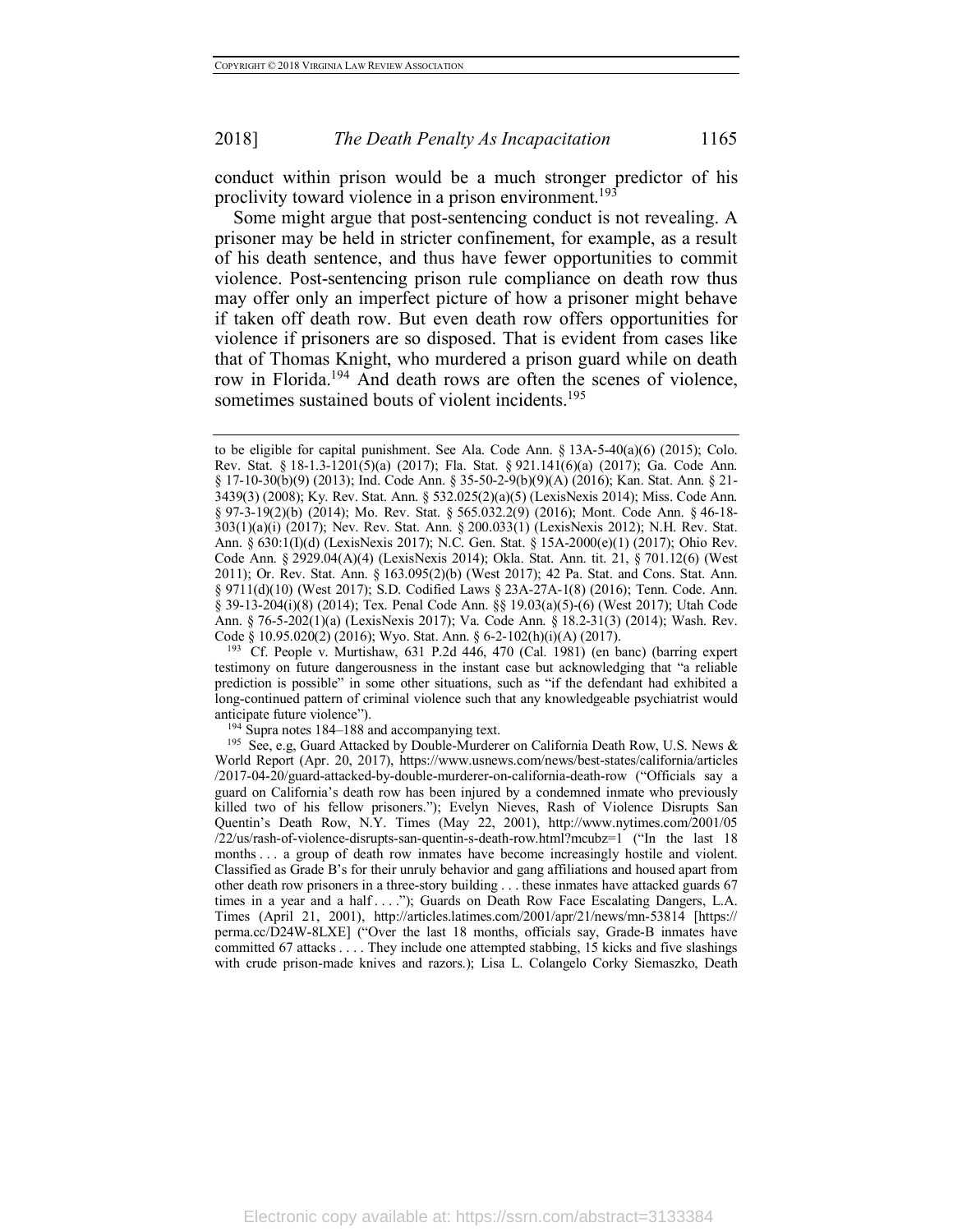Furthermore, death row prisoners sometimes find people outside of the prison to commit violence for them. As a district judge recently explained in upholding a future dangerousness finding in a federal capital case: "[A] prisoner might also pose a danger if he is capable of arranging for people outside the prison to engage in violent activity on his behalf—a danger that would be especially present here if, as the Government alleges, [the defendant] holds a high position in the Bloods criminal organization."196 Wyoming's most recent execution was of Mark Hopkinson, who from prison arranged the killing of an informant against him.<sup>197</sup> In light of the existence of opportunities for violence even on death row, a prison record reflecting only good behavior would be at least somewhat probative of non-dangerousness. 198

But current law does not provide for reevaluation of dangerousness based on prison behavior. No requirement exists by statute or court mandate that necessitates a fresh look at whether a prisoner remains dangerous after sentencing and before execution. Consideration of later evidence of non-dangerousness arises, if at all, only by the happenstance of a resentencing proceeding in which a judge permits such evidence, or, more often, as a basis for requesting clemency. These mechanisms offer no guarantees, and no explicit legislative provision endorses non-dangerousness as a basis for subsequent removal of a death sentence.

Row Inmate Killed in Jail Fight, N.Y. Daily News (Sept. 8, 1999), http://www.nydailynews.com/archives/news/death-row-inmate-killed-jail-fight-article-1.856345 [https://perma.cc/5TCA-GASZ] (recounting that a prisoner on death row in New Jersey had been "killed in a prison fight by another notorious murderer"); David Kocieniewski, Death Row Inmate Said to Beat and Kick Another to Death in New Jersey

Prison, N.Y. Times (Sept. 8, 1999) (recounting that a death row prisoner was murdered by another death row prisoner who "ha[d] a long history of assaulting guards and inmates"). <sup>196</sup> United States v. Wilson, 923 F. Supp. 2d 481, 487 (E.D.N.Y. 2013); see also Stahl, supra note 137 ("Pelican Bay State Prison is a super-maximum penitentiary in Northern California. And yet with all the surveillance and isolation, gangs still run thriving criminal

enterprises out on the streets—from within the fortress.").  $197$  See Hopkinson v. State, 632 P.2d 79, 89 (Wyo. 1981); see also Hopkinson Is Put to Death, Deseret News (Jan. 22, 1992), https://www.deseretnews.com/article/205729/hopkinso n-is-put-to-death-in-wyoming.html [https://perma.cc/4NZD-TXAB] (describing Hopkinson's case and execution).

<sup>198</sup> See Jon Sorensen & Robert D. Wrinkle, No Hope for Parole: Disciplinary Infractions Among Death-Sentenced and Life-Without-Parole Inmates, 23 Crim. Just. & Behav. 542, 547 (1996).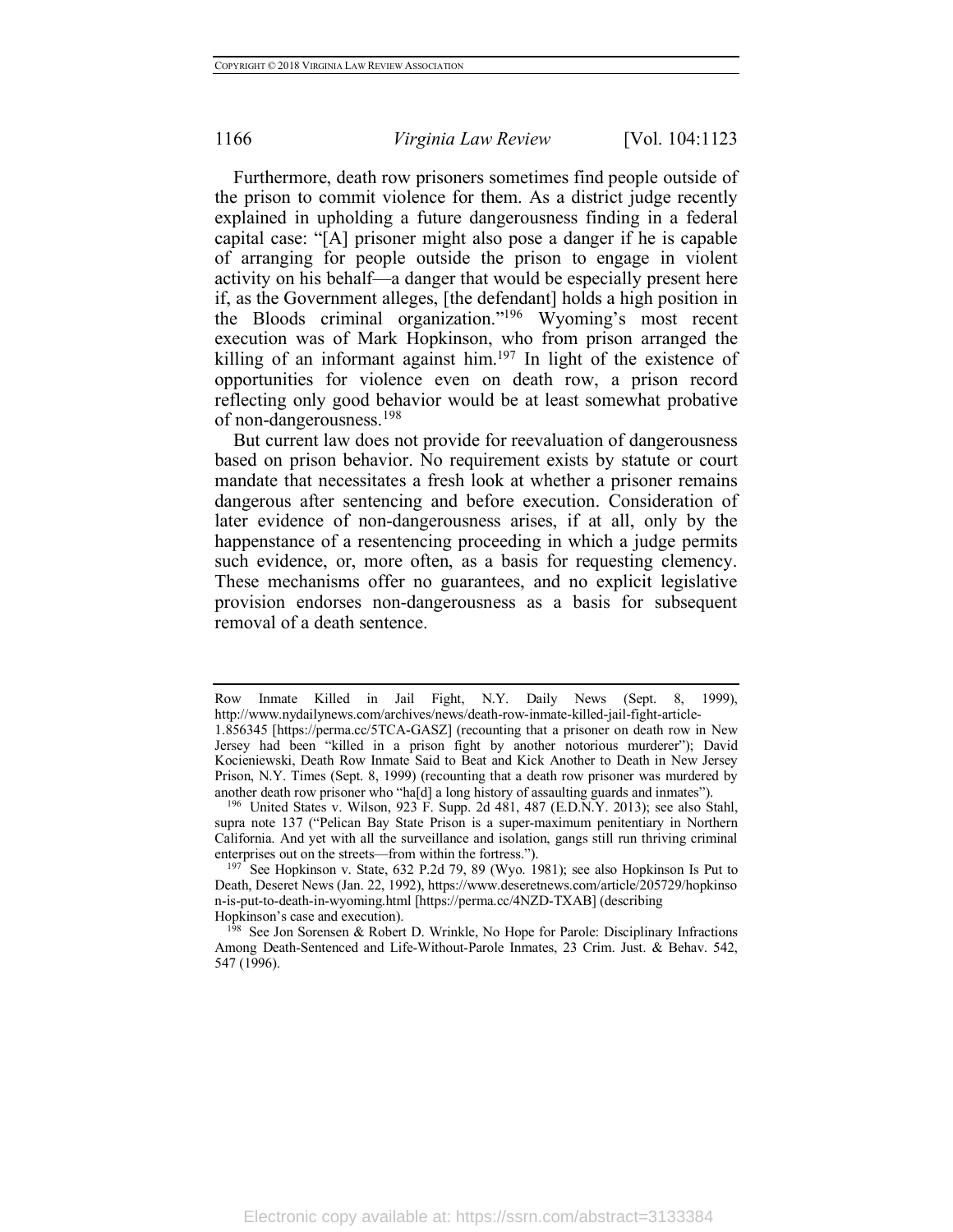In fact, some of the states that statutorily mandate consideration of future dangerousness in capital sentencing specify that the original sentencing jury must decide whether the prisoner is dangerous based only on conduct *prior to* and *during* the capital offense. This might seem to be a reasonable restriction, because a defendant has a strong incentive and may be able to behave well in the relatively limited time leading up to sentencing, even if he is likely to commit future violence later on. Far more concerning is the lack of reevaluation of future dangerousness in light of probative, post-sentencing behavior—including a prisoner's conduct after he has exhausted his appeals and has only dimmed hopes for relief. Such probative evidence might well have convinced finders of fact that death row prisoners James Vernon Allridge and Duane Buck no longer presented the dangers that Texas juries originally thought supported their executions—had finders of fact been asked to evaluate that later evidence.199 The lack of attention to post-sentencing evidence has lethal effects.

How could subsequent, post-sentencing conduct be taken into account? Commentators have proposed procedures. In 2004, the Texas Defender Service suggested that a hearing could be required "immediately preceding an inmate's execution in which the accuracy of the jury's prediction in that particular case could be evaluated."200 In a 2005 article, Professor Jessica Roberts presented a similar proposal for future dangerousness to be reviewed "on the eve of execution."201 Specifically designed for Texas, Roberts constructed her proposal to "keep[] the Texas capital sentencing structure intact (in order to preserve the crucial participation of the jury)" but task the Board of Pardons and Parole with reevaluating future dangerousness just prior to execution, with the prisoner bearing the burden to disprove dangerousness.<sup>202</sup>

Though it would reduce the risk of error, this approach has several major flaws. One problem is a practical one: allowing a prisoner to

<sup>199</sup> This is not to suggest that a finder of fact necessarily would have found, in light of post-sentencing evidence, that these prisoners were no longer likely to commit future

violence.<br><sup>200</sup> Tex. Defender Serv., supra note 16.

<sup>201</sup> Roberts, supra note 177, at 133.

<sup>202</sup> Id. at 131–35. Roberts seems to think that legislative action would not be needed. See id. at 135. In this regard, her proposal could raise serious democratic legitimacy concerns, and might violate the separation of powers. See infra Part III at page 1168-69.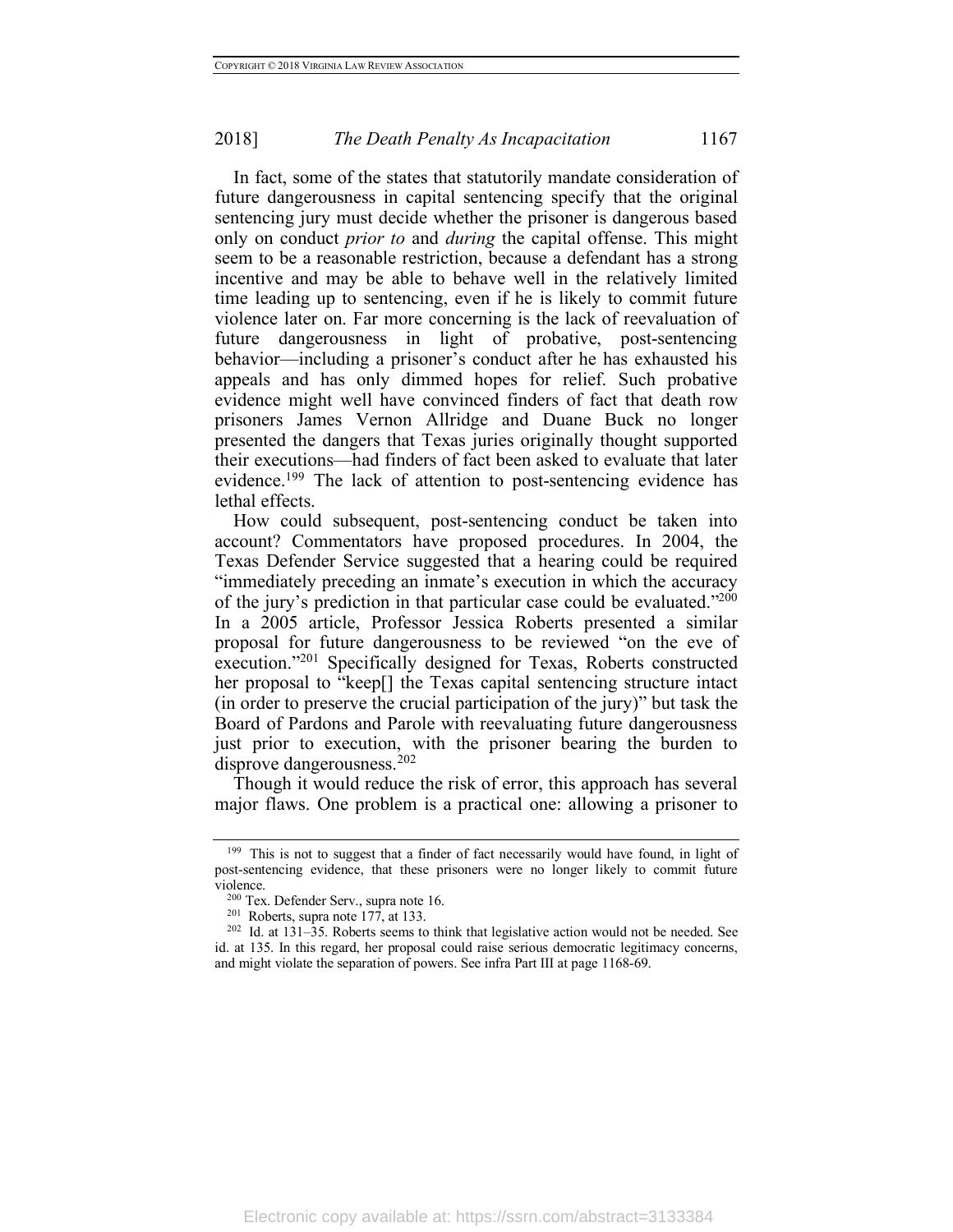present a future dangerousness challenge on the eve of execution could "unleash an endless stream of litigation," as the state of Virginia argued in response to a prisoner's plea for judicial reevaluation.203 Even Justice Marshall admitted that "[i]t may indeed be the case that a State cannot realistically accommodate postsentencing evidence casting doubt on a jury's finding of future dangerousness."204 The concern is well-founded. Constitutional due process would entitle a death-sentenced prisoner to appellate review of a denial of relief.205 Though such a system might seem similar to appeals from the denial of parole in non-capital cases, which are routine and do not engender endless litigation, the situation is different when a scheduled execution is at stake. Review on the "eve of execution" would create logistical problems for a state planning an execution that are not implicated for appeals raised by prisoners in long-term custody. Furthermore, capital case decisions receive special scrutiny to ensure "*heightened* reliability."206 These two features would make reevaluation on the eve of execution extremely costly and a major threat to the finality of death sentences. It is very unlikely that such a reform would be politically feasible in any capital punishment jurisdiction.

Perhaps, statutory action would not be needed for this reform. Roberts, in fact, suggested that the Texas Board of Pardons and Parole could begin to reevaluate future dangerousness on its own. This suggestion raises two concerns, however. First, it could be impracticable: parole board members would be reluctant to invite costly and potentially "endless" litigation without legislative approval; such a move might be political suicide. Second, any

<sup>203</sup> Evans v. Muncy, 498 U.S. 927, 929–30 (1990) (Marshall, J., dissenting from the denial of certiorari) (describing Virginia's argument against review of a future dangerousness finding based on post-sentencing prison behavior).

<sup>&</sup>lt;sup>204</sup> Id. at 312. To Justice Marshall, the moral conclusion was clear: "[I]f it is impossible to construct a system capable of accommodating *all* evidence relevant to a man's entitlement to be spared death—no matter when that evidence is disclosed—then it is the *system*, not the

<sup>&</sup>lt;sup>205</sup> Wolff v. McDonnell, 418 U.S. 539, 557 (1974) (requiring "minimum procedures . . . to insure that the state-created right is not arbitrarily abrogated"). For parole hearings, which likewise consider future dangerousness, due process requires limited judicial review. See, e.g., In re Rosenkrantz, 59 P.3d 174, 205 (Cal. 2002) ("[T]he judicial branch is authorized to review the factual basis of a decision of the Board denying parole in order to ensure that the decision comports with the requirements of due process of law . . . .").

<sup>206</sup> United States v. Davis, 912 F. Supp. 938, 948 (E.D. La. 1996).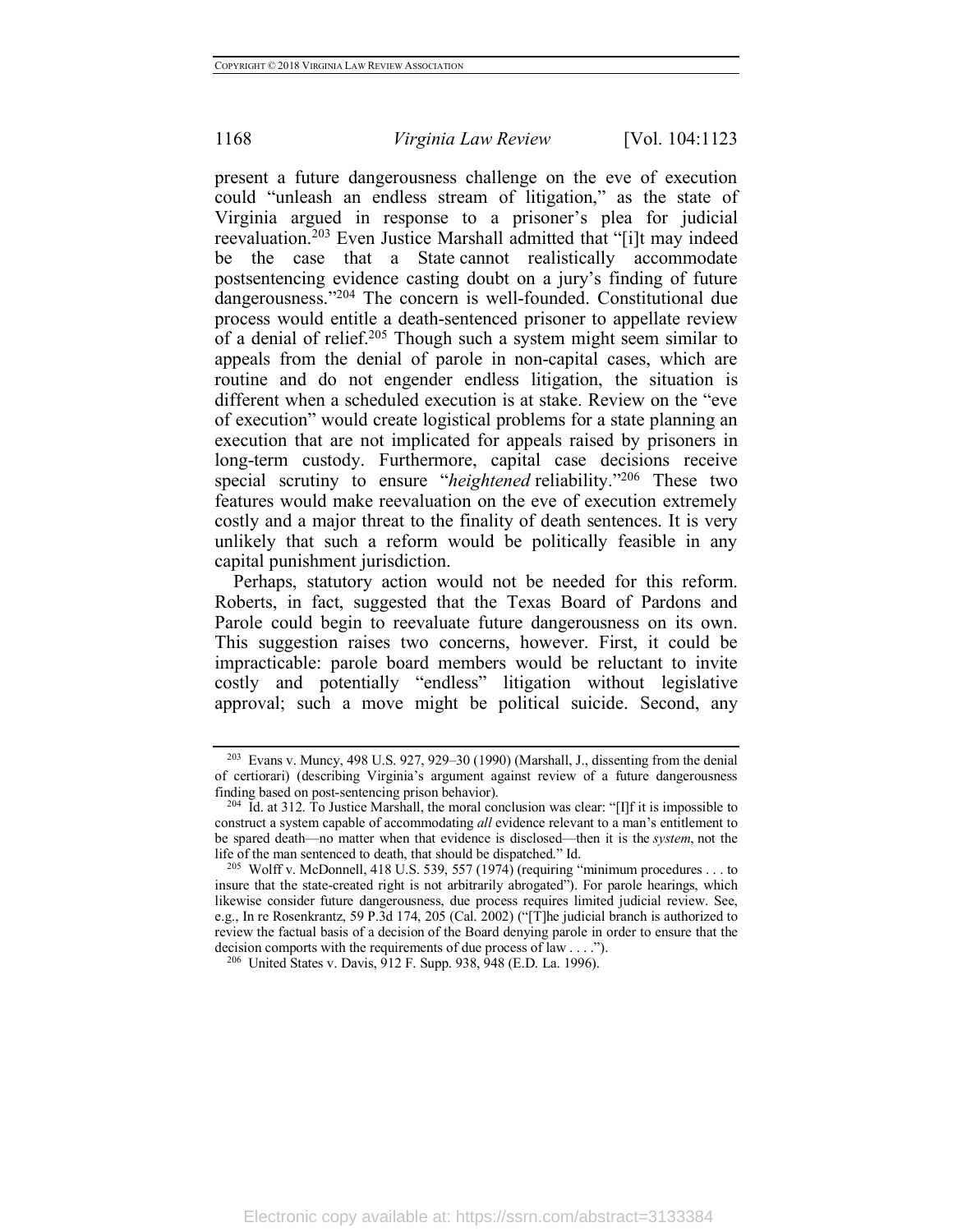decision to override decisions by a citizen jury should be democratically legitimate; legislative decisions would be more legitimate and directly representative of the people's priorities than decisions by parole boards comprised of appointed executive officials.

One other scholar, Meghan Shapiro, has proposed a way to reevaluate future dangerousness in light of post-sentencing evidence. Shapiro has argued that the little-known writ of *audita querela* should be used for that purpose.<sup>207</sup> Her proposal has serious flaws, however. Originally adopted to allow a civil judgment to be challenged based on a "matter arising subsequent to entry of judgment,"208 today "[t]he writ [of *audita querela*] is generally moribund and it is unlikely that audita querala [sic] will have any post-conviction application."209 No court has allowed such a writ to be used to challenge a finding of future dangerousness in capital sentencing. Indeed, state courts dismissed a petition for the writ of *audita querela* filed years earlier by Shapiro's father on behalf of death row prisoner Wilbert Evans, who claimed that his role in quelling a prison riot showed he was no longer dangerous.<sup>210</sup> The writ would not provide a consistent and adequate vehicle for review.211

Shapiro's approach also would raise democratic legitimacy and separation-of-powers concerns. In the absence of a statutory or constitutional right to review, courts would be "loathe to overturn" a sentence that "has been lawfully imposed," as the Fourth Circuit remarked when denying Evans's request for reevaluation.<sup>212</sup> Its

<sup>&</sup>lt;sup>207</sup> Shapiro, supra note 17, at 184.<br><sup>208</sup> James Wm. Moore & Elizabeth B.A. Rogers, Federal Relief from Civil Judgments, 55 Yale L.J. 623, 666-67 (1946).

<sup>209</sup> Peter Hack, The Roads Less Traveled: Post Conviction Relief Alternatives and the Antiterrorism and Effective Death Penalty Act, 30 Am. J. Crim. L. 171, 220 (2003); see also Shin v. United States, No. CR 04-00150 SOM, 2017 WL 2802866, at \*22 (D. Haw. June 28, 2017) (stating that a writ of audita querela may not be considered unless "new evidence is discovered and other remedies are unavailable" and that such conditions are necessary but not sufficient to grant the writ); United States v. Chandler, 183 F. Supp. 3d 1158, 1162 (N.D. Ala. 2016) ("The courts of appeals have expressed varying levels of skepticism about whether *audita querela* is available at all in criminal proceedings . . . .").

<sup>210</sup> Evans v. Muncy, 916 F.2d 163, 165 (4th Cir. 1990) (per curiam).

<sup>211</sup> Cf. *Chandler*, 183 F. Supp. 3d at 1161 (observing that "the only consistency in [the writs'] application was that they applied at the whimsy of the presiding judge"); Klapprott v. United States, 335 U.S. 601, 614 (1949) ("[F]ew courts ever have agreed as to what circumstances would justify relief under these old remedies."). 212 *Evans*, 916 F.2d at 167.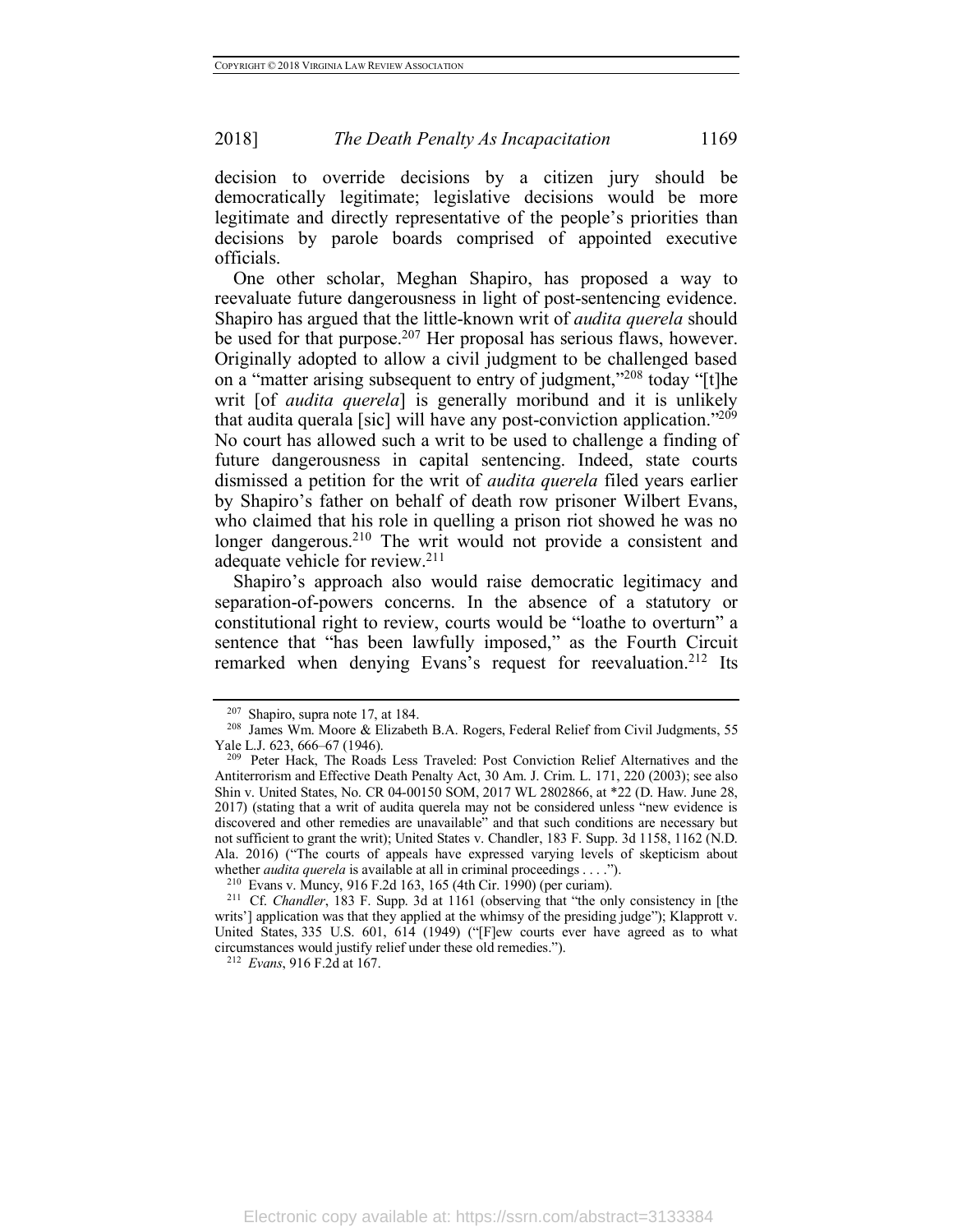decision emphasized that a federal court should not "freely substitute [its] own judgment for that of sentencing juries or state executives" and "thereby throw into question every capital conviction resting on the aggravating circumstance of future dangerousness."213 Concern for democratic legitimacy, federalism, and the separation of powers make the writ of *audita querela* a problematic remedy on normative as well as practical grounds.

A far better avenue exists that no scholar has proposed so far: periodic reevaluation of future dangerousness, enacted as a statutory mandate. This approach would reduce more significantly and consistently the risk of error, while commanding democratic legitimacy. State law should prescribe when reevaluation must occur. A sensible interval would be short enough to allow for at least one reevaluation before execution but long enough to offer probative evidence of prison behavior. Five years could be a good choice, because virtually no execution occurs before that time.<sup>214</sup>

Periodic review would focus on the offender's prison disciplinary records and any other relevant evidence. A prisoner might offer actuarial data suggesting that his older age has made him a lesser threat, for example.<sup>215</sup> The proceeding could entail lay testimony, and expert testimony, provided it were deemed sufficiently reliable.<sup>216</sup>

<sup>213</sup> Id.

<sup>&</sup>lt;sup>214</sup> The shortest period between sentencing and execution for any prisoner in 2017 was ght vears, Execution List  $2017$ , Death Penalty Info. Ctr., eight years, Execution https://deathpenaltyinfo.org/execution-list-2017 [https://perma.cc/6BHV-YP2T] (last visited May 28, 2018); in 2016, it was seven, Execution List 2016, Death Penalty Info. Ctr., https://deathpenaltyinfo.org/execution-list-2016 [https://perma.cc/9KPU-GYDS]. See infra Appendix III: Execution Delay in 2017 and infra Appendix II: Execution Delay in 2016. Even in the case of death penalty "volunteers," who waive their appeals, executions tend to be long delayed. "Volunteer" Steven Spears spent nine years on death row before his recent execution. See Information on Defendants Who Were Executed Since 1976 and Designated as "Volunteers," Death Penalty Info. Ctr., https://deathpenaltyinfo.org/information-<br>defendants-who-were-executed-1976-and-designated-volunteers [https://perma.cc/PA5Gdefendants-who-were-executed-1976-and-designated-volunteers R87V] (last visited May 28, 2018); see also Execution List 2016, Death Penalty Info. Ctr., https://deathpenaltyinfo.org/execution-list-2016 [https://perma.cc/X3HU-R9DC] (last visited May 28, 2018) (showing that Steven Spears spent nine years on death row).

<sup>215</sup> See, e.g., Alec Buchanan et al., Resource Document on Psychiatric Violence Risk Assessment, Am. J. Psychiatry Data Supp. 3 (Mar. 2012), https://www.psychiatry.org/File %20Library/Psychiatrists/Directories/Library-and-Archive/resource\_documents/rd2011 \_violencerisk.pdf [https://perma.cc/B62L-GT84] (asserting that "crimes of violence are more often committed by younger males").

<sup>216</sup> The Supreme Court has declined to place any categorical ban on lay or expert testimony. The future dangerousness decision upheld by the Court in *Jurek v. Texas* was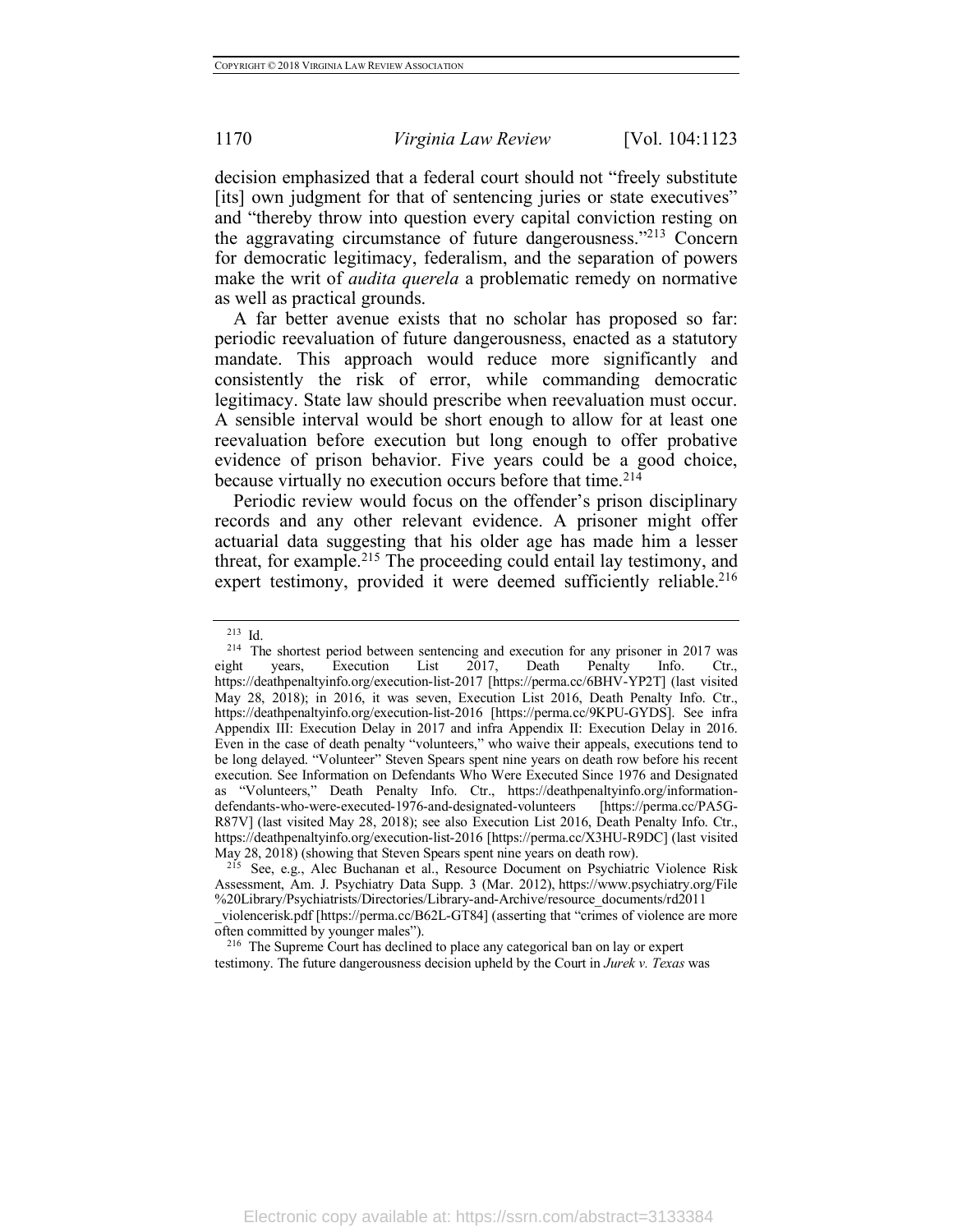Deference should not be granted to the original determination of future dangerousness at sentencing, because that would hinder accuracy. The burden of proof and standard of proof should mirror those used at original sentencing. If the state could not demonstrate a probability of future violence, then the prisoner's sentence should be reduced to life in prison.<sup>217</sup>

A prisoner found to remain a future threat would have a right to limited judicial review of that determination under due process precedents.218 To avoid adding to existing execution delays, a state could require a prisoner to appeal an adverse determination within a short period of time, perhaps ninety days, and could schedule his execution for a year or two later, leaving ample time for judicial review.

Those steps would offer a reasonable and practical process for reevaluating future dangerousness. But an equally important question remains: *Who* should decide whether future dangerousness remains? Must a new jury be convened? This question can be answered best by considering first the nature of the dangerousness decision. The purpose of the inquiry is to make an empirical determination: an accurate prediction. It is true that predictions of dangerousness can be wrong, but the potential for error confirms that they also can be *right*. That a prediction of future violence is difficult to make with perfect accuracy does not change its character as an empirical determination. Future dangerousness is a question that requires consideration of

 $218$  See, e.g., Wolff v. McDonnell, 418 U.S. 539, 557 (1974). Review may be more exacting if the right at stake is considered constitutional. E.g., Ford v. Wainwright, 477 U.S. 399, 413 (1986).

Electronic copy available at: https://ssrn.com/abstract=3133384

based entirely on lay testimony, see 428 U.S. 262, 267 (1976), and the Court has permitted determinations of future dangerousness to be based on expert testimony, see *Barefoot v. Estelle*, 463 U.S. 880, 897–98 (1983). State and federal court and parole authorities, however, should scrutinize proposed evidence and screen out potentially unreliable sources. See Christopher Slobogin, A Jurisprudence of Dangerousness, 98 Nw. U. L. Rev. 1, 10–11 (2003) (urging "caution when making predictions of anti-social behavior" and arguing that "[o]nly the best prediction methods should be used").

<sup>&</sup>lt;sup>217</sup> States that do not offer life with the possibility of release for capital murders should resentence such a prisoner to life without parole. States might choose to make life without parole the only alternative, rather than allowing the possibility of release, for retributive reasons. They also might do so for incapacitation reasons, concluding that even if a prisoner is no longer a future danger when confined, he may commit violence if released. Importantly, such prisoners determined no longer to present a threat of future violence in prison would not need to be subjected to prolonged solitary confinement to protect others.<br>See supra note 147 and accompanying text.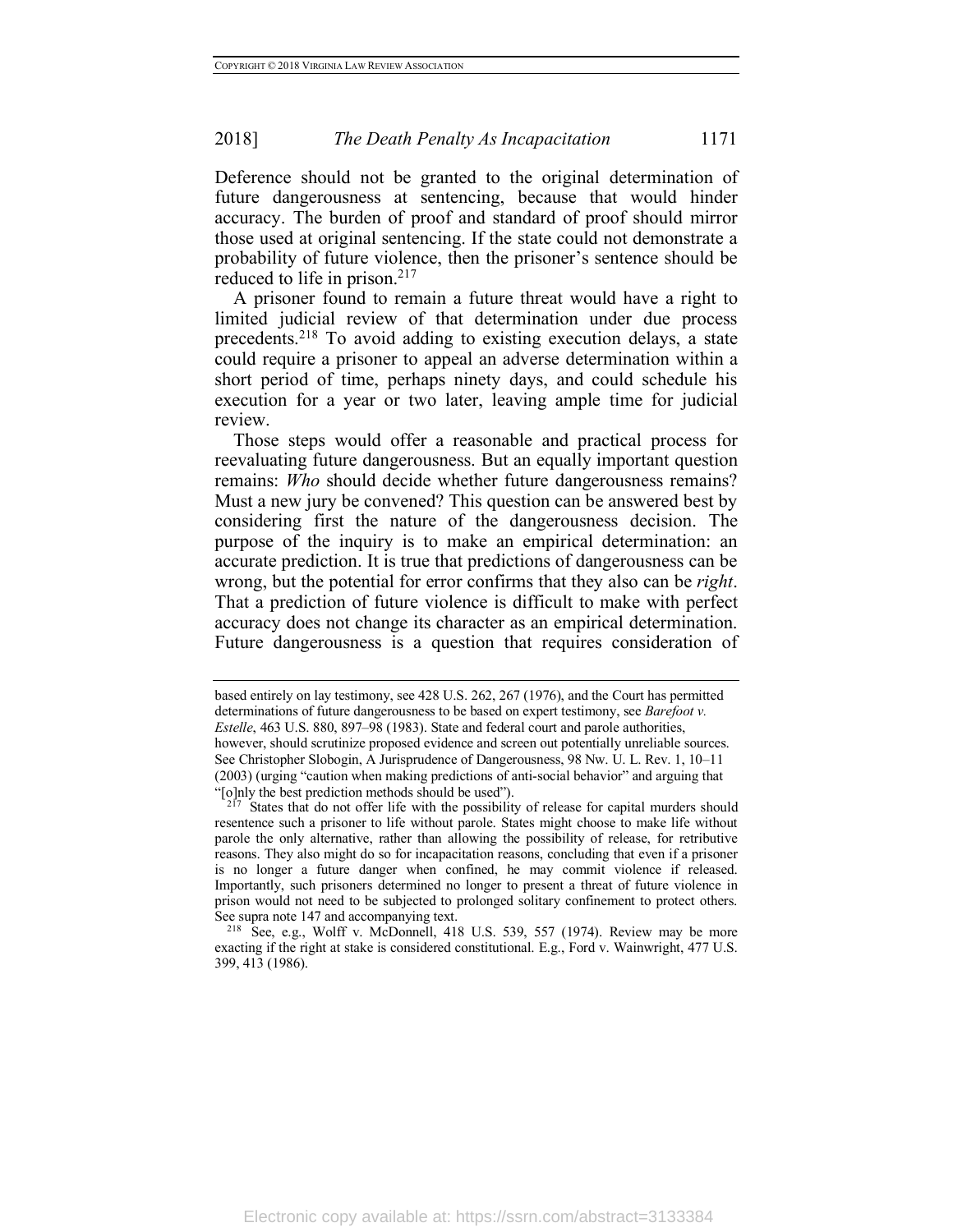facts—such as prior crimes, characteristics that correspond to higher rates of violence, and statements of a desire to kill again. The correct answer reflects statistical probabilities, not moral values. That explains why the Supreme Court has remarked that certain facts, such as an offender's "inability to learn from his mistakes" due to a mental defect "suggest[] a 'yes' answer to the question of future dangerousness."<sup>219</sup>

Statutes regarding future dangerousness are often problematically vague, but this too does not change the empirical or factual nature of the dangerousness question. Most statutes that make future dangerousness part of capital sentencing ask whether there is "a probability" that the defendant would commit future violence. This violence must endanger "society." Both of these terms have left ambiguities for courts and juries to resolve. One scholar has described future dangerousness as only a "partially empirical" determination because of that ambiguity.220 But such ambiguity is not inherent in the future dangerousness inquiry. The law may—and should—state clearly what risk of harm is sufficient to justify a finding of future dangerousness. That way the question will be purely, not partially, empirical, and will invite only one correct answer.

The future dangerousness determination contrasts with decisions that are *moral* or normative in nature. Such decisions do not admit of demonstrably correct answers, but instead turn on judgments about the relative value of various goods. The jury's determination about whether a capital defendant should be granted leniency, for example, is a quintessentially *moral* or normative decision. It involves questions regarding which purposes of punishment to prioritize, and whether mercy should play a role in sentencing. It requires jurors to consider questions such as whether abuse that a defendant suffered as a child warrants leniency even if that evidence does not explain the

<sup>&</sup>lt;sup>219</sup> Penry v. Lynaugh, 492 U.S. 302, 323 (1989).<br><sup>220</sup> Brian Sites, Comment, The Dangers of Future Dangerousness in Death Penalty Use, 34 Fla. St. U. L. Rev. 959, 961 (2007) ("Using risk assessments . . . , juries decide the larger, normative aspect of a future dangerousness decision: how much risk is sufficient to conclude that the defendant will be a future danger to society? In other words, if a risk assessment expert testifies that there is a 52% chance that a defendant will commit a crime in the future, the jury must decide if that chance is 'enough' under the applicable law.").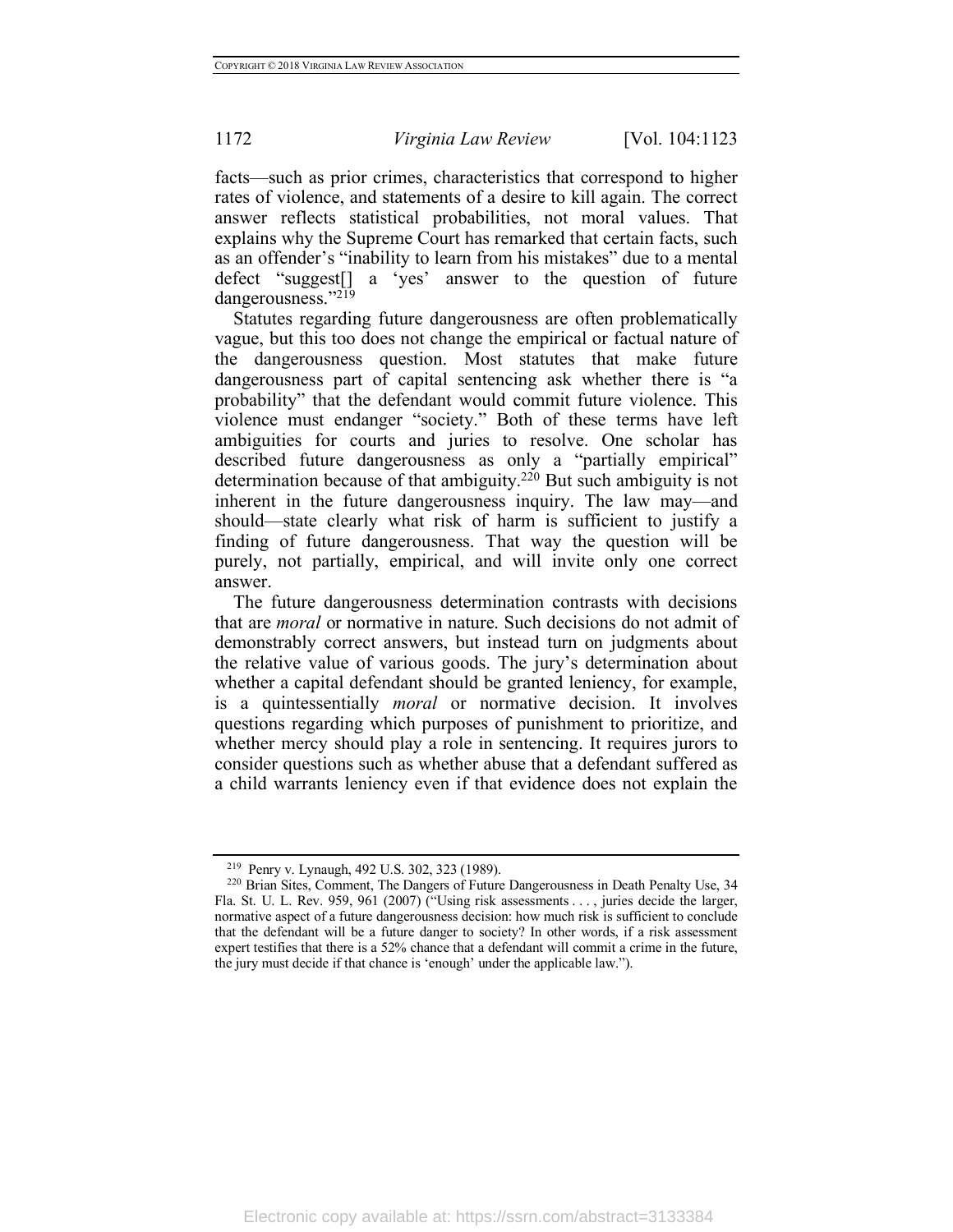defendant's crime or mitigate his culpability.221 The "individualized assessment of the appropriateness of the death penalty is a moral inquiry."222 The answer chosen is legitimate not because it is correct, but because it "express[es] the conscience of the community*.*"223

In a democracy, moral decisions that admit of no demonstrably right answer are legitimate if they embody the collective judgment of the community. Those judgments may be expressed through the criminal laws, enacted by legislators held accountable to the people through elections.<sup>224</sup> They also may be expressed through the judgments of a jury. The role of the jury in representing moral norms is its most essential function.

The jury's role as an empirical fact-finder is less important. To be sure, the jury has served a historical function of resolving questions of *fact* at trial, a traditional role embodied in the Sixth Amendment and Article III of the Constitution. But that role arose at a time when the jury was drawn from a usually close-knit community and was familiar with the facts of the crime; it was the most informed decisionmaker. Today, jury members do not have personal knowledge of the charged crimes; indeed, those who do will be struck for cause. Furthermore, the fact-finding role of the jury, while protected by the Constitution, has been greatly undermined by the widespread practice of plea bargaining. In this context, it would be strange to insist that the jury must make the new reevaluation determination under this newly proposed procedure.

It is much more important for the jury to retain its role in deciding whether a death sentence is morally deserved, a determination that virtually all capital punishment jurisdictions require to be imposed not only by a jury, but by a *unanimous* jury vote.<sup>225</sup> The moral

<sup>221</sup> The Court has stated that a defendant has a right to present "mitigating" evidence that does not explain or excuse the crime committed. See Eddings v. Oklahoma, 455 U.S. 104, 110 (1982). At the same time, trial courts have no constitutional obligation to advise the jury that it may exercise "mercy." Johnson v. Texas, 509 U.S.  $350$ ,  $371-72$  (1993).

 $t^{222}$  California v. Brown, 479 U.S. 538, 545 (1987) (O'Connor, J., concurring).

<sup>223</sup> Witherspoon v. Illinois, 391 U.S. 510, 519 (1968).

<sup>224</sup> See *Penry*, 492 U.S. at 331 ("The clearest and most reliable objective evidence of contemporary values is the legislation enacted by the country's legislatures."). 225 All capital punishment jurisdictions but Alabama require that decision not only to be

made by a jury, but to be made by a unanimous one. See Death Penalty Info. Ctr., Florida Legislature Passes Bill Eliminating Non-Unanimous Jury Recommendations for Death Penalty, https://deathpenaltyinfo.org/node/6702 [https://perma.cc/HAW6-4V5R] (last visited Mar. 10, 2018).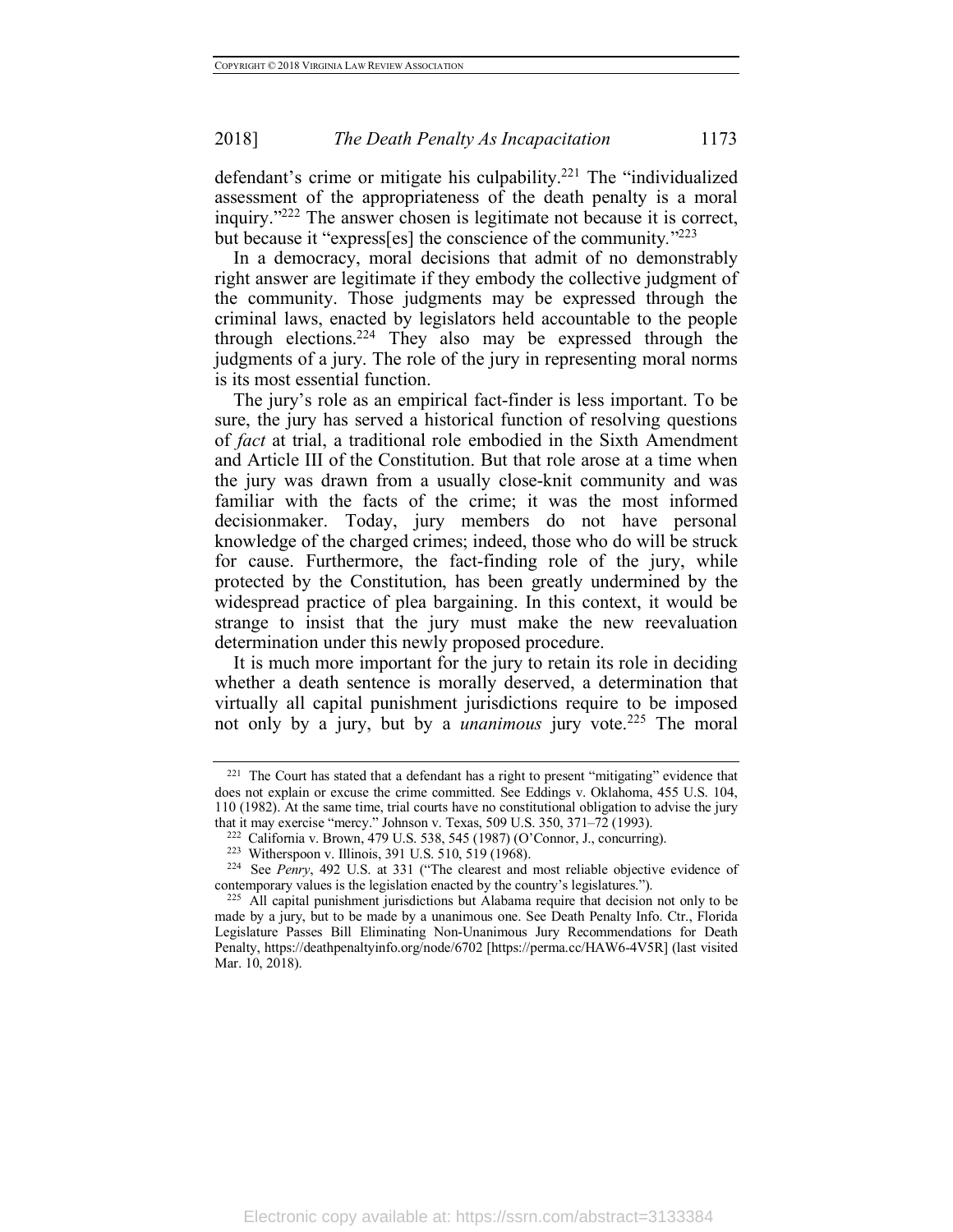judgment as to life or death must be democratic, and it requires a demonstrable social consensus as to what is morally appropriate.<sup>226</sup>

Empirical reevaluation of future dangerousness, in contrast, need not and should not turn on questions of moral desert.<sup>227</sup> A parole board, judge, or commission would be just as capable of reaching a correct answer based on factual evaluations.<sup>228</sup> This means that states have several avenues to provide for reevaluation of dangerousness, making reform more feasible and perhaps more likely to be empirically correct.

This may lead some to wonder whether dangerousness predictions ever must be made by a jury—even at *original* sentencing. Until relatively recently, the Supreme Court "never suggested that jury sentencing is constitutionally required" in capital cases.<sup>229</sup> To the contrary, the Court recognized that "judicial sentencing should lead, if anything, to even greater consistency . . . since a trial judge is more experienced in sentencing than a jury, and therefore is better able to impose sentences similar to those imposed in analogous cases."230 The Supreme Court later reversed course, holding in *Apprendi v. New Jersey* that "any fact that increases the penalty for a crime beyond the

 $227$  States may require the future dangerousness decision to be unanimous in order to avoid error in favor of death, a separate goal from the measurement of normative consensus.

of experts, when it comes to claims regarding the risk of future violence.

<sup>226</sup> One might ask why we ever allow judges to impose sentences that reflect moral (as opposed to empirical) judgment. In an ideal world, the jury would determine all normative questions, while empirical ones could and perhaps should be made by a judge (such as what restrictions are needed for specific deterrence or incapacitation of an offender). It may be too difficult to involve juries in sentencing non-capital cases, however—though some jurisdictions have tried, and several scholars have so urged. See, e.g., Nancy J. King, How Different Is Death—Jury Sentencing in Capital and Non-Capital Cases Compared, 2 Ohio St. J. Crim. L. 195, 214 (2004); Morris B. Hoffman, The Case for Jury Sentencing, 52 Duke L.J. 951, 954–56 (2003). To the extent that moral choices can be cordoned off from empirical ones, and feasibly made by juries, they ought to be so determined in all cases. For purposes of this Article, however, it is only essential to explain why the core determination of desert implicit in capital sentencing should be made by the jury, but the empirical prediction of dangerousness may be made by an expert body.

<sup>&</sup>lt;sup>228</sup> Perhaps one might want to ensure that any errors are committed in a manner that is maximally democratically legitimate, so that society as a whole might share in the blame. This would suggest that reevaluation should be done by a jury, assuming that there is still a possibility of predictive error.<br><sup>229</sup> Proffitt v. Florida, 428 U.S. 242, 252 (1976); see also Clemons v. Mississippi, 494

U.S. 738, 746 (1990) (reiterating that "neither the Sixth Amendment, nor the Eighth Amendment, nor any other constitutional provision provides a defendant with the right to have a jury determine the appropriateness of a capital sentence"). 230 *Proffitt*, 428 U.S. at 252. Judges also might be less inclined to overvalue the testimony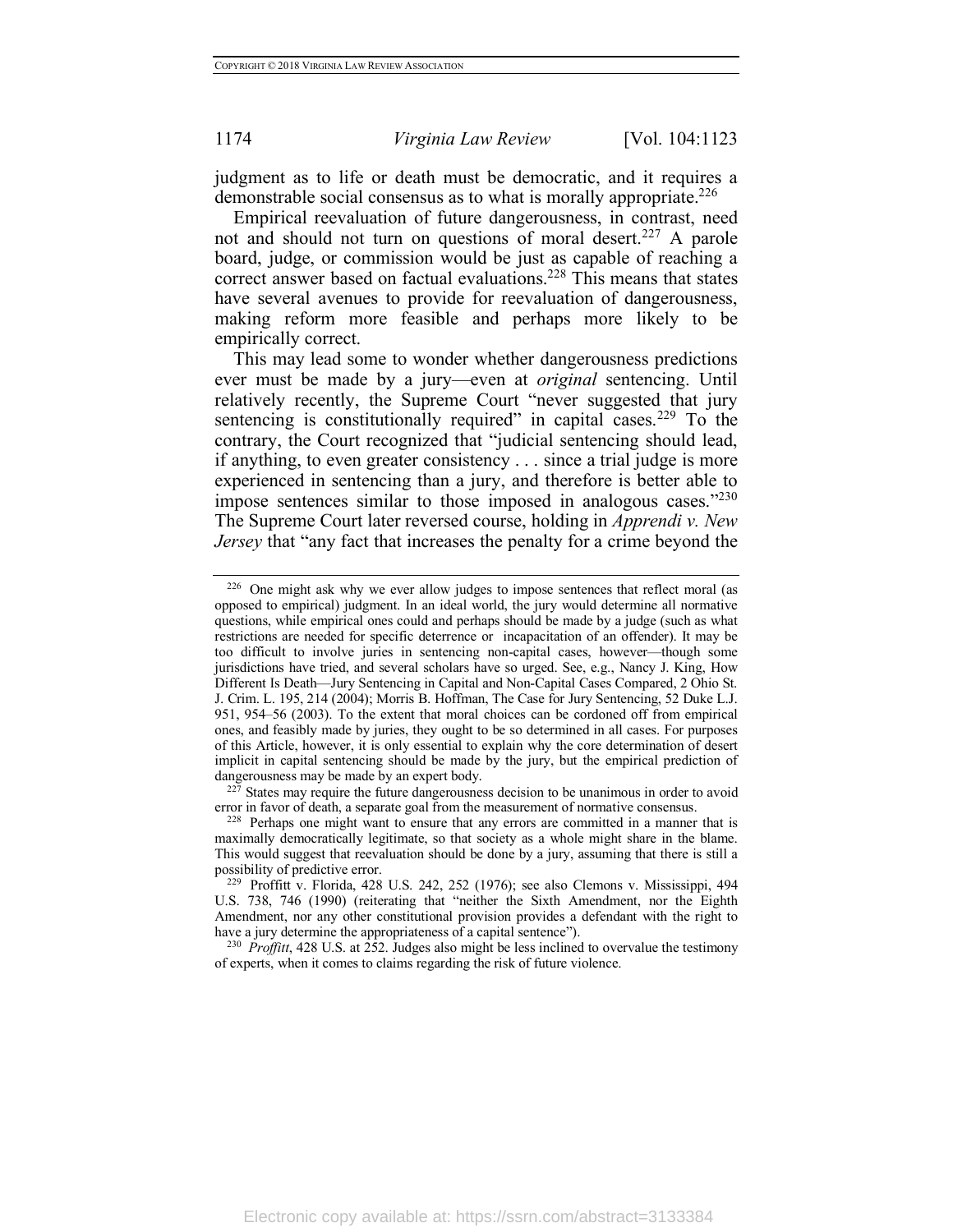prescribed statutory maximum must be submitted to a jury, and proved beyond a reasonable doubt."231 It went on to apply this rule to capital-case aggravating factors in *Ring v. Arizona,*<sup>232</sup> constitut ionalizing the jury's role in the initial sentencing decision.

A jury might not be constitutionally obligatory, however, if the future dangerousness question were addressed in a different way. If capital punishment jurisdictions made clear that future dangerousness may not serve as the sole aggravating factor that elevates first-degree murder into a capital crime, $233$  but instead that a lack of future dangerousness is a reason to withhold an otherwise deserved death penalty, existing precedent might not require that decision to be made by a jury. Already under current law, for example, the death penalty is prohibited if a court determines that an offender is incompetent, whether that determination is made at the time of original sentencing, or on the eve of execution. <sup>234</sup> Judges, not juries, also decide whether a person has become insane prior to execution and therefore may not be executed.235 Those decisions, which neither elevate the penalty nor pertain to the question of desert, do not require a jury determination. Neither should the decision to withhold an otherwise deserved death penalty because a defendant does not present a future threat.

Nor would a jury be needed for the sake of democratic legitimacy. Death sentences would still reflect the will of the people because the jury would have decided that death was deserved. Life sentences too would reflect a democratic decision—either the jury's conclusion that

 $231\,530\,$  U.S. 466, 490 (2000). Justice Scalia concurred in the judgment, believing, on the  $32\,536\,$  U.S. 584, 609 (2002). Justice Scalia concurred in the judgment, believing, on the one hand, that *Furman* imposed an illegitimate burden on the states to narrow the death penalty, but agreeing, on the other hand, that a fact increasing punishment must be found by a jury. Id. at 610 (Scalia, J., concurring).

<sup>233</sup> Death penalty statutes in most states and all federal jurisdictions require additional aggravation besides future dangerousness, before the death penalty may be imposed. Some states, like Texas, Oregon, and Virginia, build additional aggravation into the definition of capital offenses. See supra notes 41, 65 & 67. Other jurisdictions, including federal ones, require statutory aggravation and treat future dangerousness only as a non-statutory aggravating factor. See supra notes 79–80. Only the laws of Idaho, Oklahoma, and Wyoming permit future dangerousness to serve as the sole aggravating factor that makes first-degree murder subject to the death penalty. See supra note 64.<br><sup>234</sup> Panetti v. Quarterman, 551 U.S. 930, 934 (2007) (holding that "[p]rior findings of

competency do not foreclose a prisoner from proving he is incompetent to be executed because of his present mental condition" and permitting a prisoner to raise a new competency challenge after his execution date had been set). 235 Ford v. Wainwright, 477 U.S. 399, 416–17 (1986).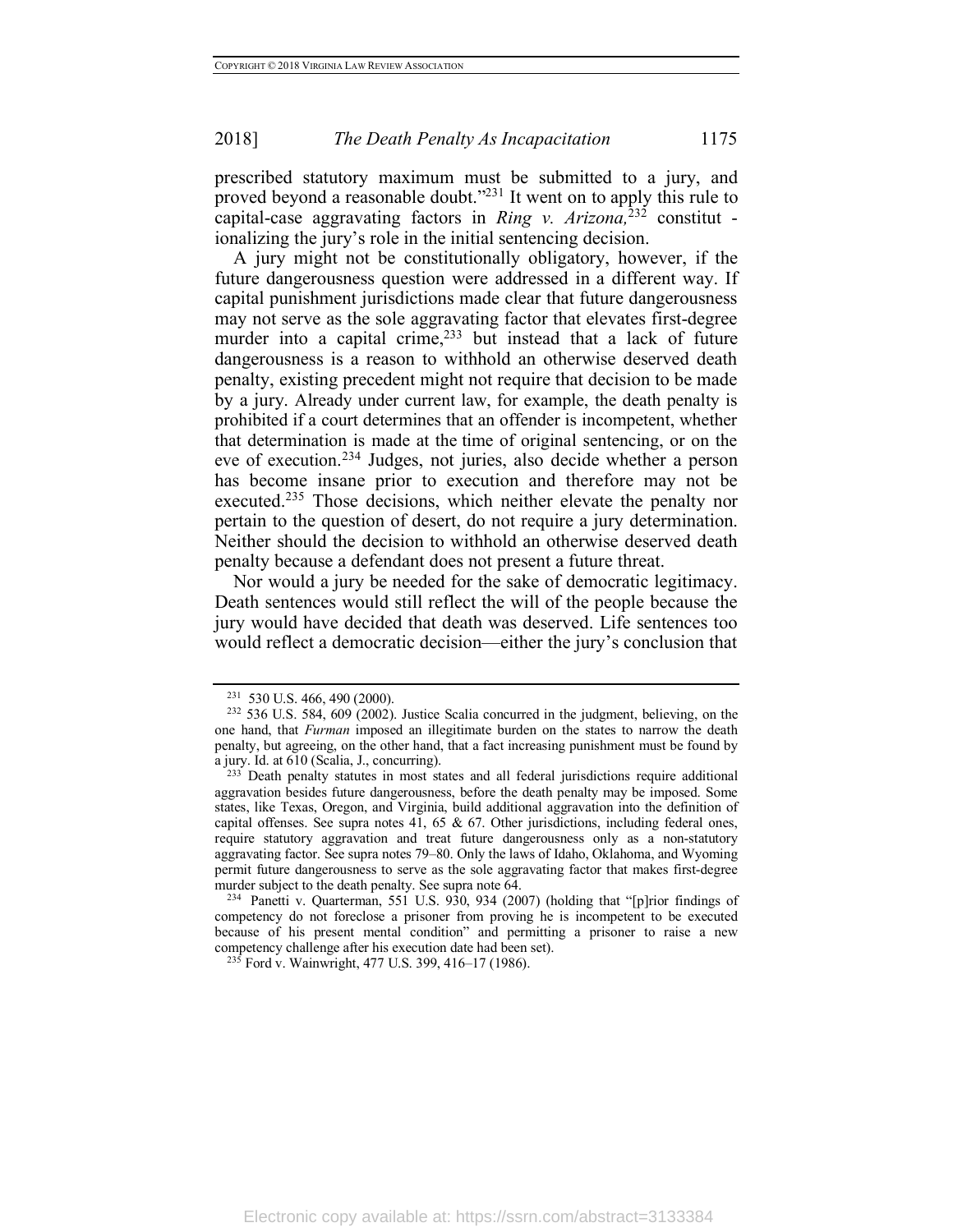the offender did not deserve execution, or the legislature's decision that the offender could be safely punished by non-lethal means. Either conclusion would reflect a deliberate and democratic choice. Even if courts insist that juries decide any future dangerousness issue at original sentencing, they have no reason to require a jury for postsentencing reevaluation of future dangerousness. The fact that a jury would not be needed is important, because it would make the reevaluation process more efficient and feasible, without reducing its benefits. Such reevaluation would correct many prediction errors that could undermine public faith in the criminal justice system. It would signal the state's commitment to preserving human life where that can be done without risking others. It also would give deathsentenced prisoners an extraordinary incentive to behave and learn non-violent approaches to the conflicts and stresses of prison life.

Review can only remedy errors in one direction, it must be noted. The Court's understanding of the Double Jeopardy and Due Process Clauses prevents any correction of false negatives in jury sentencing (as when the jury declines to find a defendant dangerous, and he goes on to commit violence).236 If a death-sentenced prisoner is found no longer to present a sufficient risk of future violence and his death sentence is lifted, the state may be barred from executing him even if he reverts to violence. That is not entirely settled, and perhaps the problem could be avoided if a state were merely to suspend, rather than commute, the death sentence of a person found no longer dangerous. The state could continue periodically reevaluating him for dangerousness to determine whether suspension of his death sentence remains appropriate.<sup>237</sup> But that is a constitutionally dubious propos-

<sup>236</sup> The American Law Institute's recently approved draft of the Model Penal Code sentencing provisions allows only for reductions in long sentences, likely based on these same Double Jeopardy and Due Process concerns. See The American Law Institute, Model Penal Code: Sentencing, Proposed Final Draft § 305.6(5) (approved May 2017), http://robinainstitute.umn.edu/publications/model-penal-code-sentencing-proposed-finaldraft-approved-may-2017 [https://perma.cc/RW98-A95E].

<sup>&</sup>lt;sup>237</sup> An analogous question arises in the context of a capital prisoner who becomes incompetent prior to execution. The Supreme Court's decision in *Panetti v. Quarterman* bars the execution of any prisoner who is incompetent, regardless of whether he was competent during his offense, trial, and sentencing. 551 U.S. 930, 934-35 (2007). Therefore, courts must review claims of incompetency prior to execution, without regard to whether the claims were raised in prior filings in state or federal court. Id. at 945. But that does not mean that a single finding of incompetency requires immediate vacatur of a death sentence. Federal Judge Priscilla Owen has explained: "[A] determination that a defendant [has become]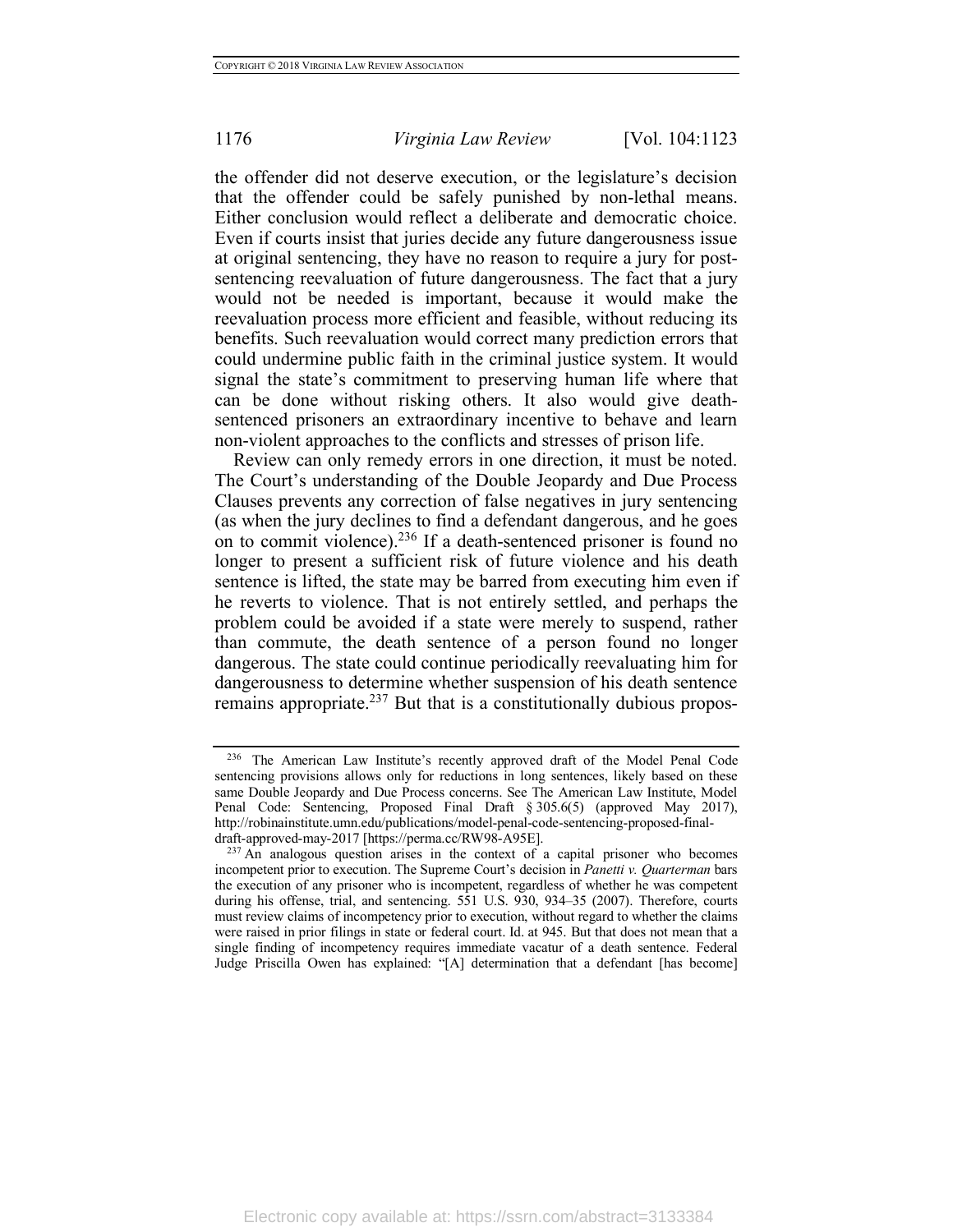ition, and one that surely would invite litigation. 238 But that is a constitutionally dubious proposition, and one that surely would invite litigation.

Alternatively, a capital punishment jurisdiction could avoid the risk of error in favor of life by vacating a death sentence only after *two* or perhaps *three* temporally dispersed findings that a prisoner no longer presents a future threat. If a defendant no longer is a future danger, there is much less reason to keep him confined on death row. Whether his death sentence is suspended or vacated, a non-dangerous prisoner could be released into the general prison population. Taking this approach would present a more humane course than entirely ignoring a first finding that a prisoner no longer presents a future threat.

<sup>238</sup> An analogous question arises in the context of a capital prisoner who becomes incompetent prior to execution. The Supreme Court's decision in *Panetti v. Quarterman* bars the execution of any prisoner who is incompetent, regardless of whether he was competent during his offense, trial, and sentencing. 551 U.S. 930, 934–35 (2007). Therefore, courts must review claims of incompetency prior to execution, without regard to whether the claims were raised in prior filings in state or federal court. Id. at 945. But that does not mean that a single finding of incompetency requires immediate vacatur of a death sentence. Federal Judge Priscilla Owen has explained: "[A] determination that a defendant [has become] incompetent to be executed would not vacate the sentence of death. The sentence would remain, but, as a constitutional matter, it could not be enforced unless and until the defendant became competent to be executed." Green v. Thaler, 699 F.3d 404, 421 (5th Cir. 2012) (Owen, J., concurring).

Similarly, capital punishment jurisdictions that predicate death sentences on future dangerousness could treat a finding that a capital prisoner no longer presents a future threat as a reason to suspend, but not to vacate, his death sentence. That approach would avoid locking into place a life sentence for a capital prisoner who behaves well for a time, but who, after additional years, could again become a threat. (The Ex Post Facto Clause might prohibit resentencing a prisoner to death based on the same offense that led to his original death sentence.)

Alternatively, a capital punishment jurisdiction could avoid the risk of error in favor of life by vacating a death sentence only after *two* or perhaps *three* temporally dispersed findings that a prisoner no longer presents a future threat. If a defendant no longer is a future danger, there is much less reason to keep him confined on death row. Whether his death sentence is suspended or vacated, a non-dangerous prisoner could be released into the general prison population. Taking this approach would present a more humane course than entirely ignoring a first finding that a prisoner no longer presents a future threat.

incompetent to be executed would not vacate the sentence of death. The sentence would remain, but, as a constitutional matter, it could not be enforced unless and until the defendant became competent to be executed." Green v. Thaler, 699 F.3d 404, 421 (5th Cir. 2012) (Owen, J., concurring).

Similarly, capital punishment jurisdictions that predicate death sentences on future dangerousness could treat a finding that a capital prisoner no longer presents a future threat as a reason to suspend, but not to vacate, his death sentence. That approach would avoid locking into place a life sentence for a capital prisoner who behaves well for a time, but who, after additional years, could again become a threat. (The Ex Post Facto Clause might prohibit resentencing a prisoner to death based on the same offense that led to his original death sentence.)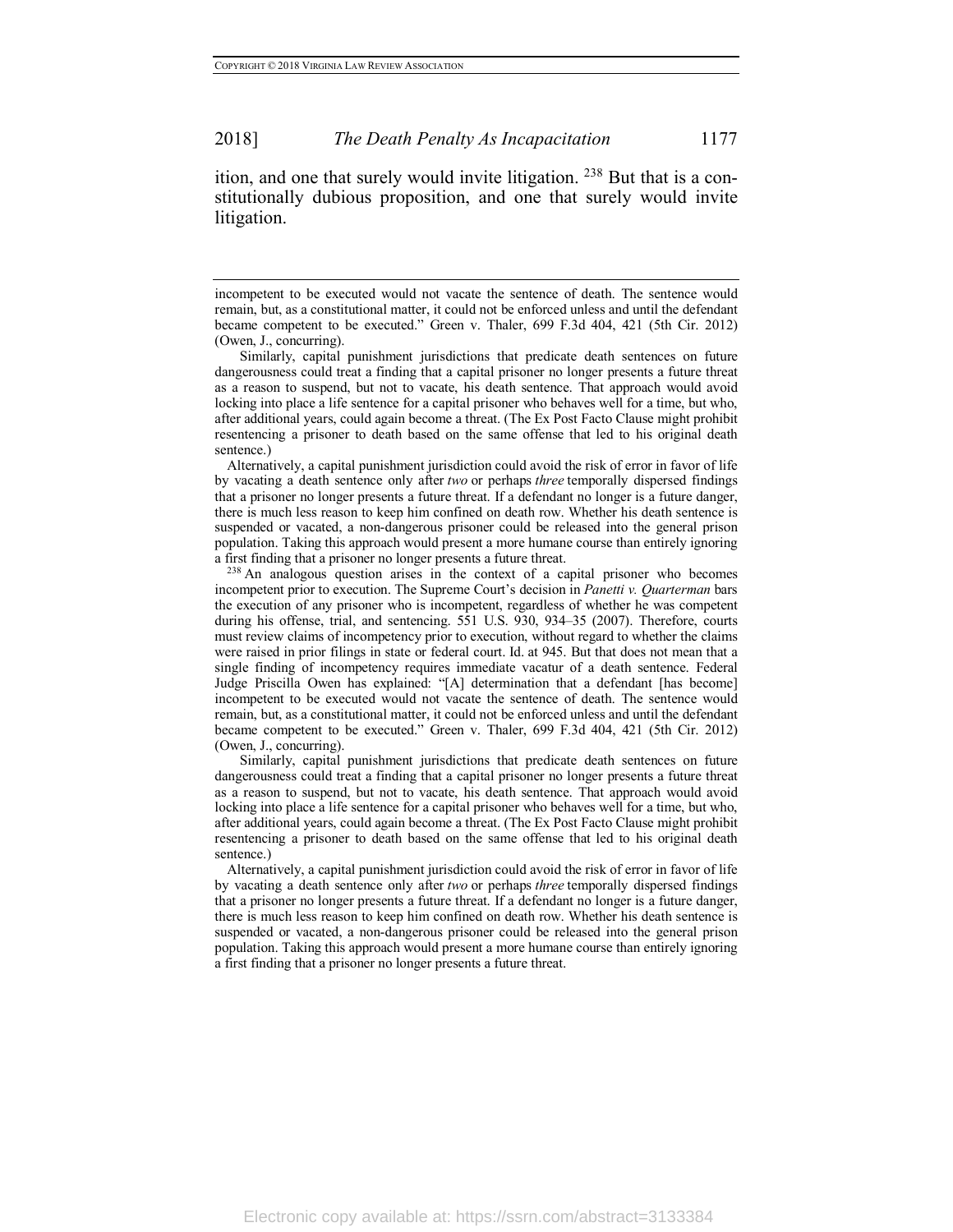Drafters of a statutory amendment requiring reevaluation of future dangerousness could take inspiration from provisions of law that already require reevaluation of dangerousness in contexts such as parole and civil commitment. A person subjected to civil commitment in the federal system, for example, is routinely reevaluated and is entitled to "annual reports concerning [his] mental condition . . . and containing recommendations concerning the need for his continued commitment."239

Legislatures have at least two reasons to enact such a reevaluation reform. The first is for the sake of fairness and justice. Death sentences predicated on future dangerousness may become indefensible if a prisoner turns out to be a model inmate and no longer poses a threat. Furthermore, the courts may be more likely to bar an execution if the original reason for it (such as the need for incapacitation) no longer applies. Justice Marshall was prepared to grant relief in the case of Wilbert Evans, for example, on the ground that he "face[d] an imminent execution that even the [state] appear[ed] to concede [wa]s indefensible in light of the undisputed facts proffered by Evans."240 States might decide to avoid the risk of having such executions deemed unconstitutional by providing a mechanism for periodic review. A state interested in promoting justice and avoiding court interference would have at least two reasons to enact this critical reform.

Some may still doubt that legislatures in capital punishment states will entertain such reforms, given that the reforms could make the death penalty even more costly and procedurally complex.<sup>241</sup> That view is unproductive and overly pessimistic. States routinely provide for post-conviction relief in capital cases, though such relief is not constitutionally required,<sup>242</sup> and have taken other steps to increase fairness. Many require the appointment of two experienced defense attorneys for a capital defendant,  $243$  even though the Supreme Court has required only one. Some may provide these safeguards to guard

<sup>239</sup> 18 U.S.C. § 4247(e)(1)(B) (2012).

<sup>&</sup>lt;sup>240</sup> Evans v. Muncy,  $\overline{498}$  U.S.  $\overline{927}$ ,  $\overline{927}$  (1990) (Marshall, J., dissenting from denial of certiorari).

<sup>241</sup> See also Knight v. Florida, 528 U.S. 990, 992 (1999) (Thomas, J., concurring in the denial of certiorari) (blaming the Court for "arm[ing] capital defendants with an arsenal of 'constitutional' claims with which they may delay their executions").

<sup>242</sup> Pennsylvania v. Finley, 481 U.S. 551, 556–57 (1987).

<sup>243</sup> See, e.g., Ark. Admin. Code § 160.00.2 (2017); Ohio Admin. Code § 120-1-10 (2017).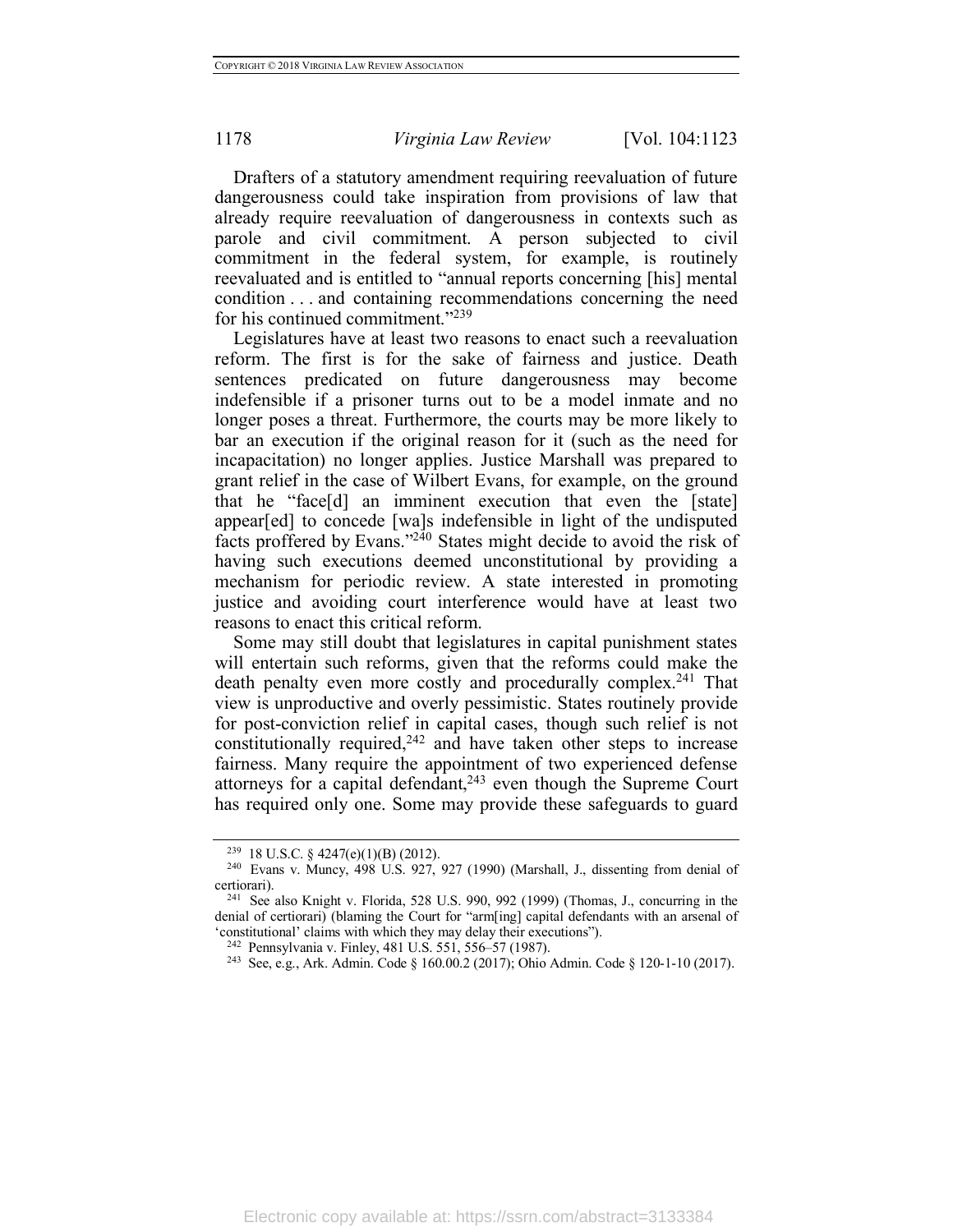against judicial interference,  $244$  but it is plausible to think that states, like most of the American public, actually care that their capital punishment systems be just, fair, and constitutional. And even if they were to enact reforms solely to avoid judicial rebuke, those reforms would still be valuable.

It is true that legislatures have thus far failed to require such reevaluation to date. But this may reflect ignorance and inertia in the face of changed conditions rather than any kind of conscious or callous disregard of the problem of prediction error. The decades of execution delay seen frequently today, and which have exposed prediction errors, were unheard of when legislatures made future dangerousness an explicit part of capital sentencing. In the decade before *Furman*, executions occurred a year or two after sentencing,<sup>245</sup> and even most of the executions that took place in the half-decade following *Gregg* occurred within one or two years of sentencing. 246

<sup>&</sup>lt;sup>244</sup> States that create avenues for state post-conviction relief expose themselves to an additional layer of federal review with regard to federal claims, because the Supreme Court has discretion to review the decision of the highest state court rejecting such relief. See, e.g., Foster v. Chatman, 136 S. Ct. 1737, 1742–43, 1745–46 (2016) (reversing the Georgia Supreme Court's decision regarding a state habeas petition). In such appeals, the Court is not bound by the deferential standard of review prescribed by Congress for federal habeas cases. 28 U.S.C. § 2254(e) (2012). This presents real costs for the states; Justice Alito recently noted that the Supreme Court lately has "evidenced a predilection for granting review of state-court decisions denying postconviction relief." *Foster*, 136 S. Ct. at 1761. States have, however, a competing incentive to create habeas procedures in order to limit federal review. See Jordan Steiker, Restructuring Post-Conviction Review of Federal Constitutional Claims Raised by State Prisoners: Confronting the New Face of Excessive Proceduralism, 1998 U. Chi. Legal F. 315, 319. 245 See Aarons, supra note 175, at 181.

<sup>&</sup>lt;sup>246</sup> Gary Gilmore's execution in 1977 took place three months and ten days after his death sentence was imposed; Jesse Bishop's execution in 1979 was conducted one year, eight months, and twelve days after his sentence; and Steven Timothy Judy's execution in 1981 occurred one year and twelve days after his sentence. John Spenkelink's execution in 1979 followed five years, five months, and five days after his sentence, but less than three years after the Supreme Court reapproved the death penalty in *Gregg*. See infra Appendix I: Execution Delay 1976-1983. All states that now require the consideration of future dangerousness codified that requirement by 1989. Delay between sentencing and execution in 1984 was, on average, only about six years, and in 1989 it was still less than eight years. Tracy L. Snell, Capital Punishment, 2013 – Statistical Tables, U.S. Dep't of Justice 12, 14 tbl.10 (2014). And, notably, when Wyoming became the final state to make future dangerousness a statutory aggravating factor in 1989, it simultaneously sought to ensure a speedier process by providing for "automatic review" in the state supreme court and ordering that "[s]uch review by the supreme court shall have priority over all other cases." Act of Mar. 6, 1989, ch. 171, § 1, 1989 Wyo. Sess. Laws 295 (amending Wyo. Stat. § 6-2-103(a)).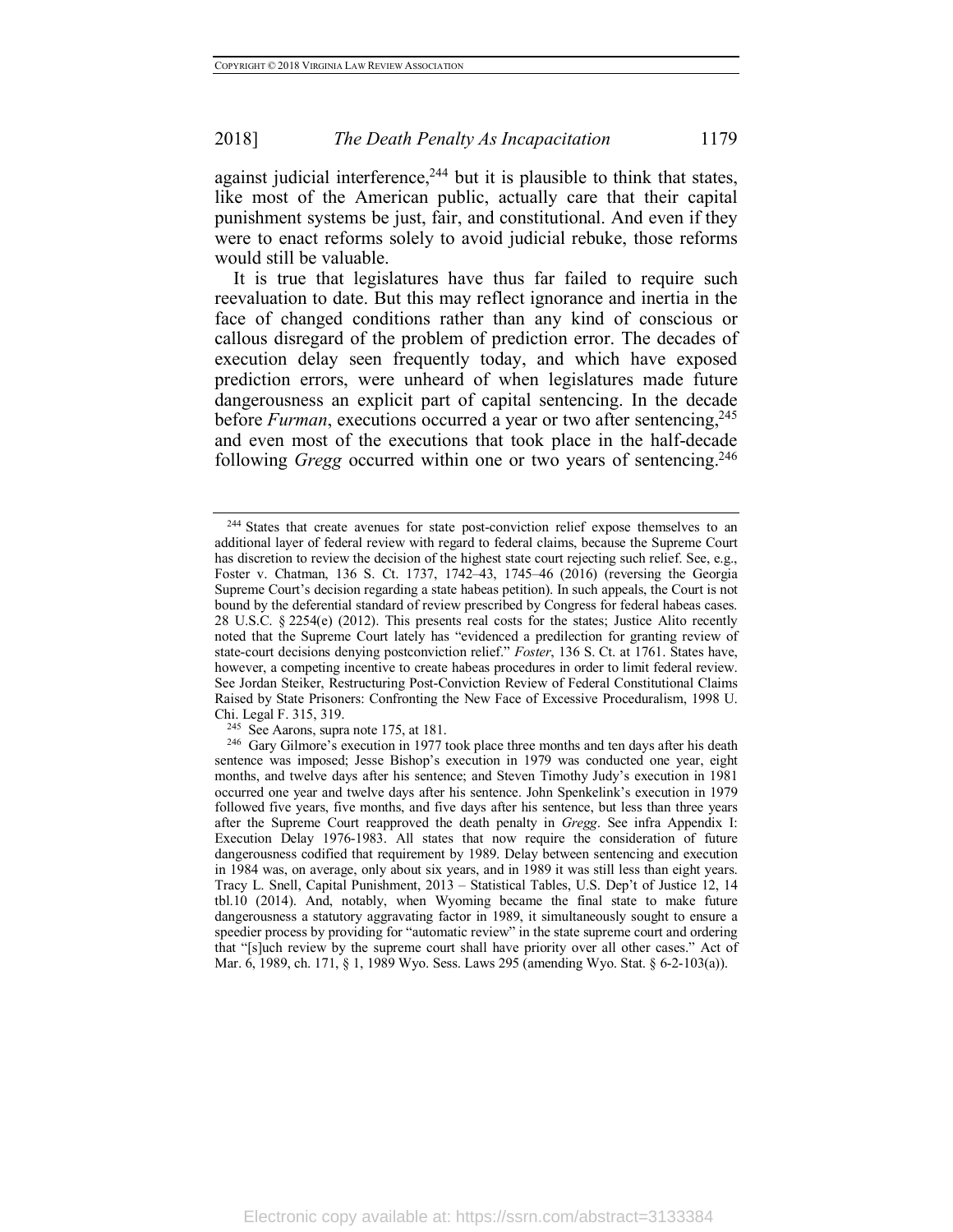The enormous delay between sentencing and execution that today is a fixture of death penalty procedure was beyond the horizon and beyond the pale when future dangerousness was enacted into death penalty laws in America. The states' failure to address prediction error in the past does not mean they would disregard it in the future, once made aware of its consequences and the possibility of correcting it during execution delays.

Now is an ideal time to invite legislatures to consider sentencing reevaluation proposals. Legislatures have become increasingly aware of the occurrence and problem of execution delay. Alabama recently enacted a law designed to speed up appellate and post-conviction review in capital cases.247 The California Supreme Court approved a similar law passed as a ballot proposition.<sup>248</sup> It is now an opportune moment, as legislatures and the public are increasingly focused on execution delay, to further highlight how execution delay presents an opportunity for meaningful reform.

Periodic future dangerousness review in capital cases would fit within a larger movement today toward "second look" resentencing. The movement has garnered prominent allies; Justice Anthony Kennedy joined an ABA Roundtable on "Second Look" Sentencing Reforms in 2009.249 In May 2017, members of the American Law Institute voted to approve reforms to the Model Penal Code's

<sup>247</sup> Alabama Fair Justice Act, 2017 Ala. Laws Act 2017-417 (S.B. 187) (signed into law on May 26, 2017), http://alisondb.legislature.state.al.us/alison/searchableinstruments/2017 RS/bills/SB187.htm [https://perma.cc/XVE3-9ULZ] (requiring prisoners to seek appellate and post-conviction review at the same time).

 $248$  Death Penalty Reform and Savings Act, Proposition 66, 2016 Cal. Legis. Serv. A-150 (West) (approved by voter referendum in November 2016). Notably, the California Supreme Court approved the constitutionality of the voter proposition but took the teeth out of its provisions designed to speed up executions. See Briggs v. Brown, 400 P.3d 29, 34 (Cal. 2017), as modified on denial of reh'g (Oct. 25, 2017) ("Petitioner's constitutional challenges do not warrant relief. However, we hold that in order to avoid serious separation of powers problems, provisions of Proposition 66 that appear to impose strict deadlines on the resolution of judicial proceedings must be deemed directive rather than mandatory."). Other states have sought to speed up capital case review, as well. Colorado has required streamlined habeas and appellate processes, with a two-year limit on all review. See John Ingold, Colorado Law to Speed Up Death Penalty Is Failing, Advocates on Both Sides Say, Denver Post (July 25, 2016) http://www.denverpost.com/2016/07/25/colorado-deathpenalty-law-failing/ [https://perma.cc/TBB9-ZKV5]. The Colorado Supreme Court has created an exception to the two-year limit, however, again prolonging litigation. See id.

 $249$  See Margaret Colgate Love, Sentence Reduction Mechanisms in a Determinate Sentencing System: Report of the Second Look Roundtable, 21 Fed. Sent'g Rep. 211, 218 (2009).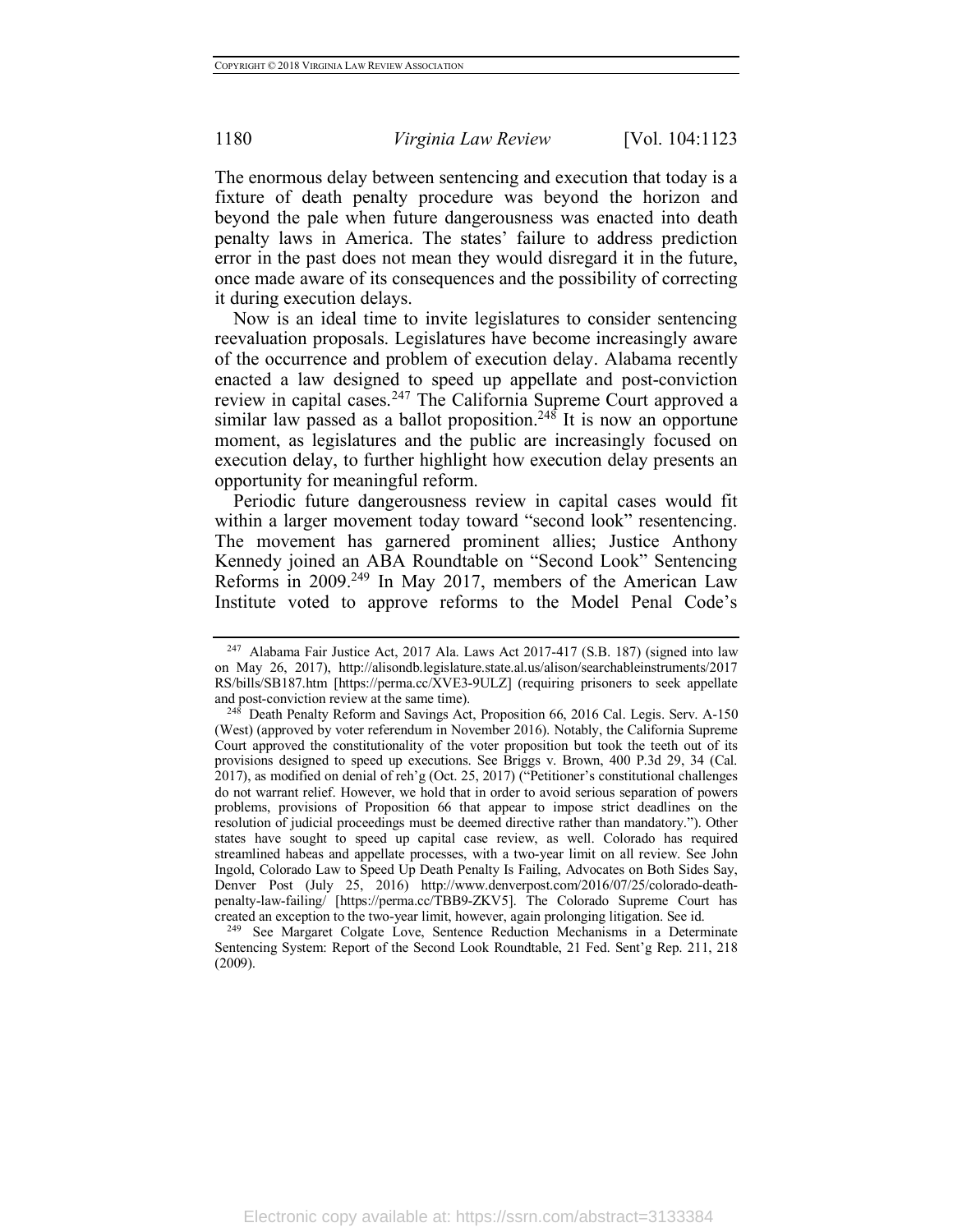("MPC") sentencing provisions.<sup>250</sup> The revisions would encourage courts to reevaluate and reduce long-term sentences. Though they apply only to prison sentencing, and not death sentences, the "principles" they articulate support a similar kind of review for death sentences. The proposed revisions include:

- Sentence reevaluation once any prisoner has served 15 years of a long-term prison sentence; 251
- Subsequent reevaluation of the prisoner's sentence at least every 10 years;<sup>252</sup>
- Notification to prisoners of their reevaluation opportunities; 253
- State-funded counsel for prisoners in the reevaluation process; 254
- Reevaluation in light of present circumstances and punishment goals $^{255}$  (including rehabilitation and "incapacitation of dangerous offenders"<sup>256</sup>); and
- A mechanism for limited review of resentencing decisions.257

Notably, these measures are designed to allow for reevaluation without protracted litigation if a prisoner does not receive a lower sentence after a second-look review. The draft states that, "[t]here shall be a mechanism for review of decisions under this provision, which *may be discretionary* rather than mandatory."258 Limits on review might similarly be introduced to reevaluation in capital cases.

Admittedly, there would be costs associated with this approach. Death row prisoners will use every opportunity to try to save or

<sup>250</sup> The Am. Law Inst., Model Penal Code: Sentencing, Proposed Final Draft (approved May 2017), http://robinainstitute.umn.edu/publications/model-penal-code-sentencingproposed-final-draft-approved-may-2017 [https://perma.cc/RW98-A95E]. <sup>251</sup> Id. § 305.6(1). <sup>252</sup> Id. § 305.6(2).

 $253$  Id. § 305.6(3).

 $^{254}$  Id.  $^{8}$  305.6(4).

<sup>&</sup>lt;sup>256</sup> Id. § 1.02(a)(ii).<br><sup>257</sup> Id. § 305.6(8).

 $258$  Id. (emphasis added).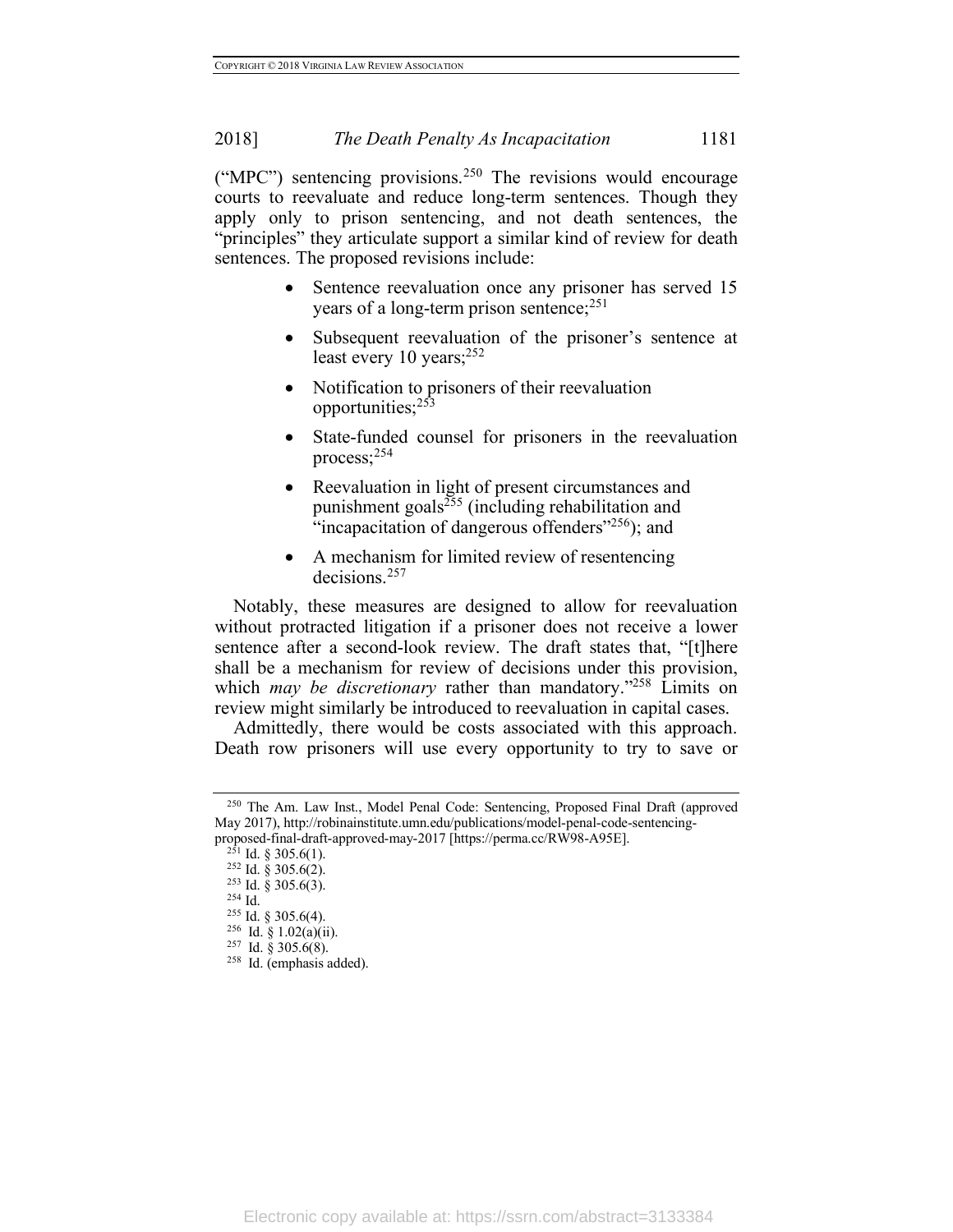extend their lives. The price may be worth paying, however, to avoid unjust executions and to preserve public faith in the criminal process.

Other objections to reevaluation more broadly include the concern, voiced most powerfully by Professor Meghan Ryan, that reevaluation of sentencing decisions necessarily harms and overrides democratically legitimate choices.259 Ryan's criticism is a powerful one, but the same objection cannot be made to undermine the proposal in this Article. Death sentences predicated on grounds other than future dangerousness would not be subjected to review. The reevaluation process proposed for future dangerousness-based sentences would not permit a redetermination of desert. It would review only the empirical assessment of future risk. This is in keeping with what Professor John Monahan has recognized to be a larger "resurgence of interest in risk assessment in criminal sentencing."<sup>260</sup> Thus, the reform proposed in this Article reflects many of the laudable principles articulated in the MPC revisions, without mirroring what is arguably their greatest normative flaw.

Some may wonder why prediction error cannot be corrected through the normal process of executive clemency. At least two compelling arguments can be made against that approach. The first goes to the adequacy of the clemency process. Clemency petitions already often include pleas for leniency based on the good conduct of prisoners on death row, but they are rarely granted on this ground.<sup>261</sup> Relying on gubernatorial mercy would leave what should be a consistent and mandatory practice designed to prevent unjustified executions to the mercy of discretionary politics. Governors could face strong pressures from victims' families, capital punishment advocates, and law enforcement entities not to commute sentences.<sup>262</sup> These pressures could lead governors to exercise clemency only rarely and inconsistently. That is precisely how clemency is exercised today.

<sup>259</sup> Meghan J. Ryan, Taking Another Look at Second-Look Sentencing, 81 Brook. L. Rev. 149, 151–52 (2015).<br><sup>260</sup> Monahan, supra note 21, at 2.

 $261$  See Shapiro, supra note 17, at 182–83 (describing clemency as an insufficient remedy for erroneous future dangerousness predictions). No state has protocol that makes nondangerousness a presumptive basis for clemency. Id. at 182 n.196 and accompanying text.

 $26\overline{2}$  The inconsistency and inadequacy of clemency likely explains why the proposed drafters of the revised MPC advocated statutory reforms to ensure meaningful and consistent reevaluation of long-term sentences.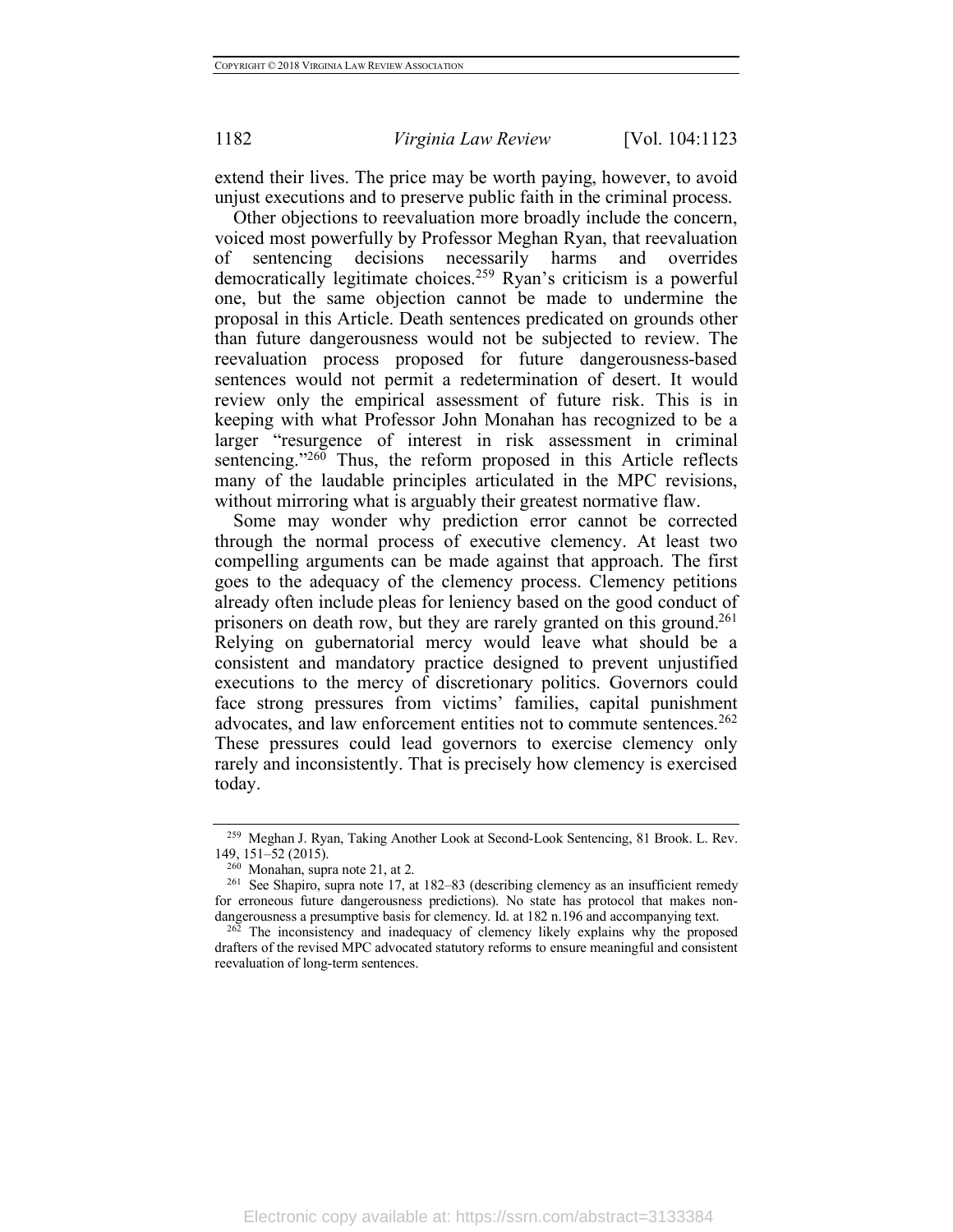A second argument against relying on executive clemency lies in concern for the rule of law. Any reduction of a death sentence would unsettle expectations of the victim's family and the community. It would seem that the just outcome, approved by the jury as the representative and conscience of the community, had been overridden by new—and not necessarily legitimate—considerations. This would produce uncertainty and distrust of the judicial system. A legal decision to require periodic reevaluation of future dangerousness would mitigate these concerns in three ways. First, it would provide the community with ex ante notice that prisoners no longer found to present future dangers will not be executed. Second, it would make reevaluation mandatory and consistent for all death sentences based on incapacitation. Third, it would offer a greater foundation in democratic choice and democratic legitimacy than would a decision by the executive.

Reevaluating future dangerousness as proposed above would help avoid prediction errors and would promote fairer capital sentencing decisions. It should be coupled with carefully crafted rules on what evidence and testimony may be admitted to demonstrate future dangerousness, and clarification of any statutory terms that could engender confusion or methodological inconsistency across cases.<sup>263</sup>

### *B. Reforming Capital Sentencing Procedures*

Thus far, the Article has demonstrated three core points: first, that the incapacitation rationale has become a primary reason for death sentences on the ground and, for that reason and others, deserves to be taken seriously; second, that scholars and judicial critics have relied on two mistaken objections to reject the incapacitation rationale and give it little further thought; and third, that the first objection (prediction error) can be addressed by reevaluating dangerousness over time and the second objection (non-lethal alternatives) deserves far more circumspect analysis in light of the trade-offs involved. This last Section of the Article discusses related flaws in the way that the incapacitation rationale is currently pursued

<sup>&</sup>lt;sup>263</sup> Legislatures are in the best position to clarify terms such as "probability" and "society" in existing future dangerousness provisions, see infra note 295 and accompanying text, and they have a moral duty to make the scope of these provisions clear, even if courts do not force them to clarify the law on pain of its invalidation.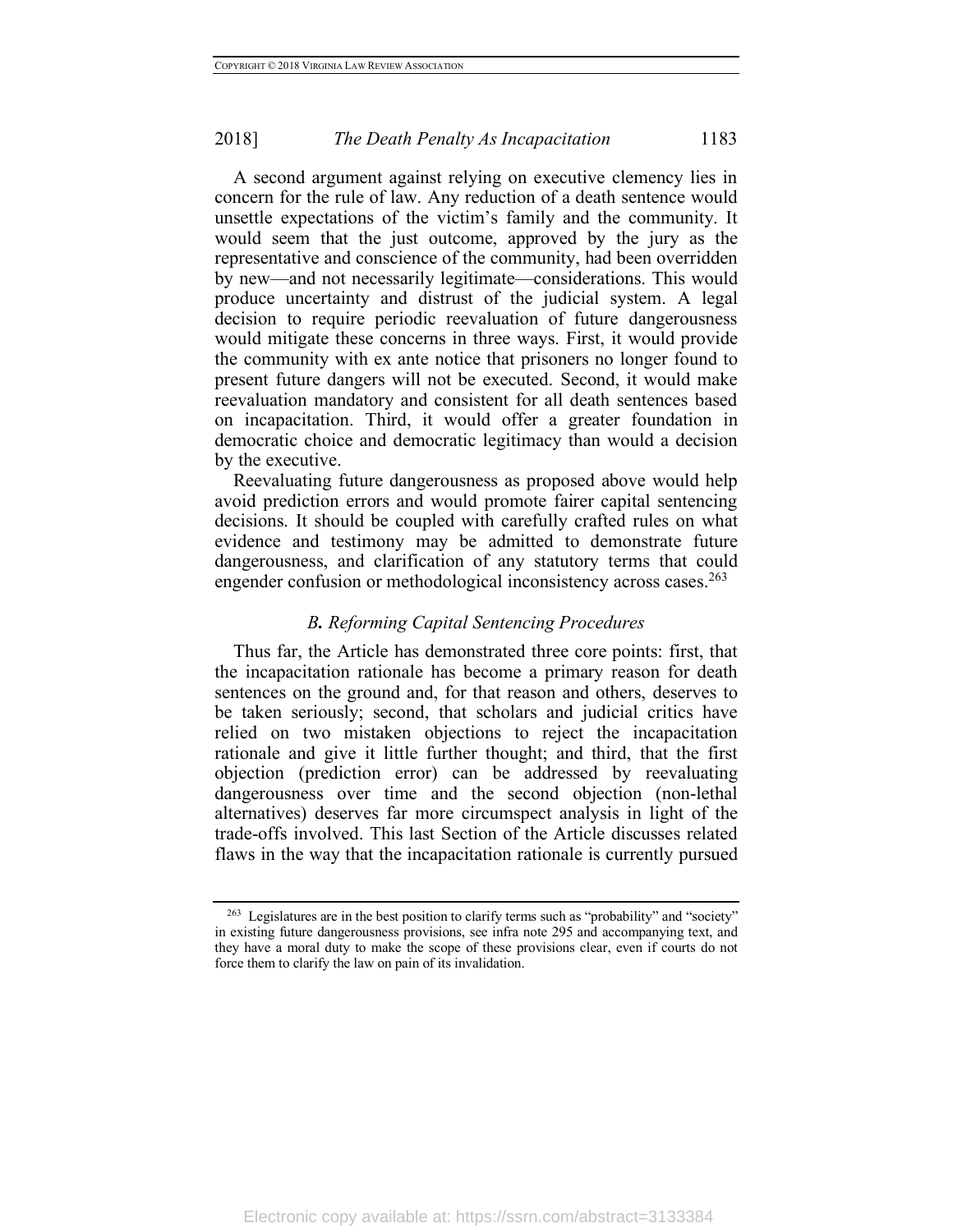in capital punishment sentencing, and proposes reforms to correct these deficiencies.

Perhaps the most significant flaw is that current sentencing procedures create a risk that the death penalty will be imposed without a jury decision that it is deserved. All capital punishment jurisdictions that permit juries to consider future dangerousness<sup>264</sup> currently ask juries to consider future dangerousness at the same time as desert. That procedure creates a dangerous possibility that if the offender presents a future threat, the jury will choose to impose a sentence of death solely upon that consideration. One scholar has written that "when dangerousness is considered alongside other aggravation there will always be a risk that it will replace culpabilitybased aggravation in the ultimate sentencing decision by shifting a juror's focus entirely to a fear of responsibility for future violence."265 This concern has led some critics to conclude that future dangerousness should be banished altogether.<sup>266</sup>

Entirely eliminating future dangerousness from capital sentencing is not necessary to ensure proper consideration of desert, however. Instead, future dangerousness and desert can be considered separately and sequentially. Indeed, there is no compelling reason why capital sentencing proceedings must be structured in a way that requires or invites the jury to consider both at the same time. There are two possible ways in which sentencing procedures could separate the inquiries. One would be to analyze future dangerousness first, prior to the question of desert. However, if a jury decides that an offender presents a future threat, it may not be able to ignore that finding when considering desert. For this reason, a second option would be more effective and fair: the jury should answer the moral question of desert first, based on all of the aggravating and mitigating evidence, and only if it decides that the death penalty is deserved should it proceed to the question of future dangerousness. By requiring the jury to consider desert before danger, states can guard against executions that are not deserved.

<sup>&</sup>lt;sup>264</sup> See supra notes 43, 62, 71, 79–80.<br><sup>265</sup> See, e.g., Shapiro, supra note 17, at 168.

<sup>266</sup> See, e.g., Dorland & Krauss, supra note 6, at 103–04 (arguing that states should remove the explicit focus on future dangerousness from death sentencing, because it "potentially removes the jury's attention from the issues of mitigation and 'deservedness'").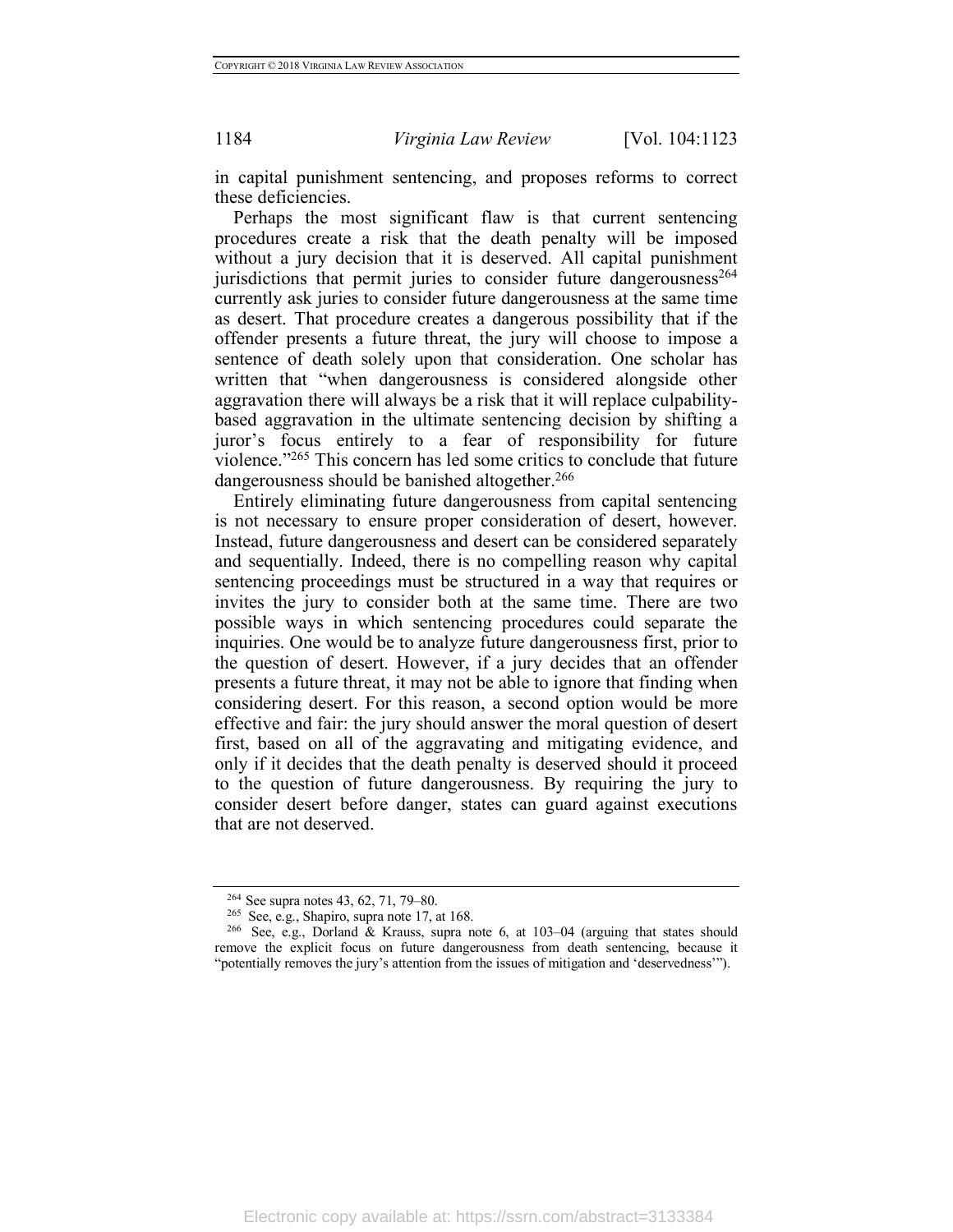One may not be able to eliminate entirely the influence of future risk from the consideration of desert, unfortunately. Research suggests that most jurors take into account an offender's risk of future violence in making a capital sentencing decision, regardless of whether prosecutors put future dangerousness explicitly at issue.<sup>267</sup> To mitigate this tendency, judges should instruct juries *not* to consider future dangerousness during the culpability inquiry (unless a defendant himself invites the inquiry by arguing that he is not a future danger). They should advise juries that during the assessment of aggravating and mitigating evidence, the sole task is to determine whether the defendant deserves to die on grounds of his culpability. <sup>268</sup> Florida judges follow this approach already: they instruct juries not to consider future dangerousness when considering desert.<sup>269</sup> Though they do so because Florida law prohibits consideration of future dangerousness altogether, the same instructions would be beneficial in jurisdictions seeking only to separate the two inquiries.

Those who advocate capital punishment on the theory that executions serve as a general deterrent to capital crimes may resist the separation of desert and future dangerousness, because the reforms are likely to reduce the number of death sentences. The reforms would reduce death sentences by avoiding those death sentences that currently are being imposed based on the jury's fear of future violence alone. By proposing procedural reforms to ensure an independent decision that the death penalty is deserved, fewer offenders will end up eligible for death. Those who do not like this narrowing must ask whether they are willing to execute persons who do not deserve to die, simply to deter others.

<sup>267</sup> John H. Blume, Stephen P. Garvey, & Sheri Lynn Johnson, Future Dangerousness in Capital Cases: Always "At Issue," 86 Cornell L. Rev. 397, 398–99 (2001). Based on their research, Blume and his co-authors argue that juries should always be advised if a defendant will be ineligible for parole, id., not merely when the state puts future dangerousness "at issue." See, e.g., Simmons v. South Carolina, 512 U.S. 154, 156 (1994) (plurality opinion) (holding that due process requires the sentencing jury be informed a defendant is parole ineligible when defendant's future dangerousness is at issue). 268 A well-crafted instruction would remove any misplaced sense of legal responsibility

on the part of the jury to consider future dangerousness and would bring home to the jury its responsibility for reaching a decision based on desert. See Caldwell v. Mississippi, 472 U.S. 320, 323 (1985) (barring the state from advising the jury that the appellate court would make the ultimate sentencing decision). 269 See, e.g., Allen v. State, 137 So. 3d 946, 961 (Fla. 2013).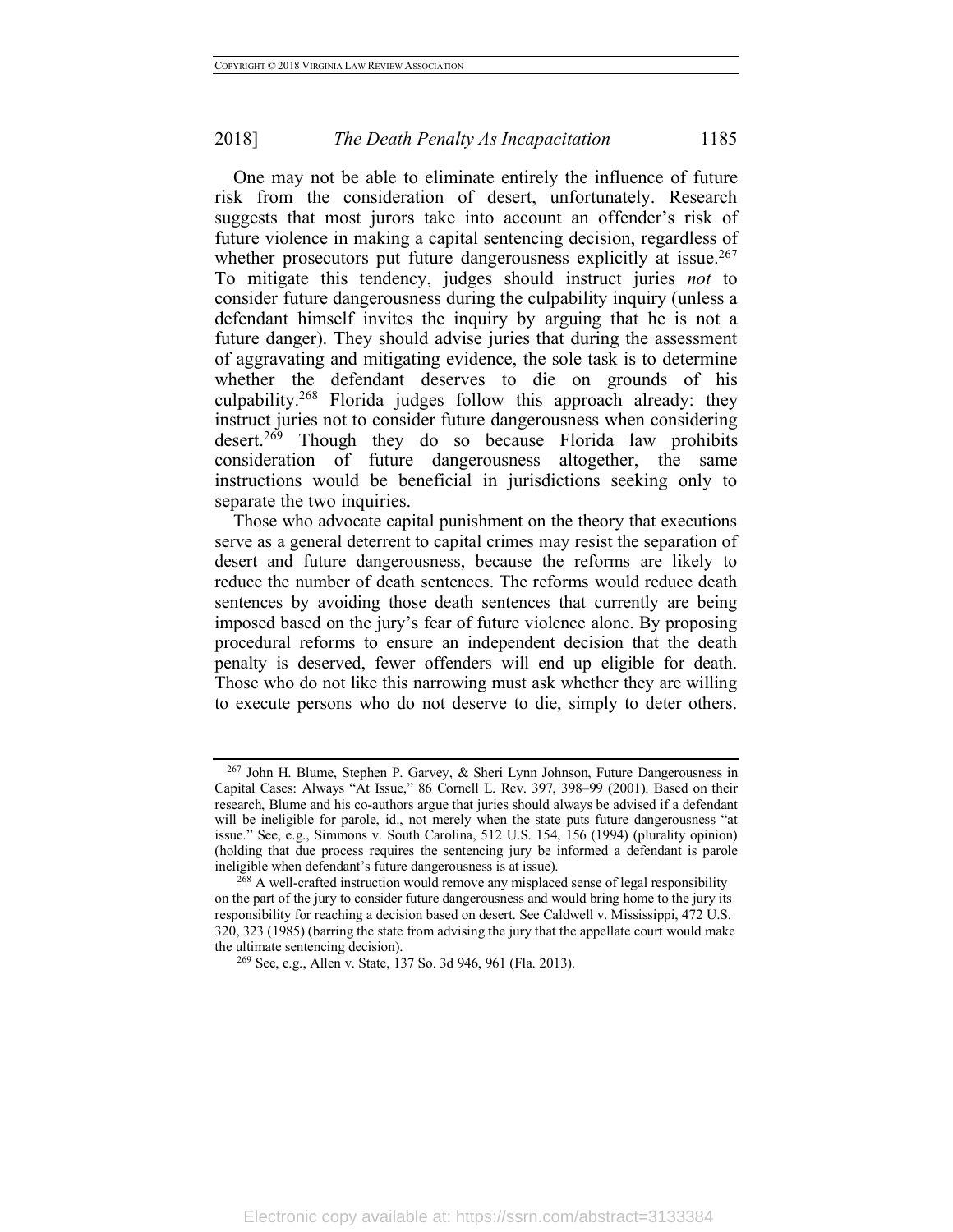Few would openly embrace that position, and it is hard to imagine the Supreme Court would allow states to advance it.

Procedurally separating the desert and dangerousness inquiries will improve the fairness of capital sentencing. The law also must clearly state the implications of the separate findings as to capital desert and future dangerousness. A finding that the defendant deserves to die should be a basic predicate for any death sentence. A future dangerousness finding could be dealt with in at least two defensible ways. One approach would be to make future dangerousness, like desert, a precondition for execution. Texas and Oregon currently take this approach. This option would ensure that two rationales for execution retribution and incapacitation—support any death sentence, thus reducing "the risk of wholly arbitrary and capricious action."<sup>270</sup> Jurisdictions might adopt this approach on the theory that human life should be taken only when necessary to protect other human lives.<sup>271</sup>

An alternative approach would allow a future dangerousness finding to serve as one possible reason for execution, but not the only one. This second approach would allow for the execution of truly horrible murderers (such as Hitler), regardless of whether they pose a future danger in prison. To accomplish this result, a capital punishment jurisdiction could authorize executions based on a threshold finding of desert, plus *either* a finding of future dangerousness *or* a finding of special culpability. Virginia has adopted an approach that is quite similar to this. The Virginia death penalty statute allows the death penalty to be considered only for specified types of aggravated first degree murder,

<sup>270</sup> Maynard v. Cartwright, 486 U.S. 356, 362 (1988).

 $271$  For example, until very recently the Catechism of the Catholic Church stated: "Assuming that the guilty party's identity and responsibility have been fully determined, the traditional teaching of the Church does not exclude recourse to the death penalty, if this is the only possible way of effectively defending human lives against the unjust aggressor." Catechism of the Catholic Church § 2267 (2d ed.) (1995). In August 2018, Pope Francis announced that the Catechism would be revised to hold the death penalty "inadmissible" in all cases, emphasizing that alternative "systems of detention have been developed, which ensure the due protection of citizens but, at the same time, do not definitively deprive the guilty of the possibility of redemption." Hannah Brockhaus, Vatican Changes Catechism Teaching on Death Penalty, Calls It 'Inadmissible,' Catholic News Agency (Aug. 2, 2018), https://www.catholicnewsagency.com/news/vatican-changes-catechism-teaching-on-deathpenalty-calls-it-inadmissible-28541 [https://perma.cc/KQ3B-TYLL]. Whereas the former Catechism anticipated that situations where execution would be necessary to stop an offender from killing in the future would be "very rare, if not practically non-existent," Catechism of the Catholic Church § 2267 (2d ed.) (1995) (internal quotation marks omitted), the new Catechism appears to rest on the factual assumption that such situations never arise.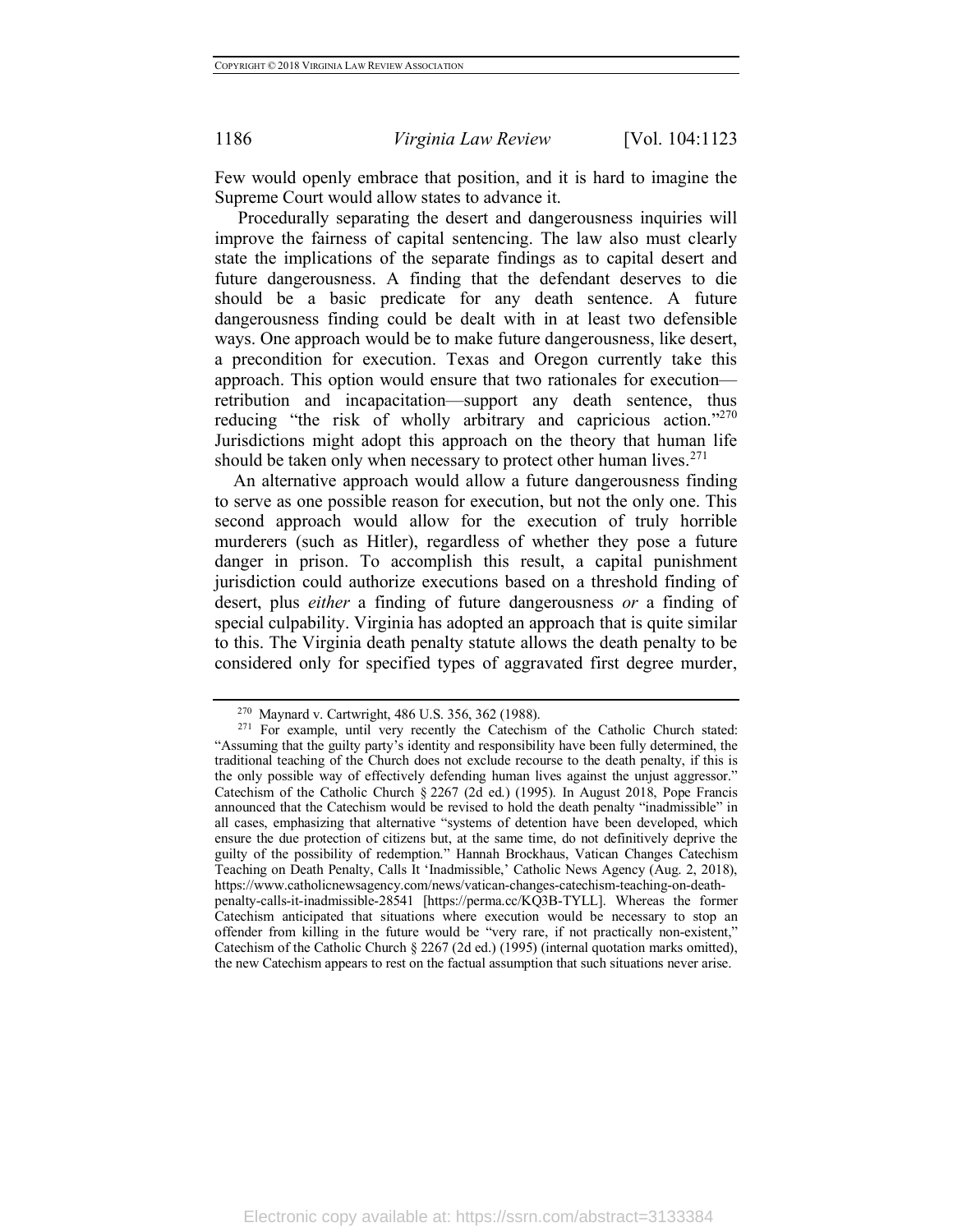which are then defined as "capital murder."<sup>272</sup> The statute then requires, for any sentence of death, that the state *additionally* prove that the offender *either* presents a future danger *or* has committed a particularly vile offense.<sup>273</sup> Virginia's law still suffers from a key flaw in that it allows simultaneous consideration of desert and future dangerousness, but that flaw can be removed by the reforms described above. $274$ 

Some critics still may insist that future dangerousness should be eliminated from capital sentencing. While some may hold this view due to problems such as prediction error, others may reach this conclusion based on ideas of retributive justice. These critics might worry that a focus on future dangerousness will displace the primacy of retributive justice in punishment and replace it with "a regime single-mindedly concerned with the prediction of crime and the incapacitation of criminals."<sup>275</sup> A capital sentencing regime that takes future dangerousness into account need not ignore desert, however. Indeed, the reforms outlined above would ensure that both are considered, and that desert remains the fundamental question. If the law chooses to spare the lives of some capital murderers, because they no longer threaten others, that choice can be made without denying their culpability. By separating the desert and dangerousness inquiries and first determining desert,

<sup>272</sup> Va. Code Ann. § 18.2-31 (2014) (defining capital murder).

 $273$  Va. Code Ann. § 19.2-264.4 (2015) (requiring the future dangerousness or the finding of a vile offense).

<sup>274</sup> In Virginia, judges arguably could require the separate inquiries under existing law. Virginia authorizes the death penalty for specified categories of aggravated murder. Va. Code Ann. § 18.2-31 (2014). In the capital penalty phase, Virginia law requires the jury to consider "evidence . . . which the court deems relevant to sentence," and states that this evidence "may include the circumstances surrounding the offense, the history and background of the defendant, and any other facts in mitigation of the offense." Va. Code Ann. § 19.2-264.4(B). The law *separately* states that the death penalty "shall not be imposed unless the Commonwealth shall prove beyond a reasonable doubt" that the defendant either presents a future danger or that his capital crime was particularly "vile, horrible, or inhuman." Id.  $\S 19.2 - 264.4(C)$ . A judge could require the jury to decide the future dangerousness question only after considering whether the offender deserves the death penalty, as a predicate matter, in light of the aggravating circumstances of the crime and any mitigating evidence. But even in Virginia, it would be better to sequence the procedure in that manner by legislative command, to ensure that such a narrowed penalty reflects legislative intent and possesses democratic legitimacy.

<sup>&</sup>lt;sup>275</sup> O. Carter Snead, Neuroimaging and the "Complexity" of Capital Punishment, 82 N.Y.U. L. Rev. 1265, 1329 (2007); see also Edward Feser & Joseph M. Bessette, By Man Shall His Blood Be Shed: A Catholic Defense of Capital Punishment 47 (2017) (objecting that "modern secular thinkers" tend to deny "goodness and badness *themselves* as objective features of the world").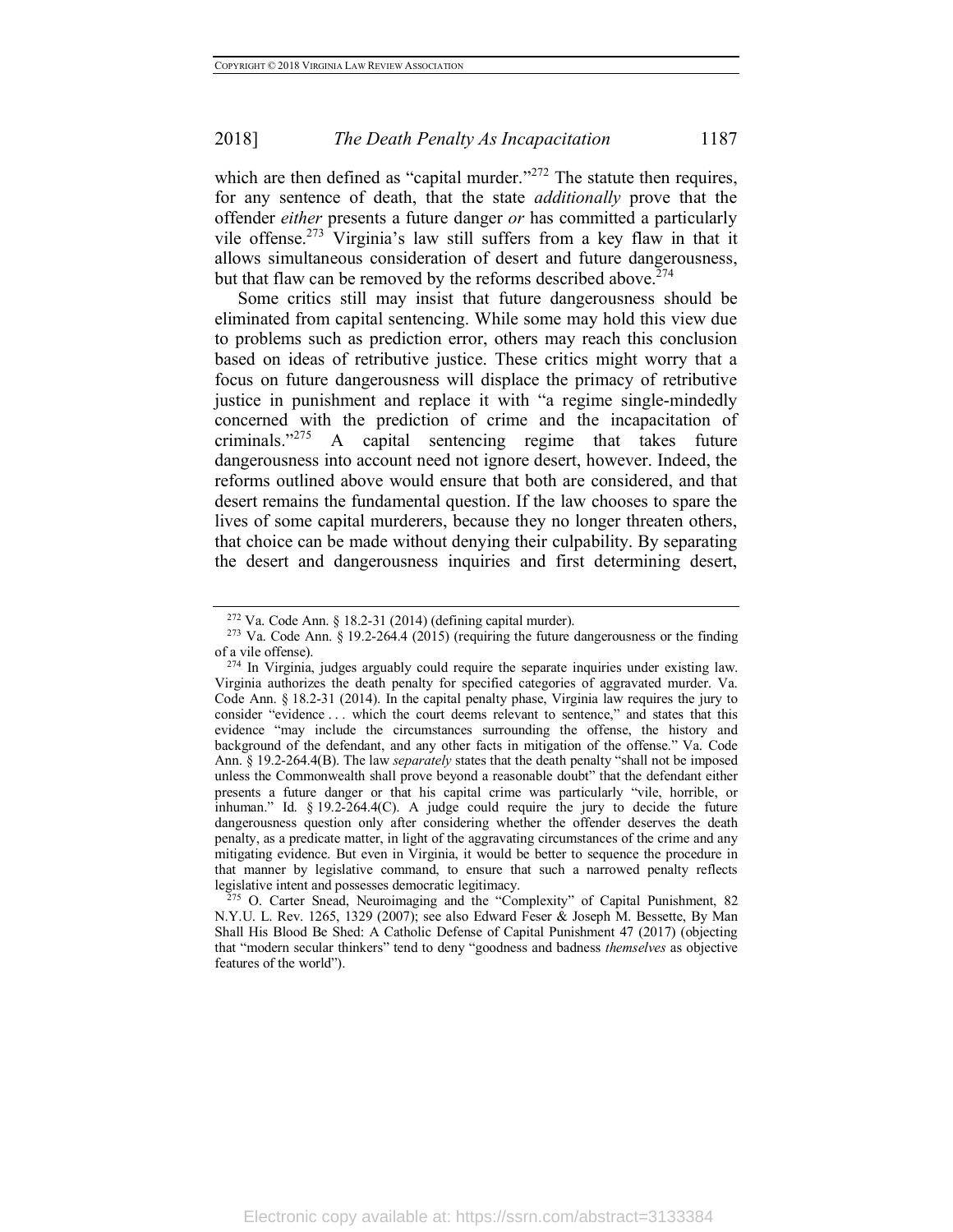states can make clear which capital defendants deserve death but nonetheless receive mercy.

Some critics might still be unsatisfied with the proposed reforms. They might object that the death penalty should be strictly limited to the very "worst of the worst," rather than those who either commit very depraved crimes, or who are enduringly dangerous. While in theory this approach may make sense—and indeed the Supreme Court has itself embraced it—implementing this idea would be extremely difficult. It is nearly impossible to rank the depravity of capital offenses because of the incommensurate nature of the harms and immorality they reflect. Can one assert, definitively, who is most culpable among murderers? The one who has tortured and killed a young child, or another who has bombed a church, or another who has murdered his victim out of racial hatred? Which is worse depends entirely on personal moral judgments made by individual jurors (as well as prosecutors and judges). If a juror has a child of his own he may find the killing of a child incomparably cruel. Indeed, some may find even non-lethal crimes against children to be worse than certain types of murder. Justice Alito has expressed "little doubt that, in the eyes of ordinary Americans, the very worst child rapists . . . are the epitome of moral depravity."<sup>276</sup> Others, equally focused on moral depravity, might disagree.

A recent capital case highlighted the futility of trying to ascertain the truly "worst" offenders. In *Glossip v. Gross*, the Court rejected a challenge to a lethal injection protocol. In a dissent, Justice Breyer called into question the constitutionality of the death penalty itself on the ground that the worst offenders were not necessarily the ones who were executed. He condemned the states' failure "to make the application of the death penalty less arbitrary by restricting its use to . . . 'the worst of the worst.'"<sup>277</sup> "Despite the *Gregg* Court's hope for fair administration of the death penalty," he concluded, "40 years of further experience make it increasingly clear that the death penalty is imposed arbitrarily, *i.e.*, without the 'reasonable consistency' legally necessary to reconcile its use with the Constitution's commands."<sup>278</sup>

To prove his point about the arbitrariness of the death penalty, Justice Breyer discussed the results of an empirical study of capital cases in

<sup>276</sup> Kennedy v. Louisiana, 554 U.S. 407, 467 (2008) (Alito, J., dissenting).

<sup>277</sup> *Glossip*, 135 S. Ct. at 2760 (Breyer, J., dissenting) (internal quotation marks omitted).

<sup>278</sup> Id. (Breyer, J., dissenting).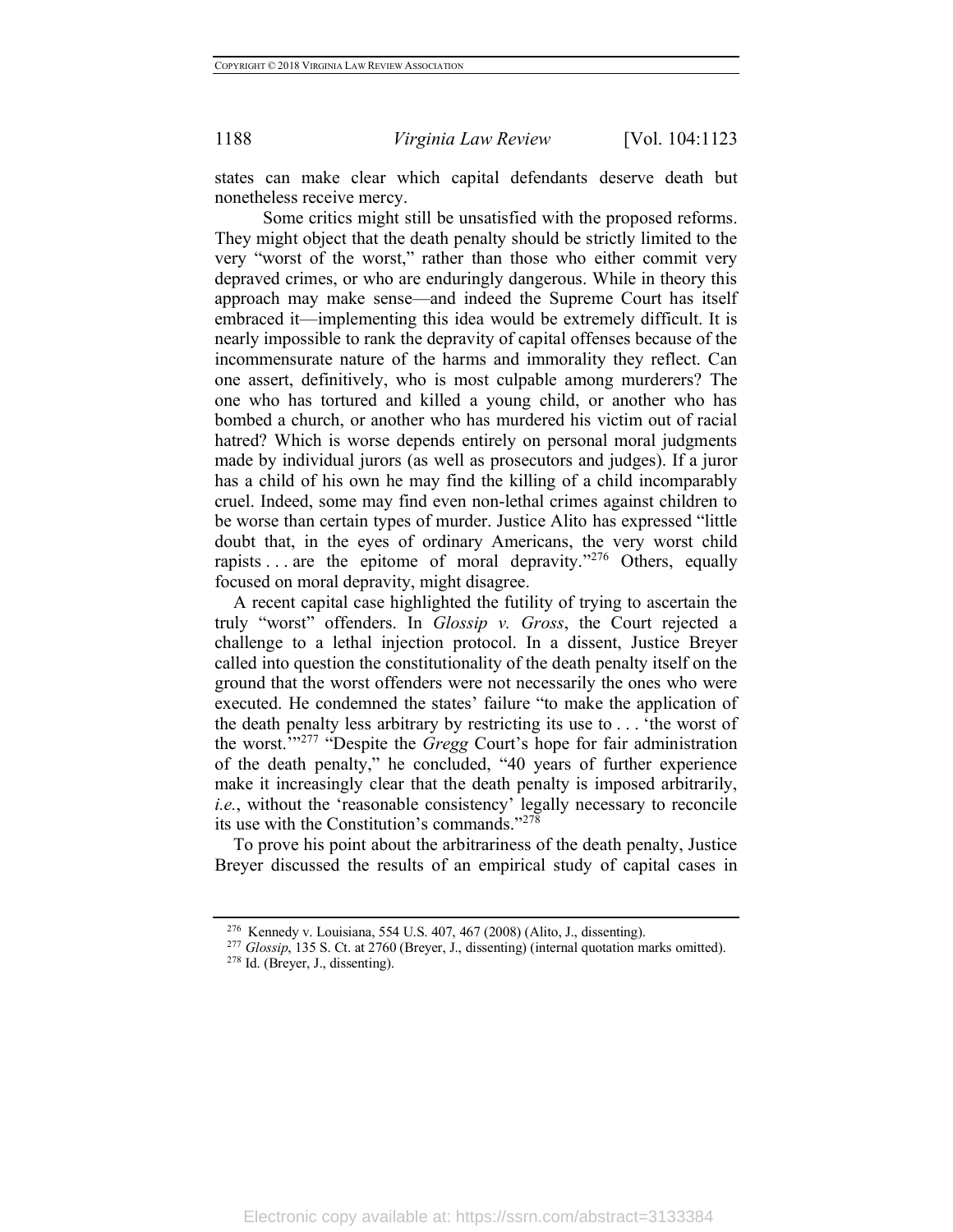Connecticut that suggested that the death penalty was not being imposed on the worst offenders.<sup>279</sup> The researchers began with a pool of 205 cases in which the offenders could have been charged with capital crimes, and showed that only nine were ultimately sentenced to death; the other 196 offenders avoided the death penalty through plea bargains, acquittals, or lesser sentences.<sup>280</sup> Of those nine, the researchers concluded that only one "was indeed the 'worst of the worst'" and, even so, "no worse than" many of the offenders for whom the prosecutor did not seek execution.<sup>281</sup>

Justice Thomas wrote separately to rebut Justice Breyer's argument. He rejected Justice Breyer's claim that the death penalty was being imposed arbitrarily because it was not being narrowed to the *worst* of the worst: "In my decades on the Court, I have not seen a capital crime that could not be considered sufficiently 'blameworthy' to merit a death sentence."<sup>282</sup> For Justice Thomas, the death penalty did not have to be limited to the worst of the worst; it was enough to limit the penalty to those who are bad *enough*. Justice Thomas went on to castigate Justice Breyer for relying on "pseudoscientific"<sup>283</sup> studies to prove his points. He noted that the Connecticut study had used law students to assess the "egregiousness" of capital murders based only on case summaries,<sup>284</sup> without an "opportunity to assess the credibility of witnesses, to see the remorse of the defendant, [or] to feel the impact of the crime on the victim's family."<sup>285</sup> These law students, Justice Thomas added, did not bear "the burden of deciding the fate of another human being" and did not represent "the community whose sense of security and justice may

<sup>279</sup> Id. (citing John J. Donohue III, An Empirical Evaluation of the Connecticut Death Penalty System Since 1973: Are There Unlawful Racial, Gender, and Geographic Disparities?, 11 J. Emp. Legal Stud. 637, 678–79 (2014)).

 $280$  Of the 205 cases that could have been charged as capital crimes, prosecutors charged a capital felony in only 141 cases (69% of the 205 cases) and allowed forty-nine of those charged with a capital felony to plead guilty to a non-capital offense. Donohue, supra note 279, at 641–43. Of the ninety-two defendants still facing capital charges (45% of the 205), sixty-six were convicted of a capital offense (32% of the 205). Id. Twenty-eight faced a death penalty sentencing hearing (14% of the 205), and twelve received the death penalty (6% of the 205). Id. Three death sentences were overturned on appeal, leaving nine prisoners sentenced to death (4% of the 205). Id.

<sup>281</sup> *Glossip*, 135 S. Ct. at 2760 (Breyer, J., dissenting) (citing Donohue, supra note 279, at 678–69).

 $282$  Id. at 2752 (Thomas, J., concurring).

<sup>283</sup> Id.

<sup>284</sup> Id. at 2751.

<sup>285</sup> Id.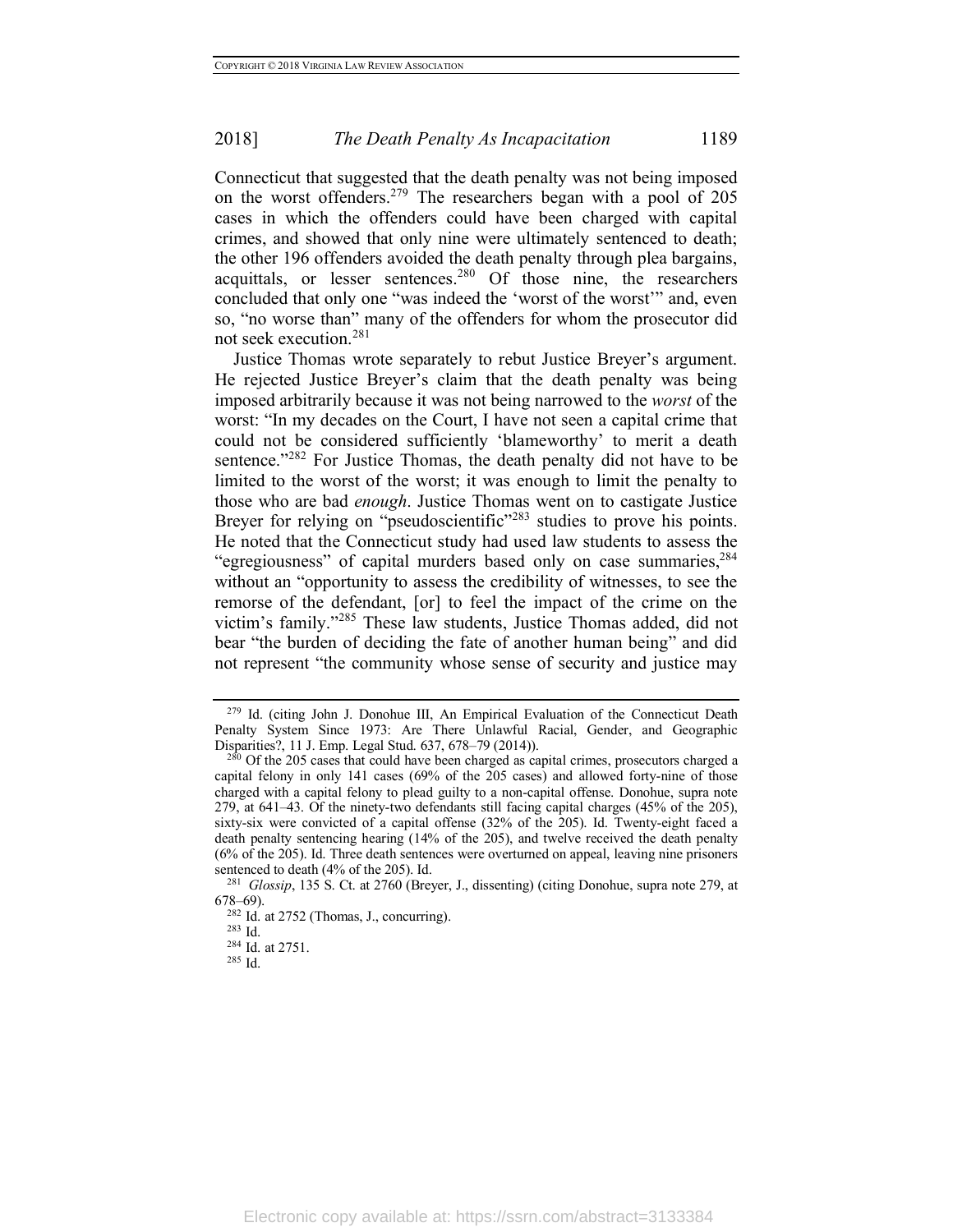have been torn asunder by an act of callous disregard for human life."<sup>286</sup> Justice Thomas showed that the ranking of the egregiousness of capital crimes reflected no more than the subjective moral judgments of the study's authors. These judgments included the questionable claims that it was more depraved to kill a prison guard than to kill a police officer, for example, and more depraved to kill to make a political statement than to kill out of racial hatred.<sup>287</sup> Justice Thomas concluded that any effort to rank the depravity of capital crimes is "arbitrary, not to mention dehumanizing."<sup>288</sup>

Indeed, it is not possible to definitively rank such moral egregiousness. There is no demonstrably right approach to those intrinsically moral judgments. This makes aggravating factors such as the "egregiousness" or "heinousness" of a murder—a common aggravating factor in capital punishment statutes today—a poor mode of narrowing jury discretion to avoid disparities and arbitrariness. And it dooms to failure any effort to eliminate discrepancies in capital sentencing by reserving the death penalty for the "worst of the worst."

The Constitution does not require the death penalty to be distributed only on desert-based grounds, moreover. The Court has held that "[o]nce the jury finds that the defendant falls within the legislatively defined category of persons eligible for the death penalty . . . the jury then is free to consider a myriad of factors to determine whether death is the appropriate punishment."<sup>289</sup> Thus, a state may narrow death-eligibility based on the risk of future harm as well as desert. As the California Supreme Court has explained, "[a] special circumstance [supporting the death penalty] is not unconstitutional merely because it does not apply to every defendant who may be otherwise deserving of the death penalty."<sup>290</sup>

This reading of the Constitution is not without controversy, however, and the debate warrants a closer look. While on the Court, Justice Souter argued that "*within* the category of capital crimes, the death penalty must be reserved for 'the worst of the worst.'"<sup>291</sup> Justice Breyer likewise

 $\frac{286}{287}$  Id. at 2752.<br> $\frac{288}{1d}$  Id.

<sup>289</sup> California v. Ramos, 463 U.S. 992, 1008 (1983).

<sup>290</sup> People v. Ledesma, 140 P.3d 657, 719 (Cal. 2006) (rejecting a challenge under the Eighth and Fourteenth Amendments to the Federal Constitution to an aggravating factor in the California capital sentencing scheme).<br><sup>291</sup> Kansas v. Marsh, 548 U.S. 163, 206 (2006) (Souter, J., dissenting) (emphasis added).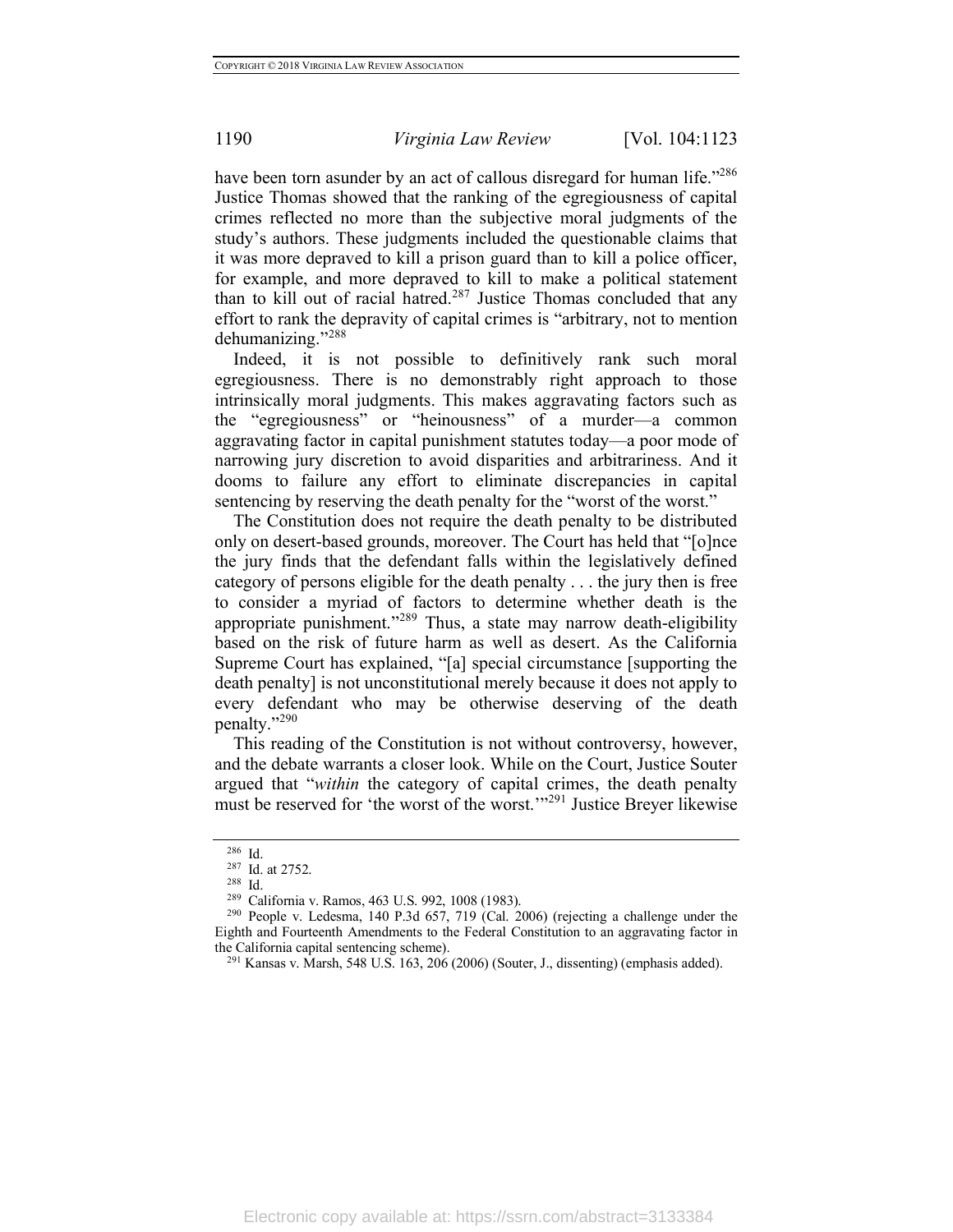contended that "the application of the death penalty" must be limited "to those whom Justice Souter called 'the worst of the worst.'"<sup>292</sup> These Justices have cited the Court's statement in *Roper v. Simmons* and *Atkins v. Virginia* that "[c]apital punishment must be limited to those offenders who commit 'a narrow category of the most serious crimes' and whose extreme culpability makes them 'the most deserving of execution.'"<sup>293</sup> But that statement can be read to mean simply that capital murder must be defined more narrowly than first-degree murder, so that only certain aggravated types of murders are eligible for execution. In fact, that is what other Supreme Court decisions, such as *Jurek*, already made clear: a death penalty statute that narrows the range of crimes eligible for death based on "aggravating circumstances" and allows the jury to consider "mitigating circumstances" before determining that death is appropriate sufficiently narrows the death penalty decision.<sup>294</sup> The Constitution does not mandate that any further narrowing be based on culpability. Any other reading would conflict with the *Jurek* Court's decision upholding the constitutionality of Texas's sentencing scheme, which allowed the death penalty only for particularly aggravated forms of murder *and* then further limited the penalty to those offenders who presented a future danger. Not only is this the better reading of the Court's precedents, but it is the only reading that imposes on the states a task that they can actually accomplish.

Thus, future dangerousness may be considered as a further distribution criterion, once the jury decides that the death penalty is deserved. States can then take several measures to foster consistency across cases, such as to more clearly define future dangerousness for death penalty purposes. State statutes currently define it as a "probability" that the defendant would "commit criminal acts of violence that would constitute a continuing threat to society."<sup>295</sup> They should also explain what a "probability" of future violence means. They might even decide to require a higher standard, perhaps "virtual

<sup>292</sup> *Glossip*,135 S. Ct. at 2760 (Breyer, J., dissenting) (internal quotation marks omitted) (quoting *Marsh*, 548 U.S. at 206 (Souter, J., dissenting)).

 $^{293}$  Roper v. Simmons, 543 U.S. 551, 568 (2005) (quoting Atkins v. Virginia, 536 U.S. 304, 319 (2002)).<br><sup>294</sup> Jurek v. Texas, 428 U.S. 262, 273–74 (1976)

<sup>&</sup>lt;sup>295</sup> See supra notes 43, 63–65, 71–73 and accompanying text (citing statutes).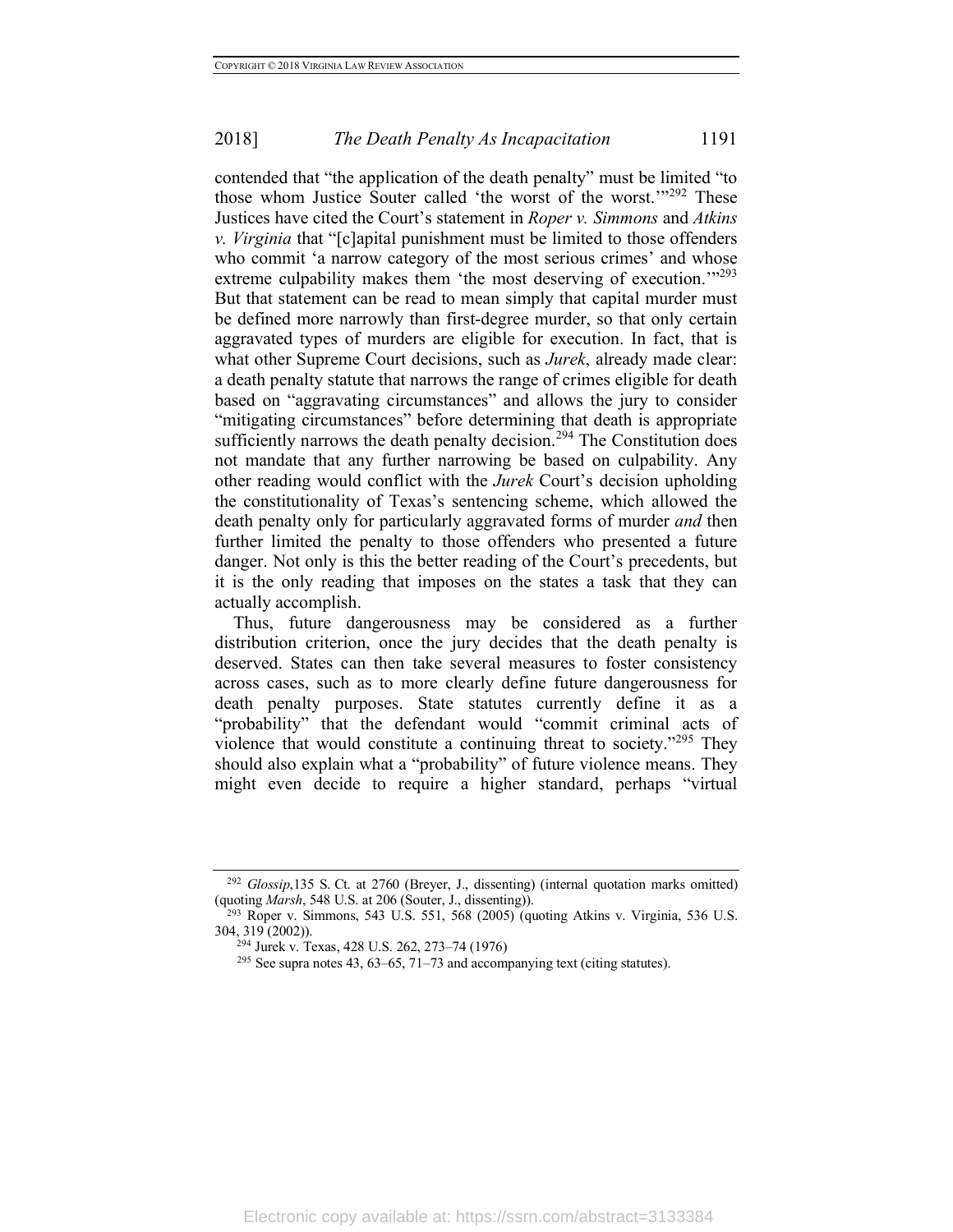certainty," as suggested by one scholar.<sup>296</sup> In a similar vein, states should clarify whether a threat to "society" encompasses a risk to fellow inmates and prison guards, or only to persons outside of prison walls. This Article has contended that the lives of all persons, inside and outside of prison, should be taken into account. There is no one right answer to these questions; any decision necessarily turns on how much risk a community is willing to tolerate and how willing it is to take a human life to protect itself. The key is that any decision should reflect reasoned public and legislative debate, and should not result simply from decades of legislative inertia.

Meaningful reforms will require honest and open legislative and public debate regarding the incapacitation rationale and the way that it is currently pursued in capital sentencing procedures. If academic and judicial commentators wish to promote such reforms and help them bear fruit, they too must begin to take seriously the incapacitation rationale. 297

### **CONCLUSION**

This Article has challenged the dominant view among scholars and judges that the incapacitation rationale for the death penalty is irrelevant and indefensible, and has exposed some of the costs of ignoring its importance. The incapacitation theory implicates profound and complex moral questions, which must be answered if we are to reduce arbitrariness and injustice in the practice of capital punishment today. The arguments and reforms outlined in this Article are designed to illuminate a path forward.

Capital punishment opponents, however, may be unsatisfied with any reforms that fall short of total abolition. Some may even fear that reforms designed to improve the fairness of capital punishment will make the death penalty less likely to be abolished.<sup>298</sup> In fact, prominent scholars and abolition advocates have expressed this view. But resisting reforms that would make the death penalty more fair and defensible

<sup>296</sup> Slobogin, supra note 216, at 53; see also id. at 4 (arguing that preventative detention should reflect a "*proportionality principle*," requiring that "the degree of danger be roughly proportionate to the proposed government intervention").

<sup>&</sup>lt;sup>297</sup> Deference should not be granted to the initial finding of fact if additional evidence comes to light that changes the equation. 298 Carol S. Steiker & Jordan M. Steiker, Should Abolitionists Support Legislative

<sup>&</sup>quot;Reform" of the Death Penalty?, 63 Ohio St. L.J. 417, 418 (2002).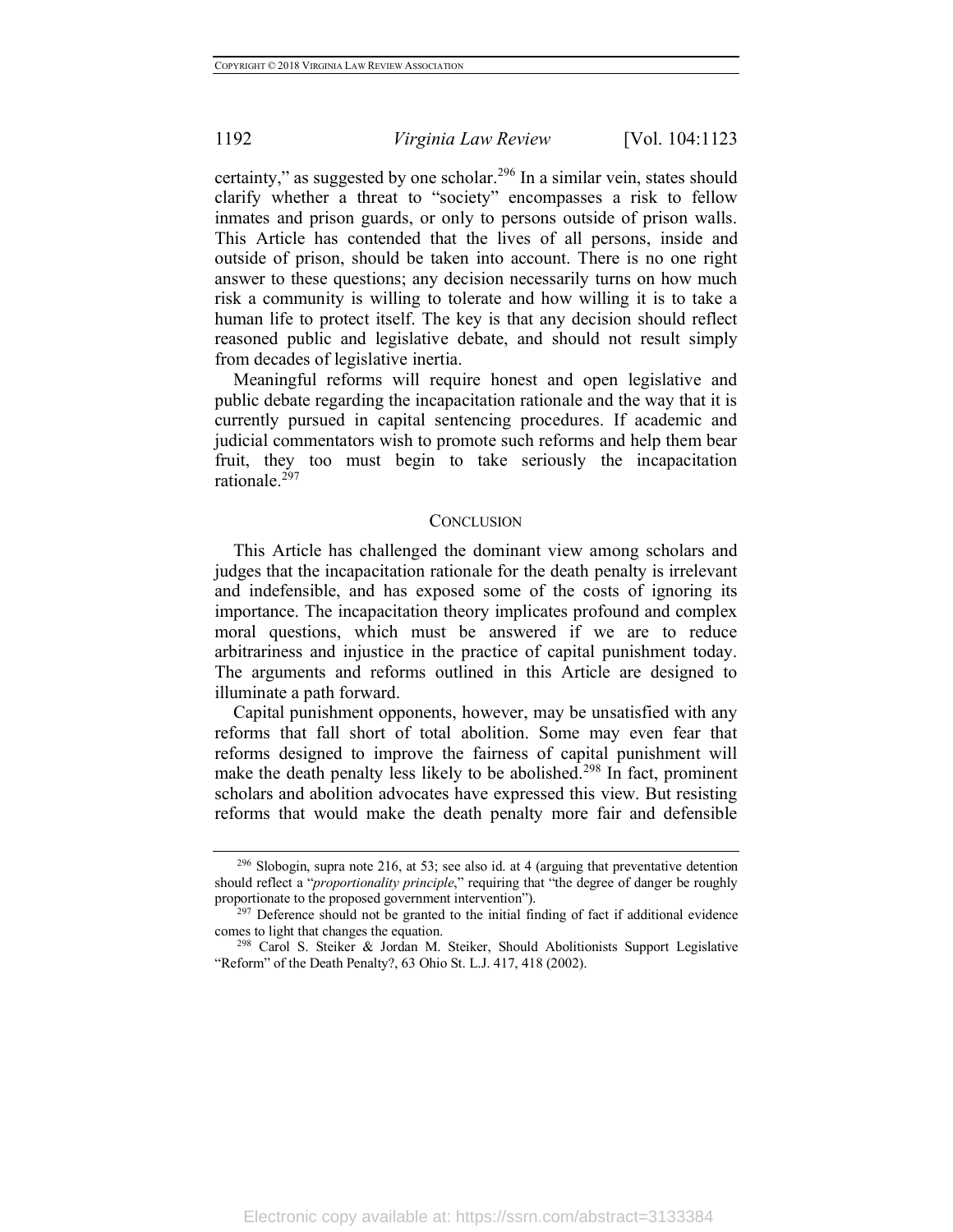would make us complicit in unjust capital sentences caused by the lack of reform. A reasonable abolitionist might conclude that no lifepromoting end goal justifies sacrificing the lives of human beings now before our eyes. That is particularly true when the end goal is far from assured. As abolitionists Professors James Liebman and Lawrence Marshall have observed, "even those who believe that 'none is best' can recognize that 'less is better'<sup>1299</sup> —or at least they should.

In the end, one's view of the proper role of future dangerousness in capital punishment depends on normative judgments about the value of future security, human life, human dignity, procedural fairness, accuracy, and consistency. A reasoned perspective may also require additional empirical evidence regarding the risk of error, the possibility of reform, and the existence of more humane forms of confinement. Reasonable people may in good faith choose different approaches, in light of these moral and empirical considerations. Some may conclude that neither execution nor solitary confinement should be permitted, as this author would. Others may conclude that future dangerousness should continue to play a role in capital punishment, but may favor one or more of the reforms the Article suggests to make its use more consistent and defensible. None of these conclusions can be reached in a thoughtful and reasoned way without honest and informed analysis about the risk of future danger and the options for addressing it. It is past time that scholars and courts take seriously the moral and legal dimensions of the incapacitation rationale.

<sup>299</sup> Liebman & Marshall, supra note 34, at 1675.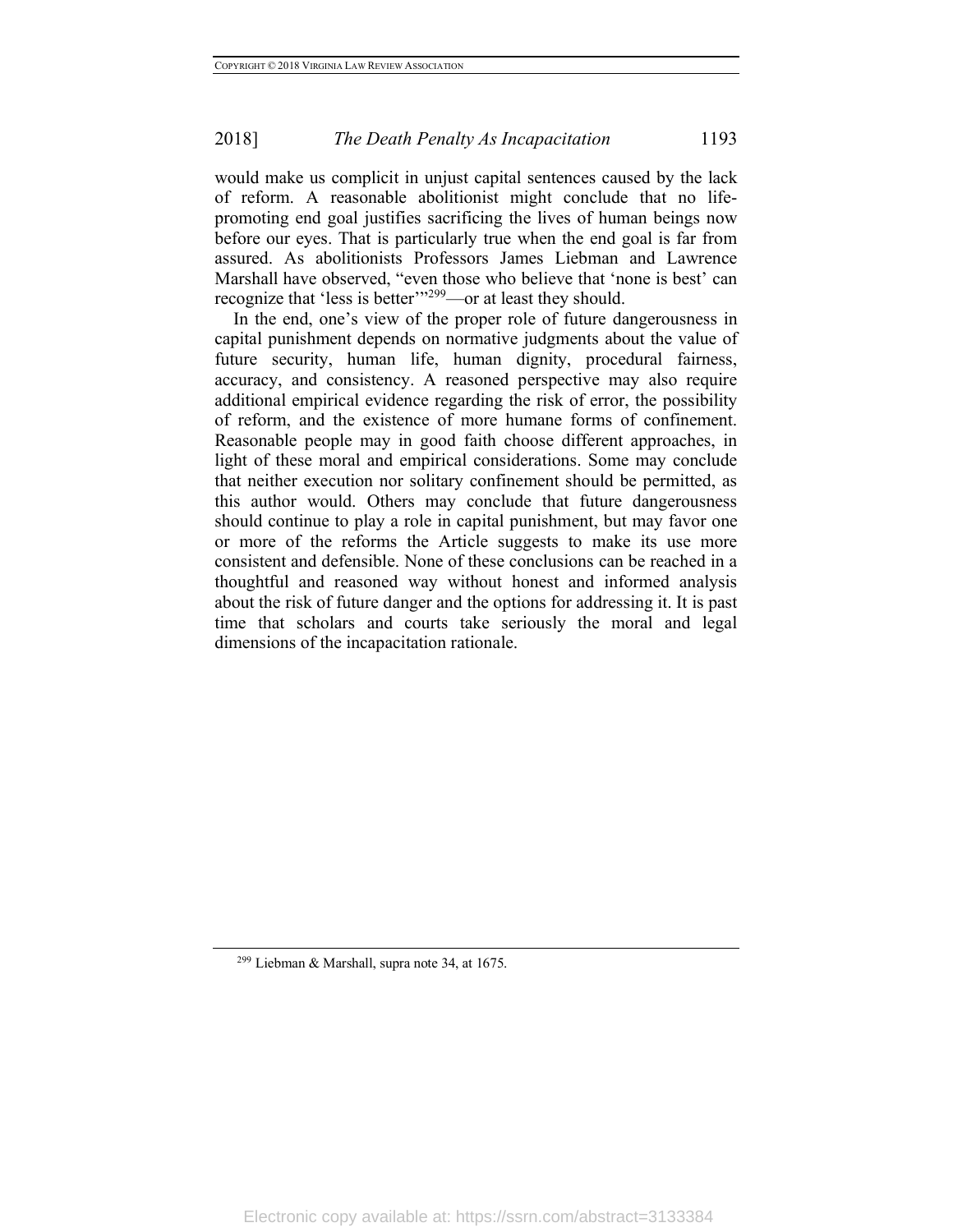## 1194 *Virginia Law Review* [Vol. 104:1123

#### **Appendix I: Execution Delay 1976-1983300**

| <b>Name</b>                          | <b>State</b> | <b>Sentence</b><br>Date | <b>Execution</b><br><b>Date</b> | <b>Execution</b><br><b>Delay (Years)</b> |
|--------------------------------------|--------------|-------------------------|---------------------------------|------------------------------------------|
| Gary Gilmore                         | UT           | 10/7/1976               | 1/17/1977                       | 0.28                                     |
| John Arthur<br>Spenkelink            | <b>FL</b>    | 12/20/1973              | 5/25/1979                       | 5.43                                     |
| <b>Jesse Walter</b><br><b>Bishop</b> | NV           | 2/10/1978               | 10/22/1979                      | 1.70                                     |
| <b>Steven</b><br><b>Timothy Judy</b> | IN           | 2/25/1980               | 3/9/1981                        | 1.03                                     |
| Frank J.<br>Coppola                  | <b>VA</b>    | 9/26/1978               | 8/11/1982                       | 3.88                                     |
| Charles<br>Brooks Jr.                | <b>TX</b>    | 12/3/1977               | 12/7/1982                       | 5.01                                     |
| John Louis<br>Evans                  | AL           | 4/27/1977               | 4/22/1983                       | 5.99                                     |
| Robert A.<br>Sullivan                | FL           | 11/12/1973              | 11/30/1983                      | 10.05                                    |
| John Eldon<br>Smith                  | GA           | 1/30/1975               | 12/15/1983                      | 8.87                                     |
| Robert Wayne<br>Williams             | LA           | 4/20/1979               | 12/14/1983                      | 4.65                                     |

<sup>300</sup> Sources on file with author.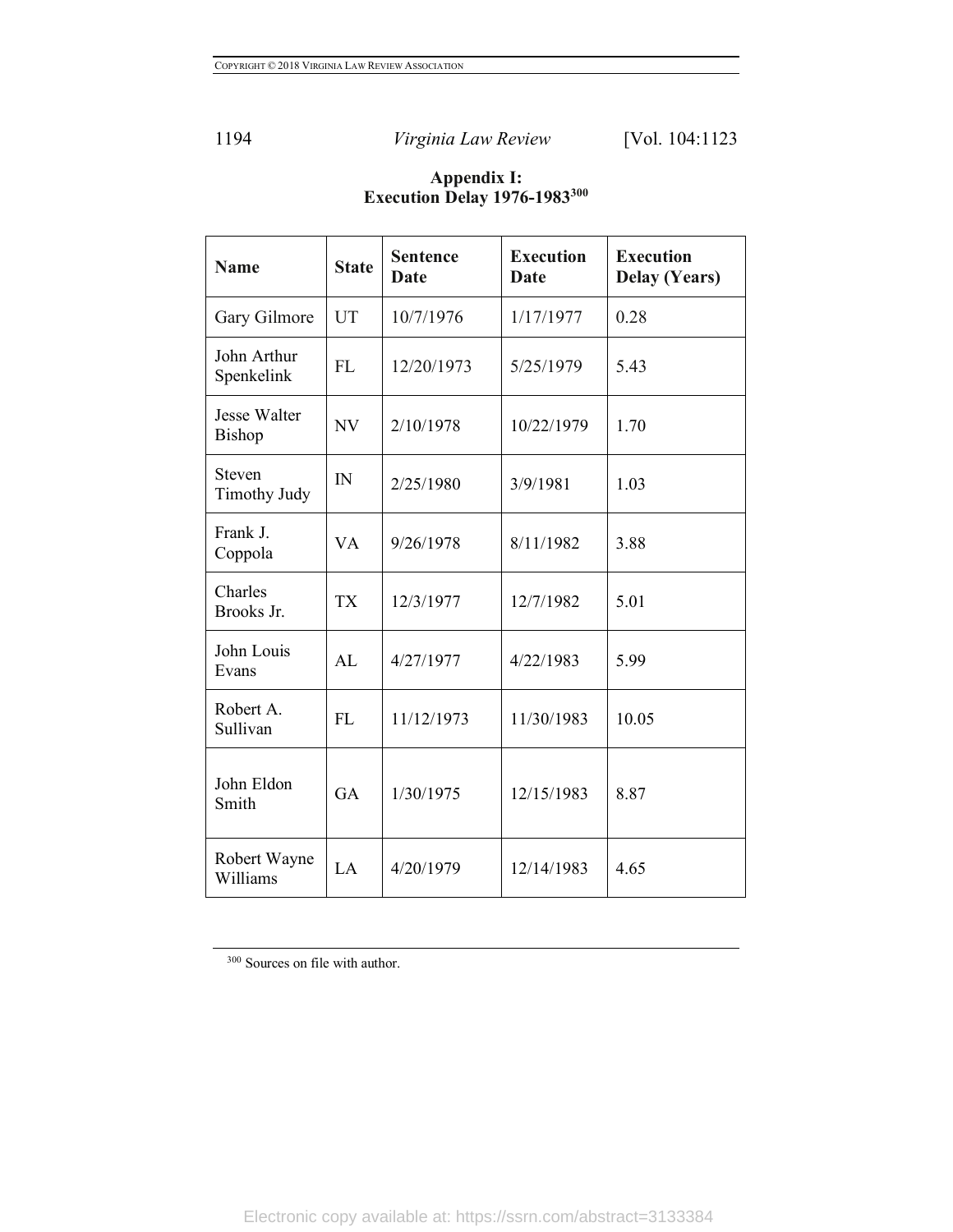| 2018] | The Death Penalty As Incapacitation | 1195 |
|-------|-------------------------------------|------|
|-------|-------------------------------------|------|

| Jimmy Lee<br>Gray                        | <b>MS</b> | 12/12/1976 | 9/2/1983 | 6.72 |
|------------------------------------------|-----------|------------|----------|------|
| Average<br>Delay Across<br>11 Executions |           |            |          | 4.88 |

### **Appendix II: Execution Delay in 2016<sup>301</sup>**

| <b>Name</b>                  | <b>State</b>    | <b>Sentence</b><br>Date | <b>Execution</b><br>Date | <b>Execution</b><br><b>Delay (Years)</b> |
|------------------------------|-----------------|-------------------------|--------------------------|------------------------------------------|
| Oscar Bolin                  | FL              | 10/30/1992              | 1/7/2016                 | 23.19                                    |
| Richard<br>Masterson         | TX              | 5/15/2002               | 1/20/2016                | 13.68                                    |
| Christopher<br><b>Brooks</b> | AL              | 11/10/1993              | 1/21/2016                | 22.20                                    |
| James<br>Freeman             | TX              | 11/10/2008              | 1/27/2016                | 7.21                                     |
| <b>Brandon</b><br>Jones      | GA              | 10/11/1979              | 2/3/2016                 | 36.31                                    |
| Gustavo<br>Garcia            | TX <sup>-</sup> | 1/8/1992                | 2/16/2016                | 24.11                                    |
| Travis<br>Hittson            | <b>GA</b>       | 3/17/1993               | 2/17/2016                | 22.92                                    |
| Coy<br>Wesbrook              | <b>TX</b>       | 9/2/1998                | 3/9/2016                 | 17.52                                    |

 $\overline{301}$  Sources on file with author.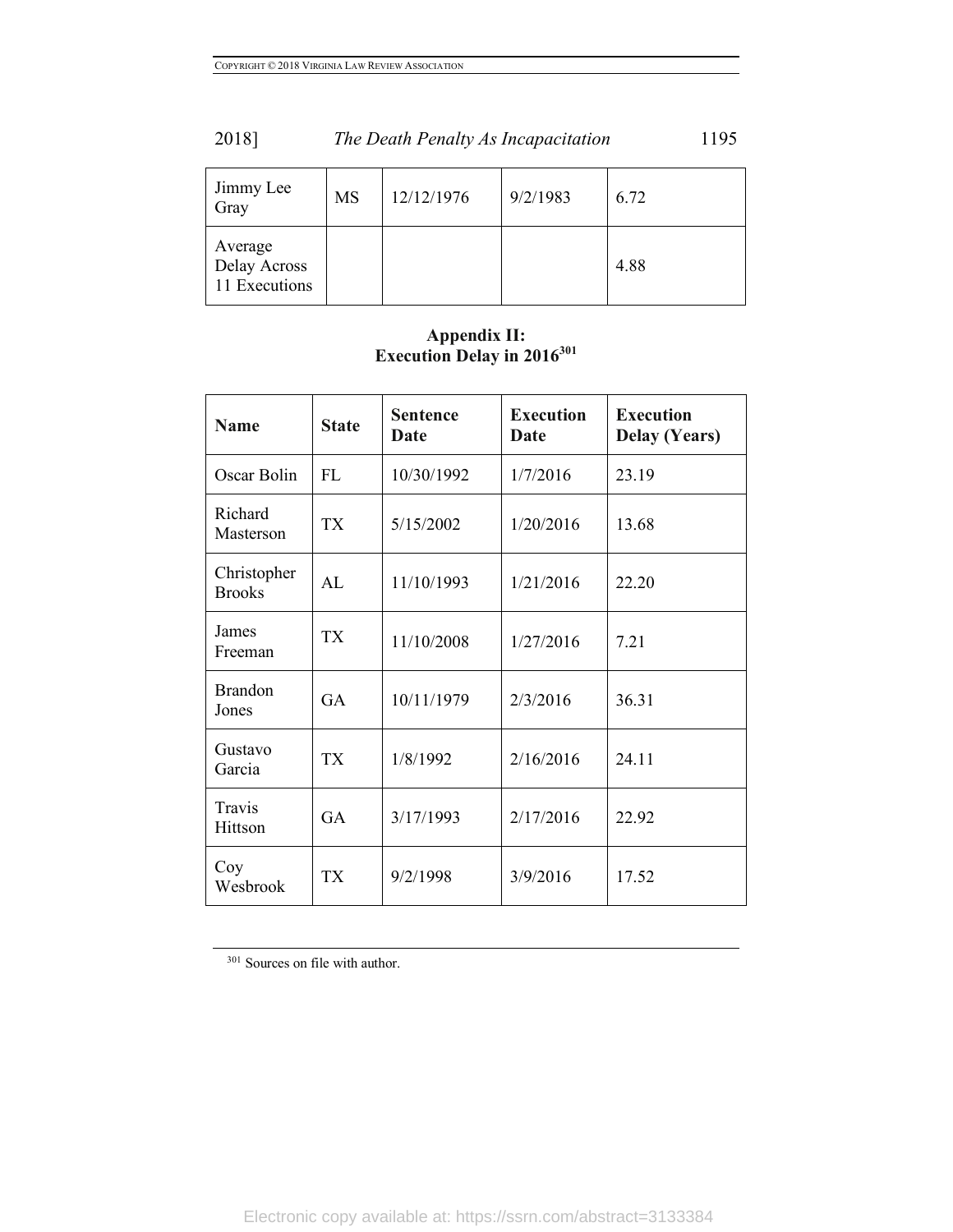|--|--|

# 1196 *Virginia Law Review* [Vol. 104:1123

| Adam Ward                                   | <b>TX</b>      | 6/27/2007  | 3/22/2016  | 8.73  |
|---------------------------------------------|----------------|------------|------------|-------|
| Joshua<br>Bishop                            | GA             | 2/13/1996  | 3/31/2016  | 20.13 |
| Pablo<br>Vasquez                            | <b>TX</b>      | 3/30/1999  | 4/6/2016   | 17.02 |
| Kenneth<br>Fults                            | <b>GA</b>      | 5/22/1997  | 4/12/2016  | 18.89 |
| Daniel<br>Lucas                             | GA             | 9/17/1999  | 4/27/2016  | 16.61 |
| Earl Forrest                                | M <sub>O</sub> | 12/17/2004 | 5/11/2016  | 11.40 |
| John Conner                                 | GA             | 7/14/1982  | 7/15/2016  | 34.00 |
| <b>Barney</b><br>Fuller                     | <b>TX</b>      | 7/21/2004  | 10/5/2016  | 12.21 |
| Gregory<br>Lawler                           | GA             | 3/3/2000   | 10/19/2016 | 16.63 |
| Steven<br><b>Spears</b>                     | GA             | 3/22/2007  | 11/16/2016 | 9.65  |
| William<br>Sallie                           | GA             | 3/30/1991  | 12/6/2016  | 25.68 |
| Ronald<br>Smith                             | AL             | 10/6/1995  | 12/8/2016  | 21.17 |
| Average<br>Delay<br>Across 20<br>Executions |                |            |            | 18.96 |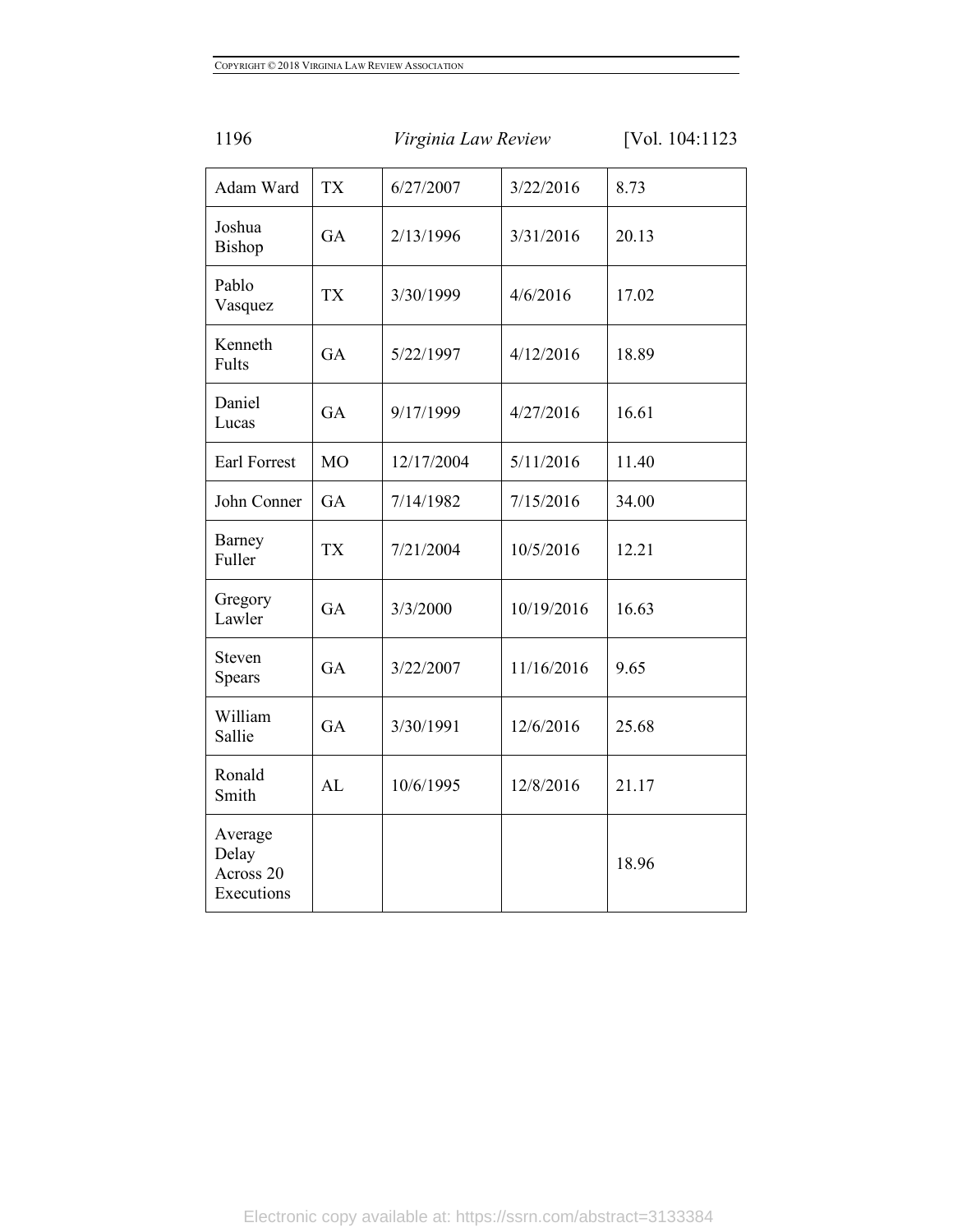## 2018] *The Death Penalty As Incapacitation* 1197

| <b>Name</b>            | <b>State</b>   | <b>Sentence</b><br>Date | <b>Execution</b><br><b>Date</b> | <b>Execution</b><br><b>Delay (Years)</b> |
|------------------------|----------------|-------------------------|---------------------------------|------------------------------------------|
| Christopher<br>Wilkins | <b>TX</b>      | 3/12/2008               | 1/11/2017                       | 8.83                                     |
| <b>Ricky Gray</b>      | <b>VA</b>      | 10/23/2006              | 1/18/2017                       | 10.24                                    |
| Terry<br>Edwards       | <b>TX</b>      | 11/21/2003              | 1/26/2017                       | 13.18                                    |
| Mark<br>Christeson     | M <sub>O</sub> | 10/8/1999               | 1/31/2017                       | 17.32                                    |
| Rolando<br>Ruiz        | <b>TX</b>      | 1/20/1995               | 3/7/2017                        | 22.13                                    |
| James Bigby            | <b>TX</b>      | 3/25/1991               | 3/14/2017                       | 25.97                                    |
| Ledell Lee             | <b>AR</b>      | 10/16/1995              | 4/20/2017                       | 21.51                                    |
| <b>Jack Jones</b>      | AR             | 4/17/1996               | 4/24/2017                       | 21.02                                    |
| Marcel<br>Williams     | AR             | 1/14/1997               | 4/24/2017                       | 20.28                                    |
| Kenneth<br>Williams    | <b>AR</b>      | 8/30/2000               | 4/27/2017                       | 16.66                                    |
| J.W.<br>Ledford        | <b>GA</b>      | 11/14/1992              | 5/17/2017                       | 24.51                                    |

## **Appendix III: Execution Delay in 2017<sup>302</sup>**

<sup>302</sup> Sources on file with the author.